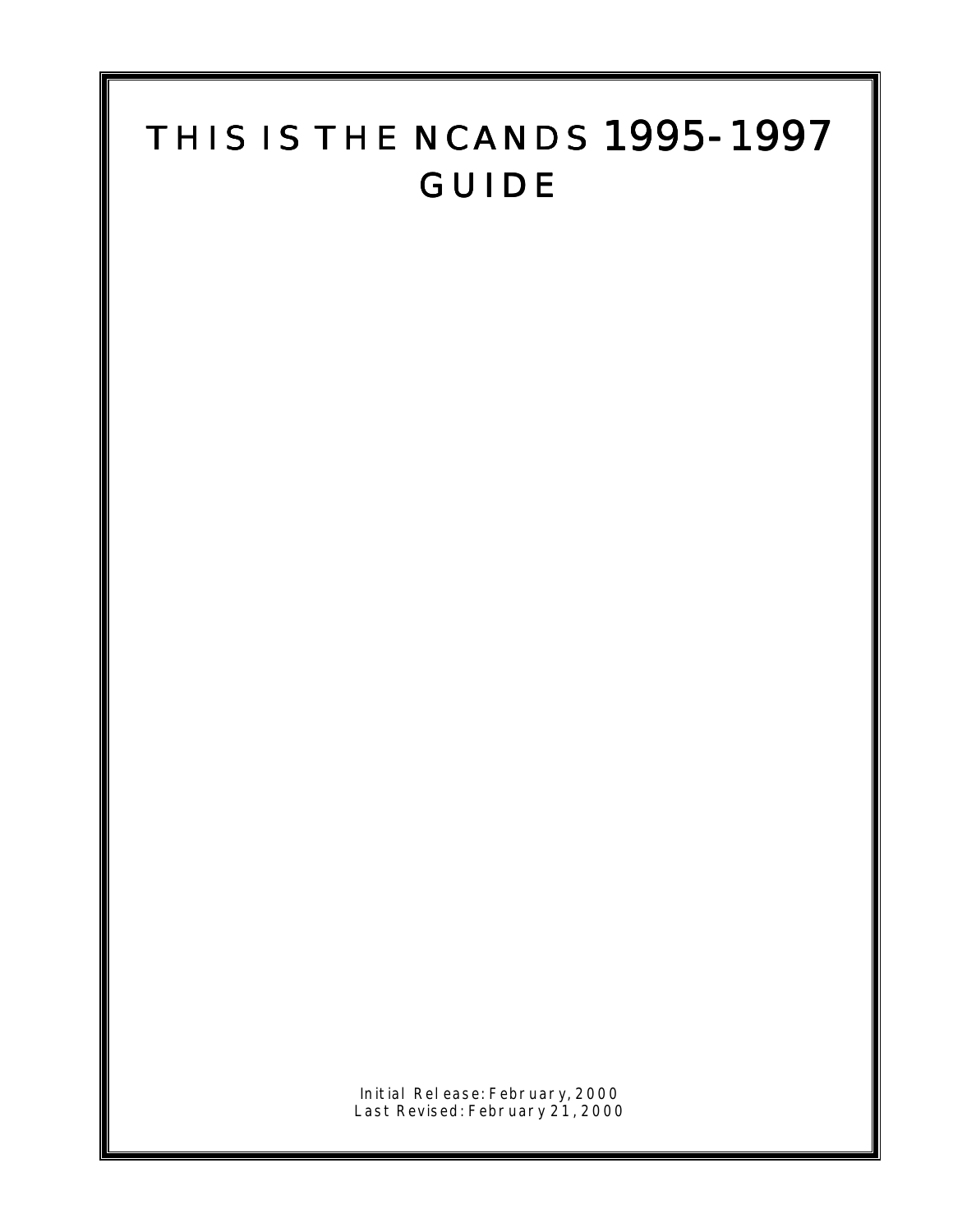# (NCANDS) COMPONENT, 1995-1997 NATIONAL CHILD ABUSE AND NEGLECT DATA SYSTEM DETAILED CASE DATA

**NDACAN Dataset Number 75 User's Guide**



National Data Archive on Child Abuse and Neglect Family Life Development Center Cornell University Ithaca, New York 14853-4401 607-255-7799 [DataCAN@cornell.edu](mailto:DataCAN@cornell.edu)

www.ndacan.cornell.edu

Initial Release: February, 2000 Last Revised: February 21, 2000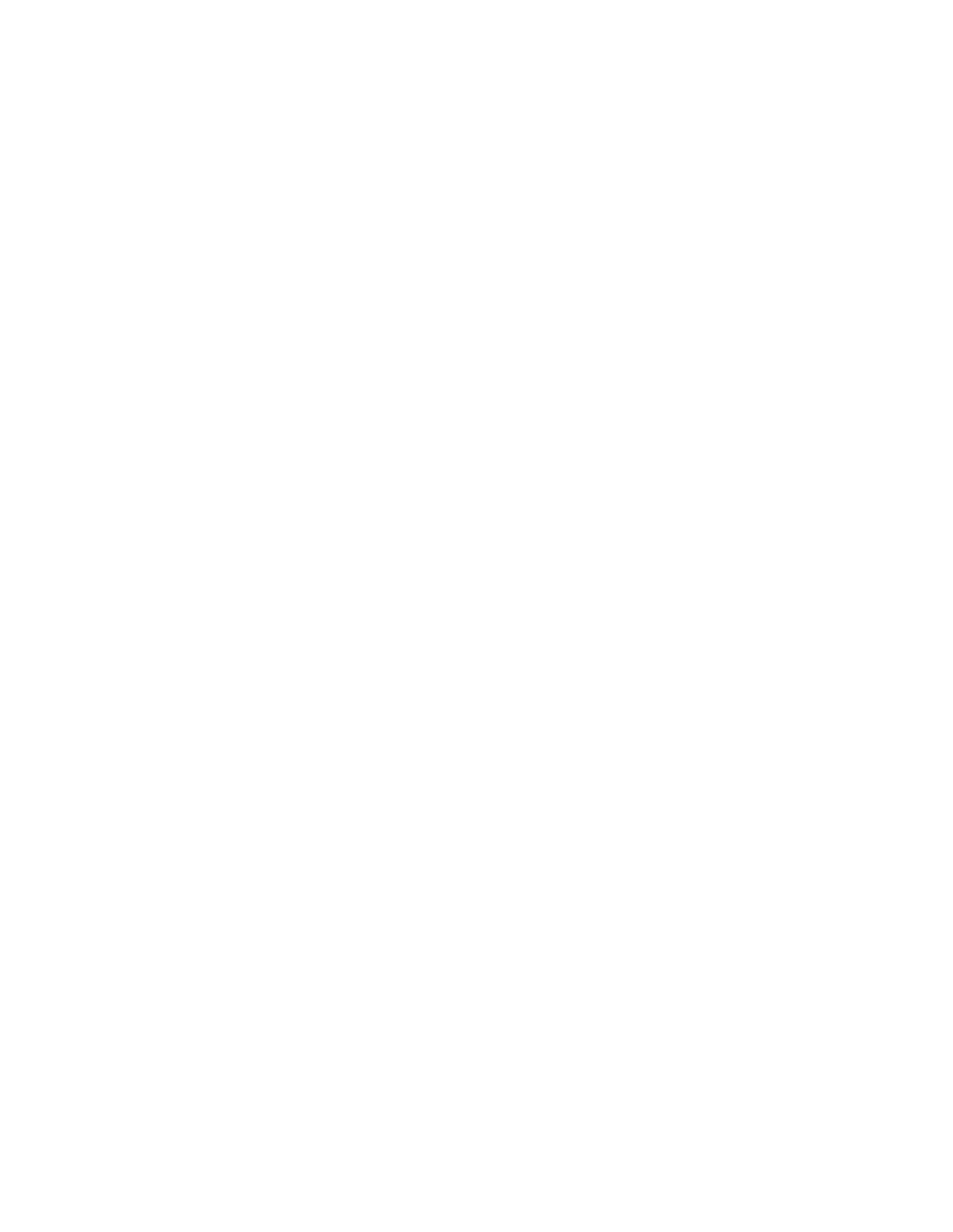# (NCANDS) COMPONENT, 1995-1997 NATIONAL CHILD ABUSE AND NEGLECT DATA SYSTEM DETAILED CASE DATA

\_\_\_\_\_\_\_\_\_\_\_\_\_\_\_\_\_\_\_\_\_\_\_\_\_\_\_\_\_\_\_\_\_\_\_\_\_\_\_\_\_\_\_\_\_\_\_\_\_\_\_\_\_\_\_\_\_\_\_\_\_\_\_\_\_\_\_\_\_\_\_\_\_\_\_\_\_\_\_\_\_\_\_\_\_\_\_\_\_\_

## **Data Provided by**

Children's Bureau Administration on Children, Youth & Families 330 C Street, S.W. Washington, DC 20204 Contract number ACF-105-95-1849

## **Funded by**

Children's Bureau Administration on Children, Youth and Families, U.S. Department of Health and Human Services

## **Distributed by**

National Data Archive on Child Abuse and Neglect

## **User's Guide written by**

National Data Archive on Child Abuse and Neglect in collaboration with Walter R. McDonald & Associates, Inc.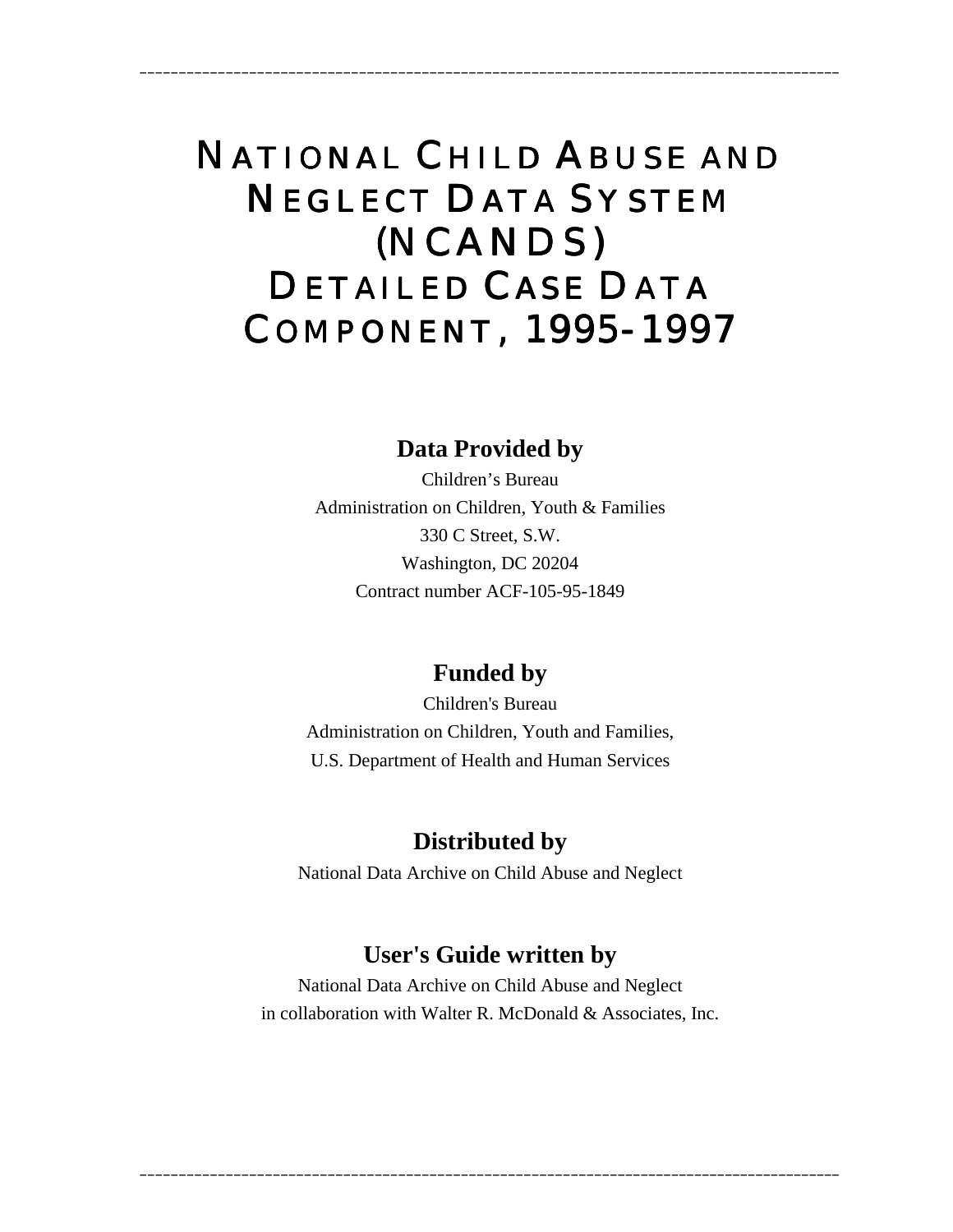#### **PREFACE**

The data for the *National Child Abuse and Neglect Data System, Detailed Case Data Component, Calendar Years 1995-1997,* have been given to the National Data Archive on Child Abuse and Neglect for public distribution by the Children's Bureau. Funding for the project was provided by the Children's Bureau within the U.S. Department of Health and Human Services.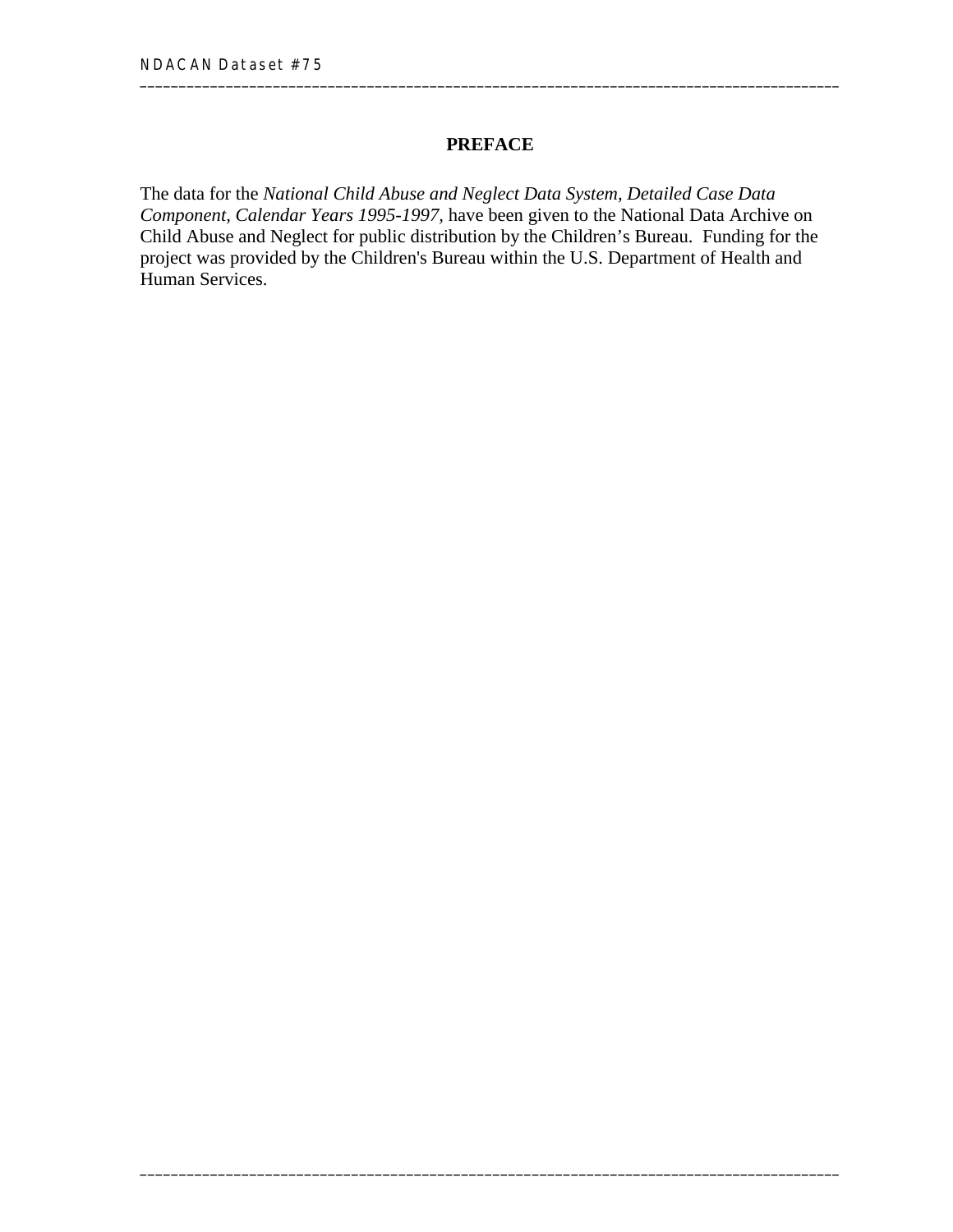#### **ABSTRACT**

\_\_\_\_\_\_\_\_\_\_\_\_\_\_\_\_\_\_\_\_\_\_\_\_\_\_\_\_\_\_\_\_\_\_\_\_\_\_\_\_\_\_\_\_\_\_\_\_\_\_\_\_\_\_\_\_\_\_\_\_\_\_\_\_\_\_\_\_\_\_\_\_\_\_\_\_\_\_\_\_\_\_\_\_\_\_\_\_\_\_

The National Child Abuse and Neglect Data System (NCANDS) is a voluntary national data collection and analysis system created in response to the requirements of the Child Abuse Prevention and Treatment Act (Public Law 93-247) as amended. The NCANDS consists of two components. The Summary Data Component (SDC) is a compilation of key aggregate child abuse and neglect statistics from all states, including data on reports, investigations, victims, and perpetrators. The Detailed Case Data Component (DCDC) is a compilation of case-level information from those child protective services agencies able to provide electronic child abuse and neglect records.

Eleven States archived data for the DCDC in 1995. The participating states were Colorado, Delaware, Florida, Kentucky, Massachusetts, Missouri, North Carolina, Texas, Utah, and Vermont. In 1996, eight states provided DCDC data. These states were Colorado, Delaware, Florida, Massachusetts, North Carolina, Oklahoma, Utah, and Vermont. Nine states provided DCDC data in 1997. The participating states were Colorado, Florida, Kentucky, Massachusetts, Oklahoma, Rhode Island, Utah, Vermont and Wyoming. The files that are publicly available consist of selected and derived variables from years 1995-1997 NCANDS DCDC records from the participating states. These files are referred to as the NCANDS DCDC 1995-1997 (NCANDS 1995-1997 ). Subsequent NCANDS DCDC data files will be available in the future.

The NCANDS DCDC 1995-1997 consists of 54 data files – two from each participating state for each year. One of the two files per state contains 14 variables and includes characteristics of all children included in a report of alleged maltreatment. Characteristics of the report such as the report source and report disposition are also included in this file. The second file for each state contains 62 variables but is limited to children who were identified as victims within the respective report. A child was classified as a victim and included in this file only if a substantiated or indicated maltreatment was reported for the child. In addition to basic information concerning the report and the child, this file of child victims also contains information concerning the type of maltreatment, the support services provided to the family, and special problems that were identified for the child, caretaker, or family. Neither of the files contains data on the alleged perpetrators, and reports of child fatalities have been excluded from both files. Files on alleged perpetrators and child fatalities are in preparation for future release.

While the data from the participating in the NCANDS DCDC 1995-1997 states do not constitute a statistically representative sample of maltreated children in the United States, they show distributions similar to those found in studies using national data. Furthermore, they provide an important opportunity to answer many questions regarding child maltreatment cases that are known to child protective services.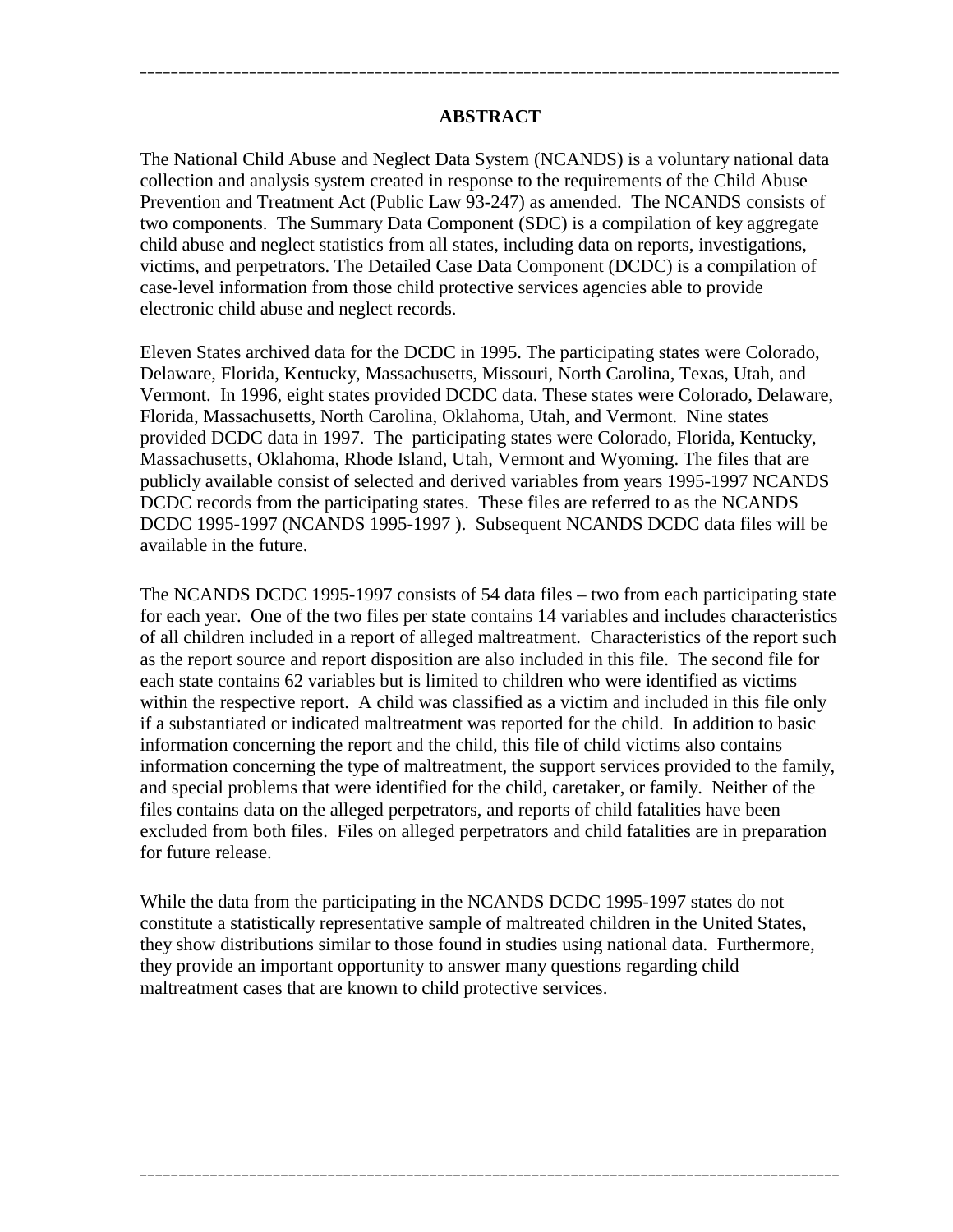#### **ACKNOWLEDGMENT OF ASSISTANCE**

All manuscripts that use data made available through the National Data Archive on Child Abuse and Neglect should acknowledge this fact as well as identify the original collector of the data. Users of the NCANDS DCDC 1995-1997 data files are urged to follow some adaptation of the following statement:

The data utilized in this publication were made available by the National Data Archive on Child Abuse and Neglect, Cornell University, Ithaca NY; and have been used by permission. Data from the National Child Abuse and Neglect Data System were supplied by state child protective service agencies to the Children's Bureau, the Administration of Children, Youth and Families, U.S. Department of Health and Human Services. Funding for NCANDS was provided by the Children's Bureau, U.S. Department of Health and Human Services. Technical support on NCANDS is provided under contract to the Children's Bureau by Walter R. McDonald & Associates, Inc. Neither the participating state agencies; Walter R. McDonald  $\&$ Associates, Inc.; the Children's Bureau, the Archive, Cornell University, or its agents or employees bear any responsibility for the analyses, opinions, or interpretations presented here.

#### **INFORMATION ABOUT THE USE OF ARCHIVAL RESOURCES**

In order to provide funding agencies with essential information about the use of NDACAN resources and to facilitate the exchange of information about research activities among data users and contributors, each user of these data is expected to send two copies of any completed manuscript, thesis abstract, or reprint to the National Data Archive on Child Abuse and Neglect, Cornell University, Family Life Development Center, MVR Hall, Ithaca, New York 14853-4401.

In addition, users of the NCANDS DCDC 1995-1997 must comply with all conditions of the NCANDS Terms of Use Agreement. One of these conditions requires that users submit manuscripts to the NCANDS Federal Project Officer prior to publication. See the NCANDS Terms of Use Agreement for details.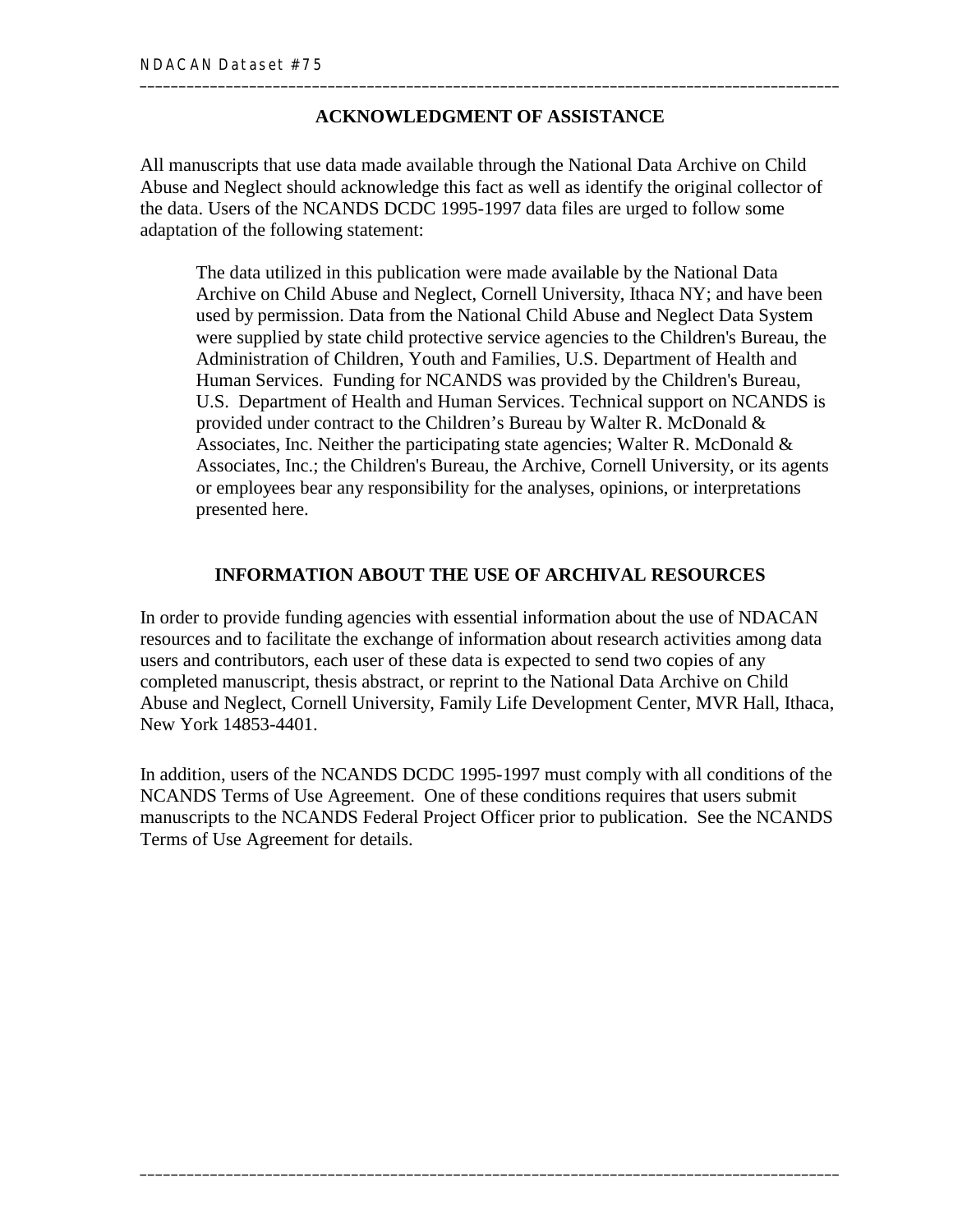#### **TABLE OF CONTENTS**

| <b>APPENDIX B</b> |  |
|-------------------|--|
|                   |  |
| <b>APPENDIX C</b> |  |
|                   |  |
|                   |  |
|                   |  |
|                   |  |
|                   |  |
|                   |  |
|                   |  |
| APPENDIX G        |  |
|                   |  |
|                   |  |
|                   |  |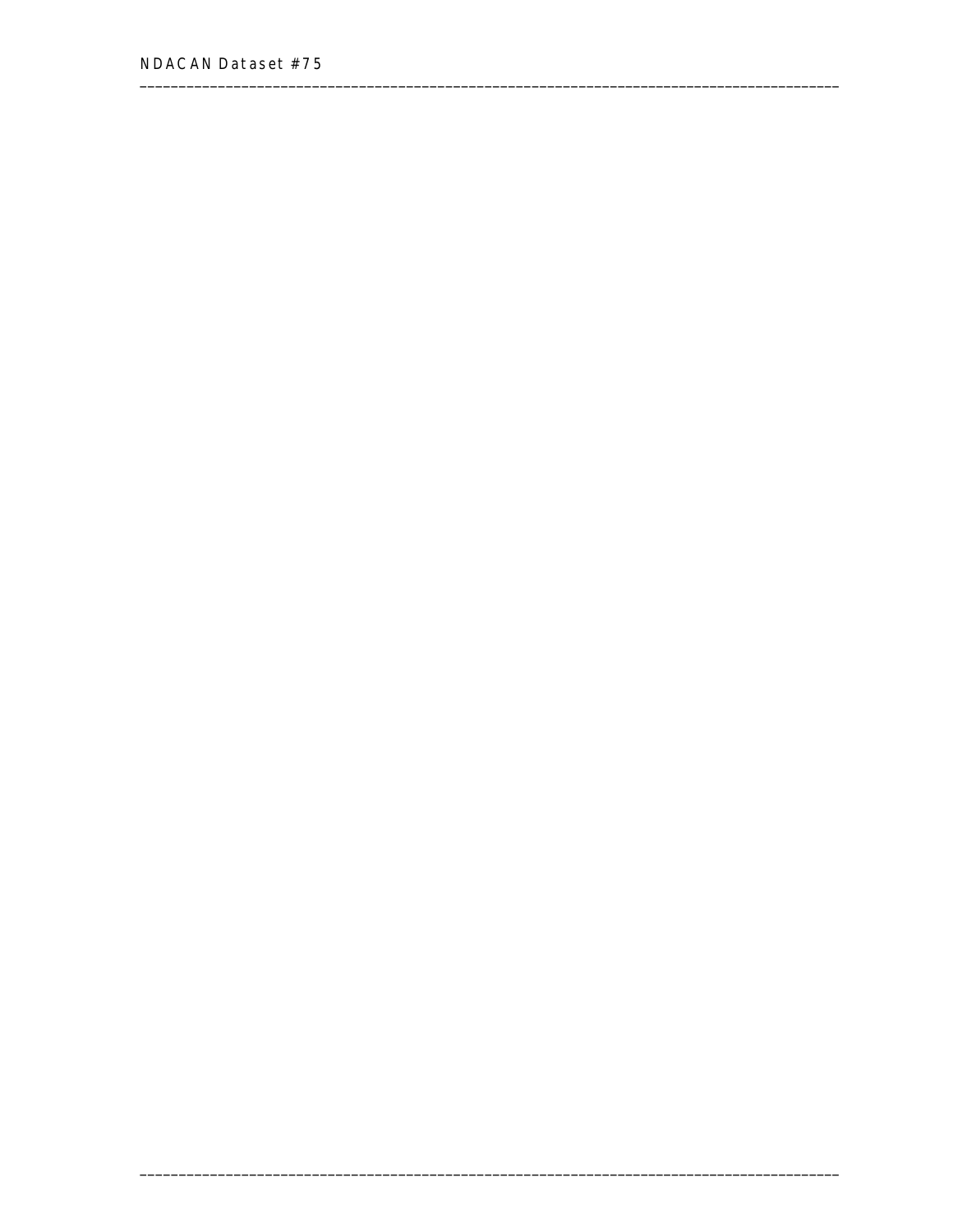#### **OVERVIEW**

<span id="page-10-0"></span>\_\_\_\_\_\_\_\_\_\_\_\_\_\_\_\_\_\_\_\_\_\_\_\_\_\_\_\_\_\_\_\_\_\_\_\_\_\_\_\_\_\_\_\_\_\_\_\_\_\_\_\_\_\_\_\_\_\_\_\_\_\_\_\_\_\_\_\_\_\_\_\_\_\_\_\_\_\_\_\_\_\_\_\_\_\_

#### **Introduction**

The National Child Abuse and Neglect Data System (NCANDS) is the primary source of national information on abused and neglected children known to state child protective services agencies. Findings from the NCANDS are based on aggregate data from all states and automated case-level data from a number of states. The first annual report based on the findings of the NCANDS was for reports of child abuse and neglect received in 1990.

#### **Background**

The National Center on Child Abuse and Neglect (NCCAN) established the National Child Abuse and Neglect Data System (NCANDS) to respond to a requirement in the Child Abuse Prevention and Treatment Act (Public Law 93-247) as amended. Section 105(b)(1) called for the creation of a coordinated national data collection and analysis program, both universal and case-specific in scope. In 1988, the NCCAN embarked on a collaborative effort with the states to collect and analyze annual child abuse and neglect data from child protective services agencies in the 50 states, the District of Columbia, the territories, and the Armed Services.

A state Advisory Group helped to identify data items and definitions that present a national profile of child maltreatment. Subsequently, the state representatives assisted in the pilot testing and development of the NCANDS. The state Advisory Group continues to play an important role in the implementation of the NCANDS.

The design of the NCANDS was guided by the needs in the field of child welfare and the capabilities of state data systems to produce the information. The resulting two-pronged approach of the NCANDS allows for aggregate data to be collected through the SDC and case-level data to be collected through the DCDC. Brief descriptions of the SDC and DCDC follow:

#### **The Summary Data Component**

The Summary Data Component (SDC) is a compilation of key aggregate child abuse and neglect statistics supplied by all states on an annual basis. The SDC includes the number of reports of alleged maltreatment, dispositions of investigations of alleged child abuse and neglect, and data on the victims and perpetrators of substantiated and indicated maltreatment.

#### **The Detailed Case Data Component**

The DCDC is a compilation of case-level information from child protective services agencies on children who are the subjects of reports alleging child maltreatment. The DCDC permits more detailed analysis of state child abuse and neglect data than is possible with the aggregate data in the SDC. The DCDC contains 19 data elements on reports of alleged maltreatment and characteristics of children who are the subjects of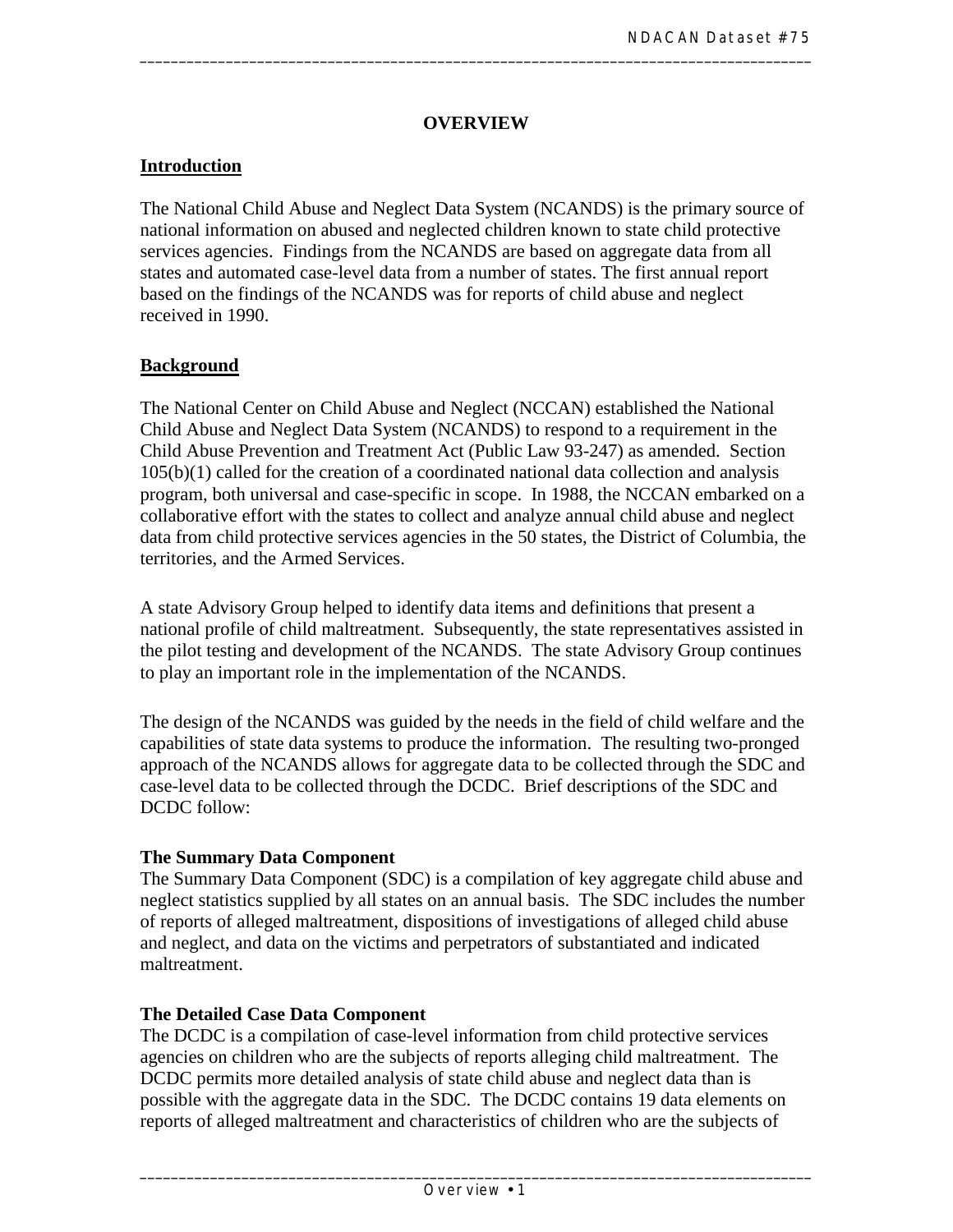<span id="page-11-0"></span>these reports. An additional 98 data elements are collected on the victims of maltreatment, including information on types of substantiated or indicated maltreatment, child disabilities, family problems, services provided to victims, and characteristics of perpetrators. The archived data, for NCANDS 1995 -1997 DCDC are from the states represented in Table 1.

| <b>States</b>  | 1995      | 1996                      | 1997     |
|----------------|-----------|---------------------------|----------|
| Colorado       |           |                           |          |
| Delaware       |           | Х                         |          |
| Florida        |           | X                         |          |
| Kentucky       |           |                           |          |
| Massachusetts  |           | $\boldsymbol{\mathsf{x}}$ |          |
| Missouri       |           |                           |          |
| North Carolina |           | X                         |          |
| Oklahoma       |           | Х                         |          |
| Rhode Island   |           |                           |          |
| Texas          |           |                           |          |
| Utah           |           | v                         |          |
| Vermont        |           | X                         |          |
| Wyoming        |           |                           |          |
| <b>Total</b>   | 10 states | 8 states                  | 9 states |

**Table 1. DCDC Archiving States, 1995-1997** 

### **Data Collection**

Figure 1.1 depicts the steps in the DCDC data collection and analysis process. After receiving the DCDC guidelines and mapping forms, each state maps its data elements to the DCDC record. Appendix A lists the data elements in the NCANDS DCDC. The DCDC includes data elements on reports of alleged maltreatment, characteristics of children who are the subject of these reports, types of substantiated or indicated maltreatments, child disabilities and problems, caretaker characteristics, services provided to victims and characteristics of perpetrators.

#### **The Mapping Process**

In order for states to transfer data to NCANDS, it is necessary to define a mapping (or conversion) procedure for transferring data from the state's coding scheme into the NCANDS coding scheme. Appendix B contains a blank example of Parts 1 & 2 of the mapping forms that states use to define their mapping process. Part 1 forms are completed for each data element and Part 2 forms are completed for all data elements holding coded values. Part 1 includes sections permitting the state to outline the logic associated with their field construction and to add commentary summarizing any unique issues. Part 2 provides a summary of the state codes associated with the assignment of each NCANDS code.

Completed mapping forms are available in the form of electronic Word documents from the National Data Archive on Child Abuse and Neglect. Please contact the Archive directly if you need maps.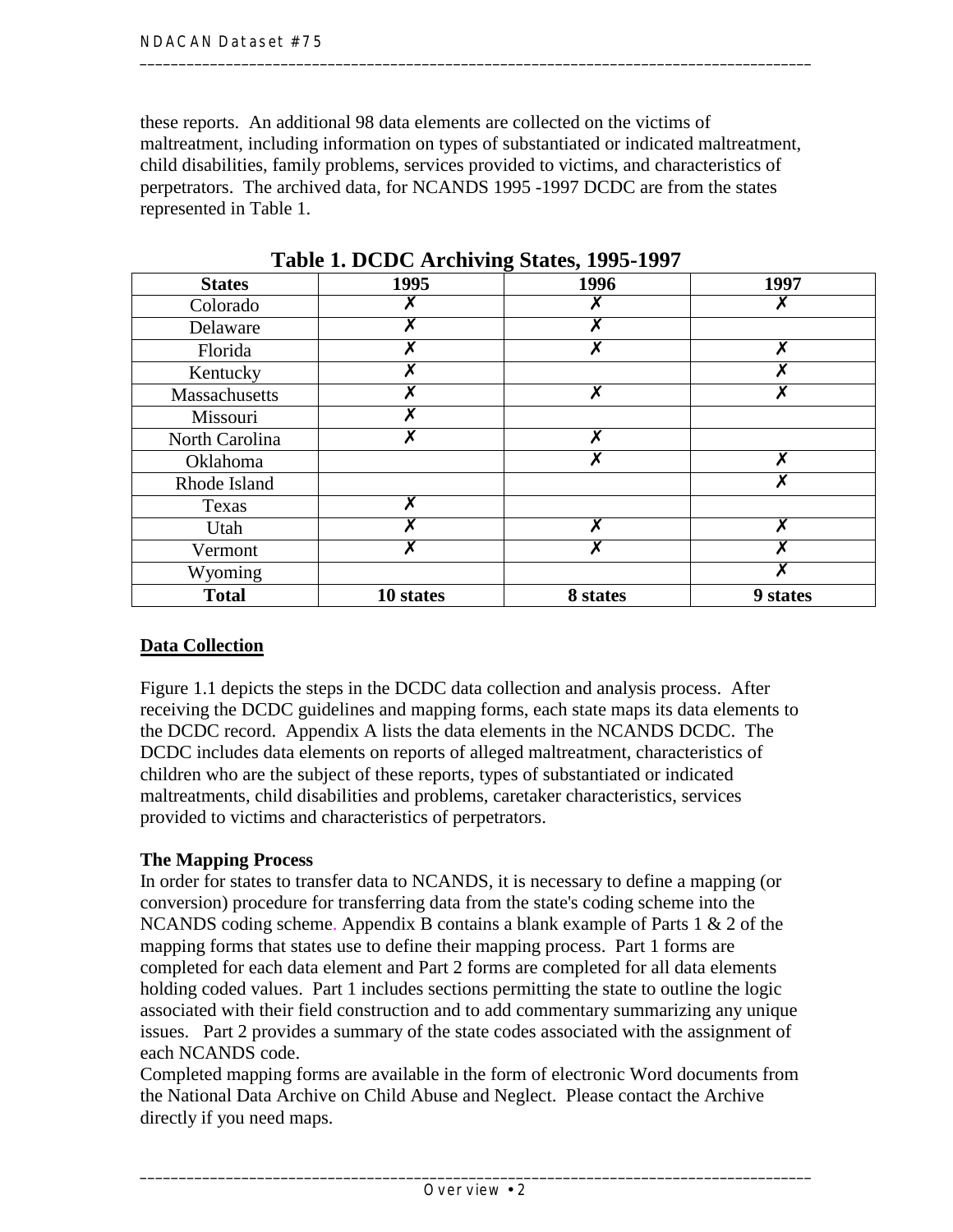Once a state maps its data elements to the DCDC record, the NCANDS Technical Team reviews the results and provides feedback to the state. The state addresses any issues that result from the review and makes necessary adjustments to the mapping forms. The state then develops the computer programs necessary to extract the DCDC data from its database and submits a test file for review.

\_\_\_\_\_\_\_\_\_\_\_\_\_\_\_\_\_\_\_\_\_\_\_\_\_\_\_\_\_\_\_\_\_\_\_\_\_\_\_\_\_\_\_\_\_\_\_\_\_\_\_\_\_\_\_\_\_\_\_\_\_\_\_\_\_\_\_\_\_\_\_\_\_\_\_\_\_\_\_\_\_\_\_\_\_\_

#### **Figure 1.1 The DCDC Data Collection Process**



The test file is checked to confirm the accuracy of the submission. Once the Technical Team validates the test file, the results are shared with the state, and the state then submits a revised file containing all cases for the data collection year. The Technical Team then confirms that the final submission has been corrected of all of the systematic errors and/or logical inconsistencies that were identified in the test file.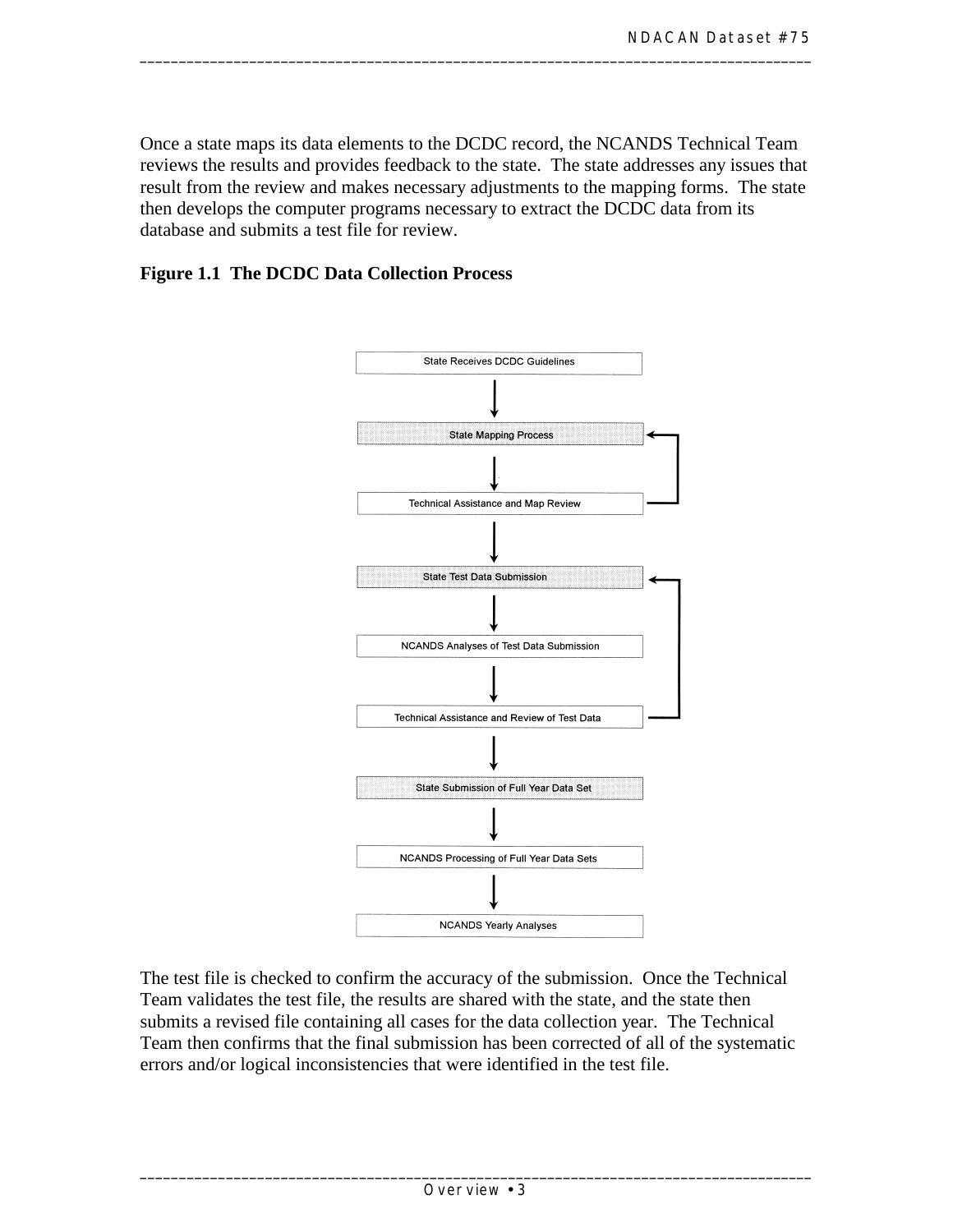#### **NCANDS DCDC DATA FILES**

#### <span id="page-13-0"></span>**Description of the Data Files**

The NCANDS 1995-1997 files that are available consist of selected and derived variables from the NCANDS 1995-1997 DCDC records, from the DCDC participating states. These files are referred to as the NCANDS DCDC 1995-1997 Data Files (NCANDS 1995-1997).

The NCANDS 1995-1997 consists of 76 data elements. The NCANDS 1995-1997 is composed of 54 data files – two from each participating state in each year. One of the two files per state contains fourteen variables and includes information about all reports of alleged maltreatment and all the children involved in these reports. This extract is referred to as the J File. The second file for each state contains 62 variables and includes information about all reports of substantiated or indicated maltreatment, and all child victims in these reports. This extract on child victims is referred to as the K File.

#### **Inclusion Dates and States**

The 1995 NCANDS files consist of data from 10 of the 1995 NCANDS DCDC participating states. These included the states of Colorado, Delaware, Florida, Kentucky, Massachusetts, Missouri, North Carolina, Texas, Utah, and Vermont. In 1996, eight states provided DCDC data. These states were Colorado, Delaware, Florida, Massachusetts, North Carolina, Oklahoma, Utah, and Vermont. Nine states provided DCDC data in 1997. The participating states were Colorado, Florida, Kentucky, Massachusetts, Oklahoma, Rhode Island, Utah, Vermont, and Wyoming. The 1995 NCANDS records have disposition dates that are from January 1 through December 31, 1995. The 1996 files have disposition dates that are from January 1 through December 31, 1996 and the 1997 files have disposition dates that are from January 1 through December 31, 1997.

#### **J and K Files**

The Archive distributes the NCANDS 1995-1997 as SAS transport or SPSS portable files. Other file formats, including data file subsets can be prepared by special request. Please refer to the NDACAN order form or contact the Archive for more information.

**J File:** There is one J File for each of the NCANDS 1995-1997 states. Each J File includes 14 variables and contains information about reports of alleged maltreatment and all the children included in these reports. All child fatalities have been excluded from the J Files. In each of the J Files, the unit of observation consists of a report/child pair. Therefore, there may be more than one report per child in the file. See Appendix F for an explanation.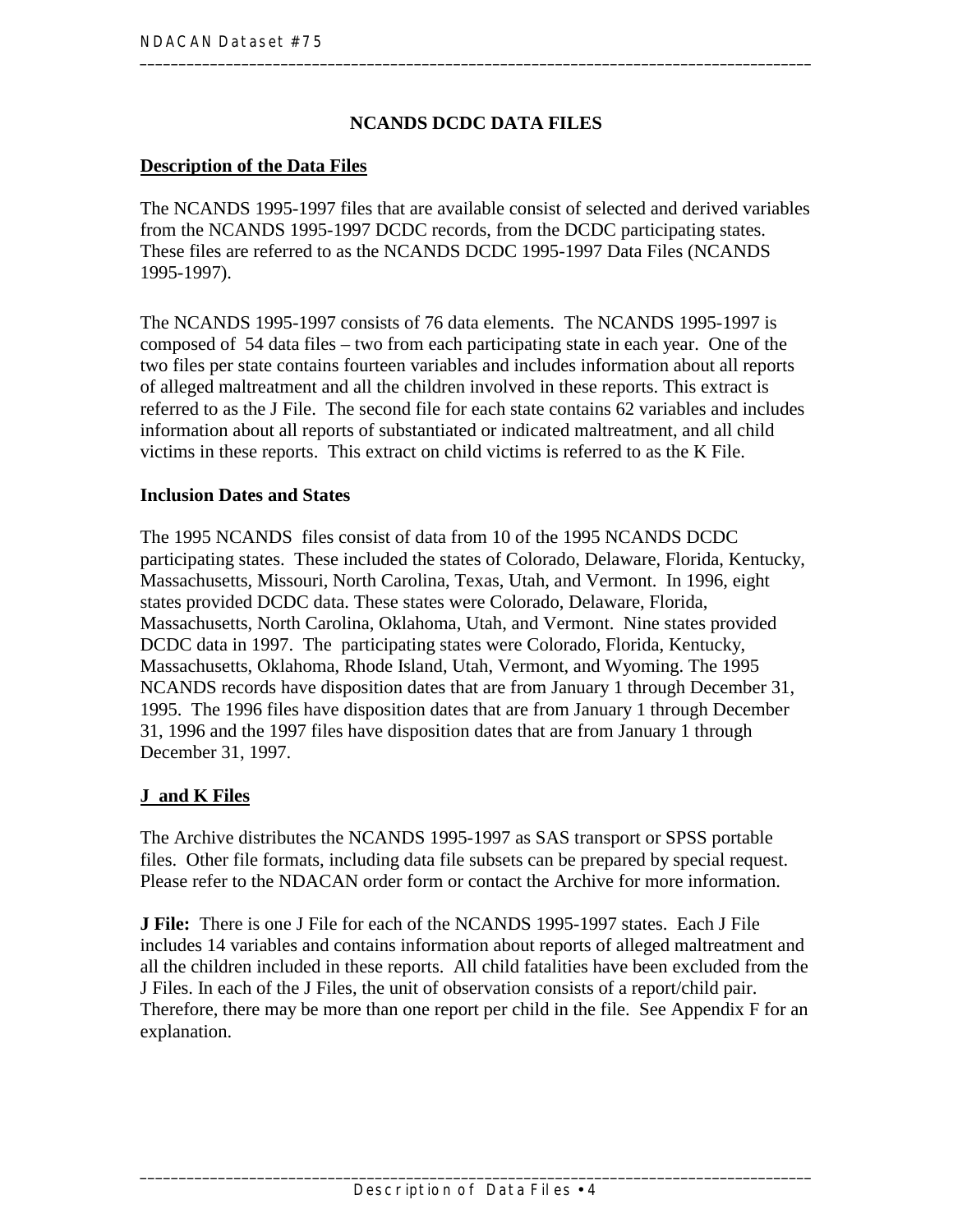**K File:** There is one K File for each of the NCANDS 1995-1997 states. Each K File includes 62 variables and includes reports of substantiated or indicated maltreatment, and all child victims in these reports. All child fatalities have been excluded from the K Files. In each of the K Files, the unit of observation consists of a report/child pair.

\_\_\_\_\_\_\_\_\_\_\_\_\_\_\_\_\_\_\_\_\_\_\_\_\_\_\_\_\_\_\_\_\_\_\_\_\_\_\_\_\_\_\_\_\_\_\_\_\_\_\_\_\_\_\_\_\_\_\_\_\_\_\_\_\_\_\_\_\_\_\_\_\_\_\_\_\_\_\_\_\_\_\_\_\_\_

File names, numbers of records, and numbers of variables in each of the J and K Files are listed below in Table 2.1a, Table 2.1b and Table 2.1c. For information regarding the coding of variables, see Appendices C and D. For information regarding the computational rules defining the derived variables, see Appendix E. In addition, frequencies and summary statistics, are available on the NDACAN web server.

| <b>State</b>         | <b>File J</b>     | <b>Variable</b><br>File K<br><b>Record</b> |       | <b>Record</b> | <b>Variable</b> |       |
|----------------------|-------------------|--------------------------------------------|-------|---------------|-----------------|-------|
|                      | <b>Name</b>       | Count                                      | Count | <b>Name</b>   | Count           | Count |
| Colorado             | CO <sub>95J</sub> | 6,073                                      | 14    | CO95K         | 6,073           | 62    |
| Delaware             | DE95J             | 5,055                                      | 14    | DE95K         | 1,833           | 62    |
| Florida              | <b>FL95J</b>      | 163,297                                    | 14    | FL95K         | 73,368          | 62    |
| Kentucky             | KY95J             | 46,566                                     | 14    | <b>KY95K</b>  | 12,655          | 62    |
| <b>Massachusetts</b> | MA95J             | 54,497                                     | 14    | MA95K         | 27,582          | 62    |
| Missouri             | MO95J             | 78,996                                     | 14    | MO95K         | 17,124          | 62    |
| North Carolina       | NC95J             | 89,258                                     | 14    | NC95K         | 62,756          | 62    |
| Texas                | TX95J             | 157,636                                    | 14    | <b>TX95K</b>  | 46,493          | 62    |
| Utah                 | UT95J             | 26,610                                     | 14    | UT95K         | 9,117           | 62    |
| Vermont              | VT95j             | 2,606                                      | 14    | VT95K         | 1,205           | 62    |

**Table 2.1a Details of the 1995 NCANDS DCDC.** 

**Table 2.1b. Details of the 1996 NCANDS DCDC.** 

| <b>State</b>    | <b>File J</b>         | <b>Record</b> | <b>Variable</b> |        | File K      | <b>Record</b> | <b>Variable</b> |
|-----------------|-----------------------|---------------|-----------------|--------|-------------|---------------|-----------------|
|                 | <b>Name</b>           | Count         | Count           |        | <b>Name</b> | Count         | Count           |
| Colorado        | CO <sub>96</sub> J    | 6,468         | 14              |        | CO96K       | 6,464         | 62              |
| Delaware        | DE96J                 | 7,353         | 14              |        | DE96K       | 2,498         | 62              |
| Florida         | FL96J                 | 164,640       | 14              |        | FL96K       | 73,679        | 62              |
| Massachusetts   | <b>MA96J</b>          | 57,346        | 14              |        | MA96K       | 29,558        | 62              |
| North Carolina  | NC <sub>96</sub> J    | 71,530        | 14              |        | NC96K       | 22,299        | 62              |
| <b>Oklahoma</b> | OK96J<br>48,607<br>14 |               | <b>OK96K</b>    | 13,680 | 62          |               |                 |
| Utah            | UT96J                 | 24,684        | 14              | UT96K  |             | 8,598         | 62              |
| Vermont         | VT96J                 | 2,647         | 14              |        | VT96K       | 1,186         | 62              |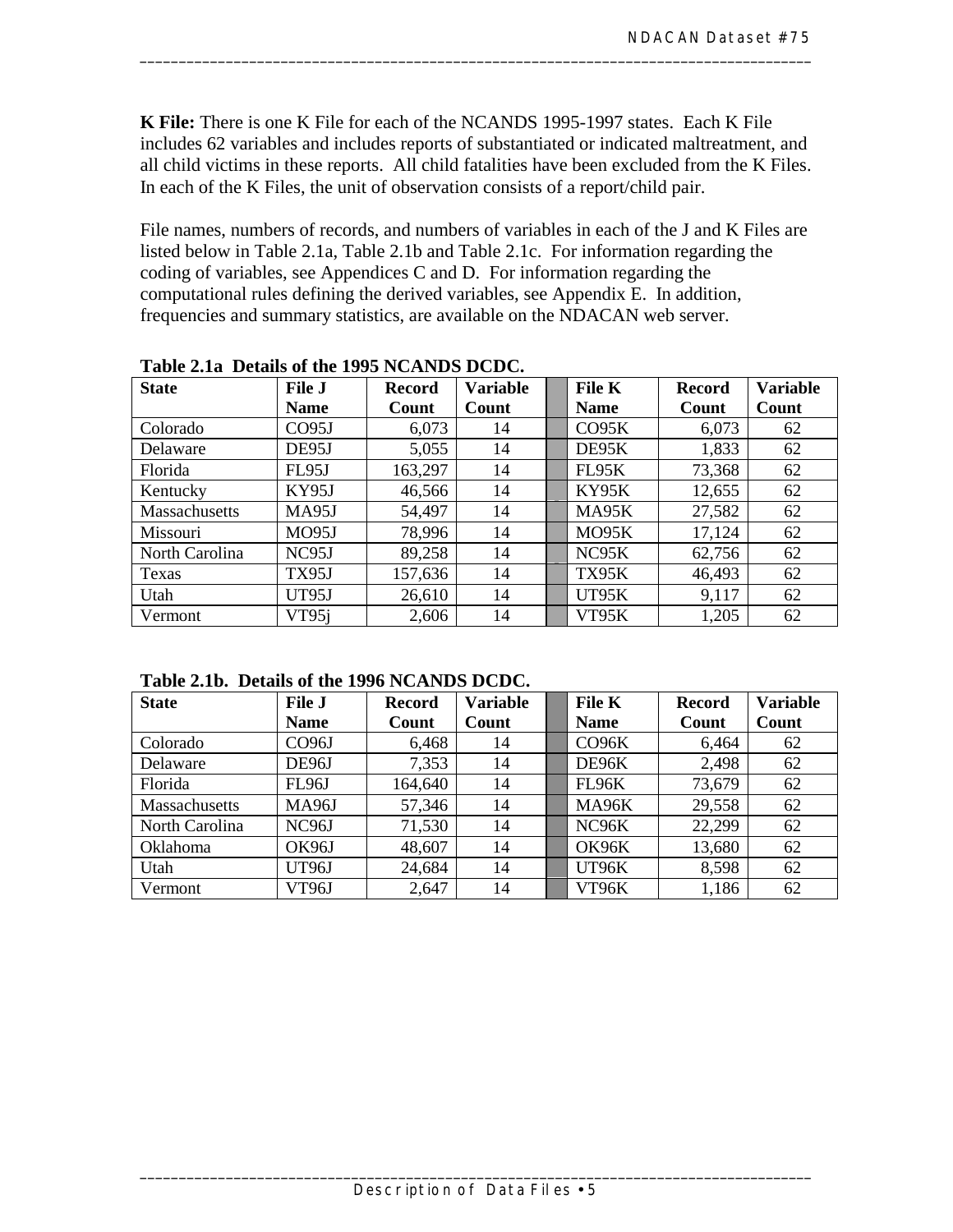| <b>State</b>    | <b>File J</b> | <b>Record</b> | <b>Variable</b> | File K       | <b>Record</b> | <b>Variable</b> |
|-----------------|---------------|---------------|-----------------|--------------|---------------|-----------------|
|                 | <b>Name</b>   | Count         | Count           | <b>Name</b>  | Count         | Count           |
| Colorado        | CO97J         | 7,179         | 14              | CO97K        | 6,954         | 62              |
| Florida         | <b>FL97J</b>  | 168,256       | 14              | FL97K        | 77,479        | 62              |
| Kentucky        | KY97J         | 44,984        | 14              | <b>KY97K</b> | 20,269        | 62              |
| Massachusetts   | <b>MA97J</b>  | 61,790        | 14              | MA97K        | 32,390        | 62              |
| <b>Oklahoma</b> | OK97J         | 50,976        | 14              | OK97K        | 15,585        | 62              |
| Rhode Island    | <b>RI97J</b>  | 13,208        | 14              | RI97K        | 3,856         | 62              |
| Utah            | UT97J         | 27,129        | 14              | UT97K        | 9,317         | 62              |
| Vermont         | VT97J         | 2,671         | 14              | VT97K        | 1,181         | 62              |
| Wyoming         | <b>WY97J</b>  | 726           | 14              | WY97K        | 707           | 62              |

<span id="page-15-0"></span>**Table 2.1c. Details of the 1997 NCANDS DCDC.** 

#### **Report and Child Identification Codes**

States submitting case level data provide a unique report identification code (YSRPTID) for each report of maltreatment recorded. In most states, if more than one child is included in a report, each child is entered as a separate record but all children share the same report ID. This relationship is illustrated in Figure 2.1. In such states, a count of children in a given report can be obtained by counting the number of children sharing the respective report ID. In other states reports are counted at the child level and therefore while reports have unique ID's, only one child is attached to each report ID.

#### **Figure 2.1 Relationships Between Reports and Children in NCANDS**

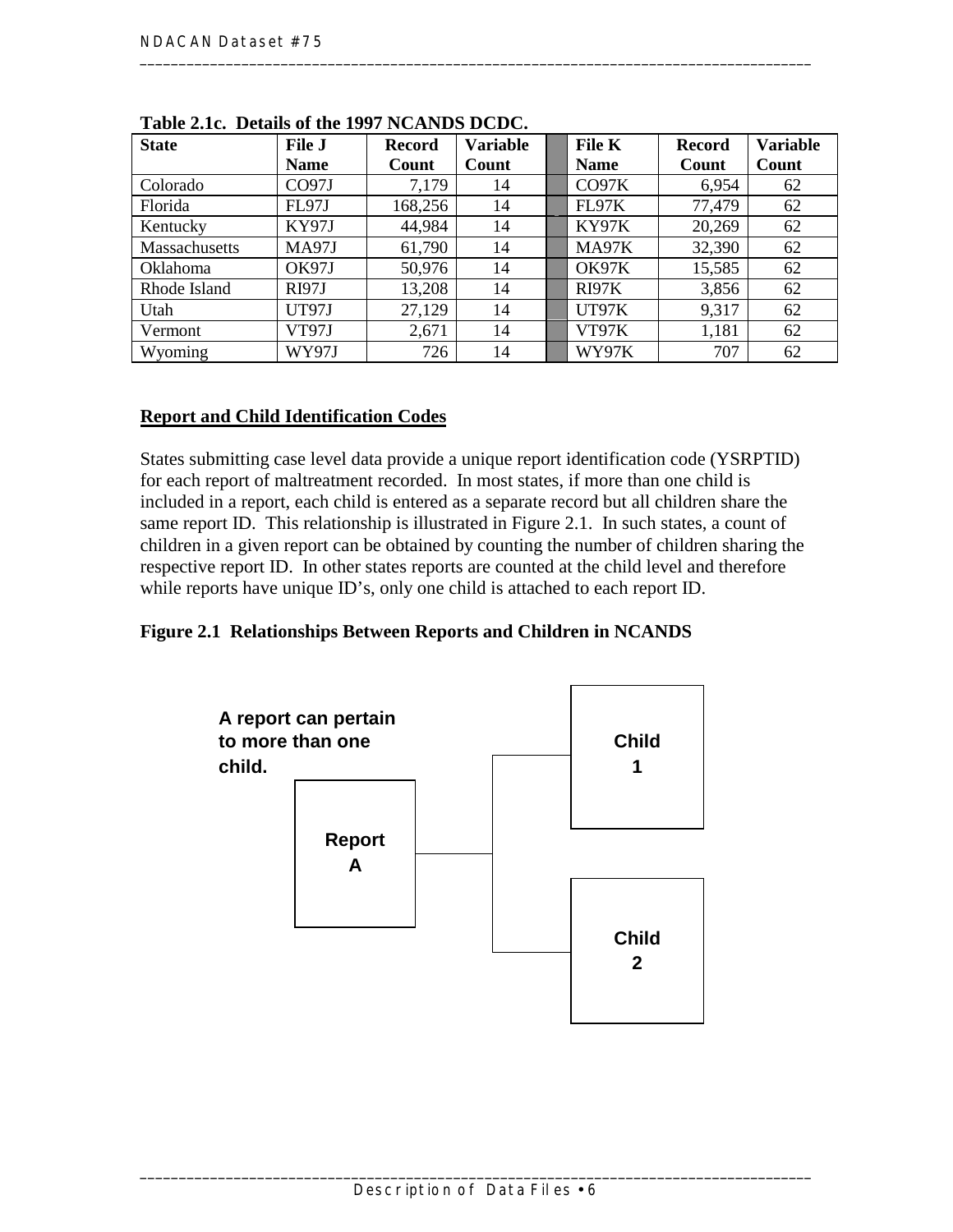In most states children receive unique ID's (YSCHID). If a child is included in more than one report, each report will be associated with the same child ID. This relationship is illustrated in Figure 2.2. In general, the recurrence of maltreatment for a given child can be determined by counting the number of records sharing the same child ID.

\_\_\_\_\_\_\_\_\_\_\_\_\_\_\_\_\_\_\_\_\_\_\_\_\_\_\_\_\_\_\_\_\_\_\_\_\_\_\_\_\_\_\_\_\_\_\_\_\_\_\_\_\_\_\_\_\_\_\_\_\_\_\_\_\_\_\_\_\_\_\_\_\_\_\_\_\_\_\_\_\_\_\_\_\_\_

 **Figure 2.2 Relationships Between Children and Reports in the NCANDS** 



There are, however, a few caveats to consider when using the child ID to match different reports within a given file. State laws and data processing capabilities sometimes limit the ability to match children to previous reports. This limitation is most commonly observed in unsubstantiated reports where state law may prohibit the archiving of data that identifies these children or families. As a result, the use of the child ID to identify children in multiple reports should be limited to reports where the maltreatment was substantiated or indicated (NCANDS 1995-1997 File K). The inability to identify the same child in multiple reports might also occur in states with county based data collection systems if records between counties cannot be referenced.

In sum, neither the variable report ID (YSRPTID), nor the variable child ID (YSCHID) uniquely identifies a report or child. Records in the dataset are uniquely identified by the combination of the variables YSRPTID and YSCHID.

For further explanation of the DCDC relationship between children and reports, see Appendix F.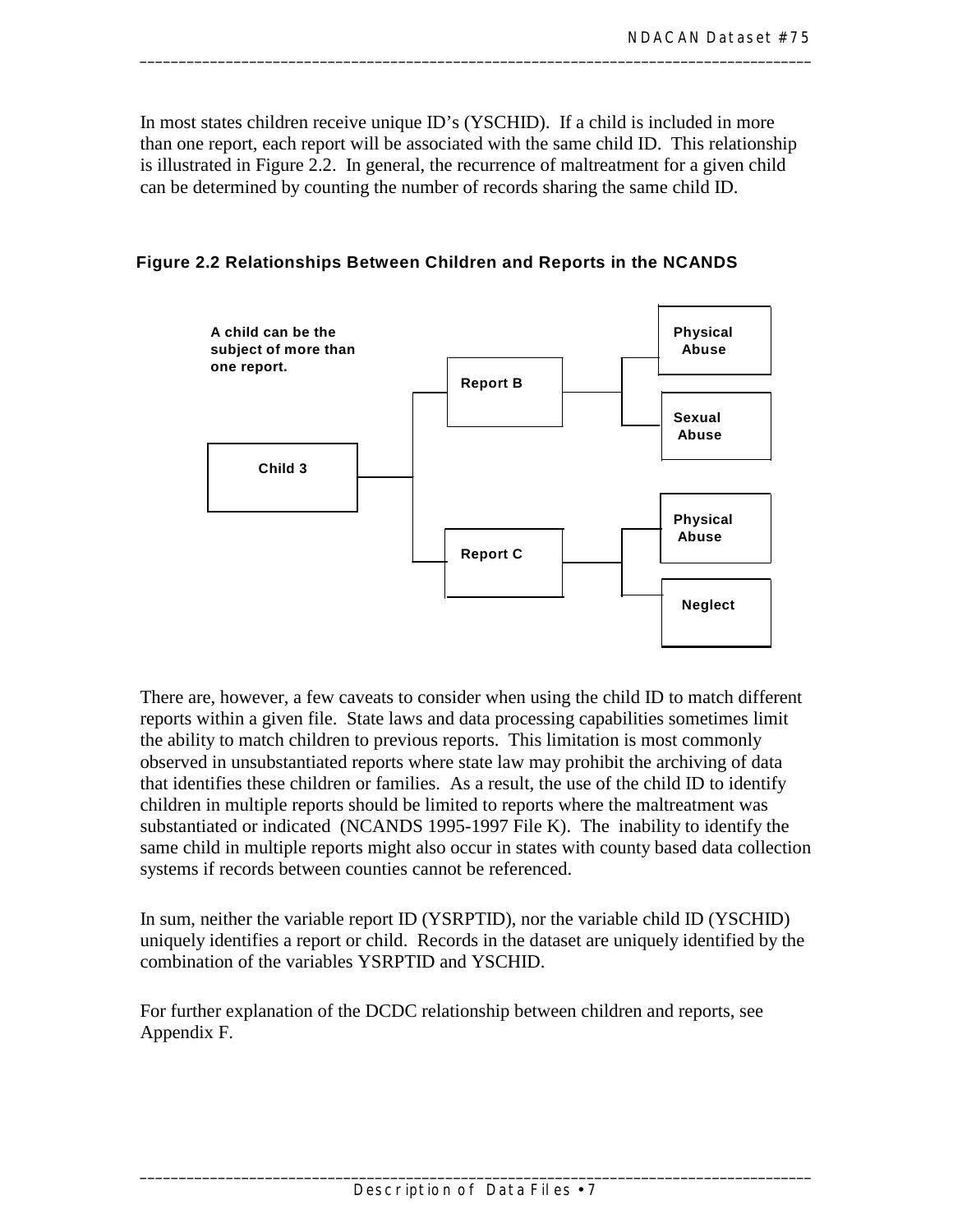#### <span id="page-17-0"></span>**Aggregating the Data Files by Report or Child**

Although each of the data files provided may include multiple entries for a given report or child, a variety of programming techniques can be utilized to aggregate these data into a file which contains only one entry per report or one entry per child. For example, it is possible to create a file of unique reports which also contains characteristics of all of the respective entries. Such characteristics might include the total number of children referenced in the report or the age of the youngest and oldest children. Similarly, a file of unique children can be created which contains a count of the number of reports in which the child was included or the type(s) of maltreatment associated with the respective reports. An instructional example of how one might set up the NCANDS 1995-1997 Data Files is presented in Appendix G.

#### **Conducting Analyses with the NCANDS DCDC**

The NCANDS 1995-1997 may be analyzed at either the child or report level.

- It is important to note that State to State variations in child abuse and neglect data elements and definitions will affect the interpretation of the data.
- The data from the NCANDS 1995-1997 DCDC states are not a statistically representative sample of the United States. However, the combined data reveal distributions that are similar to those found in other studies<sup>1</sup>.

#### **State Classification of the Disposition of Investigations**

The disposition of each investigation depends on the classification system used by each participating NCANDS state. Some states use a two-tier system that shows the allegation as "substantiated" or "unsubstantiated." Other states use a three-tier system that includes a third category called "indicated." In these states, the "indicated" classification is used when there is sufficient reason to suspect that the child may have been maltreated or is at risk of maltreatment, but the allegation could not be substantiated to the level of evidence required by state law. Since states use different terms and different levels of evidence, in some cases the data have been converted, with the approval of the given state, to fit the DCDC categories of "substantiated" or "indicated" as closely as possible for analytical purposes. A glossary of terms used in the NCANDS can be found in Appendix H.

#### **Report Substantiation**

 $\overline{a}$ 

A report may consist of multiple children, each with a mixture of substantiated and/or unsubstantiated maltreatments. If at least one maltreatment for one child is substantiated or indicated, then the disposition of the report is coded as substantiated or indicated.

<sup>1</sup> U.S. Department of Health and Human Services, National Center on Child Abuse and Neglect. *Child Abuse and Neglect Case-Level Data 1993: Working Paper 1* (Washington, DC: U.S. Government Printing Office, 1996).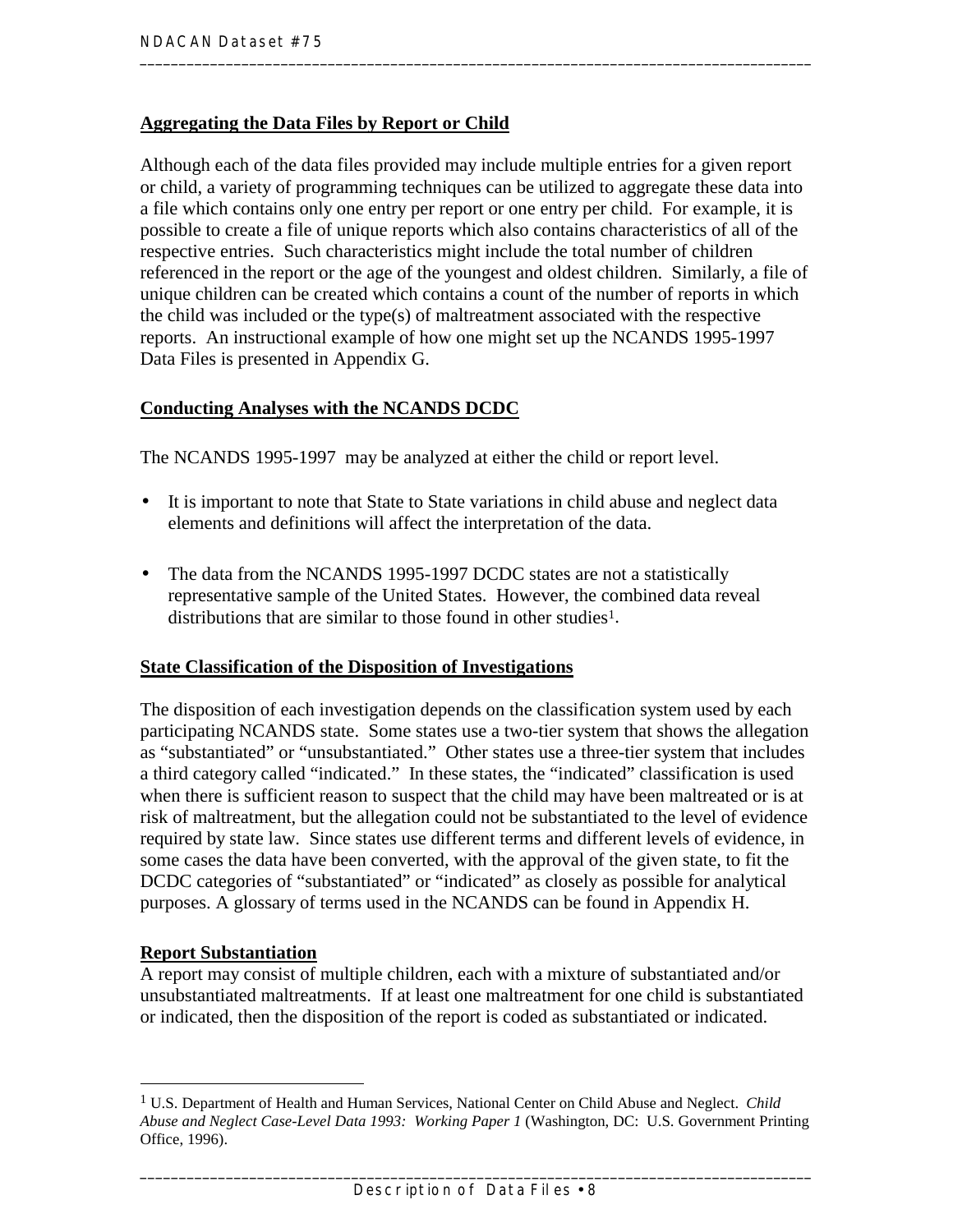The J files contain records of all children included in all investigated reports. The K files contain records on only victim children. These children are defined as children who had at least one substantiated or indicated maltreatment.

<span id="page-18-0"></span>\_\_\_\_\_\_\_\_\_\_\_\_\_\_\_\_\_\_\_\_\_\_\_\_\_\_\_\_\_\_\_\_\_\_\_\_\_\_\_\_\_\_\_\_\_\_\_\_\_\_\_\_\_\_\_\_\_\_\_\_\_\_\_\_\_\_\_\_\_\_\_\_\_\_\_\_\_\_\_\_\_\_\_\_\_\_

#### **Report and Child Identifiers**

Report and Child IDs were generated by each state before the data were submitted to NCANDS. Report and Child IDs were encrypted in order to protect the confidentiality of the individuals included in the files.

#### **Missing Data**

Records pertaining to children who were fatality victims due to child maltreatment have been removed from the Data File in order to preserve the confidentiality of these records.

# *Please contact the Archive directly if you have questions or encounter problems in using the NCANDS Data Files.*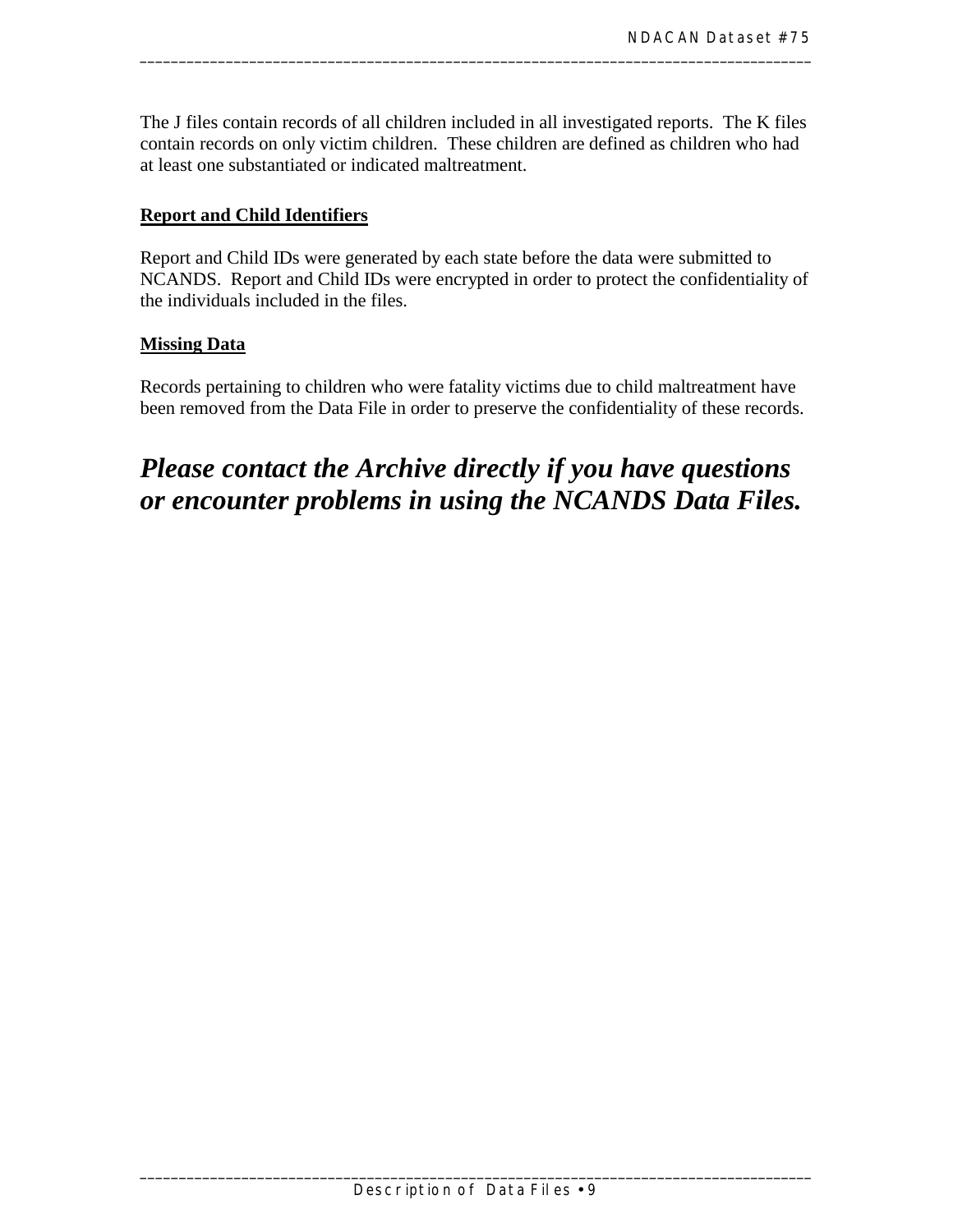#### **BIBLIOGRAPHY**

<span id="page-19-0"></span>The references for this document are divided into two sections: The first section provides the citations for documents produced from the NCANDS. The second section provides the citations for documents that relate to the NCANDS. Please note that this bibliography is not meant to provide an exhaustive or representative list of documents published from, and related to the dataset. It is meant to provide the researcher with a starting point to begin a background literature search.

#### **Documents Produced From the NCANDS**

- Fluke, J. D., Yuan, Y. T., & Edward, M. (1999). Recurrence of maltreatment: An application of the National Child Abuse and Neglect Data System (NCANDS). *Child Abuse and Neglect, (23)* 7, 663-650.
- Neglect. *Child Abuse and Neglect Case-Level Data 1993: Working Paper 1.* U.S. Department of Health and Human Services, National Center on Child Abuse and (Washington, DC: U.S. Government Printing Office, 1996).
- U.S. Department of Health and Human Services, National Center on Child Abuse and Neglect. *Child Maltreatment 1992: Reports from the States to the National Center on Child Abuse and Neglect.* (Washington, DC: U.S. Government Printing Office, 1994).
- U.S. Department of Health and Human Services, National Center on Child Abuse and Neglect. *Child Maltreatment 1993: Reports From the States to the National Center on Child Abuse and Neglect.* (Washington, DC: U.S. Government Printing Office, 1995).
- U.S. Department of Health and Human Services, National Center on Child Abuse and Neglect. *Child Maltreatment 1994: Reports from the States to the National Center on Child Abuse and Neglect.* (Washington, DC: U.S. Government Printing Office, 1996).
- U.S. Department of Health and Human Services, National Center on Child Abuse and Neglect. *Child Maltreatment 1995: Reports From the States to the National Child Abuse and Neglect Data System.* (Washington, DC: U.S. Government Printing Office, 1997).
- U.S. Department of Health and Human Services, Children's Bureau. *Child Maltreatment 1996: Reports From the States to the National Center on Child Abuse and Neglect*. (Washington, DC: U.S. Government Printing Office, 1998).
- U.S. Department of Health and Human Services, Children's Bureau. *Child Maltreatment 1997: Reports From the States to the National Center on Child Abuse and Neglect*. (Washington, DC: U.S. Government Printing Office, 1998).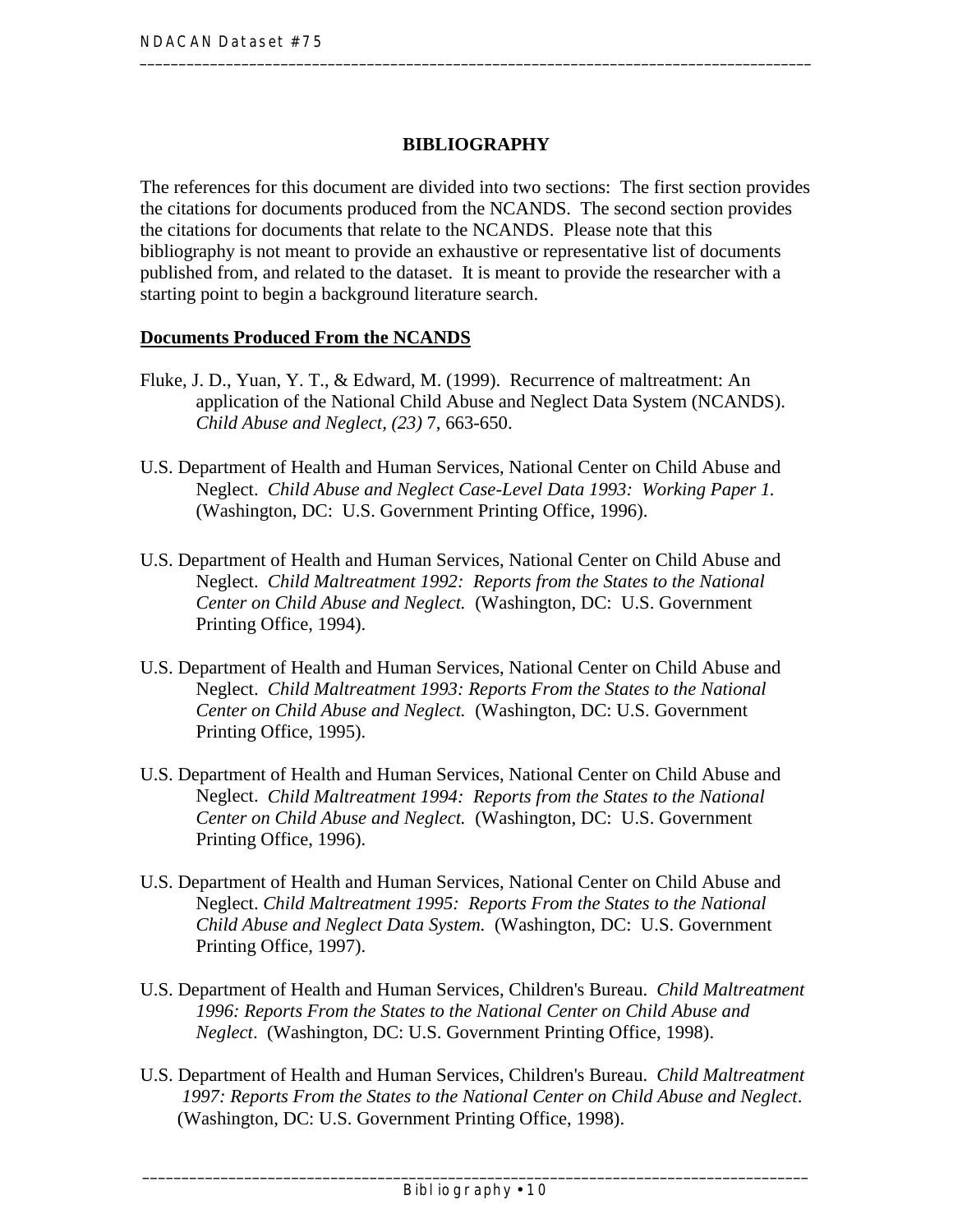U.S. Department of Health and Human Services, National Center on Child Abuse and Neglect. *National Child Abuse and Neglect Data System: Working Paper 1: 1990 Summary Data Component*. (Washington, DC:1992).

<span id="page-20-0"></span>\_\_\_\_\_\_\_\_\_\_\_\_\_\_\_\_\_\_\_\_\_\_\_\_\_\_\_\_\_\_\_\_\_\_\_\_\_\_\_\_\_\_\_\_\_\_\_\_\_\_\_\_\_\_\_\_\_\_\_\_\_\_\_\_\_\_\_\_\_\_\_\_\_\_\_\_\_\_\_\_\_\_\_\_\_\_

U.S. Department of Health and Human Services, National Center on Child Abuse and Neglect. *National Child Abuse and Neglect Data System: Working Paper 2: 1991 Summary Data Component.* (Washington, DC: U.S. Government Printing Office, 1993).

#### **Publications Related to the NCANDS**

- Barry F. & Collins P. T. (1997). The scope and history of child abuse and neglect. In J. Garbarino & J. Eckenrode (Eds.), Understanding Abusive Families. (2nd ed.) San Francisco, CA: Jossey Bass.
- Sedlak, A.J. & Broadhurst, D. D. (1996). The Third National Incidence Study of Child Abuse and Neglect (NIS-3) Final Report. Washington, DC: U.S. Department of Health and Human Services, National Center on Child Abuse and Neglect.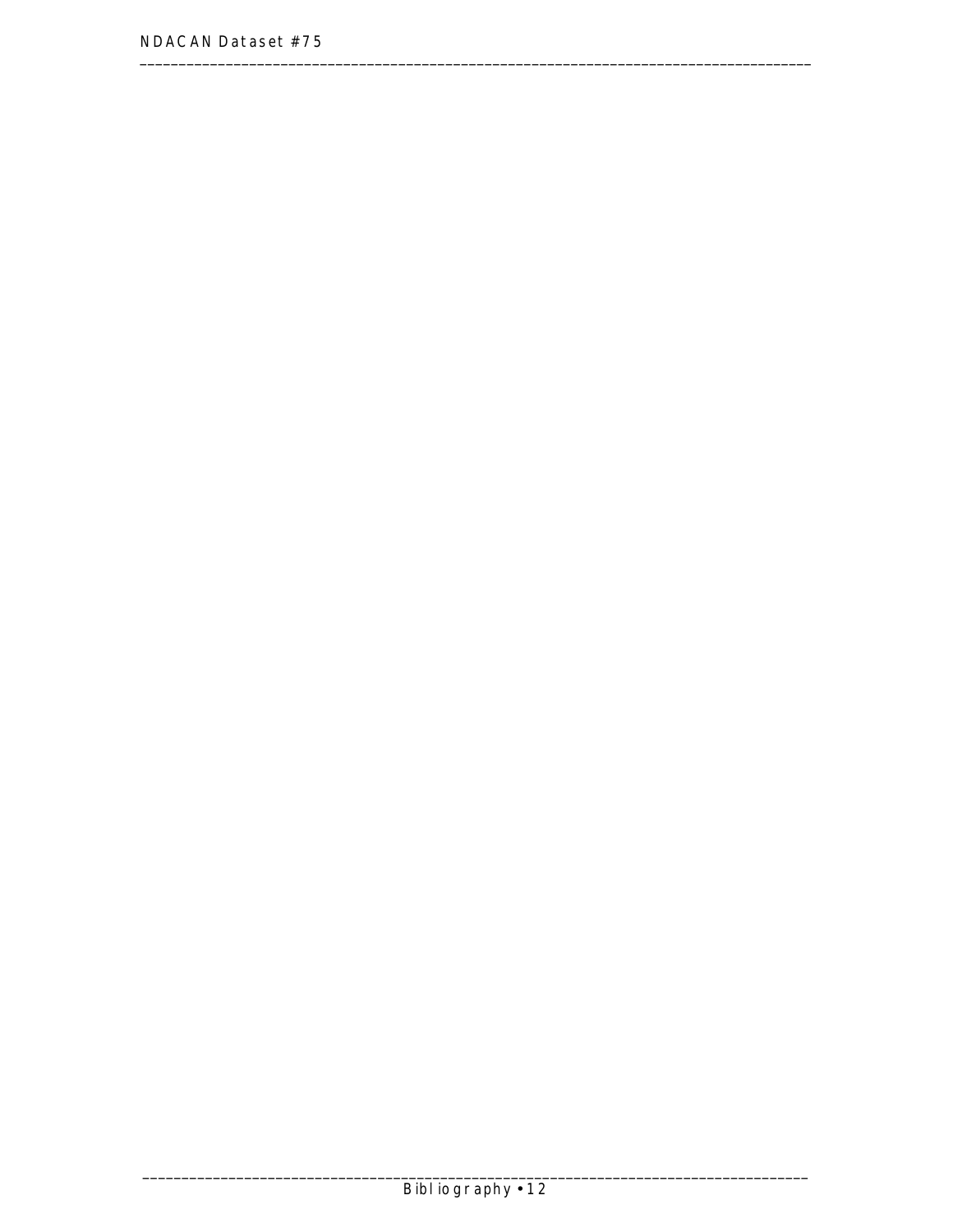# **APPENDIX A**

<span id="page-22-0"></span>\_\_\_\_\_\_\_\_\_\_\_\_\_\_\_\_\_\_\_\_\_\_\_\_\_\_\_\_\_\_\_\_\_\_\_\_\_\_\_\_\_\_\_\_\_\_\_\_\_\_\_\_\_\_\_\_\_\_\_\_\_\_\_\_\_\_\_\_\_\_\_\_\_\_\_\_\_\_\_\_\_\_\_\_\_\_

## **NCANDS DCDC Data Elements**

This appendix contains a list of the data elements that are included in the NCANDS DCDC. It is important to note that this is not the list of variables from the NCANDS 1995-1997 DCDC Data Files. The ensuing variable list is included for reference purposes only.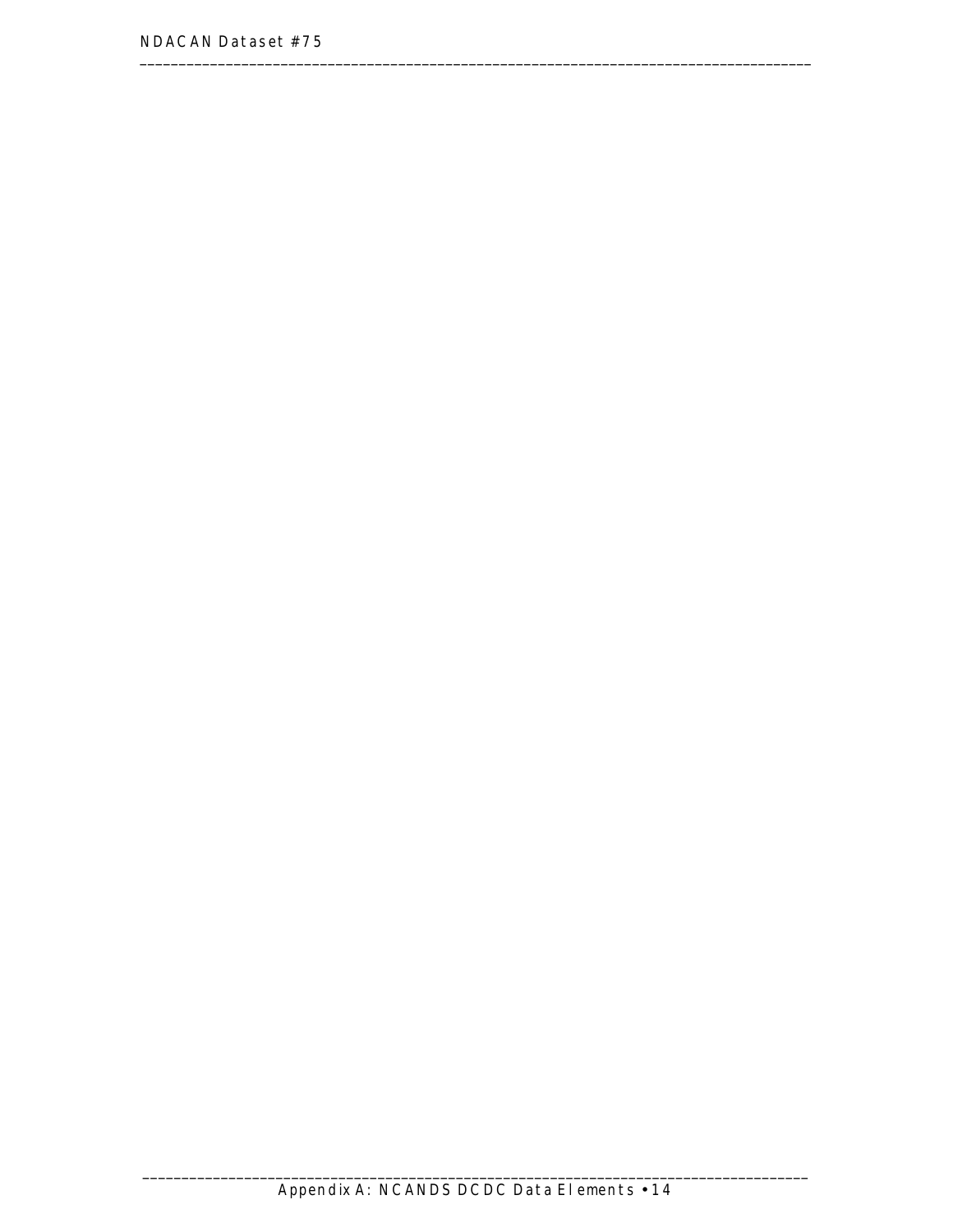#### **NATIONAL CHILD ABUSE AND NEGLECT DATA SYSTEM (NCANDS) TECHNICAL ASSISTANCE AND MANAGEMENT SUPPORT PROGRAM DETAILED CASE DATA COMPONENT DATA ELEMENTS**

\_\_\_\_\_\_\_\_\_\_\_\_\_\_\_\_\_\_\_\_\_\_\_\_\_\_\_\_\_\_\_\_\_\_\_\_\_\_\_\_\_\_\_\_\_\_\_\_\_\_\_\_\_\_\_\_\_\_\_\_\_\_\_\_\_\_\_\_\_\_\_\_\_\_\_\_\_\_\_\_\_\_\_\_\_\_\_\_\_\_\_\_\_\_\_\_\_\_\_\_

#### **REPORT DATA**

- 1. Submission Year (SUBYR)
- 2. State/Territory (STATERR)
- 3. Report ID (RPTID)
- 4. Child ID (CHID)
- 5. County of Report (RPTCNTY)
- 6. Report Date (RPTDT)
- 7. Report Source (RPTSRC)
- 8. Report Disposition (RPTDISP)
- 9. Report Disposition Date (RPTDISDT)
- 10. Notifications (NOTIFS)

#### **CHILD DATA**

- 11. Child Age at Report (CHAGE)
- 12. Child Date of Birth (CHBDATE)
- 13. Child Sex (CHSEX)
- 14. Child Race (CHRACE)
- 15. Child Hispanic Ethnicity (CHISP)
- 16. County of Residence (CHCNTY)
- 17. Living Arrangement (CHLVNG)
- 18. Military Family Member (CHMIL)
- 19. Prior Victim (CHPRIOR)

#### **CHILD VICTIM DATA**

- 20. Maltreatment-1 Type (CHMAL1)
- 21. Maltreatment-1DispositionLevel (MAL1LEV)
- 22. Maltreatment-2 Type (CHMAL2)
- 23. Maltreatment-2DispositionLevel (MAL2LEV)
- 24. Maltreatment-3 Type (CHMAL3)
- 25. Maltreatment-3DispositionLevel (MAL3LEV)
- 26. Maltreatment-4 Type (CHMAL4)
- 27. Maltreatment-4DispositionLevel (MAL4LEV)
- 28. Maltreatment Death (MALDEATH)
- 29. Alcohol Abuse-Child (CDALC)
- 30. Drug Abuse-Child (CDDRUG)
- 31. Mental Retardation-Child (CDRTRD)
- 32. Emotionally Disturbed-Child (CDEMOTNL)
- 33. Visually or Hearing Impaired-Child (CDVISUAL)
- 34. Learning Disability-Child (CDLEARN)
- 35. Physically Disabled-Child (CDPHYS)
- 36. Behavior Problem-Child (CDBEHAV)
- 37. Other Medical Condition-Child (CDMEDICL)
- 38. Alcohol Abuse-Caretaker(s) (FCALC)
- 39. Drug Abuse-Caretaker(s) (FCDRUG)
- 40. Mental Retardation-Caretaker(s) (FCRTRD)

#### **CHILD VICTIM DATA (Continued)**

- 41. Emotionally Disturbed-Caretaker(s) (FCEMOTNL)
- 42. Visually or Hearing Impaired-Caretaker(s) (FCVISUAL)

43. Learning Disability-Caretaker(s) (FCLEARN)

- 44. Physically Disabled-Caretaker(s) (FCPHYS)
- 45. Other Medical Condition-Caretaker(s) (FCMEDICL)
- 46. Domestic Violence (FCVIOL)
- 47. Inadequate Housing (FCHOUSE)
- 48. Financial Problem (FCMONEY)
- 49. Public Assistance (FCPUBLIC)
- 50. Post Investigation Services (POSTSERV)
- 51. Service Date (SERVDATE)
- 52. Family Support Services (FAMSUP)
- 53. Family Preservation Services (FAMPRES)
- 54. Foster Care Services (FOSTERCR)
- 55. Removal Date (RMVDATE)
- 56. Juvenile Court Petition (JUVPET)
- 57. Petition Date (PETDATE)
- 58. Adoption Services (ADOPT)
- 59. Case Management Services (CASEMANG)
- 60. Counseling Services (COUNSEL)
- 61. Day Care Services-Child (DAYCARE)
- 62. Educational and Training Services (EDUCATN)
- 63. Employment Services (EMPLOY)
- 64. Family Planning Services (FAMPLAN)
- 65. Health-Related and Home Health Services (HEALTH)
- 66. Home-Based Services (HOMEBASE)
- 67. Housing Services (HOUSING)
- 68. Independent and Transitional Living Services (TRANSLIV)
- 69. Information and Referral Services (INFOREF)
- 70. Legal Services (LEGAL)
- 71. Mental Health Services (MENTHLTH)
- 72. Pregnancy and Parenting Services for Young Parents (PREGPAR)
- 73. Respite Care Services (RESPITE)
- 74. Special Services-Disabled (SSDISABL)
- 75. Special Services-Juvenile Delinquent (SSDELINQ)
- 76. Substance Abuse Services (SUBABUSE)
- 77. Transportation Services (TRANSPRT)
- 78. Other Services (OTHERSV)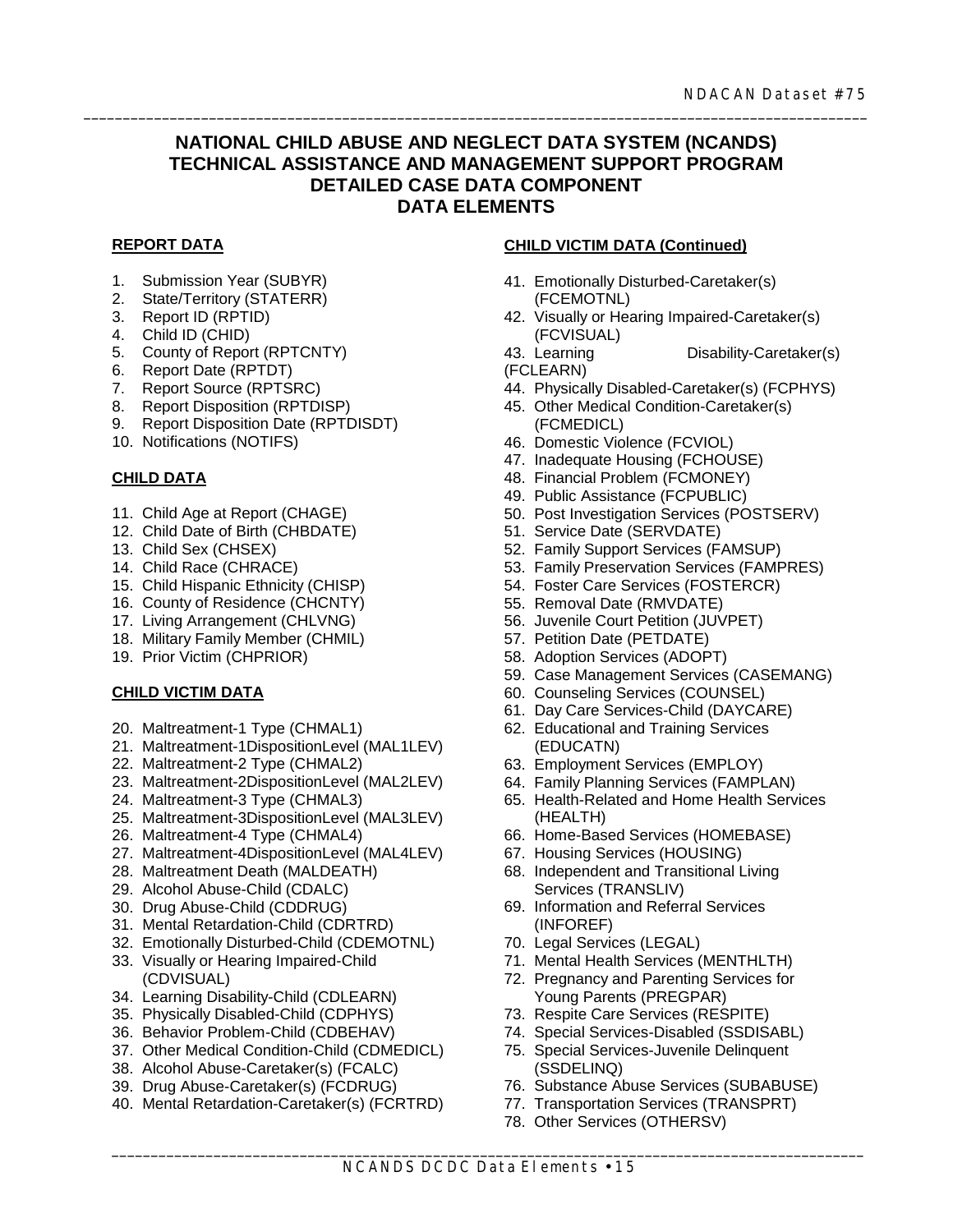#### **NATIONAL CHILD ABUSE AND NEGLECT DATA SYSTEM (NCANDS) TECHNICAL ASSISTANCE AND MANAGEMENT SUPPORT PROGRAM DETAILED CASE DATA COMPONENT DATA ELEMENTS**

\_\_\_\_\_\_\_\_\_\_\_\_\_\_\_\_\_\_\_\_\_\_\_\_\_\_\_\_\_\_\_\_\_\_\_\_\_\_\_\_\_\_\_\_\_\_\_\_\_\_\_\_\_\_\_\_\_\_\_\_\_\_\_\_\_\_\_\_\_\_\_\_\_\_\_\_\_\_\_\_\_\_\_\_\_\_\_\_\_\_\_\_\_\_\_\_

#### **PERPETRATOR DATA**

- 79. Perpetrator-1 ID (PER1ID)
- 80. Perpetrator-1 Relationship (PER1REL)
- $81.$ Perpetrator-1 as a Caretaker (PER1CR)
- 82. Perpetrator-1 Age at Report (PER1AGE)
- 83. Perpetrator-1 Sex (PER1SEX)<br>84. Perpetrator-1 Race (PER1RAC
- Perpetrator-1 Race (PER1RACE)
- 85. Perpetrator-1 Hispanic Ethnicity (PER1HISP)
- 86. Perpetrator-1 Military Member (PER1MIL)
- 87. Perpetrator-1 Prior Abuser (PER1PIOR)
- 88. Perpetrator-1 Maltreatment-1 (PER1MAL1)
- 89. Perpetrator-1 Maltreatment-2 (PER1MAL2) 90. Perpetrator-1 Maltreatment-3 (PER1MAL3)
- 91. Perpetrator-1 Maltreatment-4 (PER1MAL4)
- 92. Perpetrator-2 ID (PER2ID)
- 93. Perpetrator-2 Relationship (PER2REL)
- Perpetrator-2 as a Caretaker (PER2CR)
- 94.<br>95. Perpetrator-2 Age at Report (PER2AGE)
- 96. Perpetrator-2 Sex (PER2SEX)
- 97. Perpetrator-2 Race (PER2RACE)
- 98. Perpetrator-2 Hispanic Ethnicity (PER2HISP)
- 99. Perpetrator-2 Military Member (PER2MIL)
- 100. Perpetrator-2 Prior Abuser (PER2PIOR)
- 101. Perpetrator-2 Maltreatment-1 (PER2MAL1)
- 102. Perpetrator-2 Maltreatment-2 (PER2MAL2)
- 103. Perpetrator-2 Maltreatment-3 (PER2MAL3)
- 104. Perpetrator-2 Maltreatment-4 (PER2MAL4)
- 105. Perpetrator-3 ID (PER3ID)
- 106. Perpetrator-3 Relationship (PER3REL)
- 107. Perpetrator-3 as a Caretaker (PER3CR)
- 108. Perpetrator-3 Age at Report (PER3AGE)
- 109. Perpetrator-3 Sex (PER3SEX)
- 110. Perpetrator-3 Race (PER3RACE)
- 111. Perpetrator-3 Hispanic Ethnicity (PER3HISP)
- 112. Perpetrator-3 Military Member (PER3MIL)
- 113. Perpetrator-3 Prior Abuser (PER3PIOR)
- 114. Perpetrator-3 Maltreatment-1 (PER3MAL1)
- 115. Perpetrator-3 Maltreatment-2 (PER3MAL2)
- 116. Perpetrator-3 Maltreatment-3 (PER3MAL3)
- 117. Perpetrator-3 Maltreatment-4 (PER3MAL4)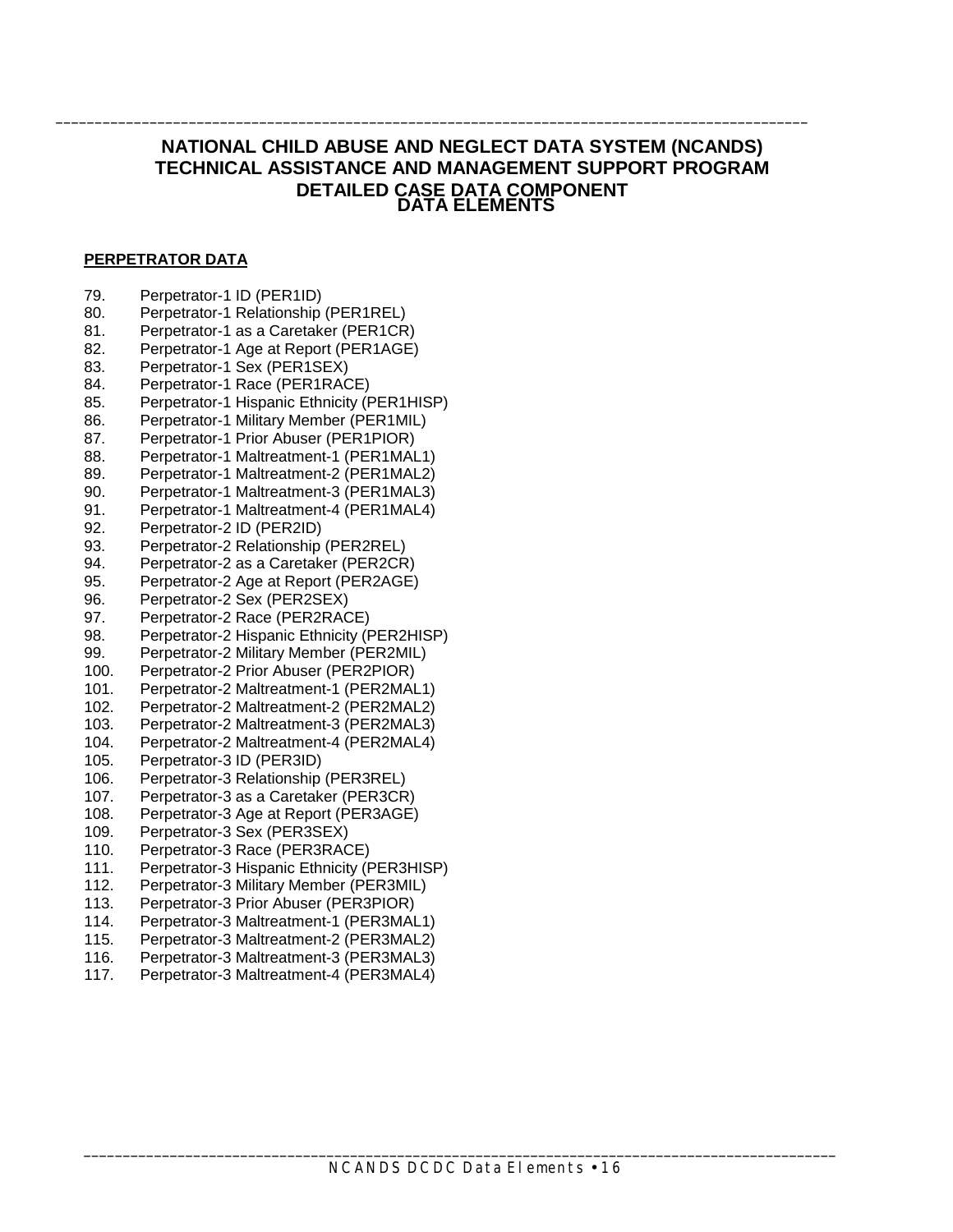# **APPENDIX B**

<span id="page-26-0"></span>\_\_\_\_\_\_\_\_\_\_\_\_\_\_\_\_\_\_\_\_\_\_\_\_\_\_\_\_\_\_\_\_\_\_\_\_\_\_\_\_\_\_\_\_\_\_\_\_\_\_\_\_\_\_\_\_\_\_\_\_\_\_\_\_\_\_\_\_\_\_\_\_\_\_\_\_\_\_\_\_\_\_\_\_\_

## **Sample Mapping Form for the NCANDS DCDC**

This appendix contains an example the mapping forms for the NCANDS DCDC. It is important to note that these forms do not relate directly to the 1995-1997 NCANDS DCDC Data Files, since the NCANDS 1995-1997 consists of selected and derived variables from the original NCANDS DCDC.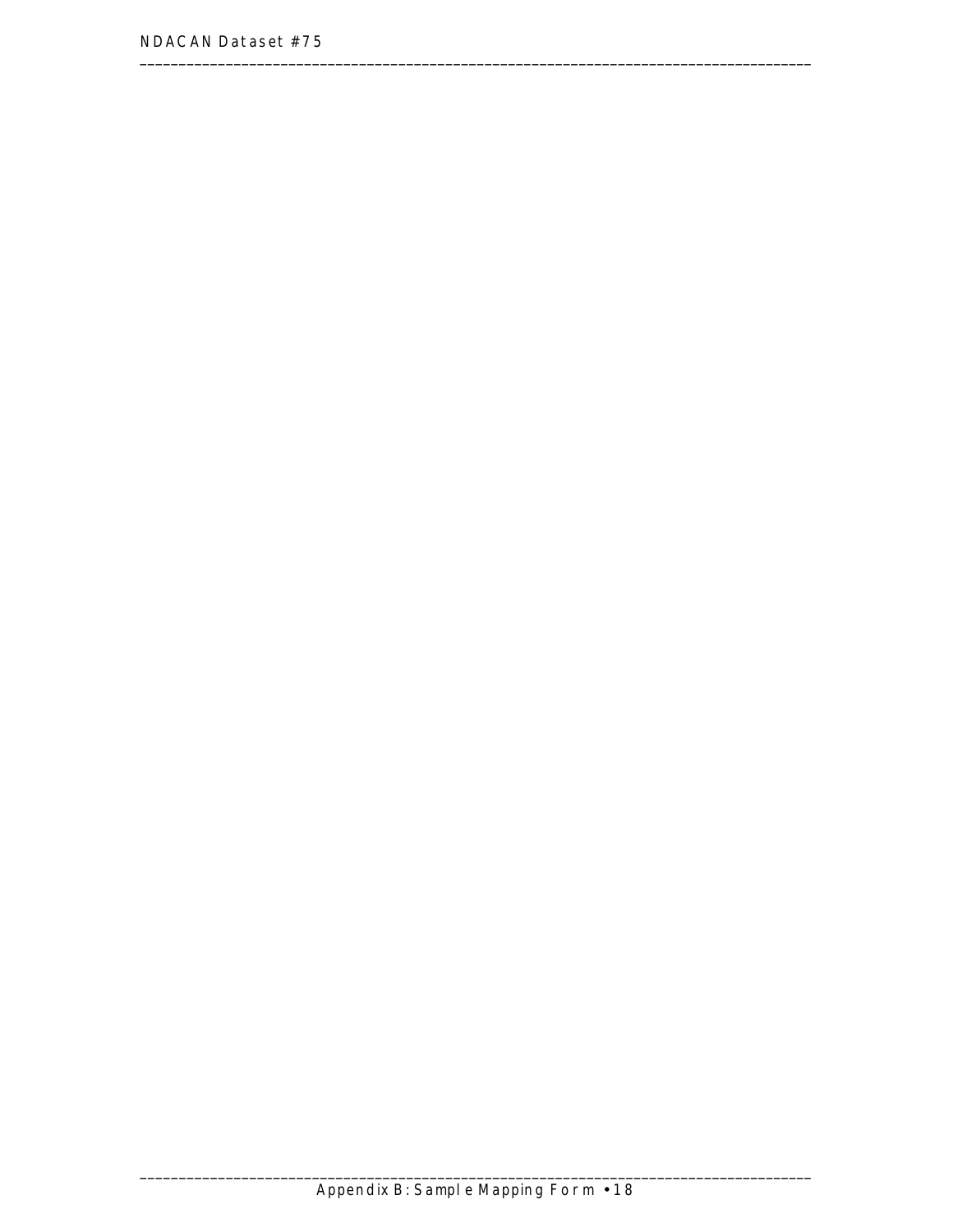## **EXAMPLE OF NCANDS DCDC MAPPING FORM PART 1**

|        | <b>DATA ELEMENT NAME</b>               |                                      |              | <b>CHARACTERISTICS</b>  |                  |                   |  |
|--------|----------------------------------------|--------------------------------------|--------------|-------------------------|------------------|-------------------|--|
| Long:  |                                        |                                      | <b>Type:</b> |                         | Field #:         |                   |  |
| Short: |                                        |                                      | Size:        |                         | <b>Position:</b> |                   |  |
|        | <b>DEFINITION</b>                      |                                      |              |                         |                  |                   |  |
|        |                                        |                                      |              |                         |                  |                   |  |
|        |                                        | <b>INSTRUCTIONS/ERROR CONDITIONS</b> |              |                         |                  |                   |  |
|        |                                        |                                      |              |                         |                  |                   |  |
|        | <b>NCANDS DATA ELEMENT CODE VALUES</b> |                                      |              |                         |                  |                   |  |
|        |                                        |                                      |              |                         |                  |                   |  |
|        |                                        | STATE DATA CHARACTERISTICS           |              |                         |                  |                   |  |
|        |                                        |                                      |              |                         |                  | $\lceil$ $\rceil$ |  |
|        |                                        | STATE COMMENTARY/CONSTRUCTION LOGIC  |              |                         |                  |                   |  |
|        | <b>STATE FILE NAME</b>                 |                                      |              | <b>STATE FIELD NAME</b> |                  |                   |  |
|        |                                        |                                      |              |                         |                  |                   |  |
|        |                                        |                                      |              |                         |                  |                   |  |
|        |                                        |                                      |              |                         |                  |                   |  |
|        |                                        |                                      |              |                         |                  |                   |  |
|        |                                        |                                      |              |                         |                  |                   |  |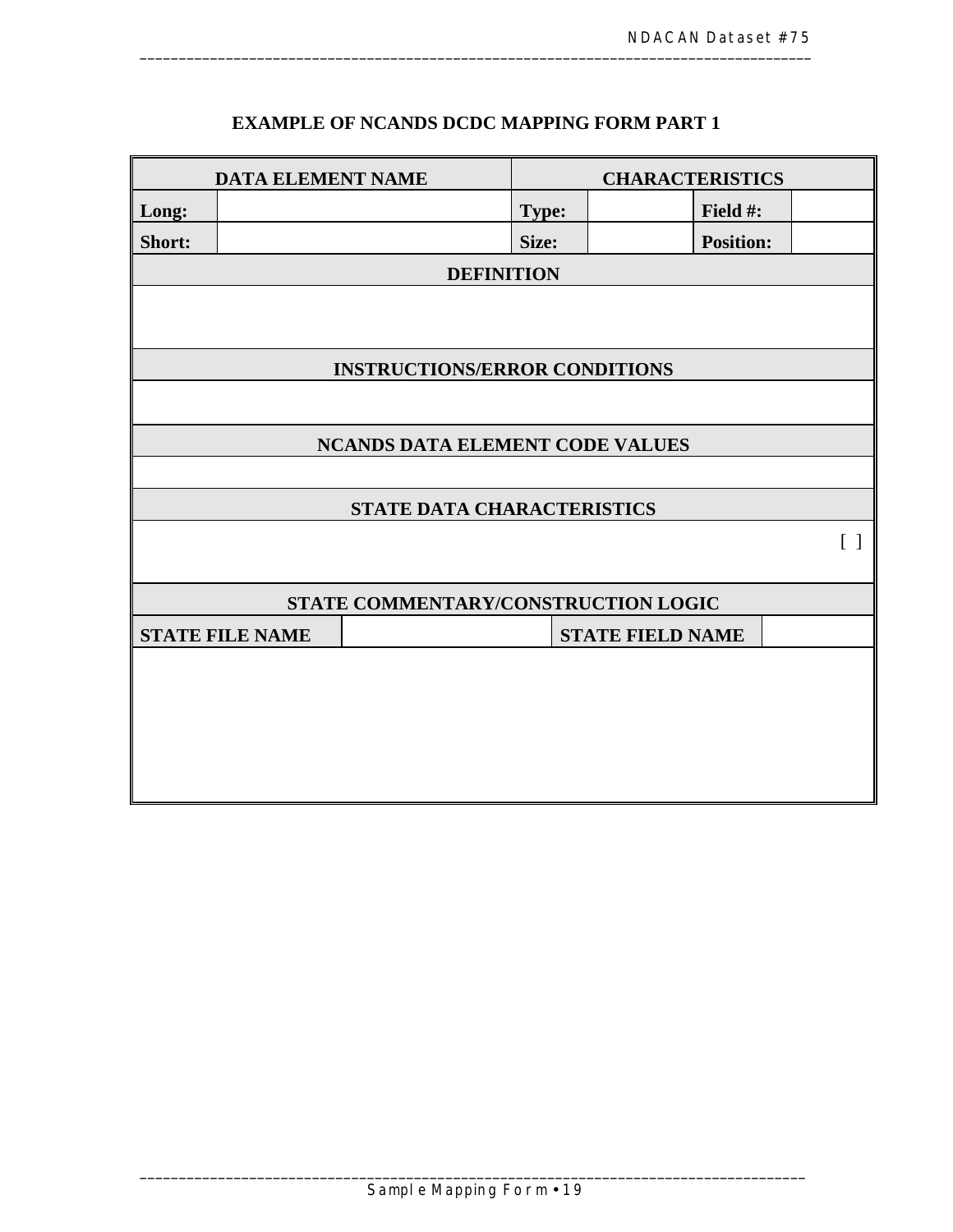|        | <b>NCANDS DCDC MAPPING FORM - Part 2 (Coded Fields)</b> |                                                               |                                        |                        |  |                  |  |                            |
|--------|---------------------------------------------------------|---------------------------------------------------------------|----------------------------------------|------------------------|--|------------------|--|----------------------------|
| Long:  |                                                         |                                                               |                                        | Type:                  |  | Field #:         |  |                            |
| Short: |                                                         |                                                               |                                        | Size:                  |  | <b>Position:</b> |  |                            |
|        | <b>STATE FILE</b><br><b>NAME</b>                        | <b>STATE FIELD</b><br><b>NAME</b>                             | <b>STATE</b><br>$CODE$<br><b>VALUE</b> | STATE DESCRIPTION/NAME |  |                  |  | <b>DCDC</b><br><b>CODE</b> |
|        |                                                         |                                                               |                                        |                        |  |                  |  |                            |
|        |                                                         |                                                               |                                        |                        |  |                  |  |                            |
|        |                                                         |                                                               |                                        |                        |  |                  |  |                            |
|        |                                                         |                                                               |                                        |                        |  |                  |  |                            |
|        |                                                         |                                                               |                                        |                        |  |                  |  |                            |
|        |                                                         |                                                               |                                        |                        |  |                  |  |                            |
|        |                                                         |                                                               |                                        |                        |  |                  |  |                            |
|        |                                                         |                                                               |                                        |                        |  |                  |  |                            |
|        |                                                         |                                                               |                                        |                        |  |                  |  |                            |
|        |                                                         |                                                               |                                        |                        |  |                  |  |                            |
|        |                                                         |                                                               |                                        |                        |  |                  |  |                            |
|        |                                                         |                                                               |                                        |                        |  |                  |  |                            |
|        |                                                         |                                                               |                                        |                        |  |                  |  |                            |
|        |                                                         |                                                               |                                        |                        |  |                  |  |                            |
|        |                                                         |                                                               |                                        |                        |  |                  |  |                            |
|        |                                                         |                                                               |                                        |                        |  |                  |  |                            |
|        |                                                         |                                                               |                                        |                        |  |                  |  |                            |
|        |                                                         |                                                               |                                        |                        |  |                  |  |                            |
|        |                                                         |                                                               |                                        |                        |  |                  |  |                            |
|        |                                                         |                                                               |                                        |                        |  |                  |  |                            |
|        |                                                         |                                                               |                                        |                        |  |                  |  |                            |
|        |                                                         |                                                               |                                        |                        |  |                  |  |                            |
|        |                                                         |                                                               |                                        |                        |  |                  |  |                            |
|        |                                                         |                                                               |                                        |                        |  |                  |  |                            |
|        |                                                         |                                                               |                                        |                        |  |                  |  |                            |
|        |                                                         | <b>Enter NCANDS Data Element Values NOT Captured/Reported</b> |                                        |                        |  |                  |  |                            |

### **EXAMPLE OF NCANDS DCDC MAPPING FORM PART 2**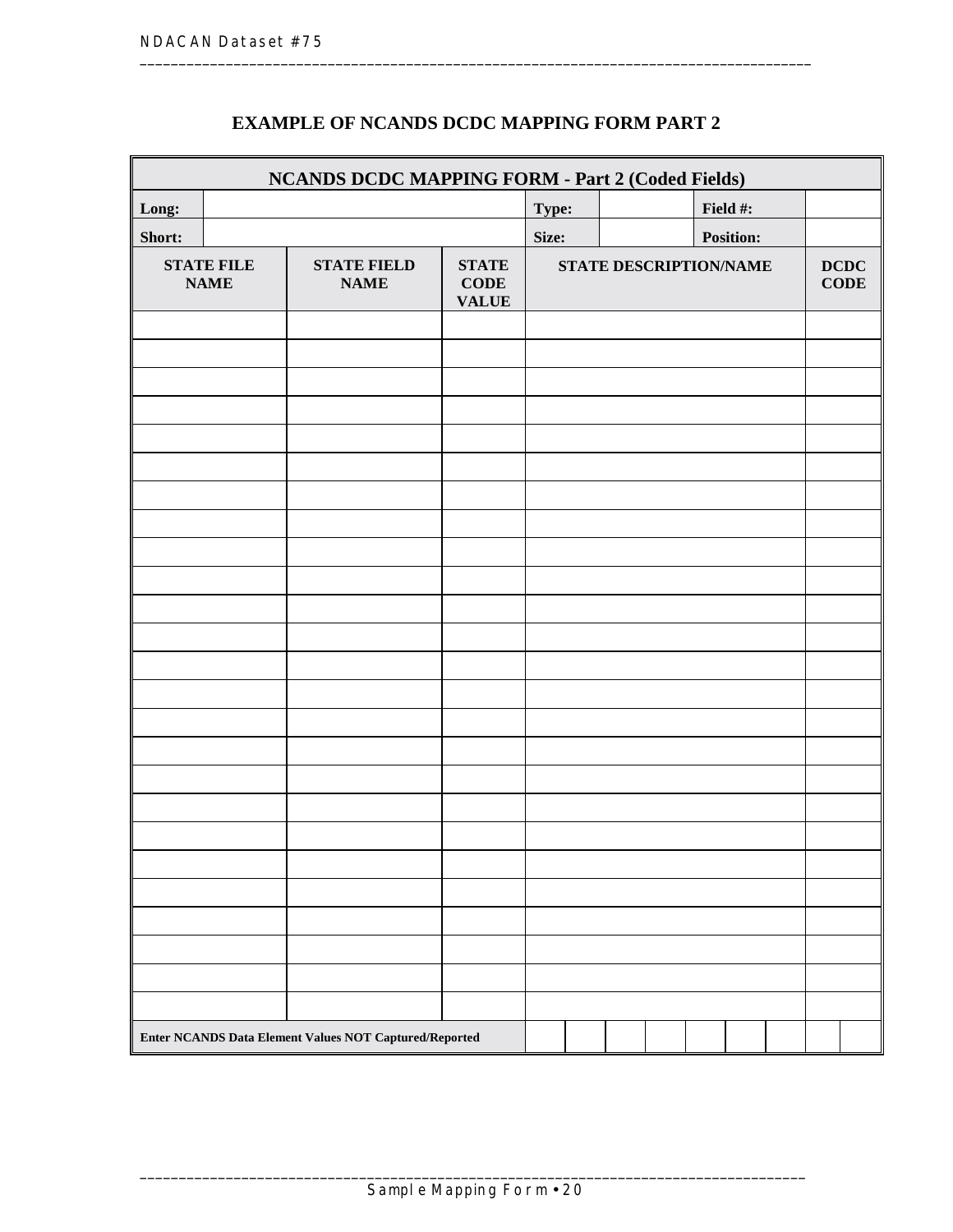# **APPENDIX C**

## **Coding Information for 'J' Files**

<span id="page-30-0"></span>This appendix contains coding information for the 14 variables in the 1995-1997 NCANDS DCDC 'J' Data Files. The J Files include data on reports and children who were the subject of an investigation. The variables are presented in the order in which they appear in the files. One of the variables is labeled as a computed variable. This variable was derived from the original NCANDS elements as described in Appendix E.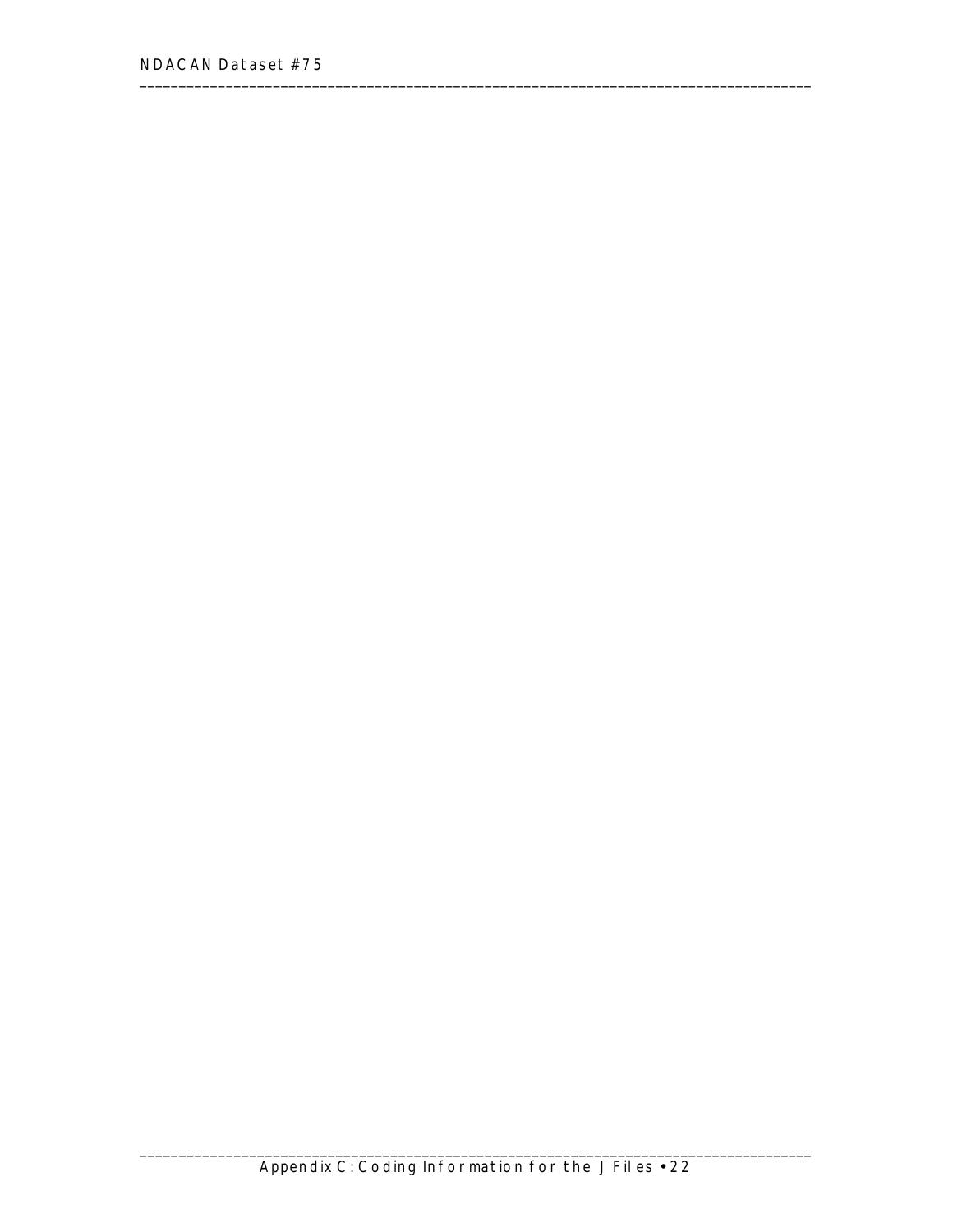#### **Coding Information for the 'J' Files**

<span id="page-32-0"></span>Please note that the information listed for each variable includes an SPSS format statement. If the format begins with the letter "F" then the variable is numeric. If the format begins with the letter "A" then the variable is an alpha-numeric. The numbers in the format refer to the number of digits and decimal places allowed in the variable. For example, the variable 'YSRPTID' has a format A16. This means that it is an alpha-numeric variable and that it allows for sixteen characters.

| <b>YSRPTID</b>  | Report ID                                                                                                                              | Format: A16   |
|-----------------|----------------------------------------------------------------------------------------------------------------------------------------|---------------|
|                 | Unique identification label assigned to each report of maltreatment.                                                                   |               |
| <b>YSCHID</b>   | Child ID                                                                                                                               | Format: A16   |
|                 | Unique identification label assigned to child.                                                                                         |               |
| <b>STATERR</b>  | <b>State</b>                                                                                                                           | Format: A2    |
|                 | Two-letter state abbreviation.                                                                                                         |               |
| <b>RPTDT</b>    | <b>Report Date</b>                                                                                                                     | Format: DATE9 |
|                 | Date maltreatment was reported.                                                                                                        |               |
| <b>RPDISPDT</b> | <b>Disposition Date</b>                                                                                                                | Format: DATE9 |
|                 | Date a decision was reached concerning the disposition of alleged maltreatment(s).                                                     |               |
| <b>RPTDISP</b>  | <b>Report Disposition</b>                                                                                                              | Format: F1    |
|                 | Conclusion reached by responsible agency concerning report of alleged<br>maltreatment.                                                 |               |
|                 | Value<br>Label<br>Substantiated<br>1<br>Indicated<br>2<br>3<br>Unsubstantiated<br>Closed No Finding<br>4<br>Other<br>8<br>9<br>Unknown |               |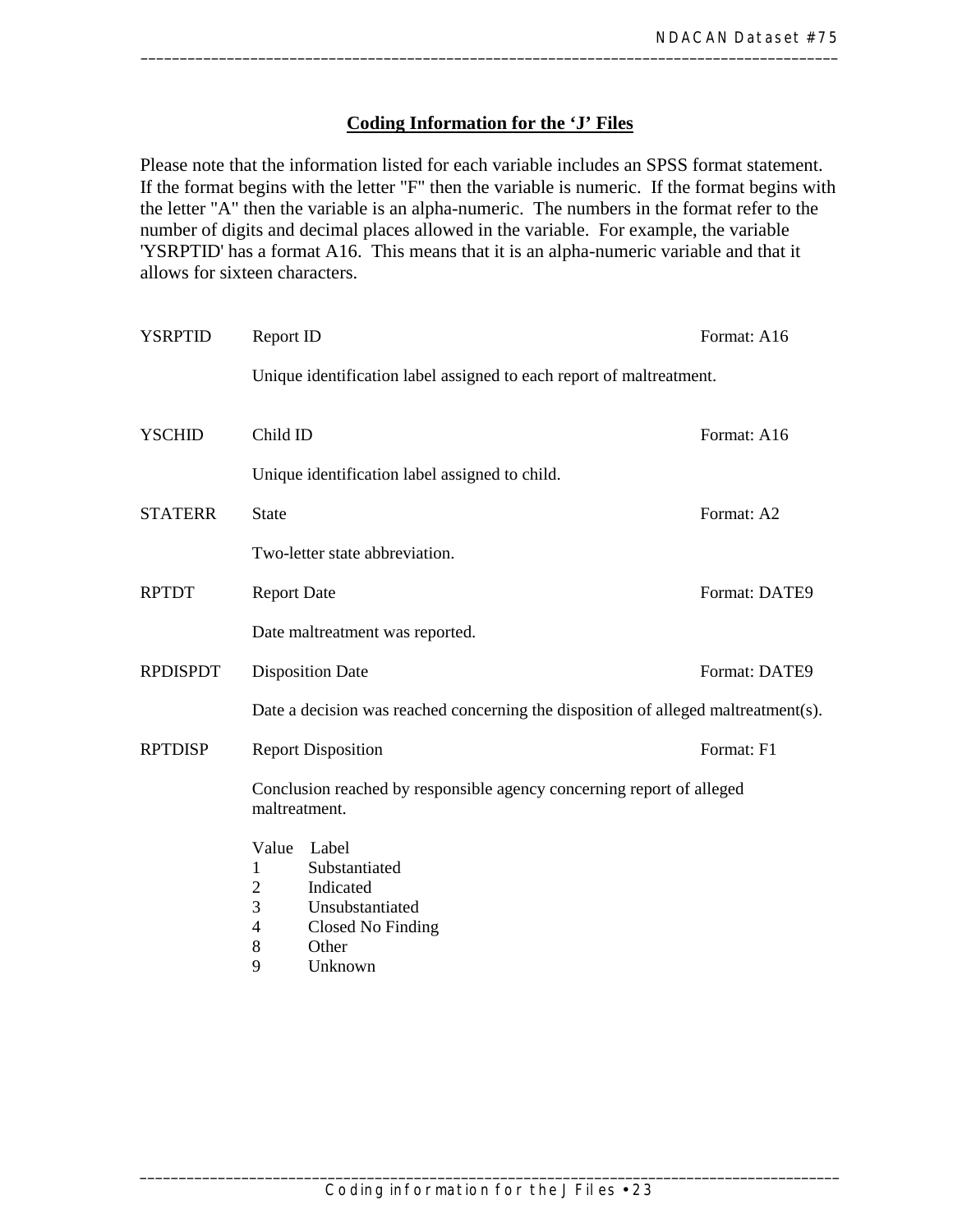| <b>RPTSRC</b> | <b>Report Source</b>                                                                                                                                                                                                                                                                                                                                                                                                 | Format: F2 |  |  |  |
|---------------|----------------------------------------------------------------------------------------------------------------------------------------------------------------------------------------------------------------------------------------------------------------------------------------------------------------------------------------------------------------------------------------------------------------------|------------|--|--|--|
|               | Role of person who reported alleged maltreatment.                                                                                                                                                                                                                                                                                                                                                                    |            |  |  |  |
|               | Value<br>Label<br>1<br>Social Services/Mental Health<br>$\overline{2}$<br><b>Medical Personnel</b><br>3<br><b>Legal Personnel</b><br><b>Educational Personnel</b><br>$\overline{4}$<br>5<br>Care Provider/Foster Parent<br>6<br>Alleged Victim<br>7<br>Parent<br>8<br><b>Other Relative</b><br>9<br>Friends Neighbor<br>10<br><b>Alleged Perpetrator</b><br>11<br>Anonymous Reporter<br>88<br>Other<br>99<br>Unknown |            |  |  |  |
|               |                                                                                                                                                                                                                                                                                                                                                                                                                      |            |  |  |  |
| <b>CHAGE</b>  | Child's Age                                                                                                                                                                                                                                                                                                                                                                                                          | Format: F2 |  |  |  |
|               | Child's age on date of report.                                                                                                                                                                                                                                                                                                                                                                                       |            |  |  |  |
| <b>CHSEX</b>  | Value Label<br>77<br>Unborn<br>Unknown<br>99<br>Child's Sex                                                                                                                                                                                                                                                                                                                                                          | Format: F1 |  |  |  |
|               |                                                                                                                                                                                                                                                                                                                                                                                                                      |            |  |  |  |
|               | Child's gender recorded at the time of the report.                                                                                                                                                                                                                                                                                                                                                                   |            |  |  |  |
|               | Value<br>Label<br>Male<br>1<br>$\overline{c}$<br>Female<br>Unknown<br>9                                                                                                                                                                                                                                                                                                                                              |            |  |  |  |
| <b>CHRACE</b> | Child's Race                                                                                                                                                                                                                                                                                                                                                                                                         | Format: F2 |  |  |  |
|               | Primary racial group which the child or parent identifies the child as a member.                                                                                                                                                                                                                                                                                                                                     |            |  |  |  |
|               | Value<br>Label<br>White<br>$\mathbf{1}$<br>$\overline{c}$<br><b>Black/African American</b><br>3<br>American Indian/Alaskan Native<br>$\overline{4}$<br>Asian/Pacific Islander<br>88<br>Other<br>99<br>Unknown                                                                                                                                                                                                        |            |  |  |  |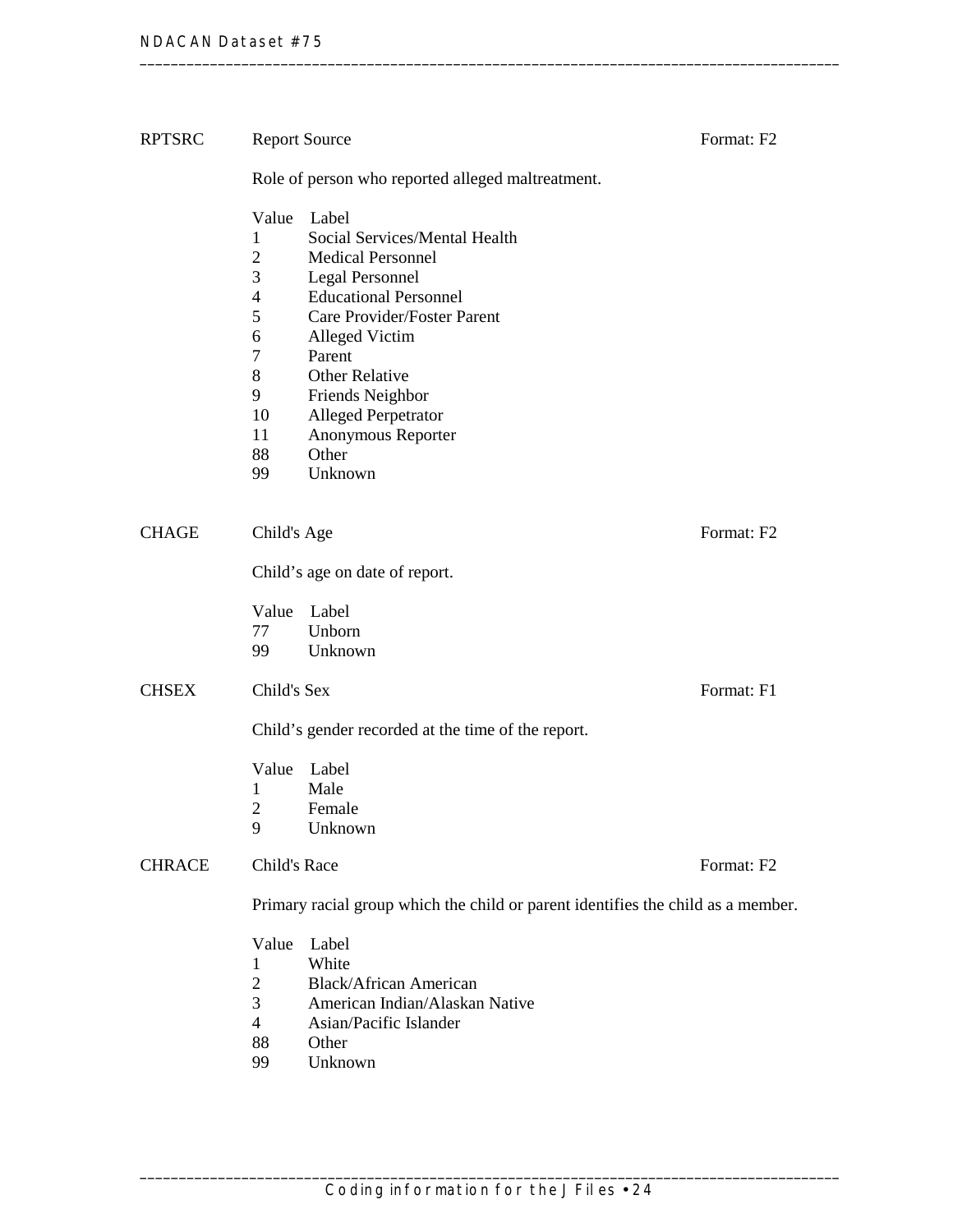| <b>CHISP</b>    |                                   | Child's Hispanic Ethnicity                                                                                  | Format: F1 |
|-----------------|-----------------------------------|-------------------------------------------------------------------------------------------------------------|------------|
|                 |                                   | A Mexican, Puerto Rican, Cuban, Central or South American, or other Spanish<br>ancestry regardless of race. |            |
|                 | Value<br>1<br>$\overline{2}$<br>9 | Label<br>Yes<br>N <sub>o</sub><br>Unknown                                                                   |            |
| <b>CHPRIOR</b>  |                                   | <b>Prior Victimization Status</b>                                                                           | Format: F1 |
|                 |                                   | Existence of previous substantiated or indicated incident of maltreatment.                                  |            |
|                 | Value                             | Label                                                                                                       |            |
|                 | 1                                 | Yes                                                                                                         |            |
|                 | $\overline{2}$                    | N <sub>o</sub>                                                                                              |            |
|                 | 9                                 | Unknown                                                                                                     |            |
| <b>NOTIFS</b>   | Notifications                     |                                                                                                             | Format: F1 |
|                 | maltreatment.                     | Mandated or courtesy contacting of other agencies concerning report of child                                |            |
|                 | Value                             | Label                                                                                                       |            |
|                 | 1                                 | None                                                                                                        |            |
|                 | 2                                 | Police Prosecutor                                                                                           |            |
|                 | 3                                 | Licensing Agency                                                                                            |            |
|                 | 4                                 | <b>Both</b>                                                                                                 |            |
|                 | 8                                 | Other                                                                                                       |            |
|                 | 9                                 | Unknown                                                                                                     |            |
| <b>FLVICTIM</b> |                                   | Substantiated or Indicated Maltreatment (computed)                                                          | Format: F1 |
|                 |                                   | Flag of substantiated or indicated maltreatment of child in this report.                                    |            |
|                 | Value                             | Label                                                                                                       |            |
|                 | 0                                 | N <sub>0</sub>                                                                                              |            |

1 Yes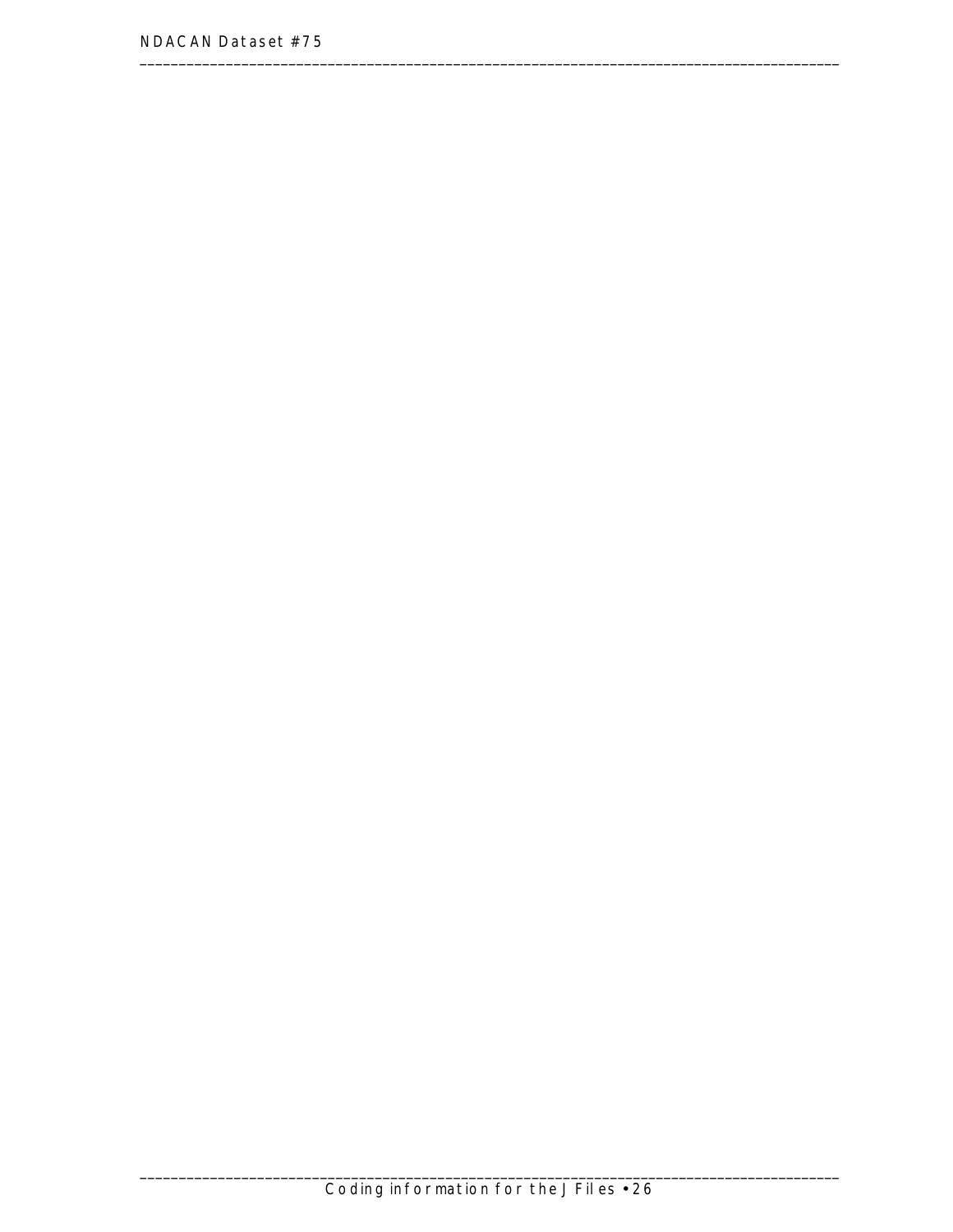# **APPENDIX D**

\_\_\_\_\_\_\_\_\_\_\_\_\_\_\_\_\_\_\_\_\_\_\_\_\_\_\_\_\_\_\_\_\_\_\_\_\_\_\_\_\_\_\_\_\_\_\_\_\_\_\_\_\_\_\_\_\_\_\_\_\_\_\_\_\_\_\_\_\_\_\_\_\_\_\_\_\_\_\_\_\_\_\_\_\_

## **Coding Information for 'K' Files**

This appendix contains coding information for the 62 variables in the Fiscal Year 1995- 1997 NCANDS DCDC 'K' Data Files. The K Files include data for children who were specifically identified as a substantiated or indicated victim of abuse or neglect. Records associated with unsubstantiated reports are not included. The variables are presented in the order in which they appear in the files. Twenty one of the variables are labeled as computed variables. These were derived from the original NCANDS elements as described in Appendix E.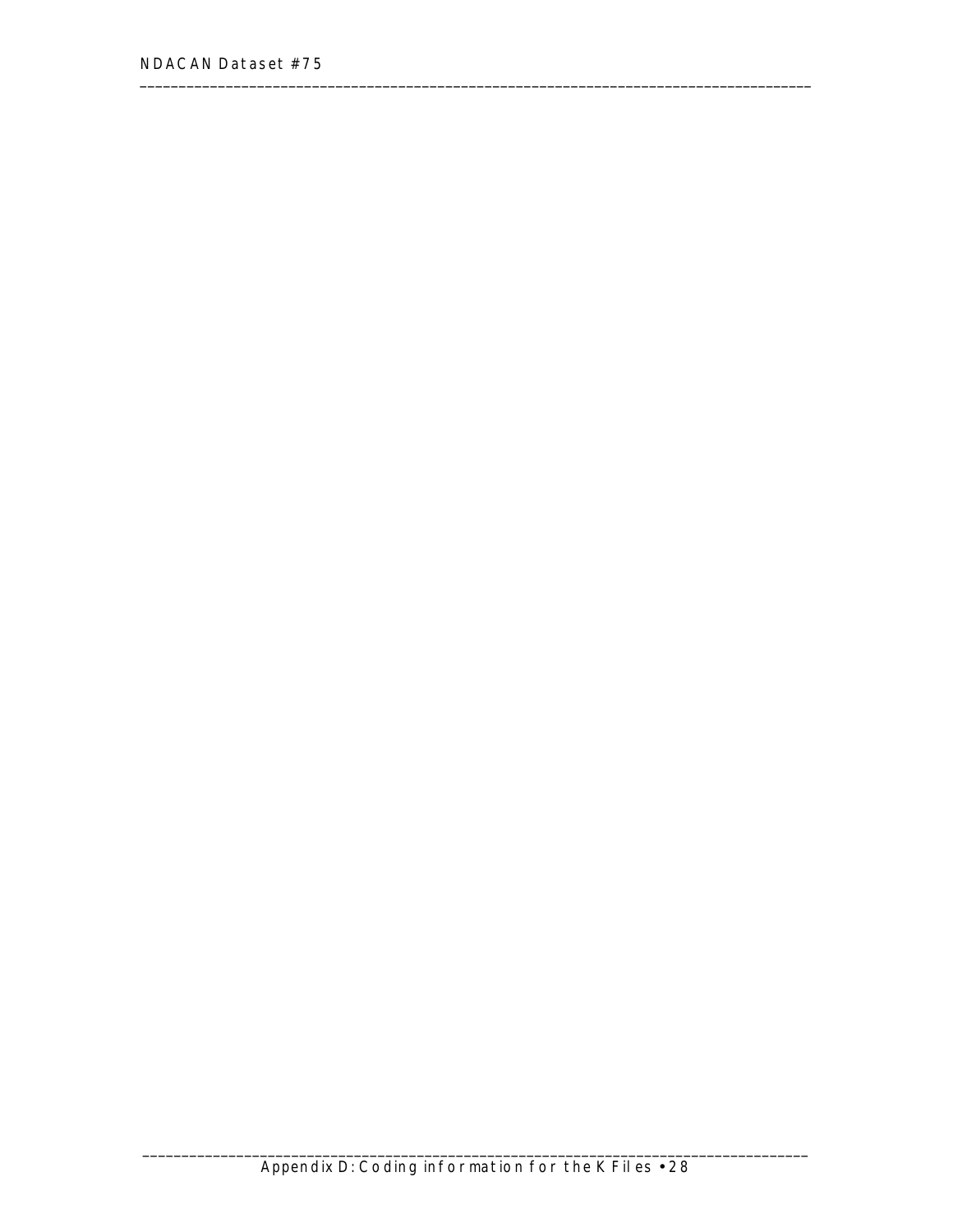### **Coding Information for the 'K' Files**

Please note that the information listed for each variable includes an SPSS format statement. If the format begins with the letter "F" then the variable is numeric. If the format begins with the letter "A" then the variable is an alpha-numeric. The numbers in the format refer to the number of digits and decimal places allowed in the variable. For example, the variable 'YSRPTID' has a format A16. This means that it is an alpha-numeric variable and that it allows for sixteen characters.

| <b>YSRPTID</b>  | Report ID                                                                                                                                                        | Format: A16 |               |  |  |
|-----------------|------------------------------------------------------------------------------------------------------------------------------------------------------------------|-------------|---------------|--|--|
|                 | Unique identification label assigned to each report of maltreatment.                                                                                             |             |               |  |  |
| <b>YSCHID</b>   | Child ID                                                                                                                                                         | Format: A16 |               |  |  |
|                 | Unique identification label assigned to child.                                                                                                                   |             |               |  |  |
| <b>STATERR</b>  | <b>State</b>                                                                                                                                                     |             | Format: A2    |  |  |
|                 | Two-letter state abbreviation.                                                                                                                                   |             |               |  |  |
| <b>RPTDT</b>    | <b>Report Date</b>                                                                                                                                               |             | Format: DATE9 |  |  |
|                 | Date maltreatment was reported.                                                                                                                                  |             |               |  |  |
| <b>RPDISPDT</b> | <b>Disposition Date</b>                                                                                                                                          |             | Format: DATE9 |  |  |
|                 | Date a decision was reached concerning the disposition of alleged maltreatment(s).                                                                               |             |               |  |  |
| <b>RPTDISP</b>  | <b>Report Disposition</b>                                                                                                                                        |             | Format: F1    |  |  |
|                 | Conclusion reached by responsible agency concerning report of alleged<br>maltreatment.                                                                           |             |               |  |  |
|                 | Value<br>Label<br>Substantiated<br>1<br>Indicated<br>$\overline{2}$<br>3<br>Unsubstantiated<br>$\overline{4}$<br>Closed No Finding<br>8<br>Other<br>9<br>Unknown |             |               |  |  |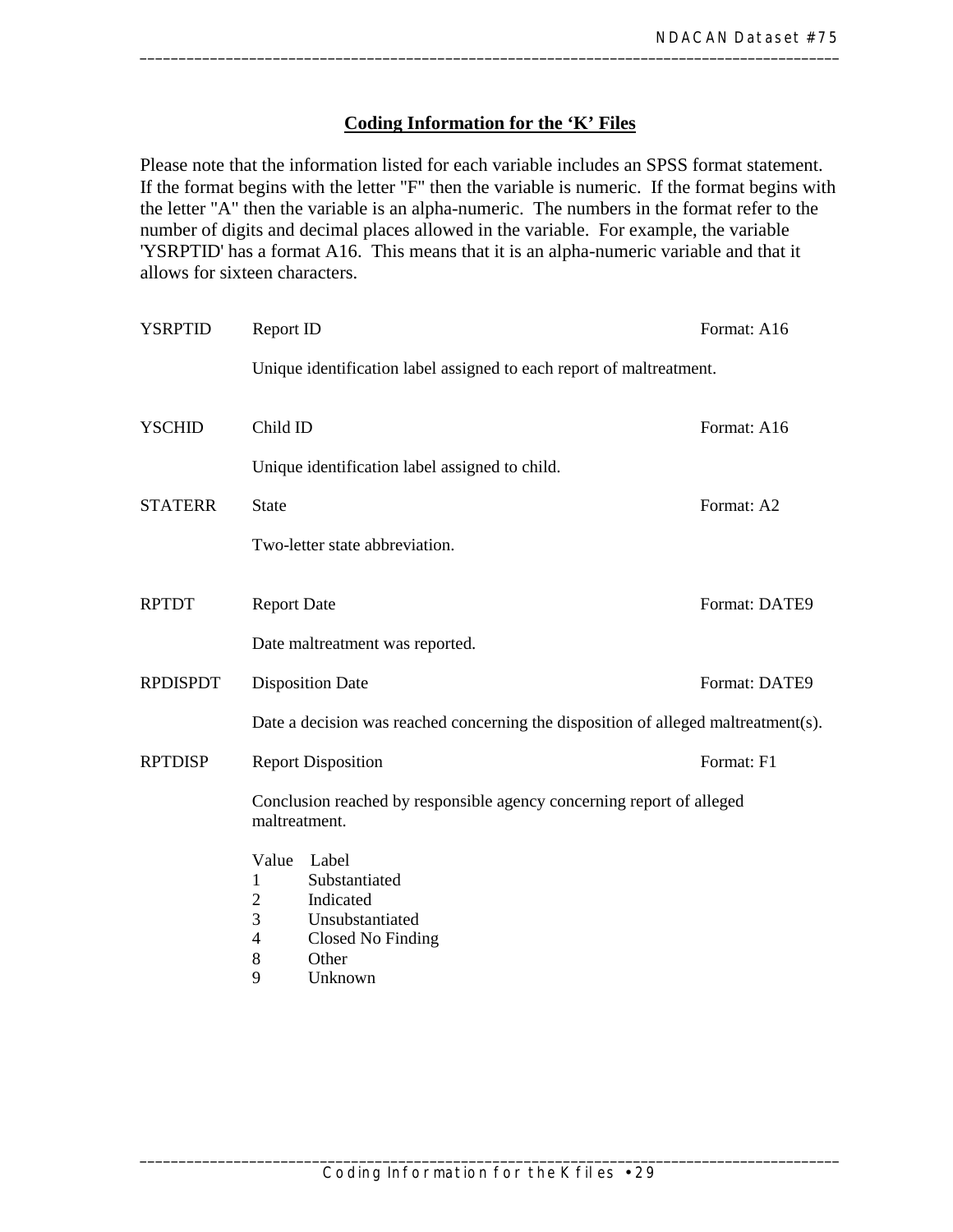| <b>RPTSRC</b> | <b>Report Source</b>                                                                                 |                                                                                                                                                                                                                                                                                                | Format: F <sub>2</sub> |  |
|---------------|------------------------------------------------------------------------------------------------------|------------------------------------------------------------------------------------------------------------------------------------------------------------------------------------------------------------------------------------------------------------------------------------------------|------------------------|--|
|               | Role of person who reported alleged maltreatment.                                                    |                                                                                                                                                                                                                                                                                                |                        |  |
|               | Value<br>1<br>$\overline{c}$<br>3<br>4<br>5<br>6<br>$\overline{7}$<br>8<br>9<br>10<br>11<br>88<br>99 | Label<br>Social Services/Mental Health<br><b>Medical Personnel</b><br>Legal Personnel<br><b>Educational Personnel</b><br>Care Provider/Foster Parent<br>Alleged Victim<br>Parent<br><b>Other Relative</b><br>Friends Neighbor<br>Alleged Perpetrator<br>Anonymous Reporter<br>Other<br>Unknown |                        |  |
| <b>CHAGE</b>  | Child's Age                                                                                          |                                                                                                                                                                                                                                                                                                | Format: F2             |  |
|               | Child's age on date of report.                                                                       |                                                                                                                                                                                                                                                                                                |                        |  |
|               | Value Label<br>77<br>99                                                                              | Unborn<br>Unknown                                                                                                                                                                                                                                                                              |                        |  |
| <b>CHSEX</b>  | Child's Sex                                                                                          |                                                                                                                                                                                                                                                                                                | Format: F1             |  |
|               | Child's gender recorded at the time of the report.                                                   |                                                                                                                                                                                                                                                                                                |                        |  |
|               | Value<br>1<br>2<br>9                                                                                 | Label<br>Male<br>Female<br>Unknown                                                                                                                                                                                                                                                             |                        |  |
| <b>CHRACE</b> | Child's Race<br>Format: F2                                                                           |                                                                                                                                                                                                                                                                                                |                        |  |
|               | Primary racial group which the child or parent identifies the child as a member.                     |                                                                                                                                                                                                                                                                                                |                        |  |
|               | Value<br>1<br>$\overline{c}$<br>3<br>4<br>88                                                         | Label<br>White<br><b>Black/African American</b><br>American Indian/Alaskan Native<br>Asian/Pacific Islander<br>Other                                                                                                                                                                           |                        |  |

- 99 Unknown
-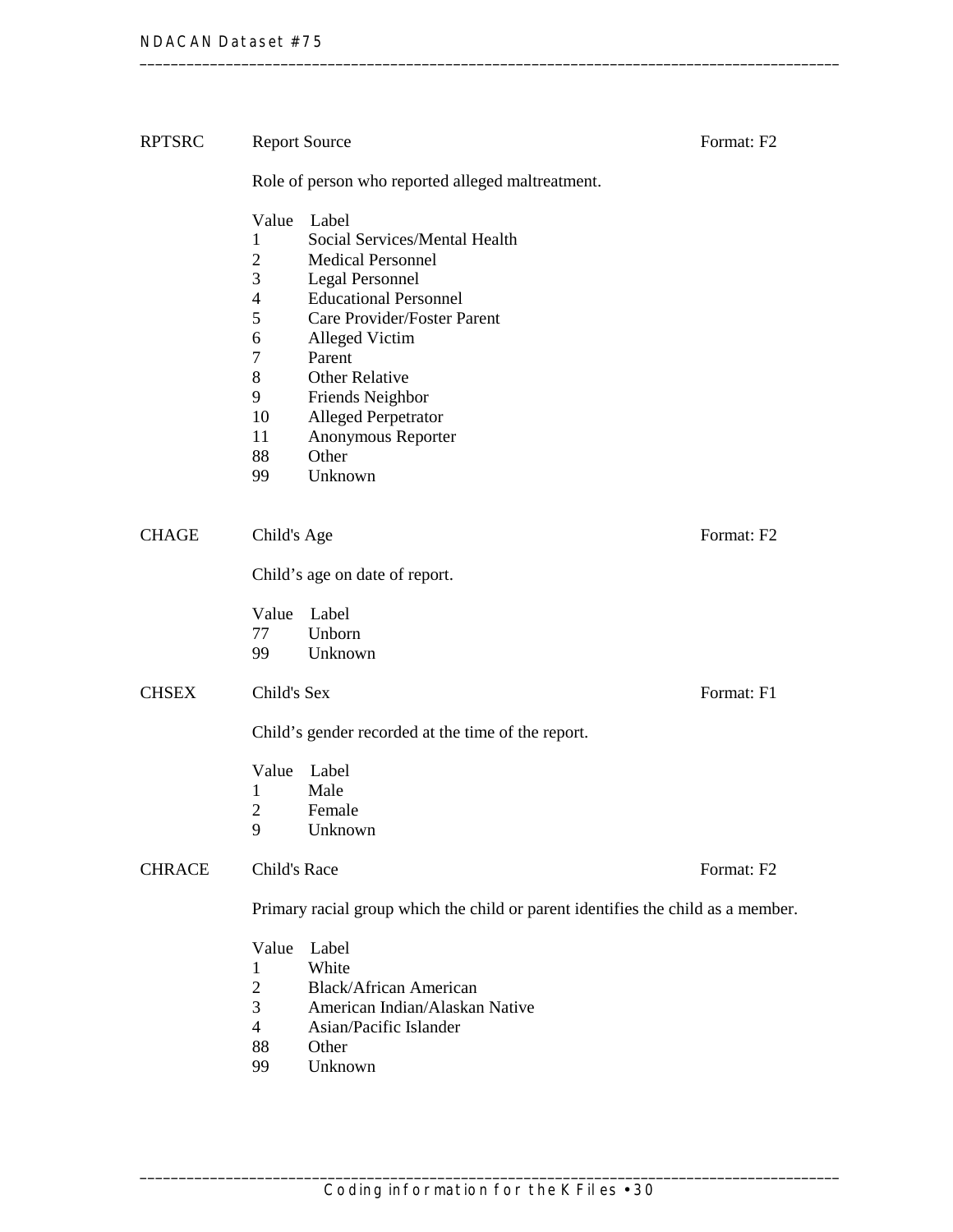| <b>CHISP</b>    |                                                                                                             | Child's Hispanic Ethnicity                                                                         | Format: F1    |  |
|-----------------|-------------------------------------------------------------------------------------------------------------|----------------------------------------------------------------------------------------------------|---------------|--|
|                 | A Mexican, Puerto Rican, Cuban, Central or South American, or other Spanish<br>ancestry regardless of race. |                                                                                                    |               |  |
|                 | Value Label<br>1<br>$\overline{2}$<br>9                                                                     | Yes<br>N <sub>o</sub><br>Unknown                                                                   |               |  |
| <b>CHPRIOR</b>  |                                                                                                             | <b>Prior Victimization Status</b>                                                                  | Format: F1    |  |
|                 | Existence of previous substantiated or indicated incident of maltreatment.                                  |                                                                                                    |               |  |
|                 | Value<br>1<br>$\overline{2}$<br>9                                                                           | Label<br>Yes<br>N <sub>o</sub><br>Unknown                                                          |               |  |
| <b>POSTSERV</b> |                                                                                                             | Post Investigation Services Provided                                                               | Format: F1    |  |
|                 | CPS or child welfare services provided as a result of needs identified during the<br>investigation.         |                                                                                                    |               |  |
|                 | Value<br>$\mathbf{1}$<br>2<br>9                                                                             | Label<br>Yes<br>N <sub>0</sub><br>Unknown                                                          |               |  |
| <b>SERVDATE</b> |                                                                                                             | Date of Post Investigative Services                                                                | Format: DATE9 |  |
|                 | disposition.                                                                                                | Date post-investigation services were provided, generally the date of the report                   |               |  |
| <b>FAMSUP</b>   |                                                                                                             | Family Support Services Provided<br>Family support services were opened or planned for the family. | Format: F1    |  |
|                 | Value<br>1<br>$\overline{2}$                                                                                | Label<br>Yes<br>No<br>TТ                                                                           |               |  |

9 Unknown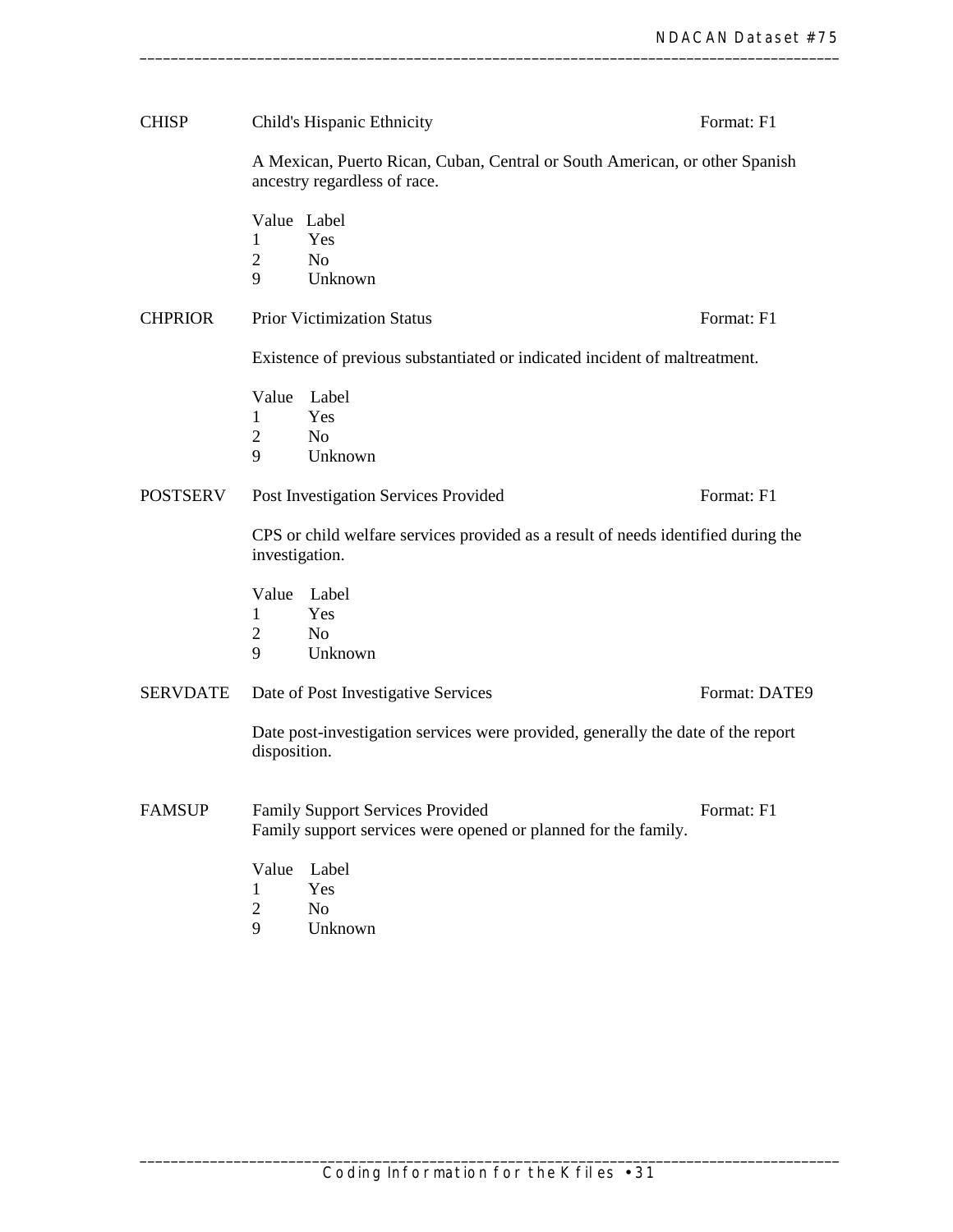| <b>FAMPRES</b>  | Family Preservation Services Provided                                                                                                       | Format: F1    |  |  |
|-----------------|---------------------------------------------------------------------------------------------------------------------------------------------|---------------|--|--|
|                 | Family preservation services were opened or planned for the family.                                                                         |               |  |  |
|                 | Value<br>Label<br>Yes<br>1<br>$\overline{2}$<br>N <sub>o</sub><br>9<br>Unknown                                                              |               |  |  |
| <b>FOSTERCR</b> | <b>Foster Care Services Provided</b>                                                                                                        | Format: F1    |  |  |
|                 | Service or activities associated with 24 hour substitute care for all children placed<br>away from their parents.                           |               |  |  |
|                 | Value<br>Label<br>Yes<br>1<br>$\overline{c}$<br>N <sub>o</sub><br>9<br>Unknown                                                              |               |  |  |
| <b>RMVDATE</b>  | <b>Removal Date</b>                                                                                                                         | Format: DATE9 |  |  |
|                 | The month, day, and year the child was removed from the care and supervision of his<br>or her parents.                                      |               |  |  |
| <b>JUVPET</b>   | Juvenile Court Petition                                                                                                                     | Format: F1    |  |  |
|                 | Legal document filed with the court requesting that the court take action regarding<br>the child's status as a result of the investigation. |               |  |  |
|                 | Value<br>Label<br>1<br>Yes<br>N <sub>o</sub><br>2<br>9<br>Unknown                                                                           |               |  |  |
| <b>PETDATE</b>  | <b>Court Petition Date</b>                                                                                                                  | Format: DATE9 |  |  |
|                 | The month, day, and year that the juvenile court petition was filed.                                                                        |               |  |  |
| C_MAL_CN        | Maltreatment Count (computed)                                                                                                               | Format: F1    |  |  |
|                 | Number of substantiated or indicated maltreatments.                                                                                         |               |  |  |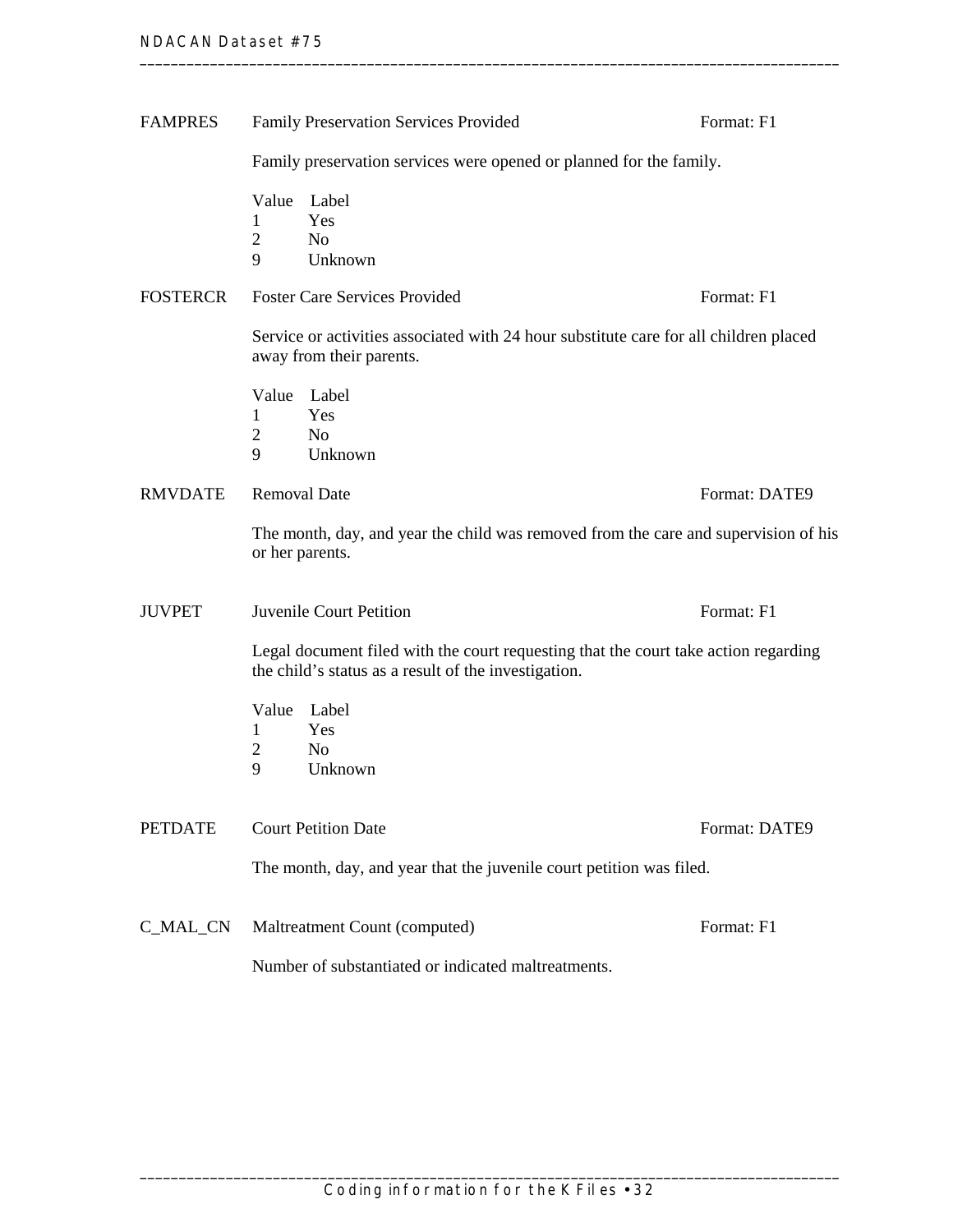|                                                                                            |                                                                                        | FL_CVPHY Child Victim of Physical Abuse (computed)                                              | Format: F1 |  |
|--------------------------------------------------------------------------------------------|----------------------------------------------------------------------------------------|-------------------------------------------------------------------------------------------------|------------|--|
|                                                                                            | Flag indicating whether child was substantiated or indicated victim of physical abuse. |                                                                                                 |            |  |
|                                                                                            | Value<br>$\boldsymbol{0}$<br>1                                                         | Label<br>N <sub>o</sub><br>Yes                                                                  |            |  |
| C_PHYDIS                                                                                   |                                                                                        | Physical Abuse Disposition (computed)                                                           | Format: F1 |  |
|                                                                                            |                                                                                        | Disposition of maltreatment associated with report of alleged physical abuse.                   |            |  |
|                                                                                            | Value<br>1<br>$\overline{2}$<br>3<br>$\overline{\mathcal{A}}$<br>8<br>9                | Label<br>Substantiated<br>Indicated<br>Unsubstantiated<br>Closed No Finding<br>Other<br>Unknown |            |  |
| FL_CVNEG                                                                                   |                                                                                        | Child Victim of Neglect (computed)                                                              | Format: F1 |  |
|                                                                                            |                                                                                        | Flag indicating whether child was substantiated or indicated victim of neglect.                 |            |  |
|                                                                                            | Value<br>$\boldsymbol{0}$<br>1                                                         | Label<br>N <sub>o</sub><br>Yes                                                                  |            |  |
| <b>C_NEGDIS</b>                                                                            |                                                                                        | <b>Neglect Disposition (computed)</b>                                                           | Format: F1 |  |
|                                                                                            | Disposition of maltreatment associated with report of alleged neglect.                 |                                                                                                 |            |  |
|                                                                                            | Value<br>1<br>$\overline{c}$<br>3<br>4<br>8<br>9                                       | Label<br>Substantiated<br>Indicated<br>Unsubstantiated<br>Closed No Finding<br>Other<br>Unknown |            |  |
| FL_CVMED                                                                                   |                                                                                        | Child Victim of Medical Neglect (computed)                                                      | Format: F1 |  |
| Flag indicating whether child was substantiated or indicated victim of medical<br>neglect. |                                                                                        |                                                                                                 |            |  |
|                                                                                            | Value<br>$\theta$<br>1                                                                 | Label<br>N <sub>o</sub><br>Yes                                                                  |            |  |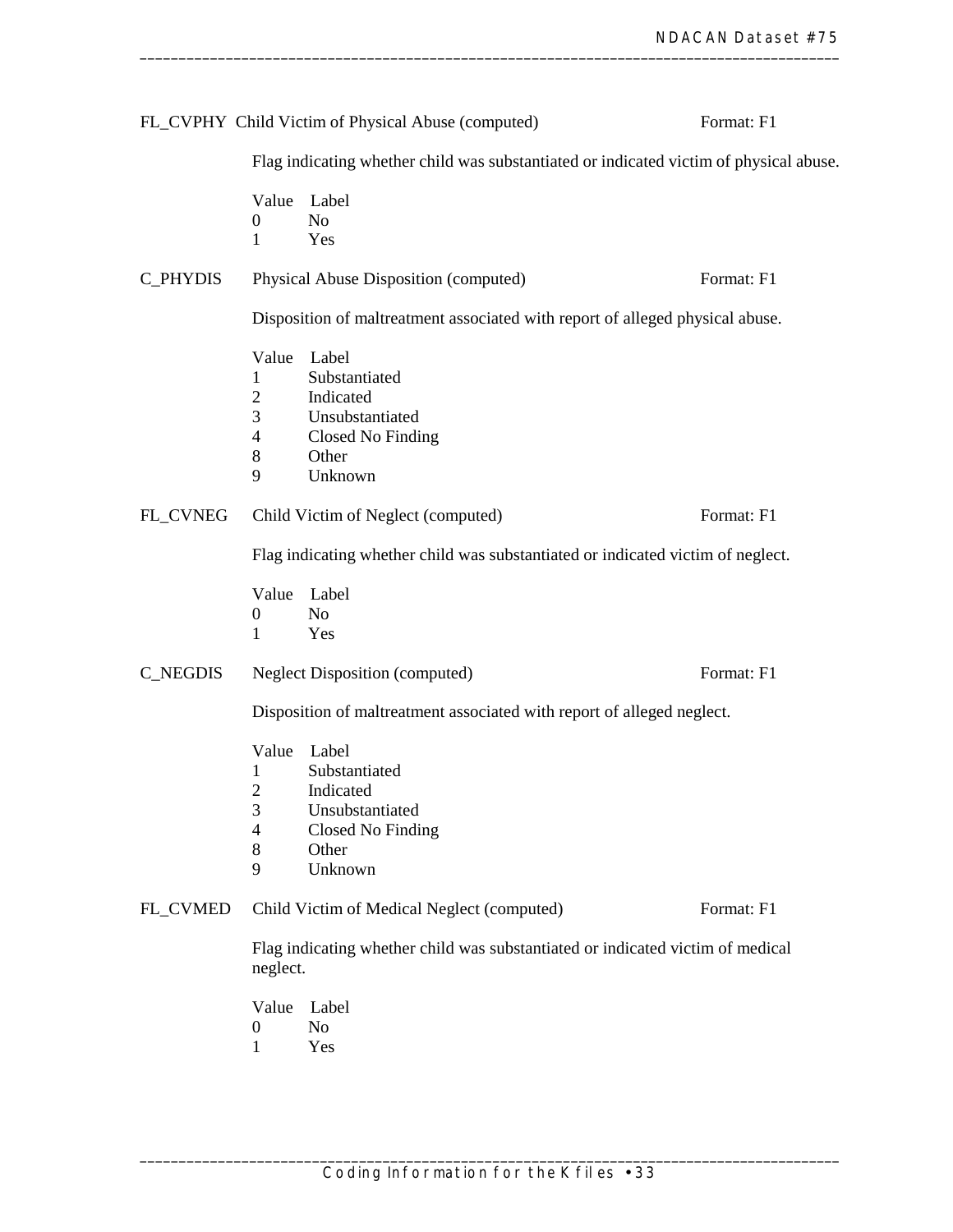| <b>C_MEDDIS</b> |                                                                                      | Medical Neglect Disposition (computed)                                                          | Format: F1 |  |
|-----------------|--------------------------------------------------------------------------------------|-------------------------------------------------------------------------------------------------|------------|--|
|                 | Disposition of maltreatment associated with report of alleged medical neglect.       |                                                                                                 |            |  |
|                 | Value<br>1<br>$\overline{2}$<br>3<br>$\overline{4}$<br>8<br>9                        | Label<br>Substantiated<br>Indicated<br>Unsubstantiated<br>Closed No Finding<br>Other<br>Unknown |            |  |
| FL_CVSEX        |                                                                                      | Child Victim of Sexual Abuse (computed)                                                         | Format: F1 |  |
|                 | Flag indicating whether child was substantiated or indicated victim of sexual abuse. |                                                                                                 |            |  |
|                 | Value Label<br>0<br>1                                                                | N <sub>o</sub><br>Yes                                                                           |            |  |
| <b>C_SEXDIS</b> |                                                                                      | Sexual Abuse Disposition (computed)                                                             | Format: F1 |  |
|                 | Disposition of maltreatment associated with report of alleged sexual abuse.          |                                                                                                 |            |  |
|                 | Value<br>1<br>$\overline{2}$<br>3<br>$\overline{4}$<br>8<br>9                        | Label<br>Substantiated<br>Indicated<br>Unsubstantiated<br>Closed No Finding<br>Other<br>Unknown |            |  |
| FL_CVPSY        |                                                                                      | Child Victim of Psychological Abuse (computed)                                                  | Format: F1 |  |
|                 | abuse.                                                                               | Flag indicating whether child was substantiated or indicated victim of psychological            |            |  |
|                 |                                                                                      | Value Label                                                                                     |            |  |

0 No<br>1 Yes 1 Yes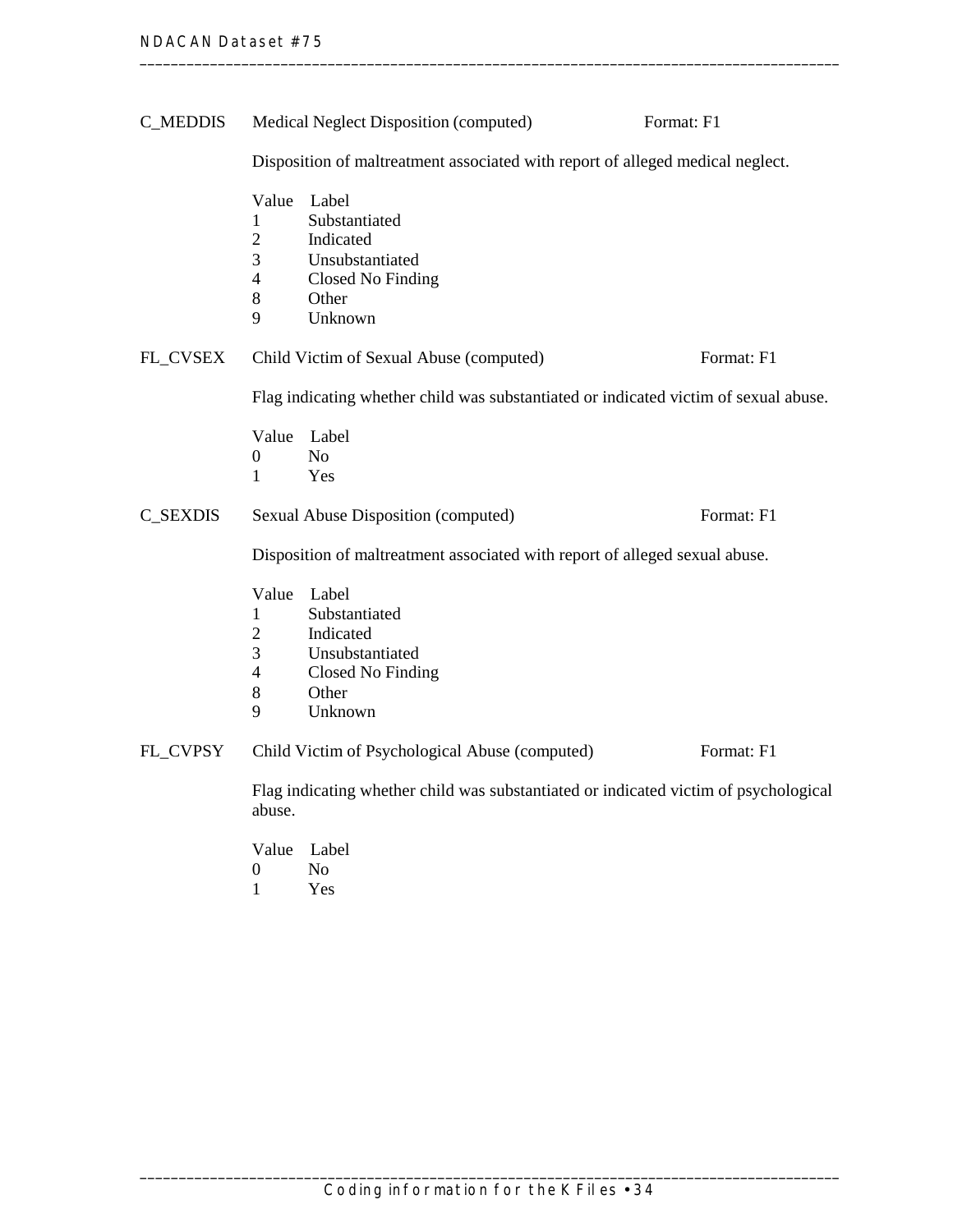| C_PSYDIS        |                                                                                                                                              | Psychological Abuse Disposition (computed)                                                                                                                                 | Format: F1 |  |  |
|-----------------|----------------------------------------------------------------------------------------------------------------------------------------------|----------------------------------------------------------------------------------------------------------------------------------------------------------------------------|------------|--|--|
|                 |                                                                                                                                              | Disposition of maltreatment associated with report of alleged psychological abuse.                                                                                         |            |  |  |
|                 | Value<br>1<br>$\overline{2}$<br>3<br>$\overline{4}$<br>8<br>9                                                                                | Label<br>Substantiated<br>Indicated<br>Unsubstantiated<br>Closed No Finding<br>Other<br>Unknown                                                                            |            |  |  |
| FL_CVOTH        |                                                                                                                                              | Child Victim of Other Maltreatment (computed)                                                                                                                              | Format: F1 |  |  |
|                 | Flag indicating whether child was substantiated or indicated victim of some other<br>type of maltreatment.                                   |                                                                                                                                                                            |            |  |  |
|                 | Value<br>$\boldsymbol{0}$<br>$\mathbf{1}$                                                                                                    | Label<br>N <sub>o</sub><br>Yes                                                                                                                                             |            |  |  |
| <b>C_OTHDIS</b> | Format: F1<br>Other Maltreatment Disposition (computed)<br>Disposition of maltreatment associated with report of alleged other maltreatment. |                                                                                                                                                                            |            |  |  |
|                 | Value<br>1<br>$\overline{2}$<br>3<br>$\overline{4}$<br>8<br>9                                                                                | Label<br>Substantiated<br>Indicated<br>Unsubstantiated<br>Closed No Finding<br>Other<br>Unknown                                                                            |            |  |  |
| FL_CVUNK        |                                                                                                                                              | Child Victim of Unknown Maltreatment (computed)<br>Format: F1<br>Flag indicating whether child was substantiated or indicated victim of an unknown<br>type of maltreatment |            |  |  |
|                 | $\Omega$                                                                                                                                     | Value Label<br>$\mathbf{M}$                                                                                                                                                |            |  |  |

0 No<br>1 Yes 1 Yes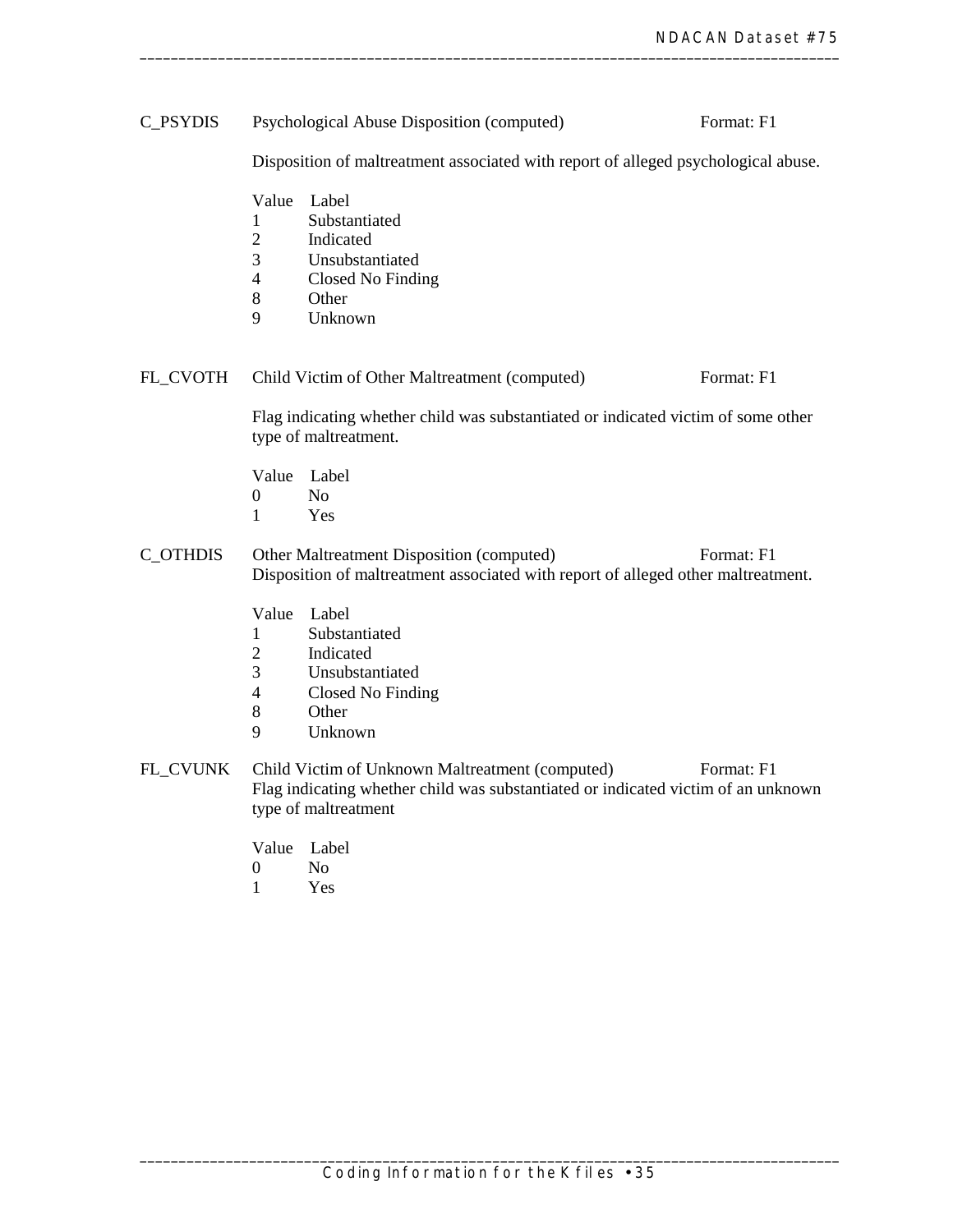| <b>C_UNKDIS</b> |                                                                        | Unknown Maltreatment Disposition (computed)                                                                  | Format: F1 |  |
|-----------------|------------------------------------------------------------------------|--------------------------------------------------------------------------------------------------------------|------------|--|
|                 |                                                                        | Disposition of maltreatment associated with report of alleged unknown maltreatment.                          |            |  |
|                 | Value<br>1<br>$\overline{c}$<br>3<br>4<br>8<br>9                       | Label<br>Substantiated<br>Indicated<br>Unsubstantiated<br>Closed No Finding<br>Other<br>Unknown              |            |  |
| <b>CDPROBFL</b> |                                                                        | Child Problem Recorded (computed)                                                                            | Format: F1 |  |
|                 | handicap.                                                              | The child was reported to have a special problem such as drug abuse or a physical                            |            |  |
|                 | Value<br>1<br>$\overline{2}$<br>9                                      | Label<br>Yes<br>N <sub>o</sub><br>Unknown                                                                    |            |  |
| <b>CDALCDRU</b> |                                                                        | Child Problem, Drugs or Alcohol (computed)                                                                   | Format: F1 |  |
|                 | The child was reported to have a problem with either drugs or alcohol. |                                                                                                              |            |  |
|                 | Value<br>1<br>2<br>9                                                   | Label<br>Yes<br>N <sub>o</sub><br>Unknown                                                                    |            |  |
| <b>CDPHYSME</b> |                                                                        | Child Problem, Mental or Physical (computed)<br>The child was reported to have a physical or mental problem. | Format: F1 |  |
|                 | Value Label<br>$\mathbf{1}$<br>$\mathfrak{2}$<br>9                     | Yes<br>No<br>Unknown                                                                                         |            |  |
| <b>CDALC</b>    | Child Problem with Alcohol<br>Format: F1                               |                                                                                                              |            |  |
|                 | The child was reported to compulsively use or need alcohol.            |                                                                                                              |            |  |
|                 | 1<br>$\mathbf{2}$<br>9                                                 | Value Label<br>Yes<br>N <sub>o</sub><br>Unknown                                                              |            |  |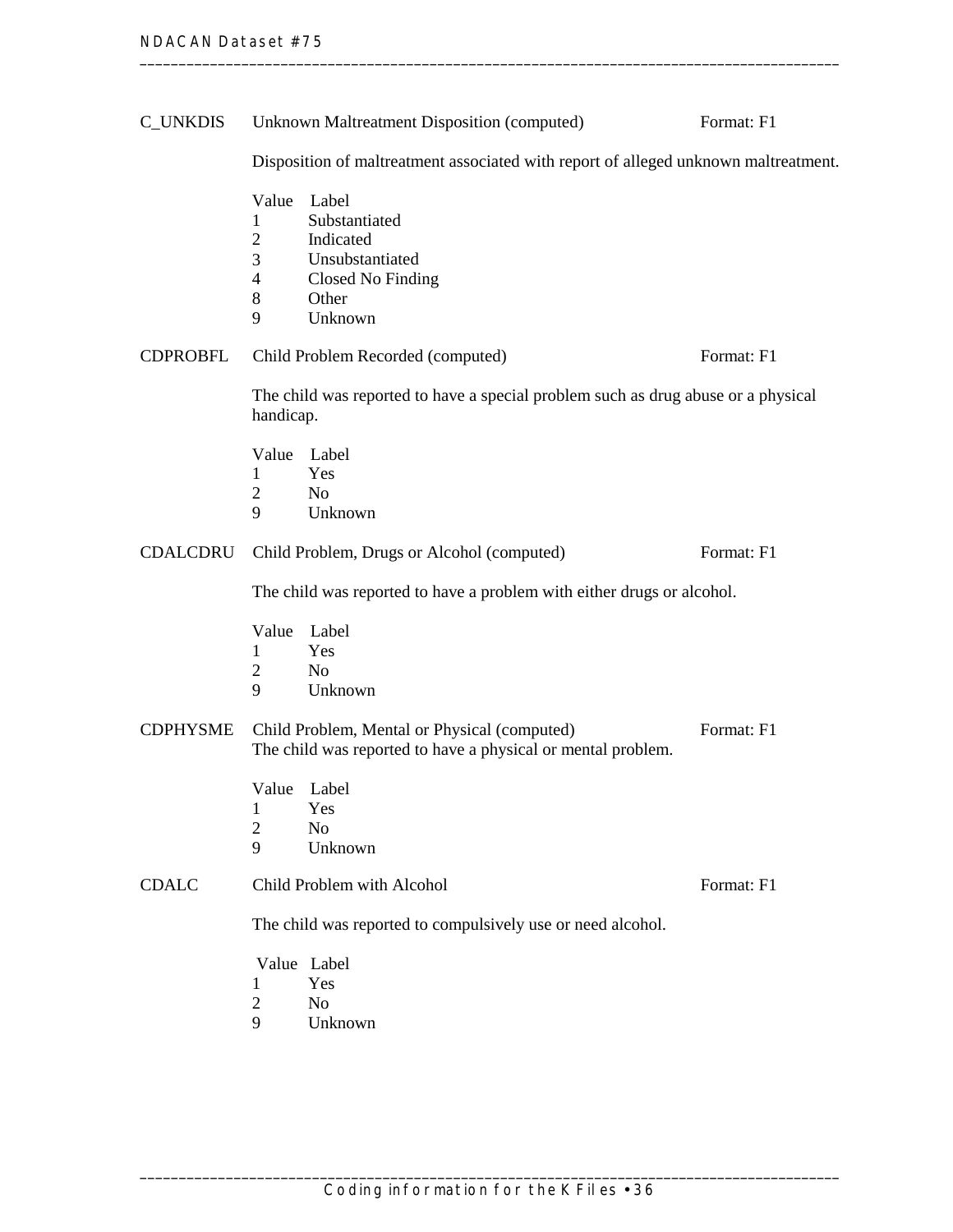| <b>CDDRUG</b>   |                                                       | Child Problem with Drugs                                                               | Format: F1 |  |
|-----------------|-------------------------------------------------------|----------------------------------------------------------------------------------------|------------|--|
|                 |                                                       | The child was reported to compulsively use or need narcotics.                          |            |  |
|                 | Value<br>1<br>$\mathbf{2}$<br>9                       | Label<br>Yes<br>N <sub>o</sub><br>Unknown                                              |            |  |
| <b>CDRTRD</b>   |                                                       | <b>Child Mentally Retarded</b>                                                         | Format: F1 |  |
|                 | ability.                                              | The child was clinically diagnosed to be significantly subaverage in general cognitive |            |  |
|                 | 1<br>$\overline{2}$<br>9                              | Value Label<br>Yes<br>N <sub>o</sub><br>Unknown                                        |            |  |
| <b>CDEMOTNL</b> |                                                       | Child Emotionally Disturbed                                                            | Format: F1 |  |
|                 |                                                       | The child was clinically diagnosed to be emotionally disturbed.                        |            |  |
|                 | Value<br>1<br>$\overline{2}$<br>9                     | Label<br>Yes<br>N <sub>o</sub><br>Unknown                                              |            |  |
| <b>CDVISUAL</b> |                                                       | Child Visual or Hearing Impaired                                                       | Format: F1 |  |
|                 |                                                       | The child was clinically diagnosed to be visually, hearing, or speech impaired.        |            |  |
|                 | Value<br>1<br>2<br>9                                  | Label<br>Yes<br>N <sub>o</sub><br>Unknown                                              |            |  |
| <b>CDLEARN</b>  |                                                       | Child Learning Disability                                                              | Format: F1 |  |
|                 | The child was reported to have a learning disability. |                                                                                        |            |  |
|                 | Value<br>$\overline{2}$<br>9                          | Label<br>Yes<br>N <sub>o</sub><br>Unknown                                              |            |  |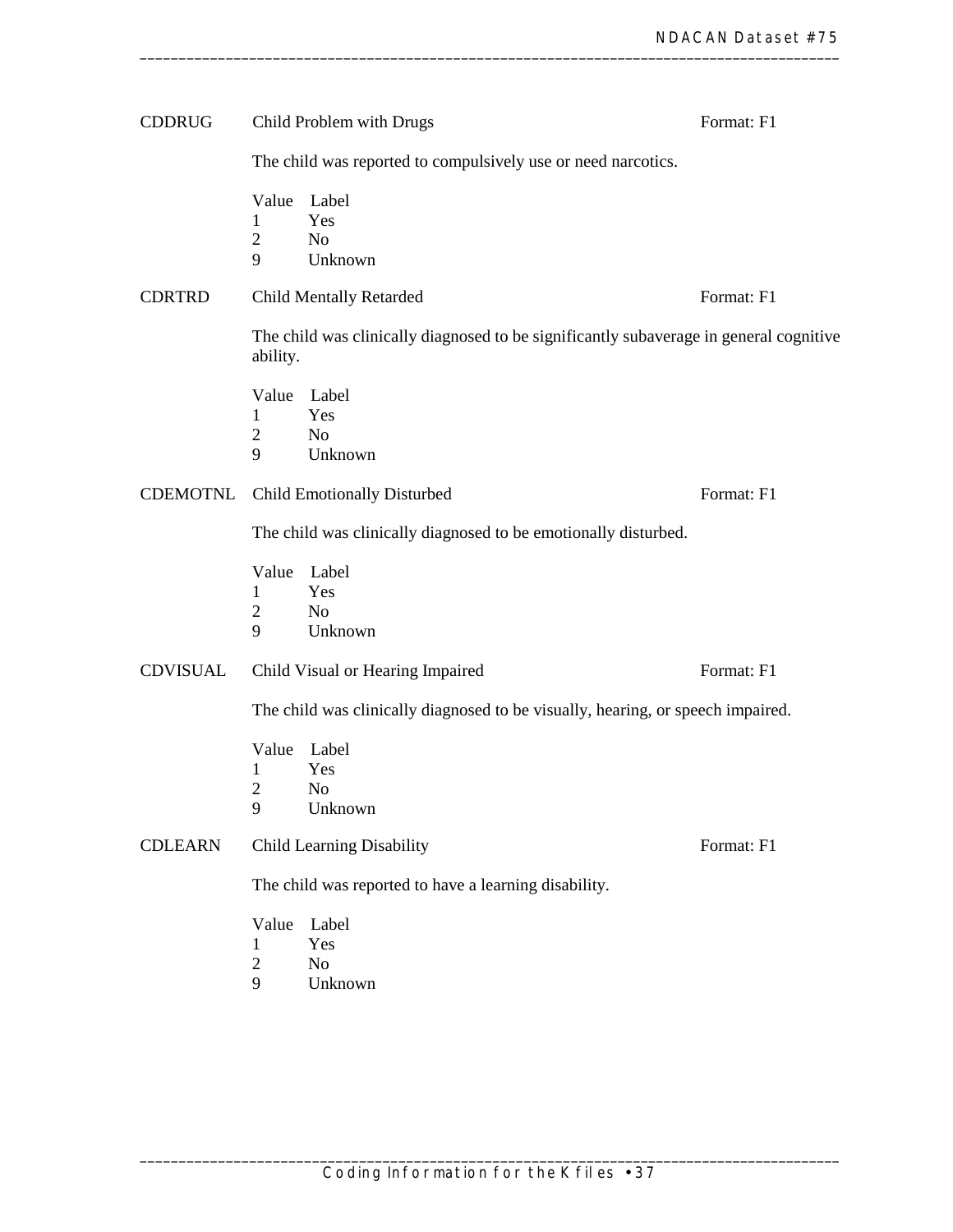| <b>CDPHYS</b>   | Child Physically Disabled                                                                      |                                                                                  | Format: F1 |  |
|-----------------|------------------------------------------------------------------------------------------------|----------------------------------------------------------------------------------|------------|--|
|                 |                                                                                                | The child was reported to be physically disabled.                                |            |  |
|                 | Value<br>1<br>$\overline{2}$<br>9                                                              | Label<br>Yes<br>N <sub>o</sub><br>Unknown                                        |            |  |
| <b>CDBEHAV</b>  |                                                                                                | <b>Child Behavior Problem</b>                                                    | Format: F1 |  |
|                 |                                                                                                | The child was reported to have a behavior problem in school or in the community. |            |  |
|                 | Value<br>1<br>$\overline{2}$<br>9                                                              | Label<br>Yes<br>N <sub>o</sub><br>Unknown                                        |            |  |
| <b>CDMEDICL</b> |                                                                                                | Child Other Medical Problem                                                      | Format: F1 |  |
|                 | The child was reported to have another medical problem not previously identified.              |                                                                                  |            |  |
|                 | Value<br>$\mathbf{1}$<br>$\overline{2}$<br>9                                                   | Label<br>Yes<br>No<br>Unknown                                                    |            |  |
| <b>FCPROBFL</b> |                                                                                                | Caretaker Problem Recorded (computed)                                            | Format: F1 |  |
|                 | Caretaker was reported to have a special problem such as drug abuse or a physical<br>handicap. |                                                                                  |            |  |
|                 | 1<br>$\overline{c}$<br>9                                                                       | Value Label<br>Yes<br>N <sub>0</sub><br>Unknown                                  |            |  |
| <b>FCALCDRU</b> | Caretaker Problem, Drugs or Alcohol (computed)<br>Format: F1                                   |                                                                                  |            |  |
|                 | Caretaker was reported to have a problem with either drugs or alcohol.                         |                                                                                  |            |  |
|                 | Value<br>1<br>$\overline{2}$<br>9                                                              | Label<br>Yes<br>No<br>Unknown                                                    |            |  |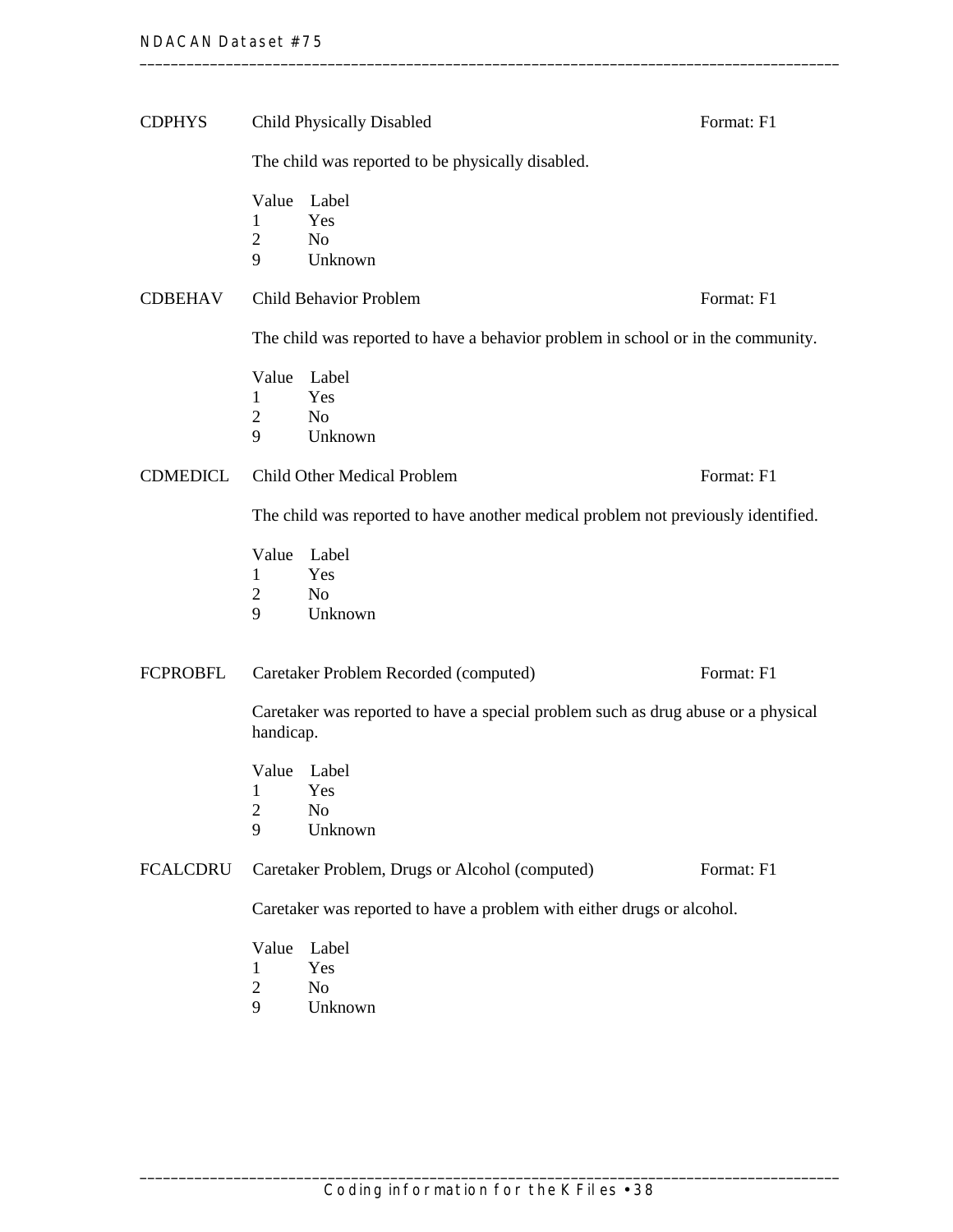| <b>FCPHYSME</b> |                                                                                                    | Caretaker Mental or Physical Problem (computed)             | Format: F1 |  |  |
|-----------------|----------------------------------------------------------------------------------------------------|-------------------------------------------------------------|------------|--|--|
|                 | Caretaker was reported to have physical or mental problem.                                         |                                                             |            |  |  |
|                 | Value                                                                                              | Label                                                       |            |  |  |
|                 | 1                                                                                                  | Yes                                                         |            |  |  |
|                 | $\overline{2}$                                                                                     | N <sub>0</sub>                                              |            |  |  |
|                 | 9                                                                                                  | Unknown                                                     |            |  |  |
| <b>FCALC</b>    |                                                                                                    | <b>Caretaker Problem with Alcohol</b>                       | Format: F1 |  |  |
|                 |                                                                                                    | Caretaker was reported to compulsively use or need alcohol. |            |  |  |
|                 |                                                                                                    | Value Label                                                 |            |  |  |
|                 | 1                                                                                                  | Yes                                                         |            |  |  |
|                 | 2                                                                                                  | N <sub>o</sub>                                              |            |  |  |
|                 | 9                                                                                                  | Unknown                                                     |            |  |  |
| <b>FCDRUG</b>   |                                                                                                    | Caretaker Problem with Drugs                                | Format: F1 |  |  |
|                 | Caretaker was reported to compulsively use or need narcotics.                                      |                                                             |            |  |  |
|                 |                                                                                                    |                                                             |            |  |  |
|                 |                                                                                                    | Value Label                                                 |            |  |  |
|                 | 1                                                                                                  | Yes                                                         |            |  |  |
|                 | $\overline{2}$                                                                                     | N <sub>0</sub>                                              |            |  |  |
|                 | 9                                                                                                  | Unknown                                                     |            |  |  |
| <b>FCRTRD</b>   |                                                                                                    | <b>Caretaker Mentally Retarded</b>                          | Format: F1 |  |  |
|                 | Caretaker was clinically diagnosed to be significantly subaverage in general<br>cognitive ability. |                                                             |            |  |  |
|                 |                                                                                                    | Value Label                                                 |            |  |  |
|                 | 1                                                                                                  | Yes                                                         |            |  |  |
|                 | $\overline{c}$                                                                                     | N <sub>o</sub>                                              |            |  |  |
|                 | 9                                                                                                  | Unknown                                                     |            |  |  |
| <b>FCEMOTNL</b> | <b>Caretaker Emotionally Disturbed</b><br>Format: F1                                               |                                                             |            |  |  |
|                 | Caretaker was clinically diagnosed to be emotionally disturbed.                                    |                                                             |            |  |  |
|                 | Value                                                                                              | Label                                                       |            |  |  |
|                 | 1                                                                                                  | Yes                                                         |            |  |  |
|                 | $\overline{2}$                                                                                     | No                                                          |            |  |  |
|                 | 9                                                                                                  | Unknown                                                     |            |  |  |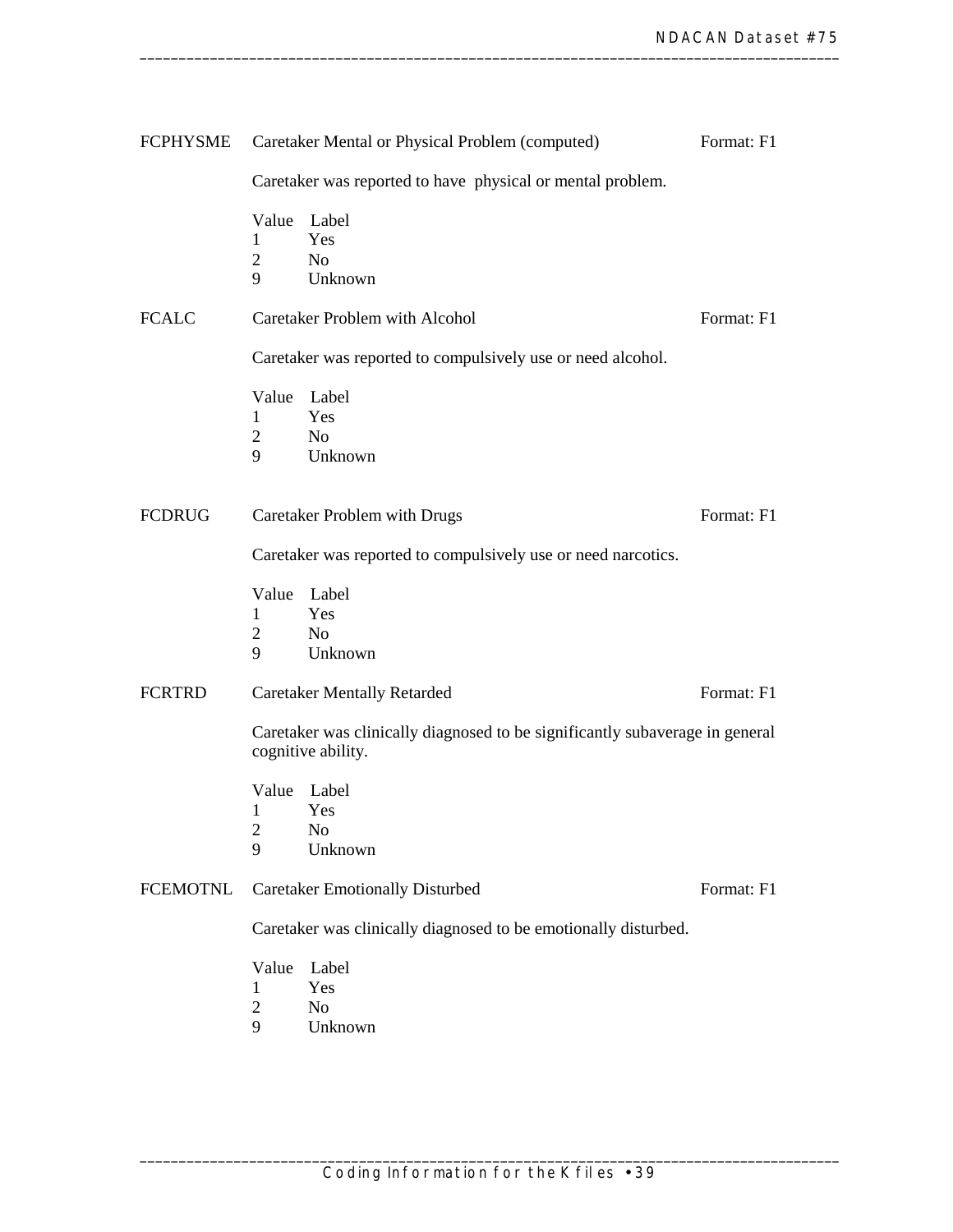| FCVISUAL        | Caretaker Visual or Hearing Problem<br>Format: F1                                 |                                                                                 |            |  |  |
|-----------------|-----------------------------------------------------------------------------------|---------------------------------------------------------------------------------|------------|--|--|
|                 |                                                                                   | Caretaker was clinically diagnosed to be visually, hearing, or speech impaired. |            |  |  |
|                 | Value<br>1<br>$\overline{2}$<br>9                                                 | Label<br>Yes<br>N <sub>o</sub><br>Unknown                                       |            |  |  |
| <b>FCLEARN</b>  |                                                                                   | <b>Caretaker Learning Disability</b>                                            | Format: F1 |  |  |
|                 |                                                                                   | Caretaker was reported to have a learning disability.                           |            |  |  |
|                 | 1<br>$\overline{2}$<br>9                                                          | Value Label<br>Yes<br>N <sub>o</sub><br>Unknown                                 |            |  |  |
| <b>FCPHYS</b>   |                                                                                   | <b>Caretaker Physically Disabled</b>                                            | Format: F1 |  |  |
|                 | Caretaker was reported to be physically disabled.                                 |                                                                                 |            |  |  |
|                 | Value<br>1<br>2<br>9                                                              | Label<br>Yes<br>N <sub>o</sub><br>Unknown                                       |            |  |  |
| <b>FCMEDICL</b> |                                                                                   | <b>Caretaker Other Medical Problem</b>                                          | Format: F1 |  |  |
|                 | Caretaker was reported to have another medical problem not previously identified. |                                                                                 |            |  |  |
|                 | Value<br>1<br>2<br>9                                                              | Label<br>Yes<br>N <sub>o</sub><br>Unknown                                       |            |  |  |
| <b>FCVIOL</b>   | <b>Violence Between Caretakers</b><br>Format: F1                                  |                                                                                 |            |  |  |
|                 | Domestic violence between caretakers reported.                                    |                                                                                 |            |  |  |
|                 | Value<br>1<br>$\overline{2}$<br>9                                                 | Label<br>Yes<br>N <sub>o</sub><br>Unknown                                       |            |  |  |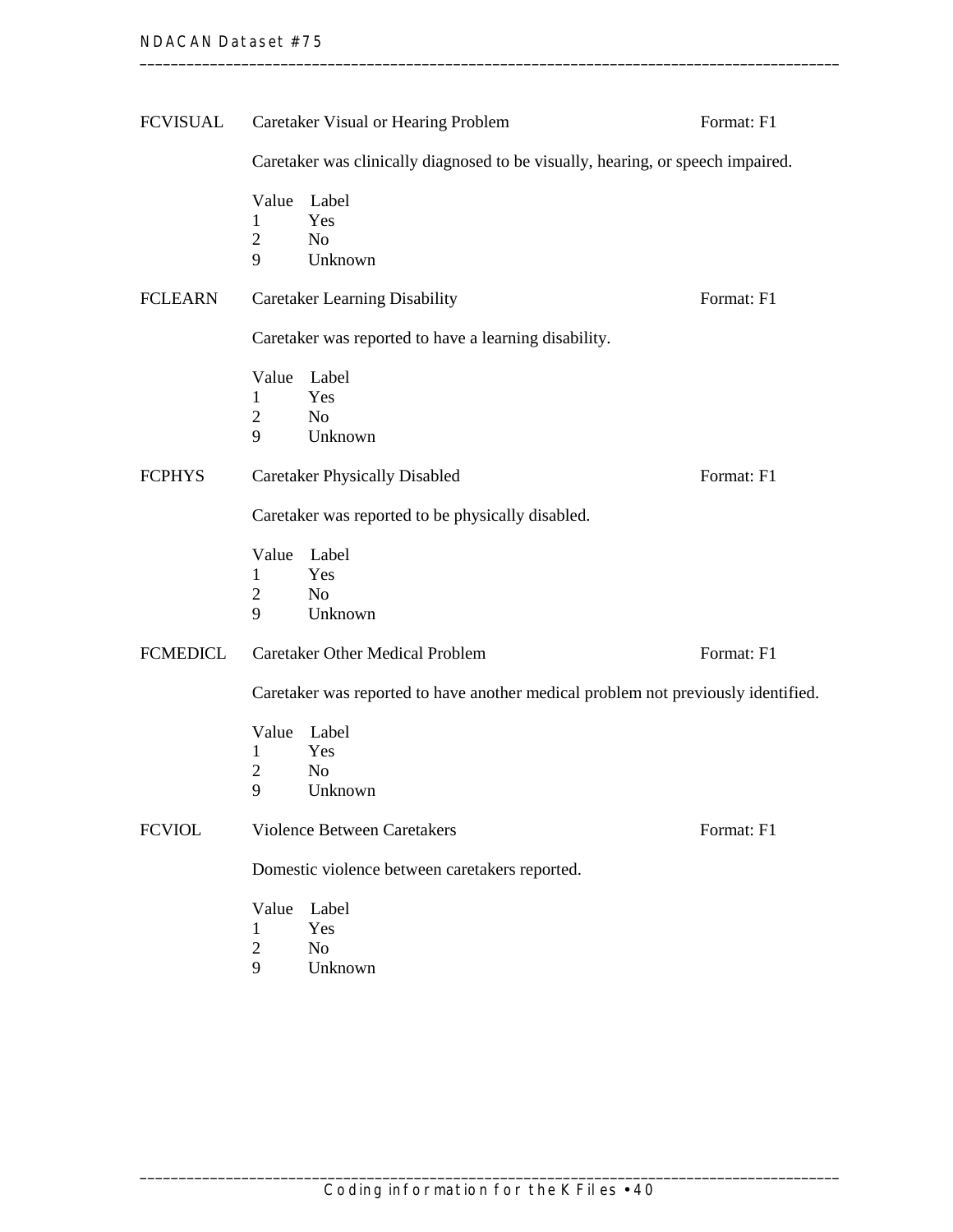| <b>FCHOUSE</b>  | Inadequate Housing                                                                                   | Format: F1                                      |            |  |  |  |  |
|-----------------|------------------------------------------------------------------------------------------------------|-------------------------------------------------|------------|--|--|--|--|
|                 |                                                                                                      | Family reported to have inadequate housing.     |            |  |  |  |  |
|                 | 1<br>$\overline{2}$<br>9                                                                             | Value Label<br>Yes<br>N <sub>0</sub><br>Unknown |            |  |  |  |  |
| <b>FCMONEY</b>  |                                                                                                      | Family Has Financial Problem                    | Format: F1 |  |  |  |  |
|                 | Family finances do not meet minimal needs.                                                           |                                                 |            |  |  |  |  |
|                 | Value<br>1<br>$\overline{2}$<br>9                                                                    | Label<br>Yes<br>No<br>Unknown                   |            |  |  |  |  |
| <b>FCPUBLIC</b> |                                                                                                      | Family Receives Public Assistance               | Format: F1 |  |  |  |  |
|                 | Family receives public assistance from AFDC, general Assistance, Medicaid, SSI,<br>Food Stamps, etc. |                                                 |            |  |  |  |  |
|                 | 1<br>2                                                                                               | Value Label<br>Yes<br>N <sub>o</sub>            |            |  |  |  |  |

9 Unknown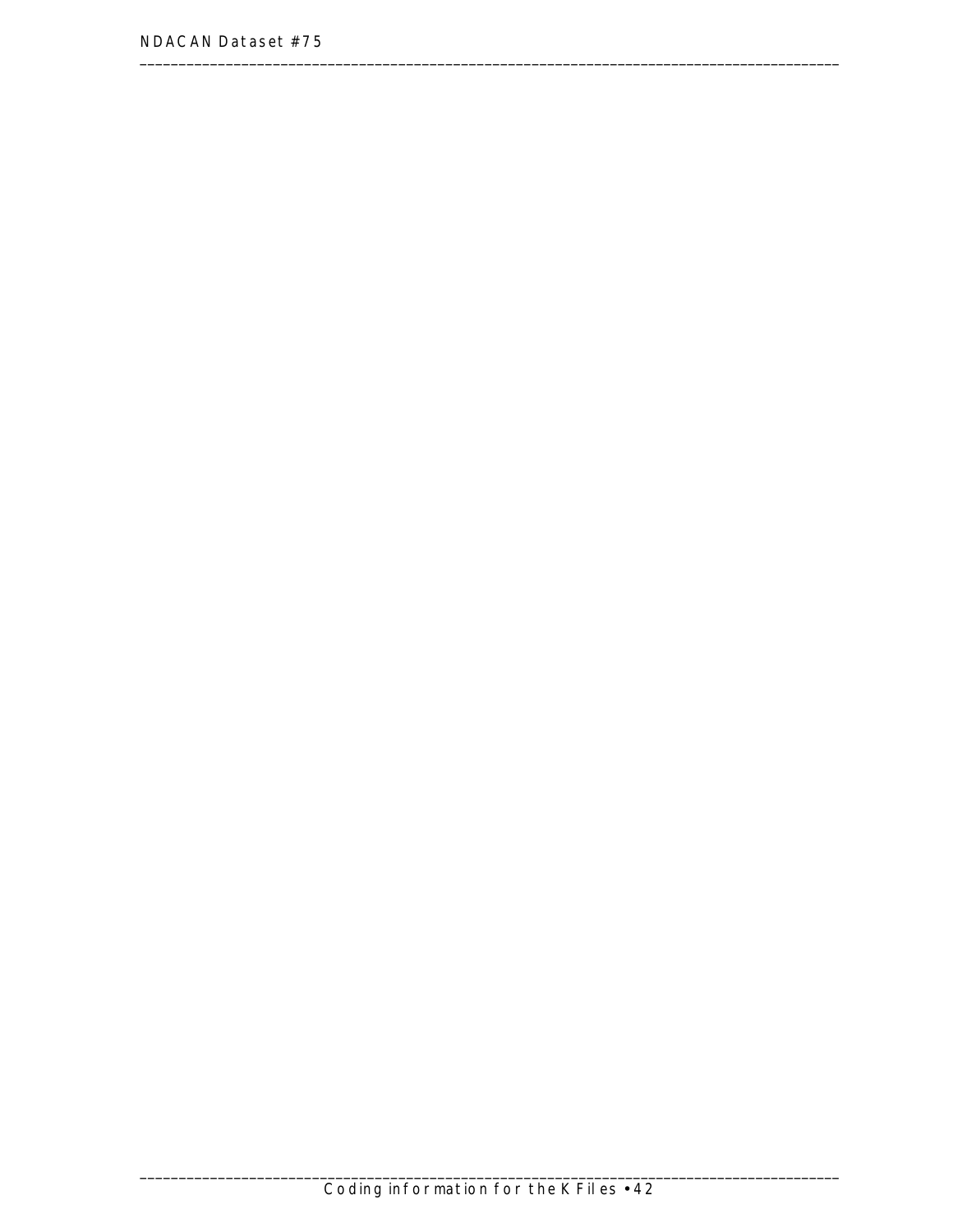# **APPENDIX E**

\_\_\_\_\_\_\_\_\_\_\_\_\_\_\_\_\_\_\_\_\_\_\_\_\_\_\_\_\_\_\_\_\_\_\_\_\_\_\_\_\_\_\_\_\_\_\_\_\_\_\_\_\_\_\_\_\_\_\_\_\_\_\_\_\_\_\_\_\_\_\_\_\_\_\_\_\_\_\_\_\_\_\_\_\_

## **Computational Rules for the NCANDS DCDC Variables**

This appendix includes the computational rules (in the form of SPSS program statements) that were used to compute the derived variables in the NCANDS 1995-1997 Data Files.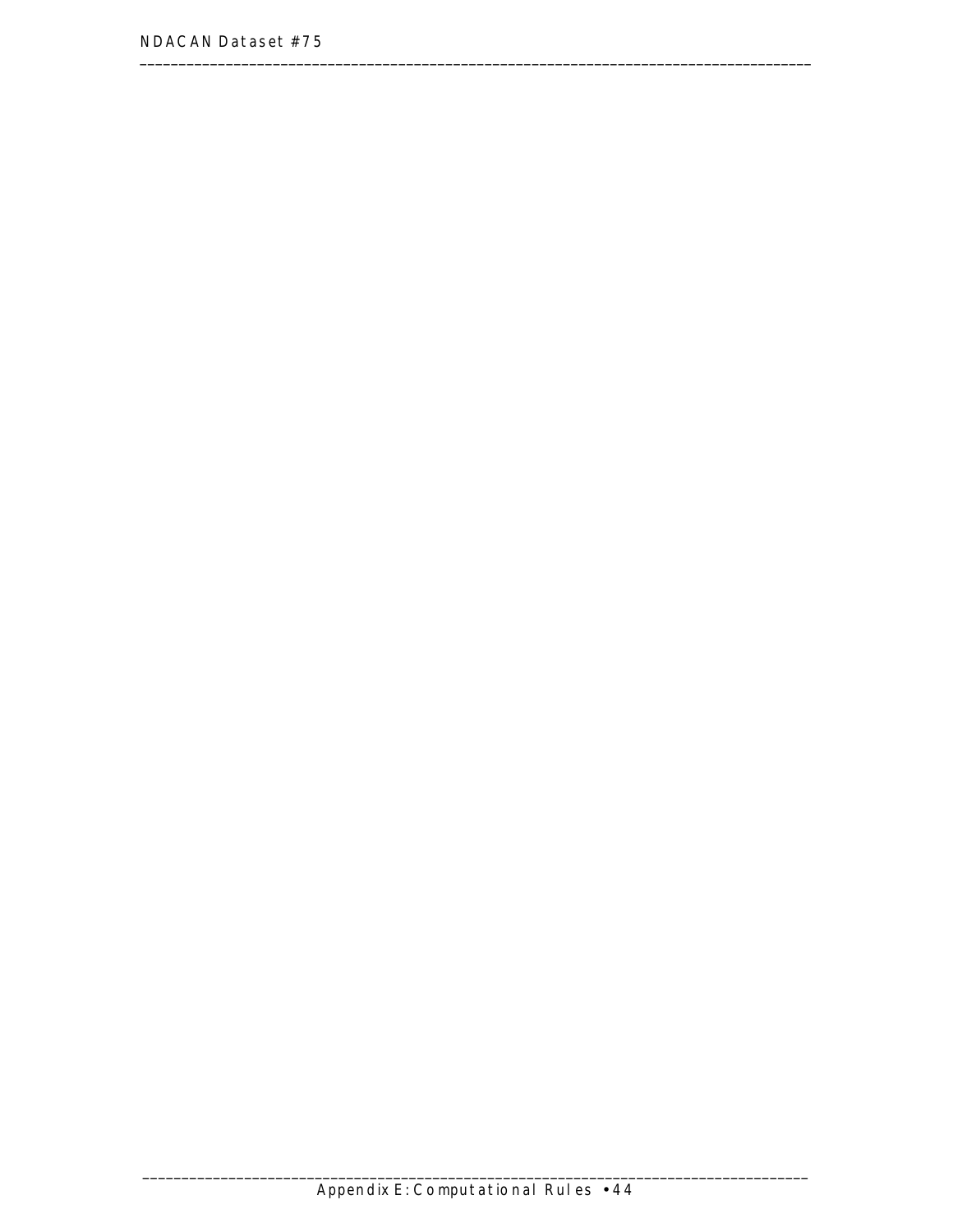### **Computational Rules for the NCANDS 1995-1997 Variables**

#### **FLVICTIM Flag Indicating Victimization Status (1=Yes,0=No)**

```
* comment - flagged as victim if any maltreatment disposition is 
substantiated * or indicated. 
compute flvictim = 0 . 
if ( 
   (mal1lev eq 1 or mal1lev eq 2) or 
   (mal2lev eq 1 or mal2lev eq 2) or 
   (mal3lev eq 1 or mal3lev eq 2) or 
   (mal4lev eq 1 or mal4lev eq 2) or 
   ) flvictim = 1 . 
C_MAL_CN Maltreatment Count 
* For each alleged maltreatment, counter incremented if respective 
disposition 
      is substantiated or indicated.
* If maltreatment resulted in child's death, counter is also 
incremented. 
compute c mal cn = 0.
if (mal1lev eq 1 or mal1lev eq 2) c_mal_cn = c_mal_cn + 1 . 
if (mal2lev eq 1 or mal2lev eq 2) c_mal_cn = c_mal_cn + 1 .
if (mal3lev eq 1 or mal3lev eq 2) c_mal_cn = c_mal_cn + 1 .
if (mal4lev eq 1 or mal4lev eq 2) c_{mal\_cn} = c_{mal\_cn} + 1.
FL_CVPHY Flag, Child Victim of Physical Abuse 
* flag set to '1' if respective maltreatment is substantiated or 
indicated. 
compute fl_cvphy = 0 . 
if (chmal1 eq 1 and (mal1lev eq 1 or mal1lev eq 2)) fl_cvphy = 1 . 
if (chmal2 eq 1 and (mal2lev eq 1 or mal2lev eq 2)) fl cvphy = 1.
if (chmal3 eq 1 and (mal3lev eq 1 or mal3lev eq 2)) fl_cvphy = 1 . 
if (chmal4 eq 1 and (mal4lev eq 1 or mal4lev eq 2)) fl_cvphy = 1 .
```

```
C_PHYDIS Physical Abuse Maltreatment Disposition 
* If no physical abuse is recorded, c_phydis will be defined as 
missing. 
if (chmal1 eq 1) c_phydis = mal1lev. 
if (chmal2 eq 1) c_phydis = mal2lev. 
if (chmal3 eq 1) c phydis = mal3lev.
if (chmal4 eq 1) c_phydis = mal4lev.
```

```
FL_CVNEG Flag, Child Victim of Neglect 
* flag set to '1' if respective maltreatment is substantiated or 
indicated. 
compute fl_cvneg = 0 . 
if (chmal1 eq 2 and (mal1lev eq 1 or mal1lev eq 2)) fl_cvneg = 1 . 
if (chmal2 eq 2 and (mal2lev eq 1 or mal2lev eq 2)) fl_cvneg = 1 . 
if (chmal3 eq 2 and (mal3lev eq 1 or mal3lev eq 2)) fl cvneq = 1.
if (chmal4 eq 2 and (mal4lev eq 1 or mal4lev eq 2)) fl cvneq = 1.
```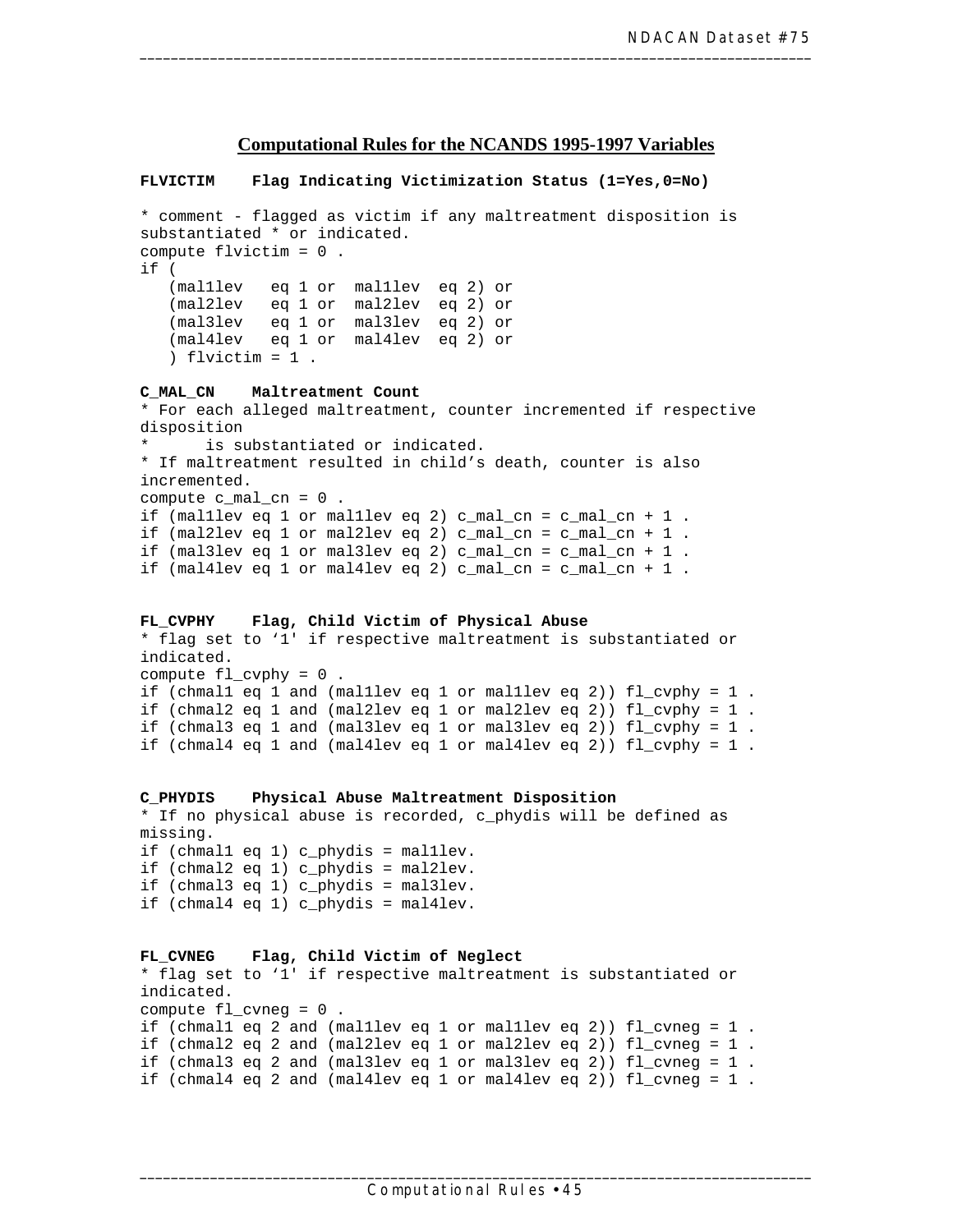#### **C\_NEGDIS Neglect Maltreatment Disposition**

\* If no neglect is recorded, c\_negdis will be defined as missing. if (chmal1 eq 2 ) c\_negdis = mal1lev. if (chmal2 eq 2 ) c\_negdis = mal2lev. if (chmal3 eq  $2$  ) c negdis = mal3lev. if (chmal4 eq 2 ) c\_negdis = mal4lev.

#### **Fl\_CVMED Flag, Child Victim of Medical Neglect**

\* flag set to '1' if respective maltreatment is substantiated or indicated. compute fl\_cvmed = 0 . if (chmal1 eq 3 and (mal1lev eq 1 or mal1lev eq 2)) fl\_cvmed = 1 . if (chmal2 eq 3 and (mal2lev eq 1 or mal2lev eq 2)) fl\_cvmed = 1 . if (chmal3 eq 3 and (mal3lev eq 1 or mal3lev eq 2)) fl\_cvmed = 1 . if (chmal4 eq 3 and (mal4lev eq 1 or mal4lev eq 2)) fl\_cvmed = 1 .

#### **C\_MEDDIS Medical Neglect Maltreatment Disposition**

\* If no medical maltreatment is recorded c\_meddis will be defined as missing. if (chmal1 eq 3 ) c\_meddis = mal1lev. if (chmal2 eq 3 ) c meddis = mal2lev. if (chmal3 eq 3 ) c\_meddis = mal3lev. if (chmal4 eq 3 ) c\_meddis = mal4lev.

#### **Fl\_CVSEX Flag, Child Victim of Sexual Abuse**

\* flag set to '1' if respective maltreatment is substantiated or indicated. compute fl\_cvsex = 0 . if (chmal1 eq 4 and (mal1lev eq 1 or mal1lev eq 2)) fl\_cvsex = 1 . if (chmal2 eq 4 and (mal2lev eq 1 or mal2lev eq 2)) fl\_cvsex = 1 . if (chmal3 eq 4 and (mal3lev eq 1 or mal3lev eq 2)) fl\_cvsex = 1 . if (chmal4 eq 4 and (mal4lev eq 1 or mal4lev eq 2)) fl\_cvsex = 1 .

```
C_SEXDIS Sexual Abuse Maltreatment Disposition 
* If no alleged sexual abuse is recorded c_sexdis will be defined as 
missing. 
if (chmal1 eq 4) c_sexdis = mal1lev. 
if (chmal2 eq 4) c_sexdis = mal2lev. 
if (chmal3 eq 4) c_sexdis = mal3lev. 
if (chmal4 eq 4) c sexdis = mal4lev.
```

```
FL_CVPSY Flag, Child Victim of Psychological Abuse 
* flag set to '1' if respective maltreatment is substantiated or 
indicated. 
compute fl_cvpsy = 0 . 
if (chmal1 eq 5 and (mal1lev eq 1 or mal1lev eq 2)) fl_cvpsy = 1 . 
if (chmal2 eq 5 and (mal2lev eq 1 or mal2lev eq 2)) fl_cvpsy = 1 . 
if (chmal3 eq 5 and (mal3lev eq 1 or mal3lev eq 2)) fl_cvpsy = 1 . 
if (chmal4 eq 5 and (mal4lev eq 1 or mal4lev eq 2)) fl cvpsy = 1.
```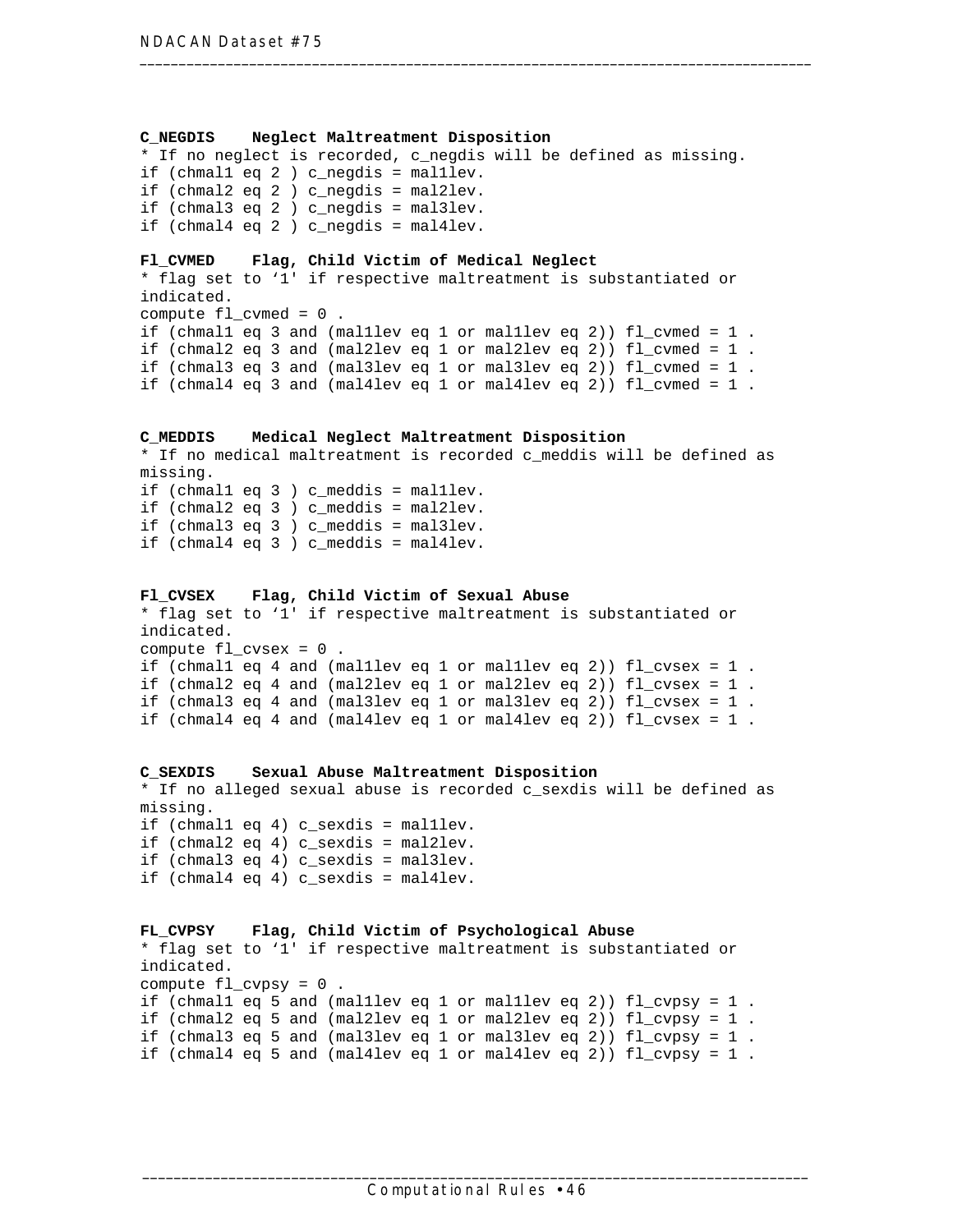**C\_PSYDIS Psychological Abuse Maltreatment Disposition** \* If no psychological abuse is recorded c\_psydis will be defined as missing. if (chmal1 eq 5 ) c\_psydis= mal1lev. if (chmal2 eq 5 ) c\_psydis= mal2lev. if (chmal3 eq 5 ) c\_psydis= mal3lev. if (chmal4 eq 5 ) c\_psydis= mal4lev. **FL\_CVOTH Flag, Child Victim of Other Maltreatment** \* flag set to '1' if respective maltreatment is substantiated or indicated. compute fl\_cvoth = 0 . if (chmal1 eq 8 and (mal1lev eq 1 or mal1lev eq 2)) fl\_cvoth = 1 . if (chmal2 eq 8 and (mal2lev eq 1 or mal2lev eq 2)) fl\_cvoth = 1 . if (chmal3 eq 8 and (mal3lev eq 1 or mal3lev eq 2)) fl\_cvoth = 1 . if (chmal4 eq 8 and (mal4lev eq 1 or mal4lev eq 2)) fl\_cvoth = 1 . **C\_OTHDIS Other Maltreatment Disposition** \* If other maltreatment is not recorded c\_othdis will be defined as missing. if (chmal1 eq 8 ) c\_othdis= mal1lev. if (chmal2 eq 8 ) c\_othdis= mal2lev. if (chmal3 eq 8 ) c\_othdis= mal3lev. if (chmal4 eq 8 ) c\_othdis= mal4lev. **FL\_CVUNK Flag, Child Victim of Unknown Maltreatment** \* flag set to '1' if respective maltreatment is substantiated or indicated. compute fl\_cvunk = 0 . if (chmal1 eq 9 and (mal1lev eq 1 or mal1lev eq 2)) fl\_cvunk = 1 . if (chmal2 eq 9 and (mal2lev eq 1 or mal2lev eq 2)) fl\_cvunk = 1 . if (chmal3 eq 9 and (mal3lev eq 1 or mal3lev eq 2)) fl\_cvunk = 1 . if (chmal4 eq 9 and (mal4lev eq 1 or mal4lev eq 2)) fl\_cvunk = 1 .

**C\_UNKDIS Unknown Maltreatment Disposition** \* If no unknown maltreatment is recorded c\_unkdis will be defined as missing. if (chmal1 eq 9 ) c\_unkdis= mal1lev.

if (chmal2 eq 9 ) c\_unkdis= mal2lev. if (chmal3 eq 9 ) c\_unkdis= mal3lev. if (chmal4 eq 9 ) c\_unkdis= mal4lev.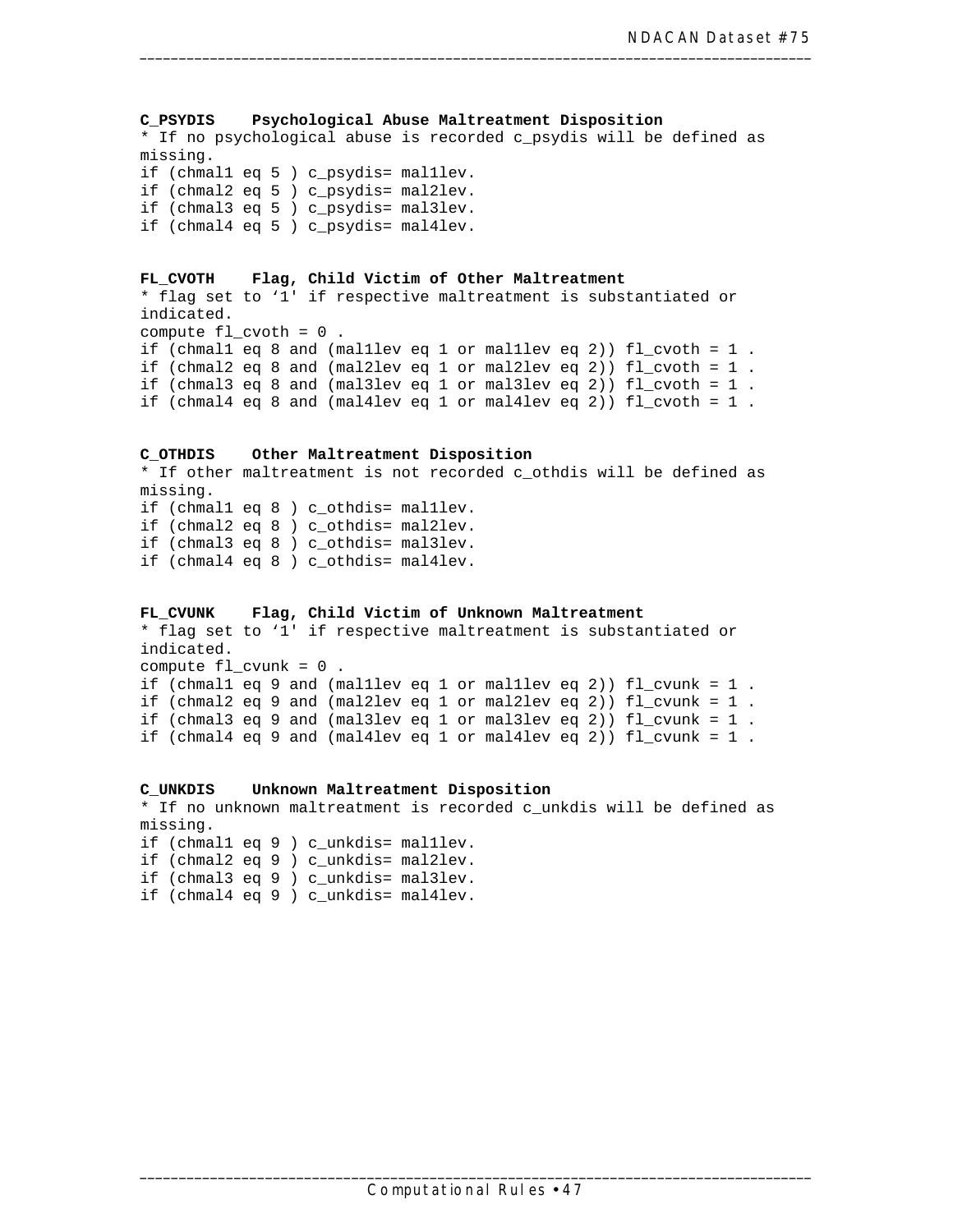```
 
(cdalc eq 9) or (cddrug eq 9) or (cdrtrd eq 9) or 

(cdalc eq 2) or (cddrug eq 2) or (cdrtrd eq 2) or 

(cdalc eq 2) and (cddrug eq 2) and (cdrtrd eq 2) and 

(cdalc eq 1) or (cddrug eq 1) or (cdrtrd eq 1) or 
CDPROBFL Child Problem Recorded 
* Comment CDPROBFL: computed from fields CDALC - CDMEDICL. 
* Value set to 1=yes if any component is 1=yes. 
* Value set to 2=no only if all components are 2=no. 
* Value set to 9=unknown if any are unknown and none are yes. 
* Value set to 9=unknown if any are no, none are yes, and at 
  least one component is 9=unknown or not specified.
* This logic insures that the assigned value is an unspecified value 
* (null or system missing) if no component values are provided. 
* 
* First assignment, below, later replaced if any yes or all no. 
if ( 
   (cdemotnl eq 9) or (cdvisual eq 9) or (cdlearn eq 9) or 
   (cdphys eq 9) or (cdbehav eq 9) or (cdmedicl eq 9) 
   ) cdprobfl = 9.
* Second assignment, below, later replaced if any yes or all no. 
if ( 
   (cdemotnl eq 2) or (cdvisual eq 2) or (cdlearn eq 2) or 
   (cdphys eq 2) or (cdbehav eq 2) or (cdmedicl eq 2) 
   \cdot cdprobfl = 9.
* Value set to 2=no if all components are no. 
if ( 
   (cdemotnl eq 2) and (cdvisual eq 2) and (cdlearn eq 2) and 
   (cdphys eq 2) and (cdbehav eq 2) and (cdmedicl eq 2) 
   \cdot cdprobfl = 2.
* Value set to 1=yes if any component is yes. 
if ( 
   (cdemotnl eq 1) or (cdvisual eq 1) or (cdlearn eq 1) or 
   (cdphys eq 1) or (cdbehav eq 1) or (cdmedicl eq 1) 
   ) cdprobfl = 1.
CDALCDRU Child Problem with Alcohol or Drugs Recorded 
* Comment CDALCDRU: computed from fields CDALC and CDDRUG. 
* Value set to 1=yes if either component is 1=yes. 
* Value set to 2=no only if both components are 2=no. 
* Value set to 9=unknown if either is unknown and neither yes. 
* Value set to 9=unknown if either is no while the 
   other component is either 9=unknown or not specified.
* This logic insures that the assigned value is an unspecified value 
* (null or system missing) if neither component was provided. 
* Following assigments to 9=unknown replaced if any yes or all no. 
if ((cdalc eq 9) or (cddrug eq 9)) cdalcdru = 9 . 
if ((cdalc eq 2) or (cddrug eq 2)) cdalcdru = 9 . 
if ((cdalc eq 2) and (cddrug eq 2)) cdalcdru = 2 . 
if ((cdalc eq 1) or (cddrug eq 1)) cdalcdru = 1 .
```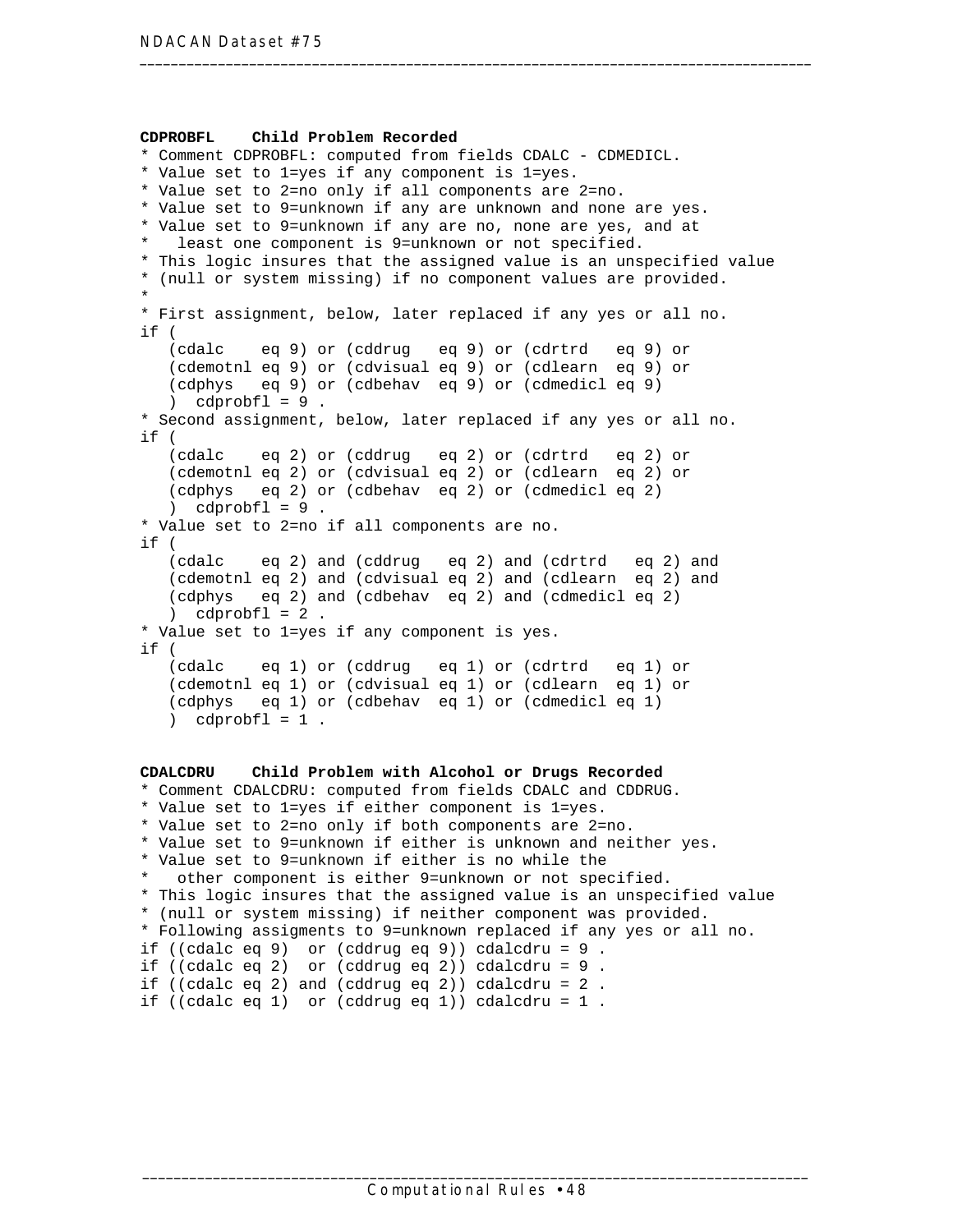```
CDPHYSME Child Physical or Mental Problem Recorded 
* Comment CDPHYSME: computed from fields CDRTRD - CDMEDICL. 
* Value set to 1=yes if any component is 1=yes. 
* Value set to 2=no only if all components are 2=no. 
* Value set to 9=unknown if any are unknown and none are yes. 
* Value set to 9=unknown if any are no, none are yes, and at 
   least one component is 9=unknown or not specified.
* This logic insures that the assigned value is an unspecified value 
* (null or system missing) if no component values are provided. 
* 
* First assignment, below, later replaced if any yes or all no. 
if ( 
   (cdrtrd eq 9) or 
   (cdemotnl eq 9) or (cdvisual eq 9) or (cdlearn eq 9) or 
   (cdphys eq 9) or (cdbehav eq 9) or (cdmedicl eq 9) 
   \left( \right)cdphysme = 9 . 
* Second assignment, below, later replaced if any yes or all no. 
if ( 
   (cdrtrd eq 2) or 
   (cdemotnl eq 2) or (cdvisual eq 2) or (cdlearn eq 2) or 
   (cdphys eq 2) or (cdbehav eq 2) or (cdmedicl eq 2) 
   ) 
   cdphysme = 9 . 
* Value set to 2=no if all components are no. 
if ( 
   (cdrtrd eq 2) and 
   (cdemotnl eq 2) and (cdvisual eq 2) and (cdlearn eq 2) and 
   (cdphys eq 2) and (cdbehav eq 2) and (cdmedicl eq 2) 
   ) 
   cdphysme = 2 . 
* Value set to 1=yes if any component is yes. 
if ( 
   (cdrtrd eq 1) or 
   (cdemotnl eq 1) or (cdvisual eq 1) or (cdlearn eq 1) or 
   (cdphys eq 1) or (cdbehav eq 1) or (cdmedicl eq 1) 
   ) 
   cdphysme = 1 .
```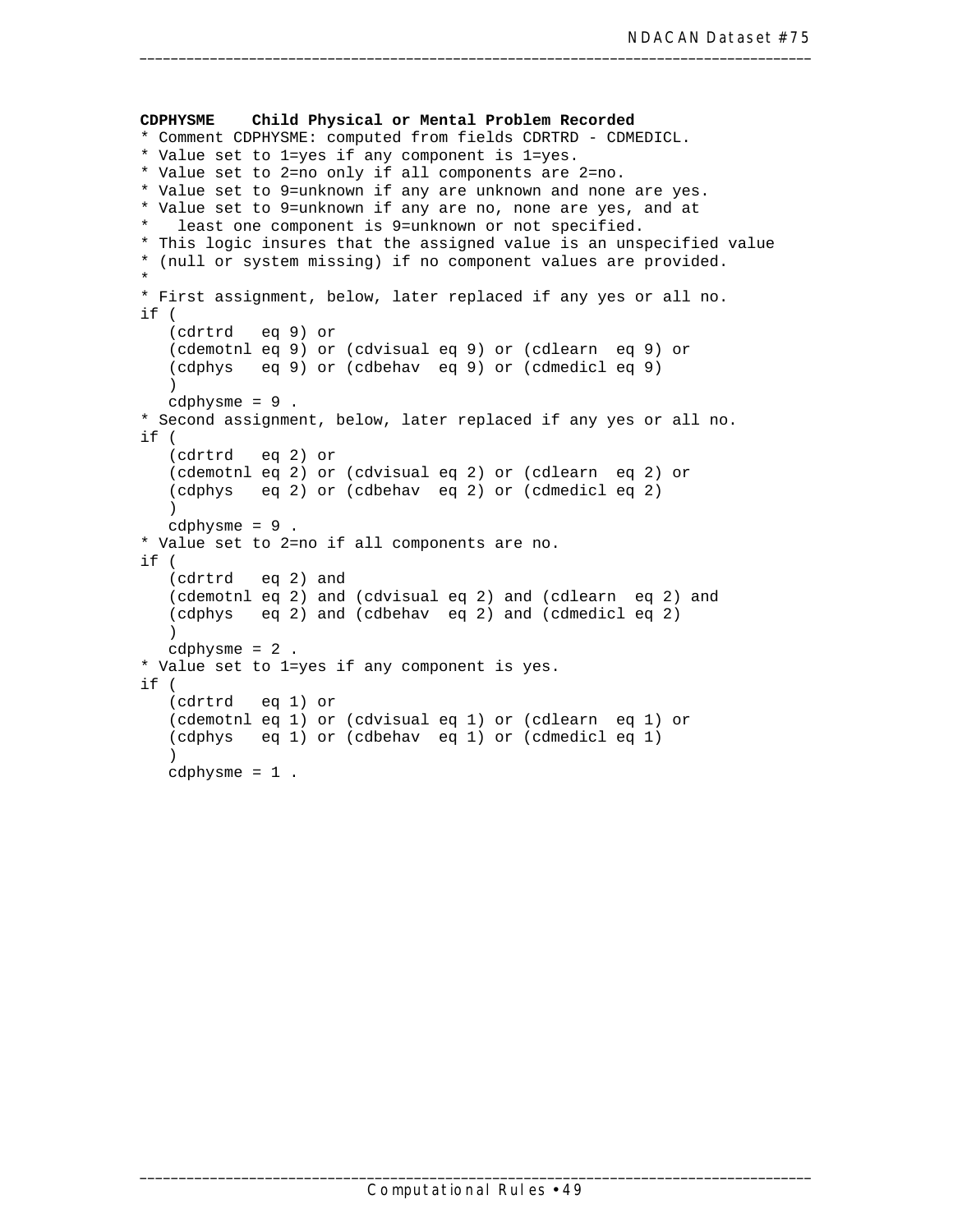```
 
(fcalc eq 9) or (fcdrug eq 9) or (fcrtrd eq 9) or 

(fcalc eq 2) or (fcdrug eq 2) or (fcrtrd eq 2) or 

(fcalc eq 2) and (fcdrug eq 2) and (fcrtrd eq 2) and 

(fcalc eq 1) or (fcdrug eq 1) or (fcrtrd eq 1) or 
FCPROBFL Caretaker Problem Recorded 
* Comment FCPROBFL: computed from fields FCALC - FCPUBLIC. 
* Value set to 1=yes if any component is 1=yes. 
* Value set to 2=no only if all components are 2=no. 
* Value set to 9=unknown if any are unknown and none are yes. 
* Value set to 9=unknown if any are no, none are yes, and at 
  least one component is 9=unknown or not specified.
* This logic insures that the assigned value is an unspecified value 
* (null or system missing) if no component values are provided. 
* 
* First assignment, below, later replaced if any yes or all no. 
if ( 
   (fcemotnl eq 9) or (fcvisual eq 9) or (fclearn eq 9) or 
   (fcphys eq 9) or (fcmedicl eq 9) or 
   (fcviol eq 9) or (fchouse eq 9) or 
   (fcmoney eq 9) or (fcpublic eq 9) 
   ) 
   fcprobfl = 9.
* Second assignment, below, later replaced if any yes or all no. 
if ( 
   (fcemotnl eq 2) or (fcvisual eq 2) or (fclearn eq 2) or 
   (fcphys eq 2) or (fcmedicl eq 2) or 
   (fcviol eq 2) or (fchouse eq 2) or 
   (fcmoney eq 2) or (fcpublic eq 2) 
   ) 
   fcprobfl = 9.
* Value set to 2=no if all components are no. 
if ( 
   (fcemotnl eq 2) and (fcvisual eq 2) and (fclearn eq 2) and 
   (fcphys eq 2) and (fcmedicl eq 2) and 
   (fcviol eq 2) and (fchouse eq 2) and 
   (fcmoney eq 2) and (fcpublic eq 2) 
   ) 
   fcprob1 = 2.
* Value set to 1=yes if any component is yes. 
if ( 
   (fcemotnl eq 1) or (fcvisual eq 1) or (fclearn eq 1) or 
   (fcphys eq 1) or (fcmedicl eq 1) or 
   (fcviol eq 1) or (fchouse eq 1) or 
   (fcmoney eq 1) or (fcpublic eq 1) 
   \lambdafcprobfl = 1.
```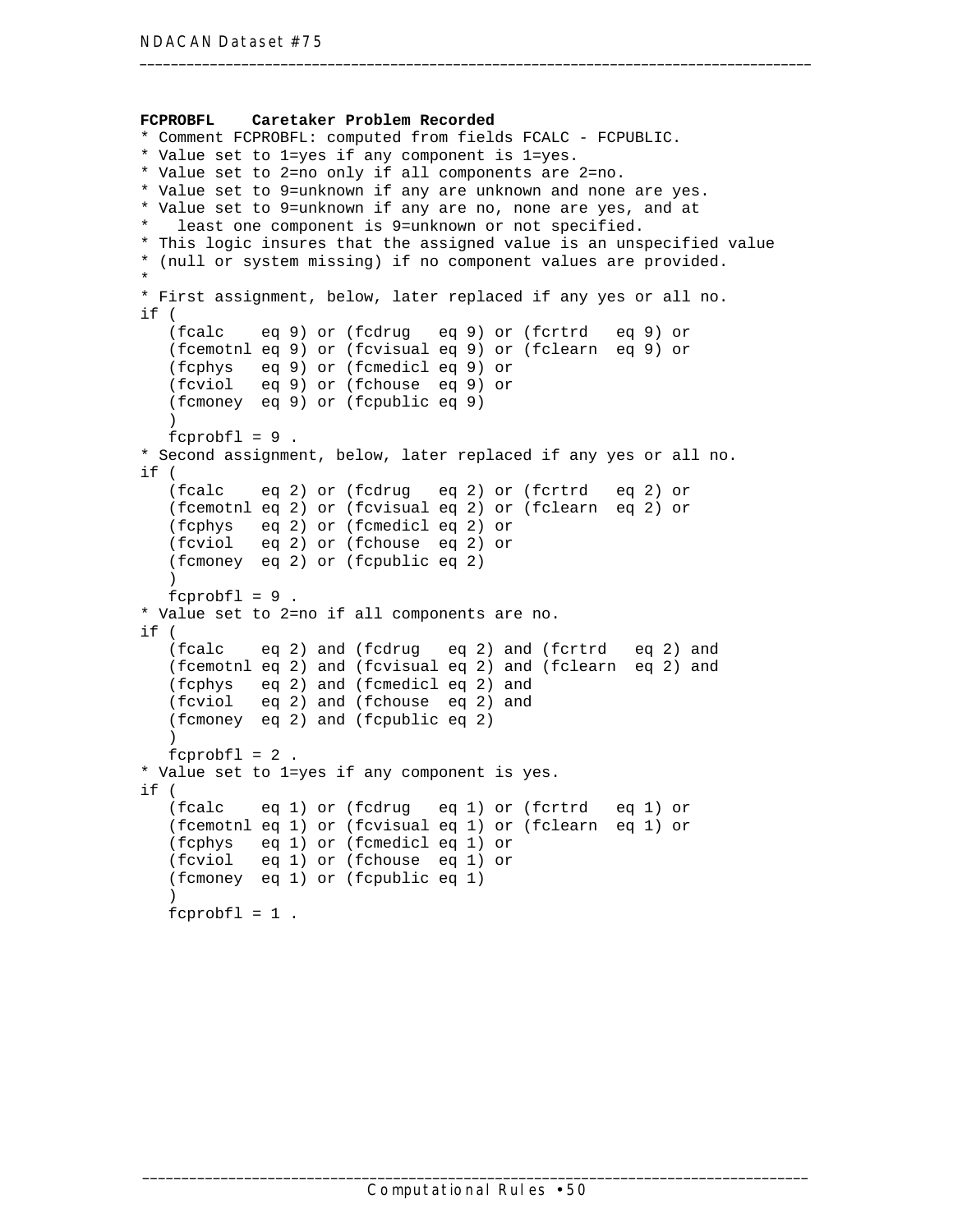```
FCALCDRU Caretaker Alcohol or Drug Problem Recorded 
* Comment FCALCDRU: computed from fields FCALC and FCDRUG. 
* Value set to 1=yes if either component is 1=yes. 
* Value set to 2=no only if both components are 2=no. 
* Value set to 9=unknown if either is unknown and neither yes. 
* Value set to 9=unknown if either is no while the 
   other component is either 9=unknown or not specified.
* This logic insures that the assigned value is an unspecified value 
* (null or system missing) if neither component was provided. 
* Following assigments to 9=unknown replaced if any yes or all no. 
if ((fcalc eq 9) or (fcdrug eq 9)) fcalcdru = 9 . 
if ((fcalc eq 2) or (fcdrug eq 2)) fcalcdru = 9 . 
if ((fcalc eq 2) and (fcdrug eq 2)) fcalcdru = 2 . 
if ((fcalc eq 1) or (fcdrug eq 1)) fcalcdru = 1 . 
FCPHYSME Caretaker Physical or Mental Problem Recorded 
* Comment FCPHYSME: computed from fields FCRTRD - FCMEDICL. 
* Value set to 1=yes if any component is 1=yes. 
* Value set to 2=no only if all components are 2=no. 
* Value set to 9=unknown if any are unknown and none are yes. 
* Value set to 9=unknown if any are no, none are yes, and at 
  least one component is 9=unknown or not specified.
* This logic insures that the assigned value is an unspecified value 
* (null or system missing) if no component values are provided. 
* 
* First assignment, below, later replaced if any yes or all no. 
if ( 
   (fcrtrd eq 9) or 
   (fcemotnl eq 9) or (fcvisual eq 9) or (fclearn eq 9) or 
   (fcphys eq 9) or (fcmedicl eq 9) 
   ) 
   fcphysme = 9.
* Second assignment, below, later replaced if any yes or all no. 
if ( 
   (fcrtrd eq 2) or 
   (fcemotnl eq 2) or (fcvisual eq 2) or (fclearn eq 2) or 
   (fcphys eq 2) or (fcmedicl eq 2) 
   ) 
   fcphysme = 9.
* Value set to 2=no if all components are no. 
if ( 
   (fcrtrd eq 2) and 
   (fcemotnl eq 2) and (fcvisual eq 2) and (fclearn eq 2) and 
   (fcphys eq 2) and (fcmedicl eq 2) 
   ) 
   fcphysme = 2 . 
* Value set to 1=yes if any component is yes. 
if ( 
   (fcrtrd eq 1) or 
   (fcemotnl eq 1) or (fcvisual eq 1) or (fclearn eq 1) or 
   (fcphys eq 1) or (fcmedicl eq 1) 
   ) 
   fcphysme = 1.
```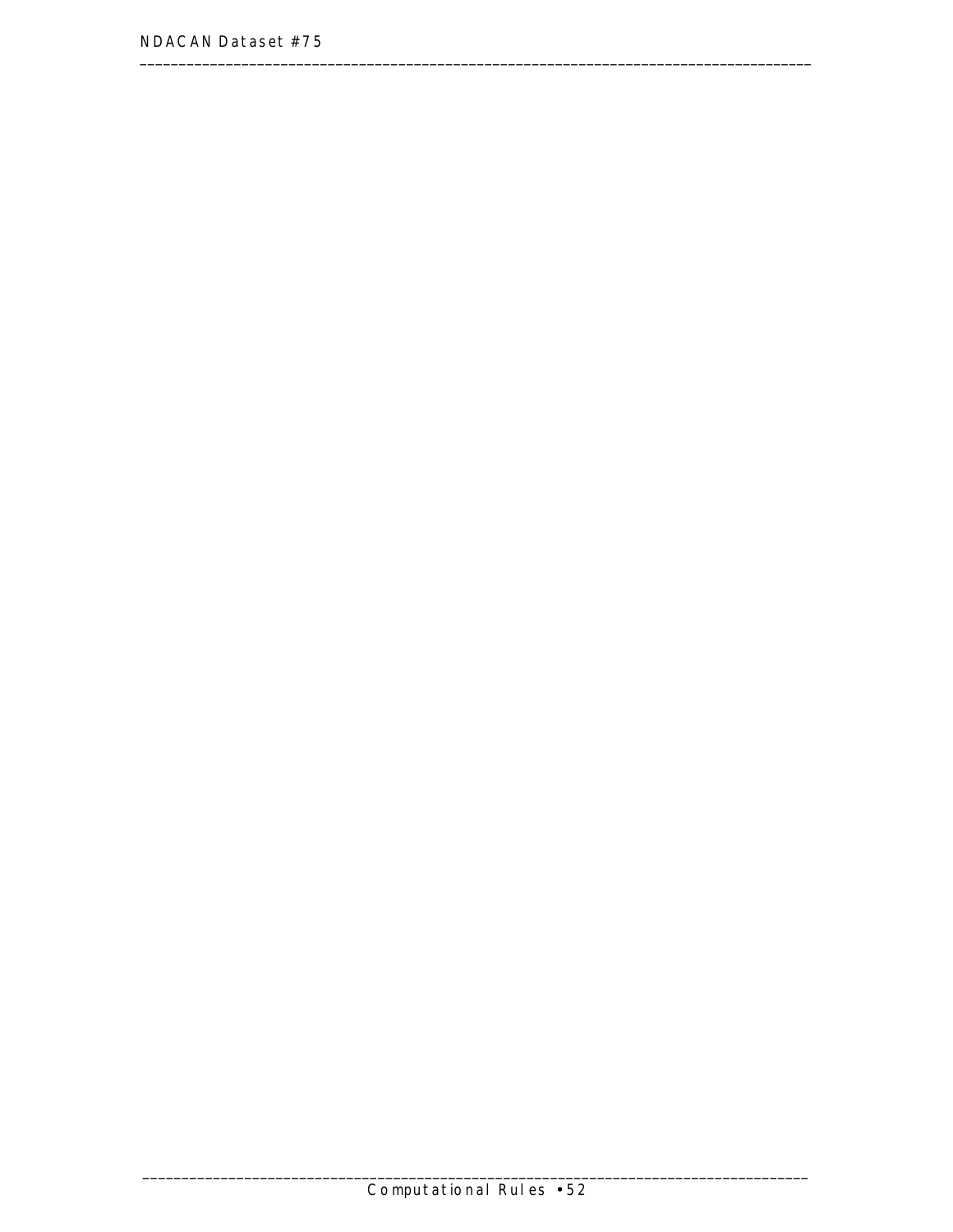# **APPENDIX F**

## **Introduction to the NCANDS DCDC**

This appendix is included to provide additional background information about the NCANDS. It includes some definitions and explains concepts that are crucial to using and interpreting the 1995-1997 NCANDS Data Files. This appendix also explains the original DCDC record layout.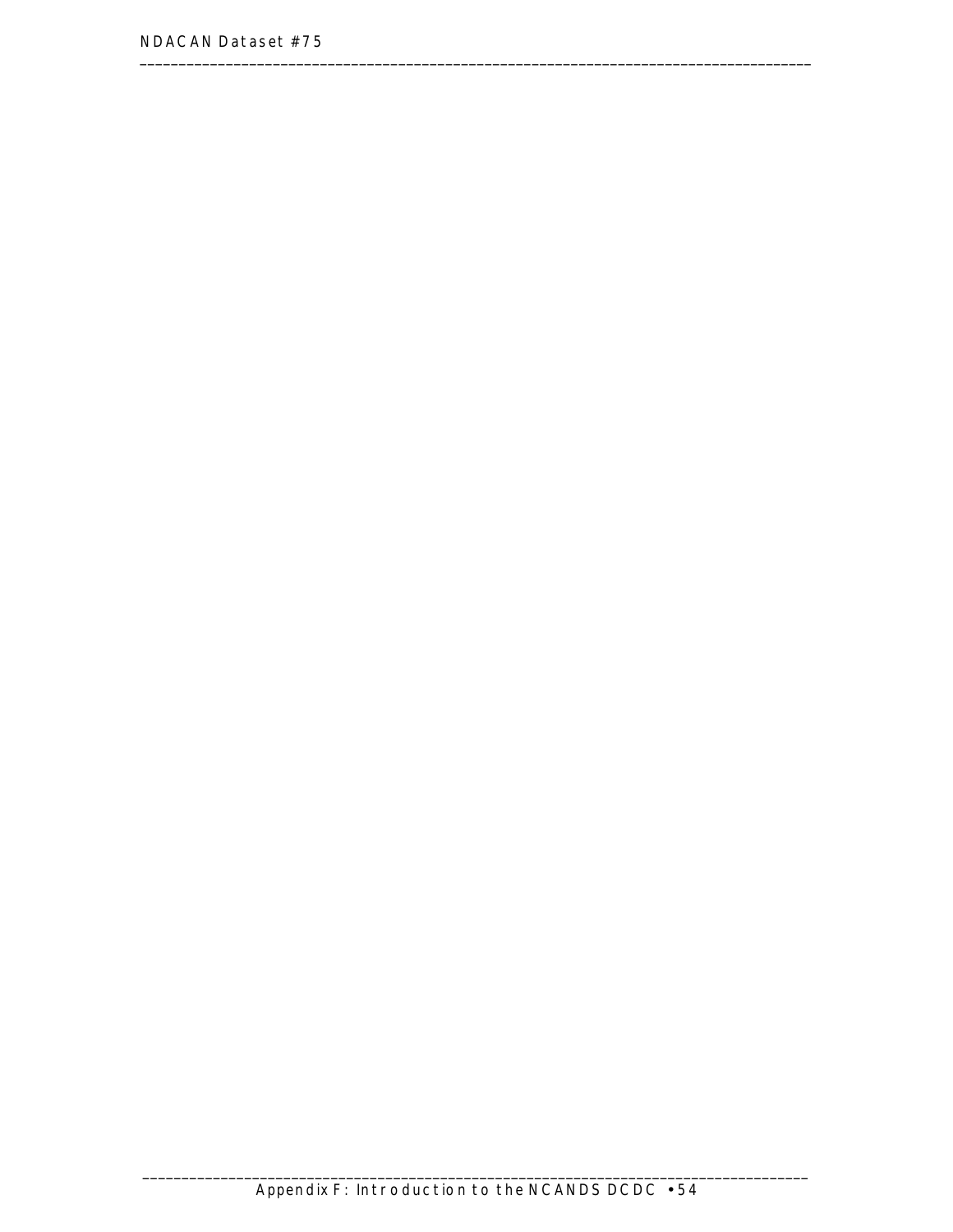**\_\_\_\_\_\_\_\_\_\_\_\_\_\_\_\_\_\_\_\_\_\_\_\_\_\_\_\_\_\_\_\_\_\_\_\_\_\_\_\_\_\_\_\_\_\_\_\_\_\_\_\_\_\_\_\_\_\_\_\_\_\_\_\_\_\_\_\_\_\_\_\_** 

 $\qquad \qquad -$  . The contribution of the contribution of the contribution of the contribution of the contribution of the contribution of the contribution of the contribution of the contribution of the contribution of the contr

- Without case level data, only one variable at a time may be examined
- Allows for complex analyses which examine multivariate phenomena
- Distributions within and between states may be examined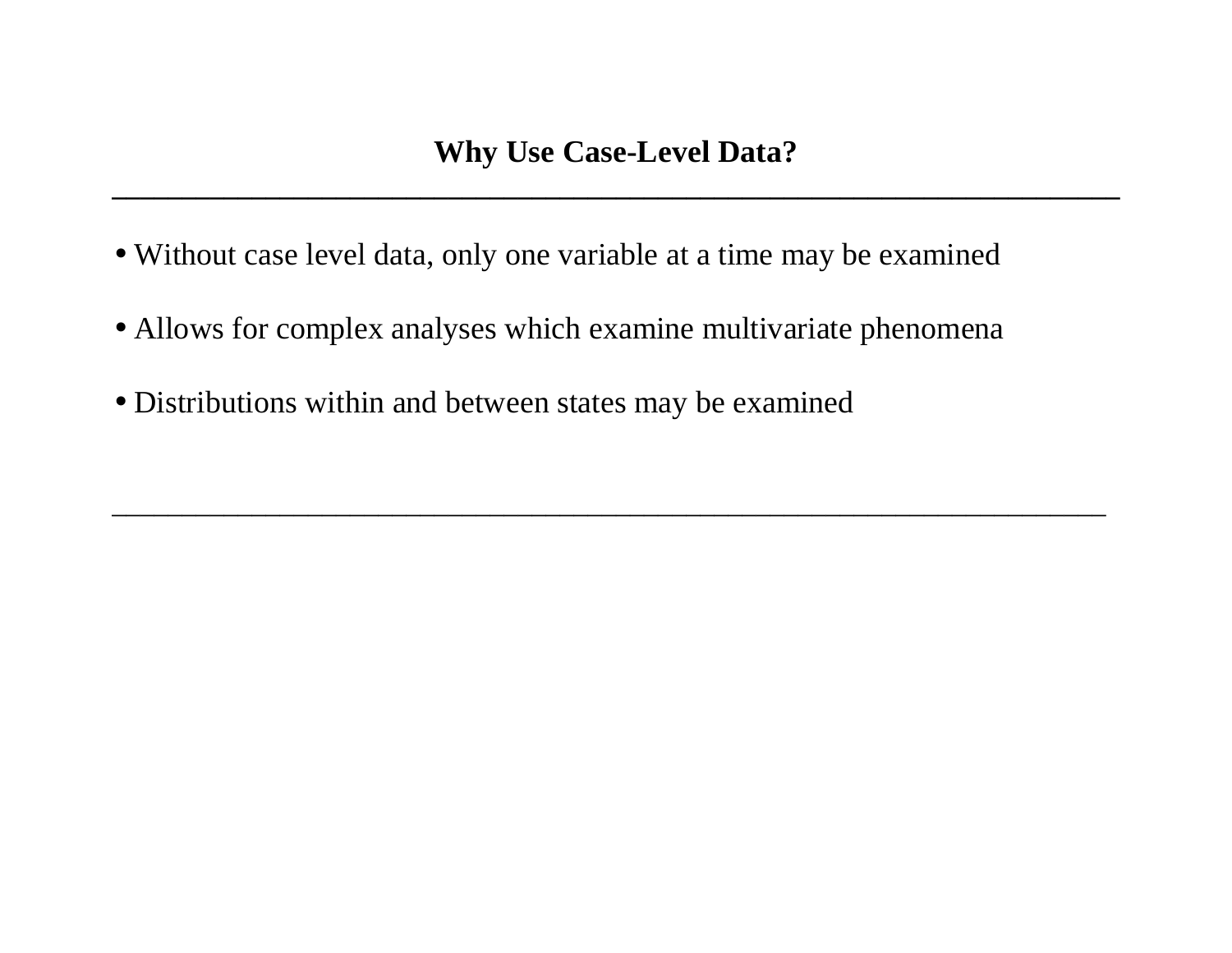# **Some DCDC Definitions**

\_\_\_\_\_\_\_\_\_\_\_\_\_\_\_\_\_\_\_\_\_\_\_\_\_\_\_\_\_\_\_\_\_\_\_\_\_\_\_\_\_\_\_\_\_\_\_\_\_\_\_\_\_\_\_\_\_\_\_\_\_\_\_\_\_\_\_\_\_\_

- A DCDC Report...<br>- is a notification of suspected child abuse
	- may be substantiated or unsubstantiated
	- may involve one or more children
	- may involve one or more alleged perpetrators
- A DCDC Data Record…
	- contains the data related to one child in a single report

So…A report involving three children will result in three data records being submitted.

\_\_\_\_\_\_\_\_\_\_\_\_\_\_\_\_\_\_\_\_\_\_\_\_\_\_\_\_\_\_\_\_\_\_\_\_\_\_\_\_\_\_\_\_\_\_\_\_\_\_\_\_\_\_\_\_\_\_\_\_\_\_\_\_\_\_\_\_\_\_\_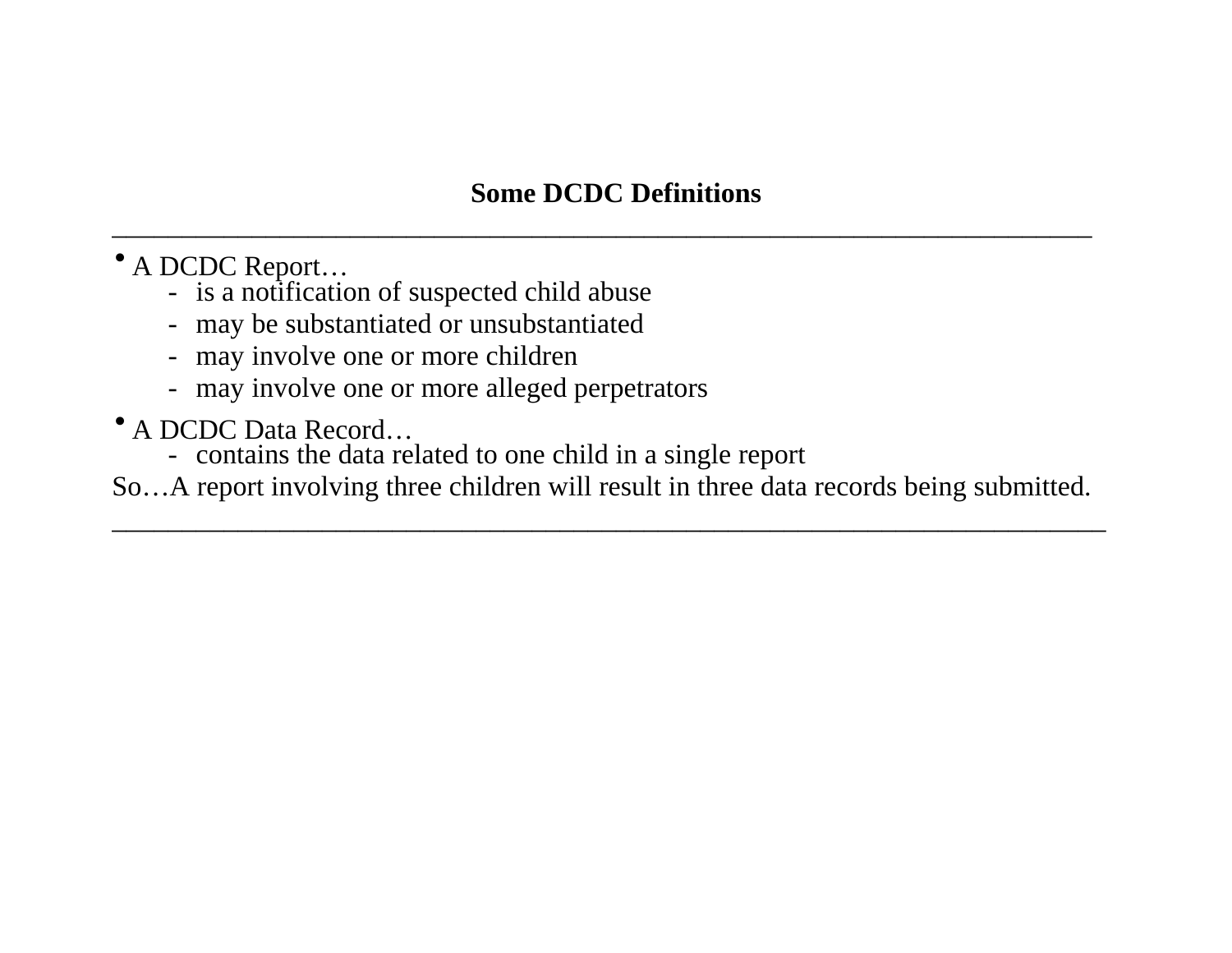\_\_\_\_\_\_\_\_\_\_\_\_\_\_\_\_\_\_\_\_\_\_\_\_\_\_\_\_\_\_\_\_\_\_\_\_\_\_\_\_\_\_\_\_\_\_\_\_\_\_\_\_\_\_\_\_\_\_\_\_\_\_\_\_\_\_\_\_\_\_\_

A Unique Report ID never has and never will be used for another report. The ID will always be the only ID used to reference this given report.

A Unique Child ID never has and never will be used for another child. The ID will always be the only ID used to reference this child. If this child appears in a later report, this ID must be used again for this child, even in subsequent years.

 $\qquad \qquad -$  . The contribution of the contribution of the contribution of the contribution of the contribution of the contribution of the contribution of the contribution of the contribution of the contribution of the contr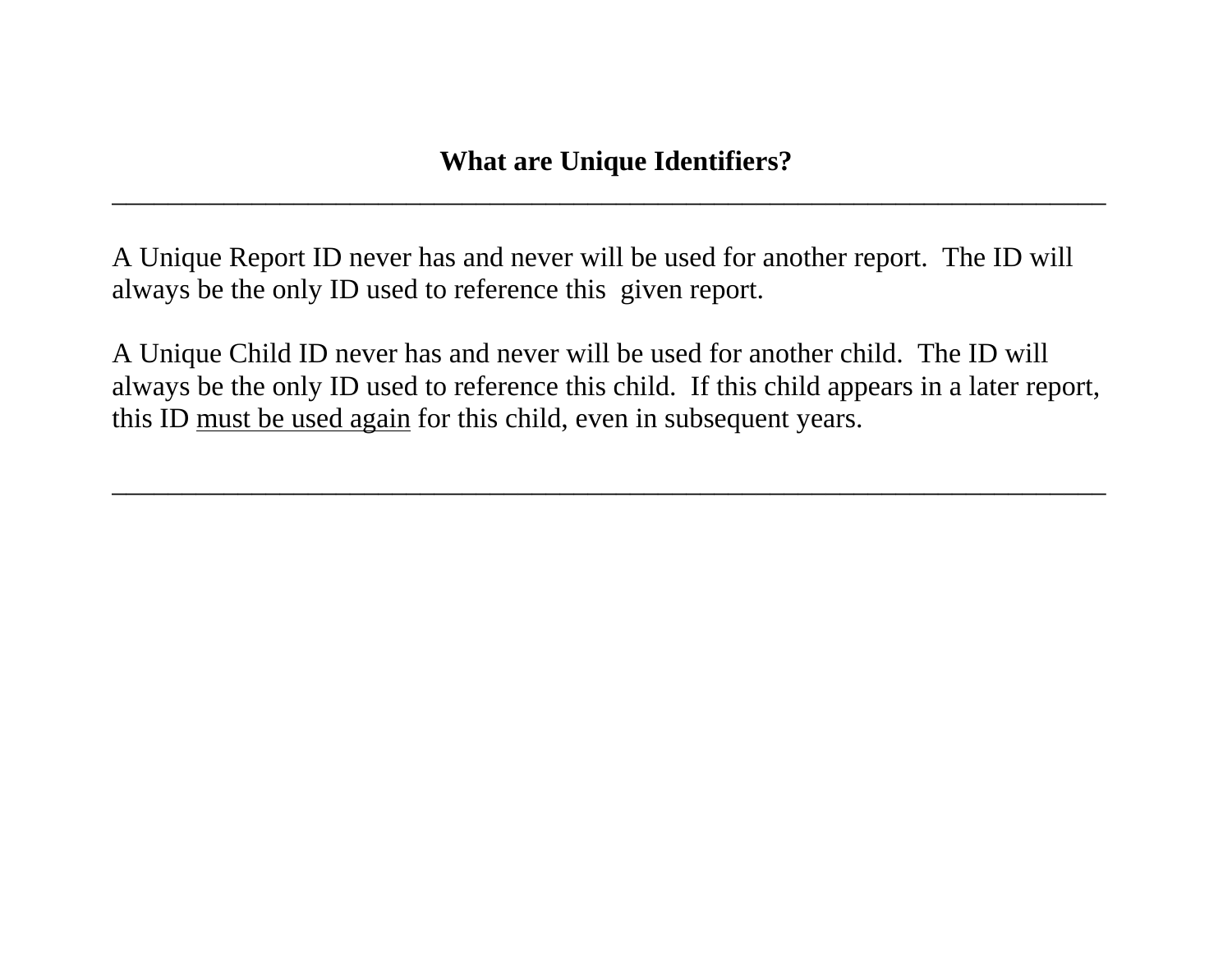# **DCDC Record Layout**

\_\_\_\_\_\_\_\_\_\_\_\_\_\_\_\_\_\_\_\_\_\_\_\_\_\_\_\_\_\_\_\_\_\_\_\_\_\_\_\_\_\_\_\_\_\_\_\_\_\_\_\_\_\_\_\_\_\_\_\_\_\_\_\_\_\_\_\_\_\_\_

| <b>DCDC RECORD</b>                                    |                               |                                                                                                      |  |  |  |  |
|-------------------------------------------------------|-------------------------------|------------------------------------------------------------------------------------------------------|--|--|--|--|
| <b>State Submits Report and Child Data</b>            | <b>Fields for ALL Reports</b> | <b>State Submits Remaining Data Fields</b><br>only for Substantiated and Indicated<br><b>Reports</b> |  |  |  |  |
| <b>Report and Child Data</b>                          |                               | <b>Child Victim Data</b><br><b>(Fields 20-78)</b>                                                    |  |  |  |  |
| <b>(Fields 1-19)</b><br><b>Child</b><br><b>Report</b> |                               | <b>Child Victim Data</b>                                                                             |  |  |  |  |
| <b>Characteristics</b>                                | <b>Demographics</b>           | <b>(Fields 20-78)</b>                                                                                |  |  |  |  |
| <b>(Fields 1-10)</b>                                  | <b>(Fields 11-19)</b>         |                                                                                                      |  |  |  |  |

\_\_\_\_\_\_\_\_\_\_\_\_\_\_\_\_\_\_\_\_\_\_\_\_\_\_\_\_\_\_\_\_\_\_\_\_\_\_\_\_\_\_\_\_\_\_\_\_\_\_\_\_\_\_\_\_\_\_\_\_\_\_\_\_\_\_\_\_\_\_\_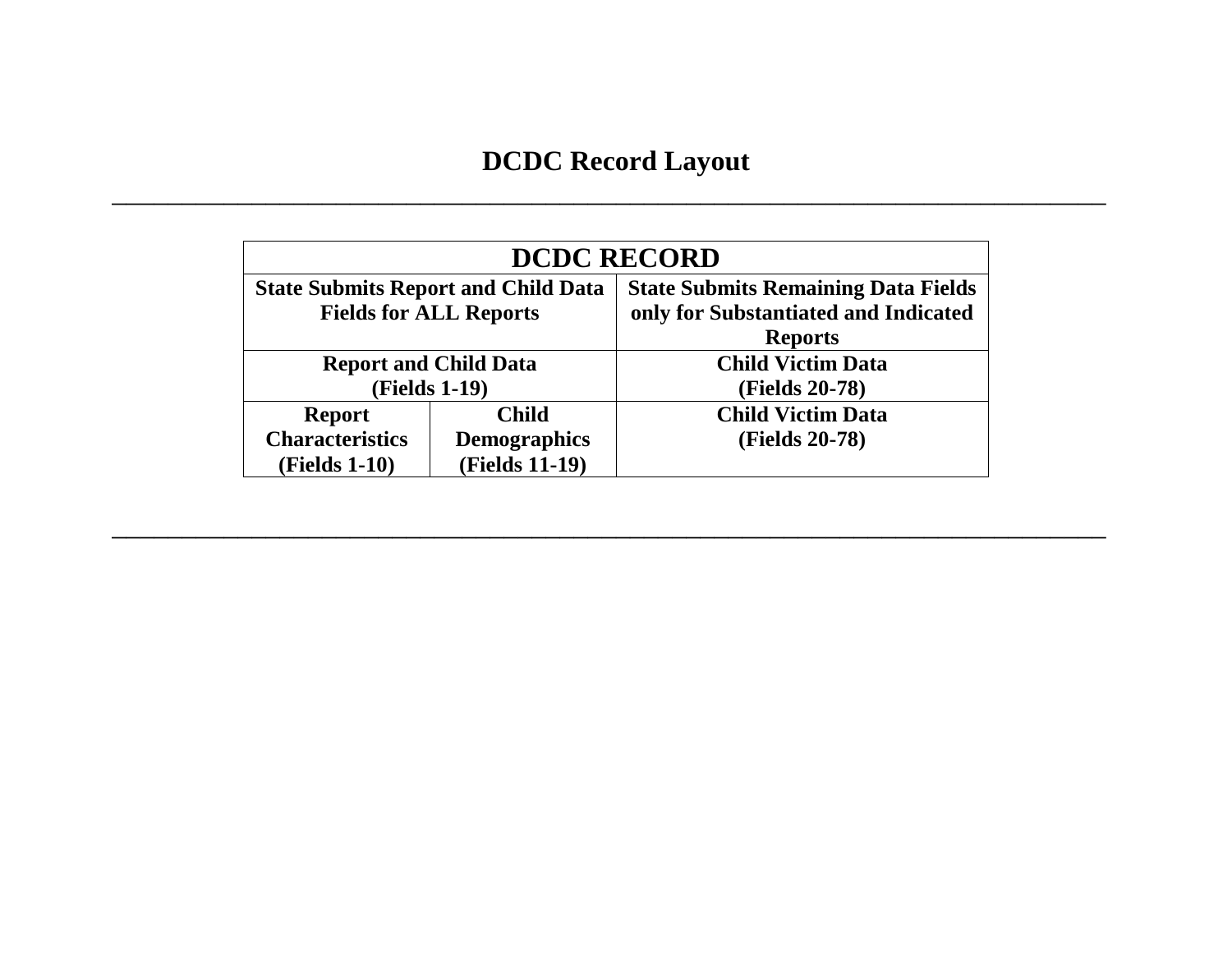$\qquad \qquad -$  . The contribution of the contribution of the contribution of the contribution of the contribution of the contribution of the contribution of the contribution of the contribution of the contribution of the contr

| <b>DCDC RECORD</b>              |                              |                             |  |  |  |  |
|---------------------------------|------------------------------|-----------------------------|--|--|--|--|
|                                 | <b>Report and Child Data</b> | <b>Child Victim Data</b>    |  |  |  |  |
|                                 | <b>(Fields 1-19)</b>         | <b>(Fields 20-78)</b>       |  |  |  |  |
| Child<br>Report                 |                              | <b>Child Victims</b>        |  |  |  |  |
| Characteristics<br>Demographics |                              | (Fields 20-78)              |  |  |  |  |
| (Fields 11-19)<br>(Fields 1-10) |                              |                             |  |  |  |  |
|                                 |                              | Maltreatment (Fields 20-28) |  |  |  |  |
|                                 |                              | Disability (Fields 29-37)   |  |  |  |  |
|                                 |                              | Caretaker (Fields 38-49)    |  |  |  |  |
|                                 |                              | Services (Fields 50-78)     |  |  |  |  |

\_\_\_\_\_\_\_\_\_\_\_\_\_\_\_\_\_\_\_\_\_\_\_\_\_\_\_\_\_\_\_\_\_\_\_\_\_\_\_\_\_\_\_\_\_\_\_\_\_\_\_\_\_\_\_\_\_\_\_\_\_\_\_\_\_\_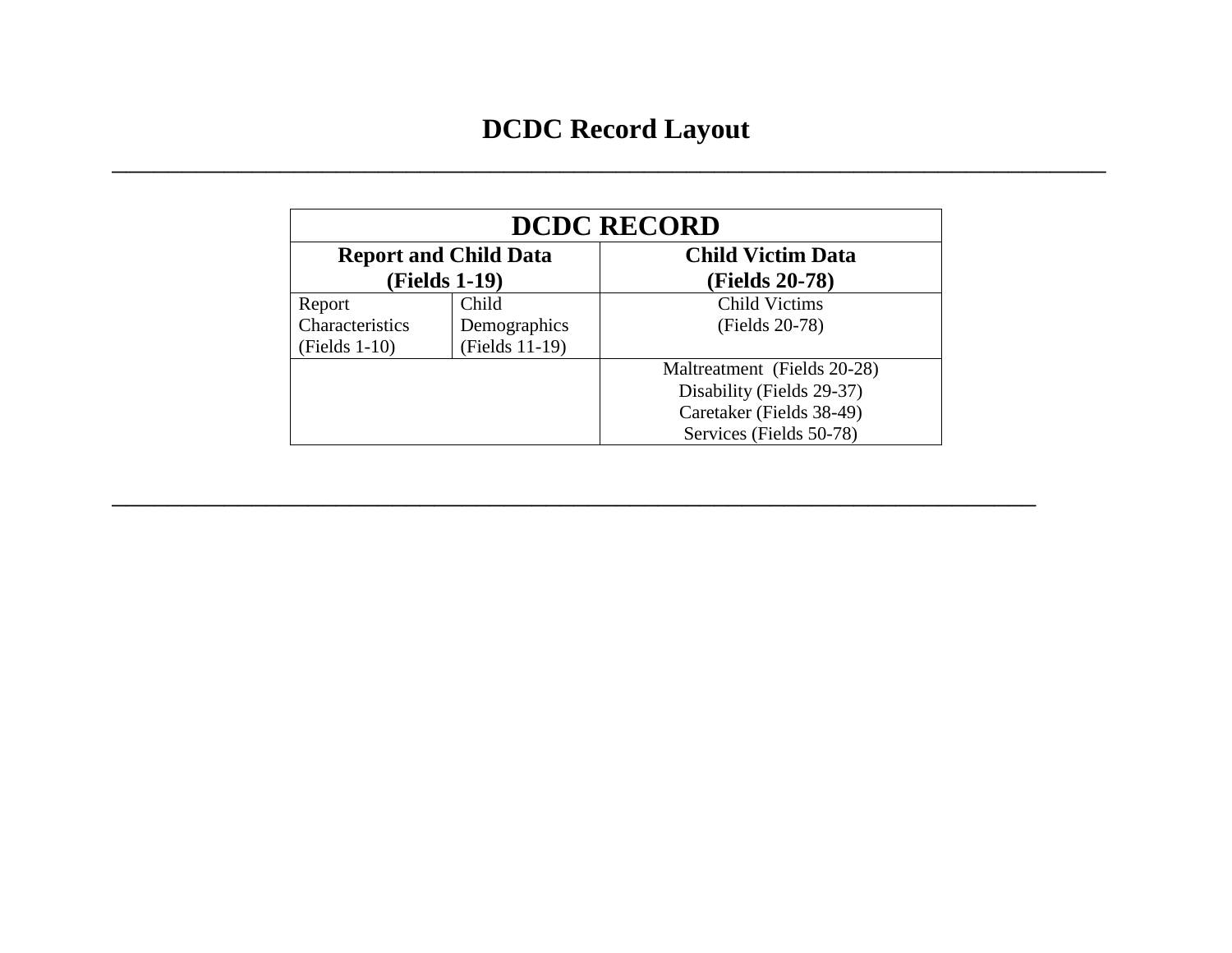\_\_\_\_\_\_\_\_\_\_\_\_\_\_\_\_\_\_\_\_\_\_\_\_\_\_\_\_\_\_\_\_\_\_\_\_\_\_\_\_\_\_\_\_\_\_\_\_\_\_\_\_\_\_\_\_\_\_\_\_\_\_\_\_\_\_\_\_\_\_\_

In a single record, each of the four Child Maltreatment data elements have a Maltreatment Level of Substantiated (S), Indicated (S) or Unsubstantiated (U).

However, the Report Disposition is determined by the values of the four Maltreatment Levels in ALL of the records in the Report:

- If ALL Maltreatment Levels in ALL of the records of a Report are Unsubstantiated (U), the Report Disposition is Unsubstantiated (U).
- If ANY Maltreatment Level is Substantiated (S) in ANY of the records of the report, the Report Disposition is Substantiated (S).

 $\qquad \qquad -$  . The contribution of the contribution of the contribution of the contribution of the contribution of the contribution of the contribution of the contribution of the contribution of the contribution of the contr

NOTE: DCDC treats "Indicated" as "Substantiated"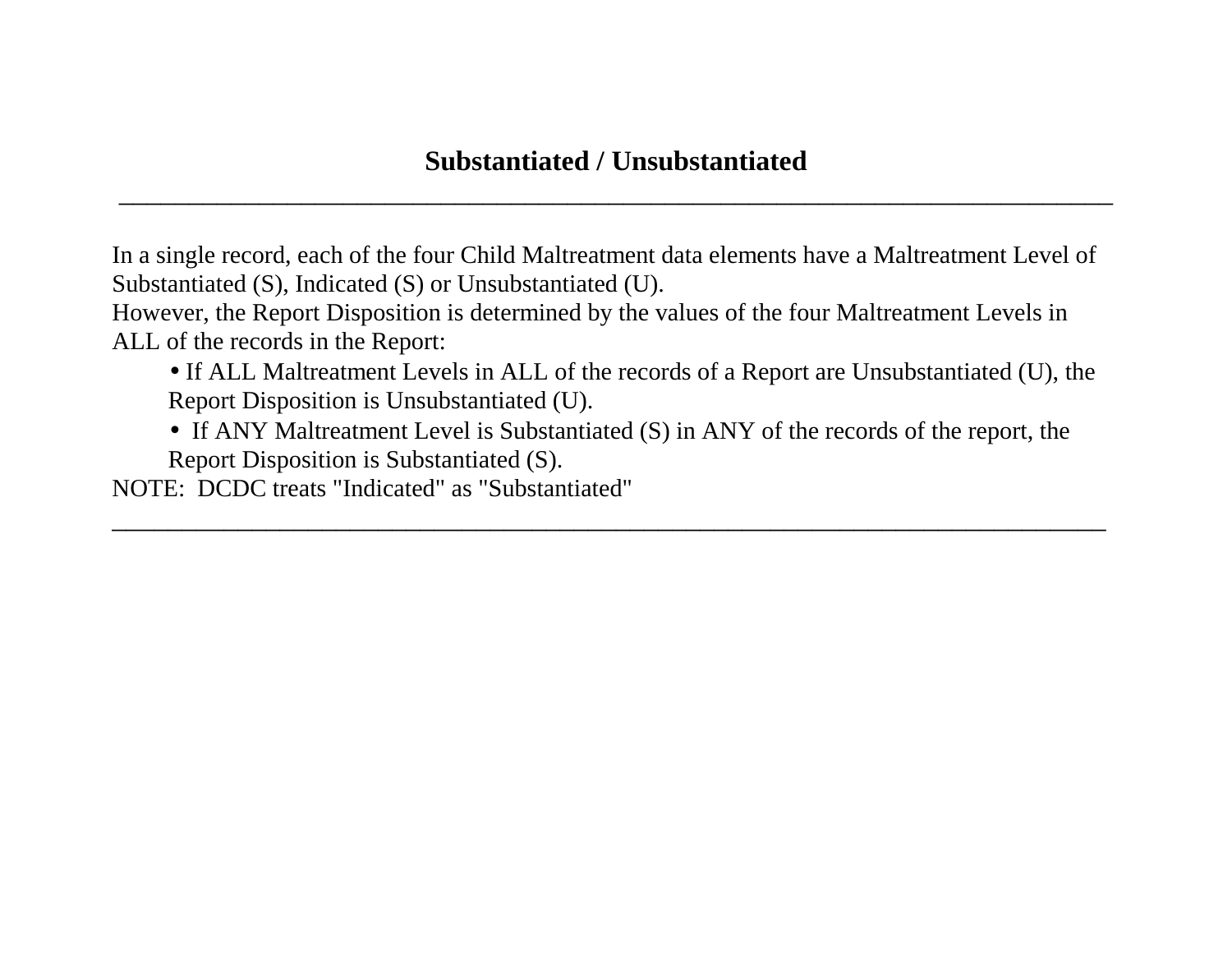# **Child Maltreatment Samples**

### **\_\_\_\_\_\_\_\_\_\_\_\_\_\_\_\_\_\_\_\_\_\_\_\_\_\_\_\_\_\_\_\_\_\_\_\_\_\_\_\_\_\_\_\_\_\_\_\_\_\_\_\_\_\_\_\_\_\_\_\_\_\_\_\_\_\_\_\_\_\_\_\_**  Maltreatment Types and Levels

| Record # | Report ID      | Child ID      | Report  | Mal     | Mal    | Mal 2     | Mal     | Mal <sub>3</sub> | Mal                            | Mal | Mal     |
|----------|----------------|---------------|---------|---------|--------|-----------|---------|------------------|--------------------------------|-----|---------|
|          |                |               | Dispos  |         | Level  |           | Level   |                  | Level 3                        |     | Level 4 |
|          |                |               |         |         |        |           |         |                  |                                |     |         |
|          | R10            | C15           | $l =$   | $2=$    | $\leq$ | $\supset$ | $2=$    | l =              | $\mathbf{r} \equiv \mathbf{r}$ |     |         |
|          | (R10000000000) | (C1500000000) | Substan | Neglect | Unsub  | Psychol   | Indicat | Physical         | Substan                        |     |         |
|          |                |               | "C"     |         | "II"   |           | "S"     |                  | "" "                           |     |         |

\_\_\_\_\_\_\_\_\_\_\_\_\_\_\_\_\_\_\_\_\_\_\_\_\_\_\_\_\_\_\_\_\_\_\_\_\_\_\_\_\_\_\_\_\_\_\_\_\_\_\_\_\_\_\_\_\_\_\_\_\_\_\_\_\_\_\_\_\_\_\_

- Four sets of Maltreatment/ Maltreatment Level
- No order to the Maltreatments
- Any maltreatment type can fall in any of the four sets
- No maltreatment can be duplicated in a single record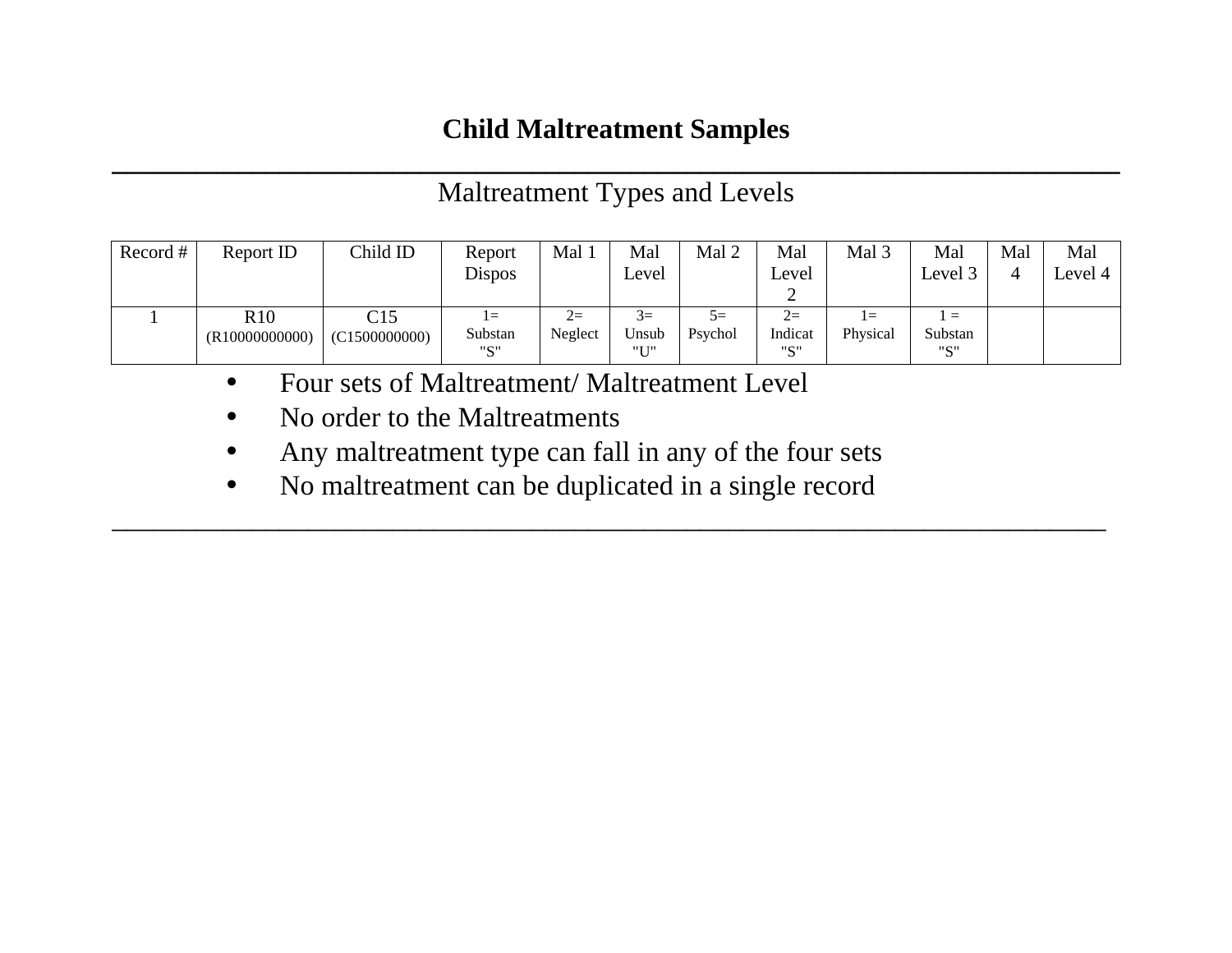# **Child Maltreatment Samples**

 $\qquad \qquad -$  . The contribution of the contribution of the contribution of the contribution of the contribution of the contribution of the contribution of the contribution of the contribution of the contribution of the contr

| A Sample DCDC File of Ten Records (generalized) |                 |                 |                |                            |       |       |       |  |  |
|-------------------------------------------------|-----------------|-----------------|----------------|----------------------------|-------|-------|-------|--|--|
| Record $#$                                      | Report<br>ID.   | Child ID        | Report<br>Disp | <b>CHILD MALTREATMENTS</b> |       |       |       |  |  |
|                                                 | <b>RID</b>      | CID             | R-Disp         | Mal-1                      | Mal-2 | Mal-3 | Mal-4 |  |  |
| 1                                               | R <sub>01</sub> | C <sub>01</sub> | U              |                            |       |       |       |  |  |
| 2                                               | R <sub>02</sub> | C <sub>01</sub> | U              |                            |       |       |       |  |  |
| 3                                               | R02             | CO <sub>2</sub> | U              |                            |       |       |       |  |  |
| 4                                               | R <sub>02</sub> | CO <sub>3</sub> | U              |                            |       |       |       |  |  |
| 5                                               | R <sub>03</sub> | CO <sub>4</sub> | S              | S                          | U     |       |       |  |  |
| 6                                               | R <sub>04</sub> | CO <sub>2</sub> | S              | S                          |       |       |       |  |  |
| $\overline{7}$                                  | R <sub>04</sub> | CO <sub>5</sub> | S              | S                          | U     |       |       |  |  |
| 8                                               | R <sub>04</sub> | C <sub>06</sub> | S              | U                          | U     |       |       |  |  |
| 9                                               | R <sub>05</sub> | CO <sub>5</sub> | S              | S                          | U     | S     |       |  |  |
| 10                                              | R <sub>05</sub> | CO <sub>7</sub> | S              | U                          | U     | S     | S     |  |  |

 $\qquad \qquad -$  . The contribution of the contribution of the contribution of the contribution of the contribution of the contribution of the contribution of the contribution of the contribution of the contribution of the contr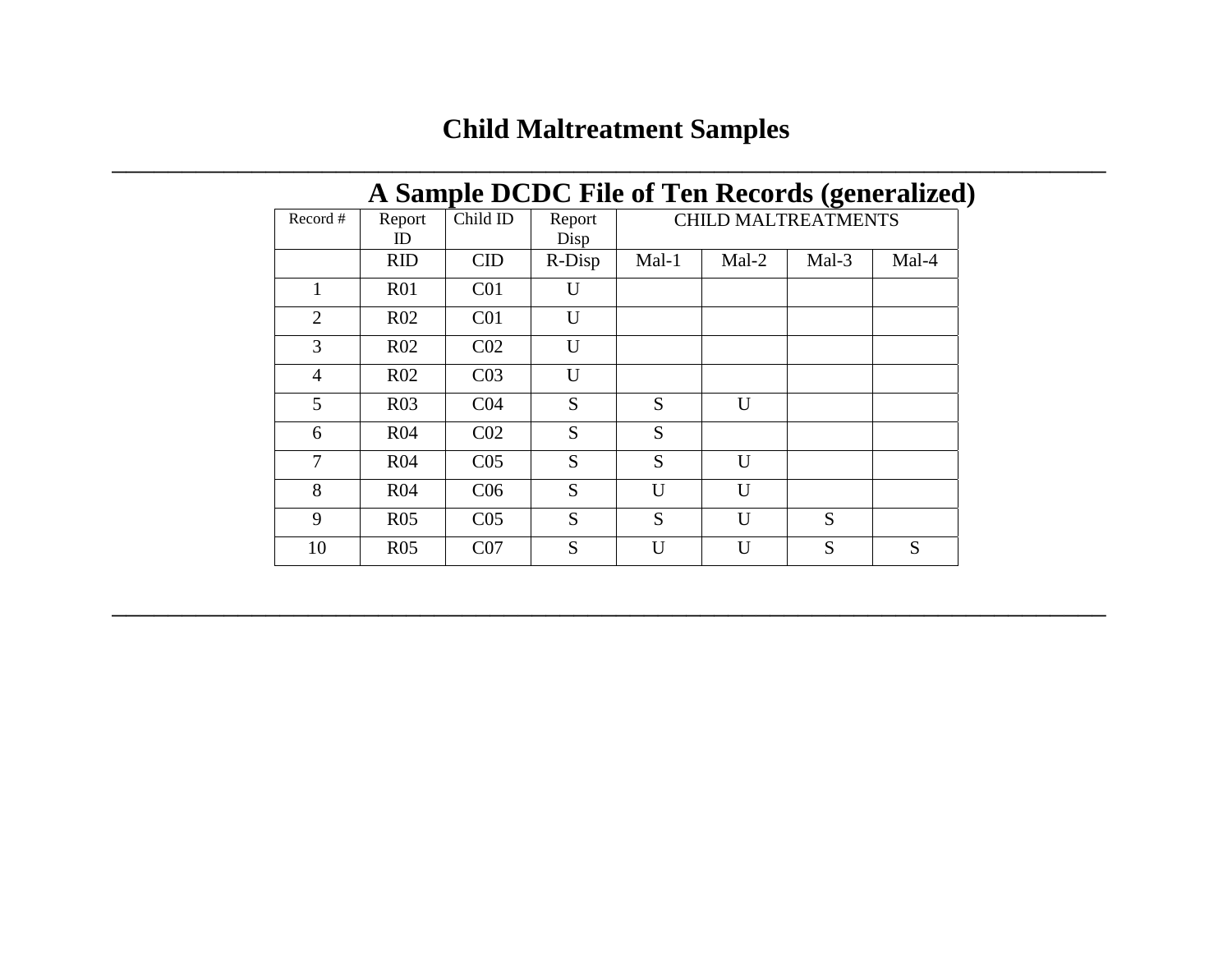### **How Case Level Data Adds Up**

**\_\_\_\_\_\_\_\_\_\_\_\_\_\_\_\_\_\_\_\_\_\_\_\_\_\_\_\_\_\_\_\_\_\_\_\_\_\_\_\_\_\_\_\_\_\_\_\_\_\_\_\_\_\_\_\_\_\_\_\_\_\_\_\_\_\_\_\_\_\_\_\_** 

# **UNIT OF ANALYSIS:** Unique Reports PROCEDURE: Frequency Counts

**QUESTION:** How many reports appear in the DCDC file?

Counts of Unique Report IDs

| $R$ -ID          | Count | For C-ID                                            |
|------------------|-------|-----------------------------------------------------|
| R <sub>0</sub> 1 |       | C01                                                 |
| R <sub>02</sub>  |       | C01, C02, C03                                       |
| R <sub>03</sub>  |       | C04                                                 |
| R <sub>04</sub>  |       | C <sub>02</sub> , C <sub>05</sub> , C <sub>06</sub> |
| R <sub>05</sub>  |       | C05,C07                                             |
| TOTAL            |       |                                                     |

**\_\_\_\_\_\_\_\_\_\_\_\_\_\_\_\_\_\_\_\_\_\_\_\_\_\_\_\_\_\_\_\_\_\_\_\_\_\_\_\_\_\_\_\_\_\_\_\_\_\_\_\_\_\_\_\_\_\_\_\_\_\_\_\_\_\_\_\_\_\_\_\_**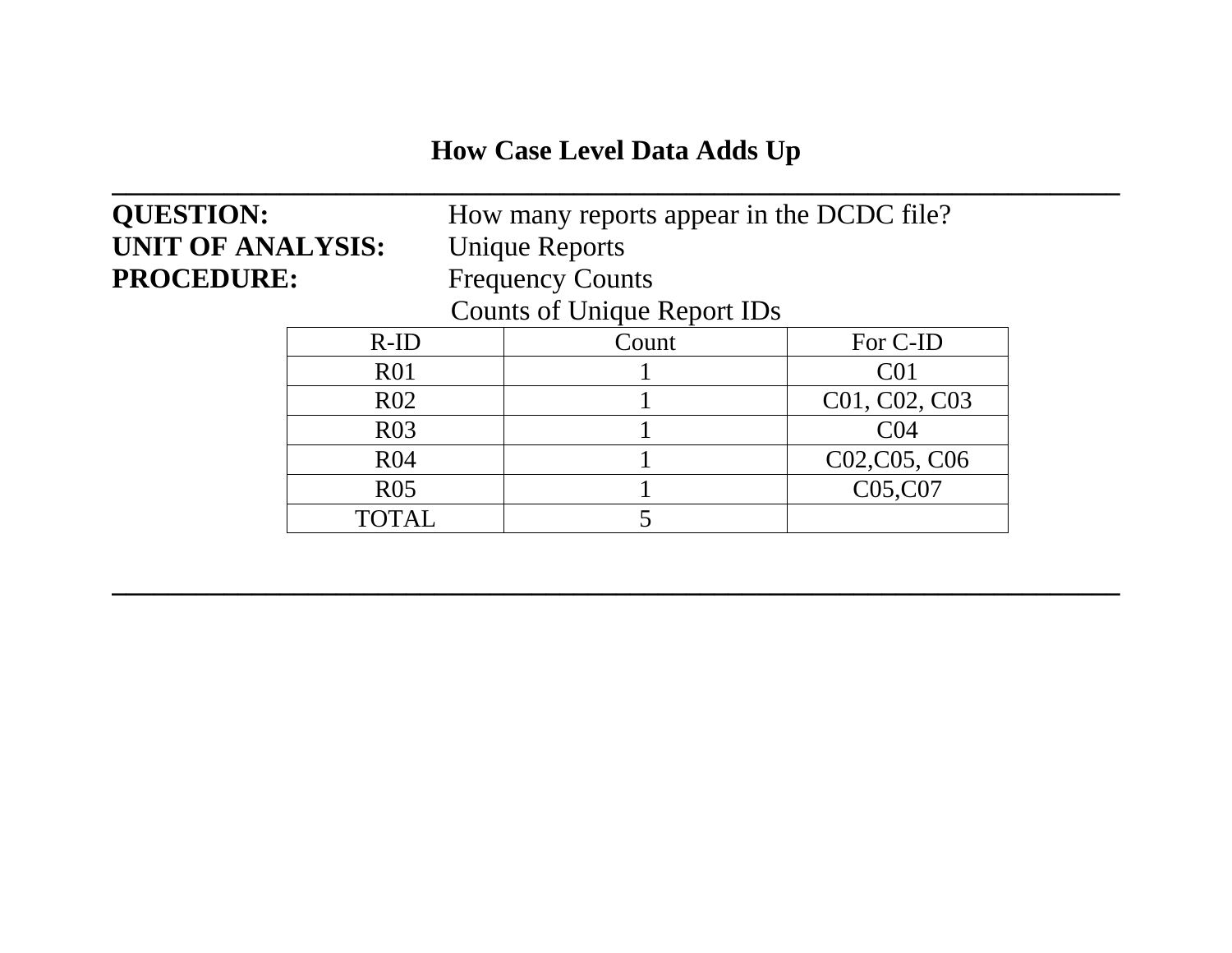### **How Case Level Data Adds Up**

**\_\_\_\_\_\_\_\_\_\_\_\_\_\_\_\_\_\_\_\_\_\_\_\_\_\_\_\_\_\_\_\_\_\_\_\_\_\_\_\_\_\_\_\_\_\_\_\_\_\_\_\_\_\_\_\_\_\_\_\_\_\_\_\_\_\_\_\_\_\_\_\_** 

## **QUESTION:** How many children appear in more than one report?

**UNIT OF ANALYSIS:** Unique Children PROCEDURE: Frequency Count

| Counts of Child IDs |  |  |
|---------------------|--|--|
|                     |  |  |

| C-ID | Count | $R-ID$                            |
|------|-------|-----------------------------------|
| CO 1 |       | R01, R02                          |
| C02  |       | R02, R04                          |
| (115 |       | R <sub>05</sub> , R <sub>04</sub> |

**\_\_\_\_\_\_\_\_\_\_\_\_\_\_\_\_\_\_\_\_\_\_\_\_\_\_\_\_\_\_\_\_\_\_\_\_\_\_\_\_\_\_\_\_\_\_\_\_\_\_\_\_\_\_\_\_\_\_\_\_\_\_\_\_\_\_\_\_\_\_\_\_**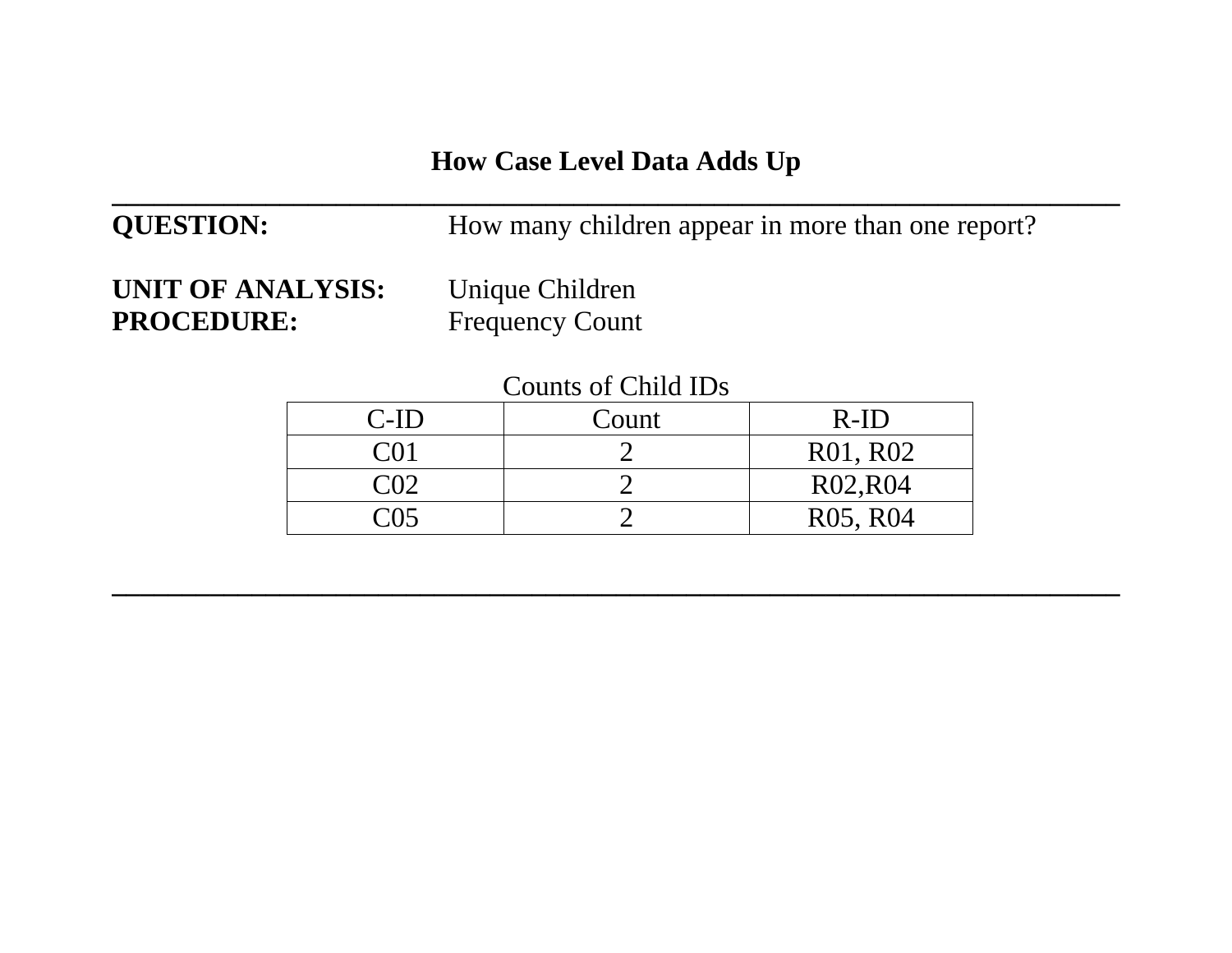### **APPENDIX G**

\_\_\_\_\_\_\_\_\_\_\_\_\_\_\_\_\_\_\_\_\_\_\_\_\_\_\_\_\_\_\_\_\_\_\_\_\_\_\_\_\_\_\_\_\_\_\_\_\_\_\_\_\_\_\_\_\_\_\_\_\_\_\_\_\_\_\_\_\_\_\_\_\_\_\_\_\_\_\_\_\_\_\_\_\_

### **Using the NCANDS DCDC Data Files**

This appendix provides an instructional example of how to set up the NCANDS 1995- 1997 for analysis in SPSS: how to add files, how to create useful variables, check ID consistency across reporting years, aggregate cases to find a total number of reports, determine the number of reports in a given time period, and how to aggregate and match recurrent reports.

Syntax and comments will be presented, as will sample output to show expected results. In some instances examples will be given to illustrate the effects of the program on caselevel data.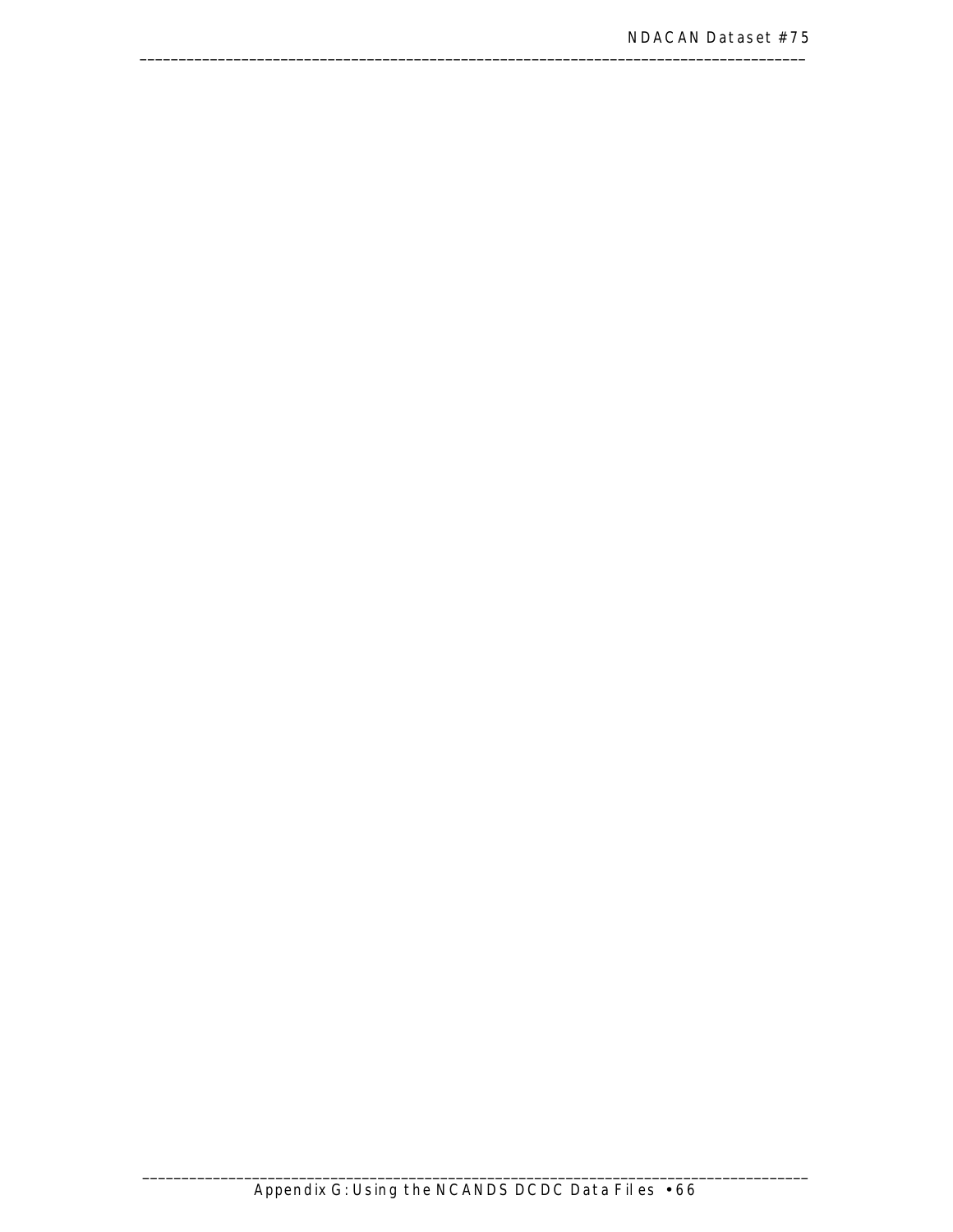#### **Using the NCANDS DCDC Data Files**

#### **Syntax 1.1**

\* These commands will merge the 1995, 1996, 1997 K files from states aa and bb.

add files file= 'd:\data\aa95k.sav' /file= 'd:\data\aa96k.sav' /file='d:\data\aa97k.sav' /file='d:\data\bb95k.sav' /file='d:\data\bb96k.sav' /file='d:\data\bb97k.sav'.

\*These compute statements extract the month and year from the report date and disposition date variables and create new variables rptmonth, dispmonth, rptyear, and dispyear. The crosstabs procedure will show the general distribution of file with respect to dates.

```
compute rptmonth = xdate.month(rptdt) . 
compute dspmonth = xdate.month(rpdispdt) . 
compute rptyear = xdate.year(rptdt) . 
compute dispyear = xdate.year(rpdispdt) . 
crosstabs tables = rptyear by dispyear by staterr .
```
#### **Sample Output 1.1 (Complete Dataset)**

|           | <b>Reporting State</b> | 1995.00 | Disposition Year<br>1996.00 | 1997.00 | Total |
|-----------|------------------------|---------|-----------------------------|---------|-------|
|           |                        |         |                             |         |       |
| AA        | Report Year 1994.00    | 562     |                             |         | 562   |
|           | 1995.00                | 8555    | 450                         |         | 9005  |
|           | 1996.00                |         | 8148                        | 692     | 8840  |
|           | 1997.00                |         |                             | 8625    | 8625  |
|           | Total                  | 9117    | 8598                        | 9317    | 27032 |
| <b>BB</b> | Report Year 1994.00    | 1120    |                             |         | 1120  |
|           | 1995.00                | 2085    | 1144                        |         | 2229  |
|           | 1996.00                |         | 2042                        | 1131    | 2173  |
|           | 1997.00                |         |                             | 2050    | 2050  |
|           | Total                  | 2205    | 2186                        | 1181    | 3572  |

#### **Report Year \* Disposition Year\* Reporting State Crosstabulation**

#### **Syntax 2.1**

\* Removes the first four characters of the YSCHID variable to create a new variable STCHID which allows for the identification of children across years.

```
string stchid (a12) . 
compute stchid = substr(yschid,5,12) .
```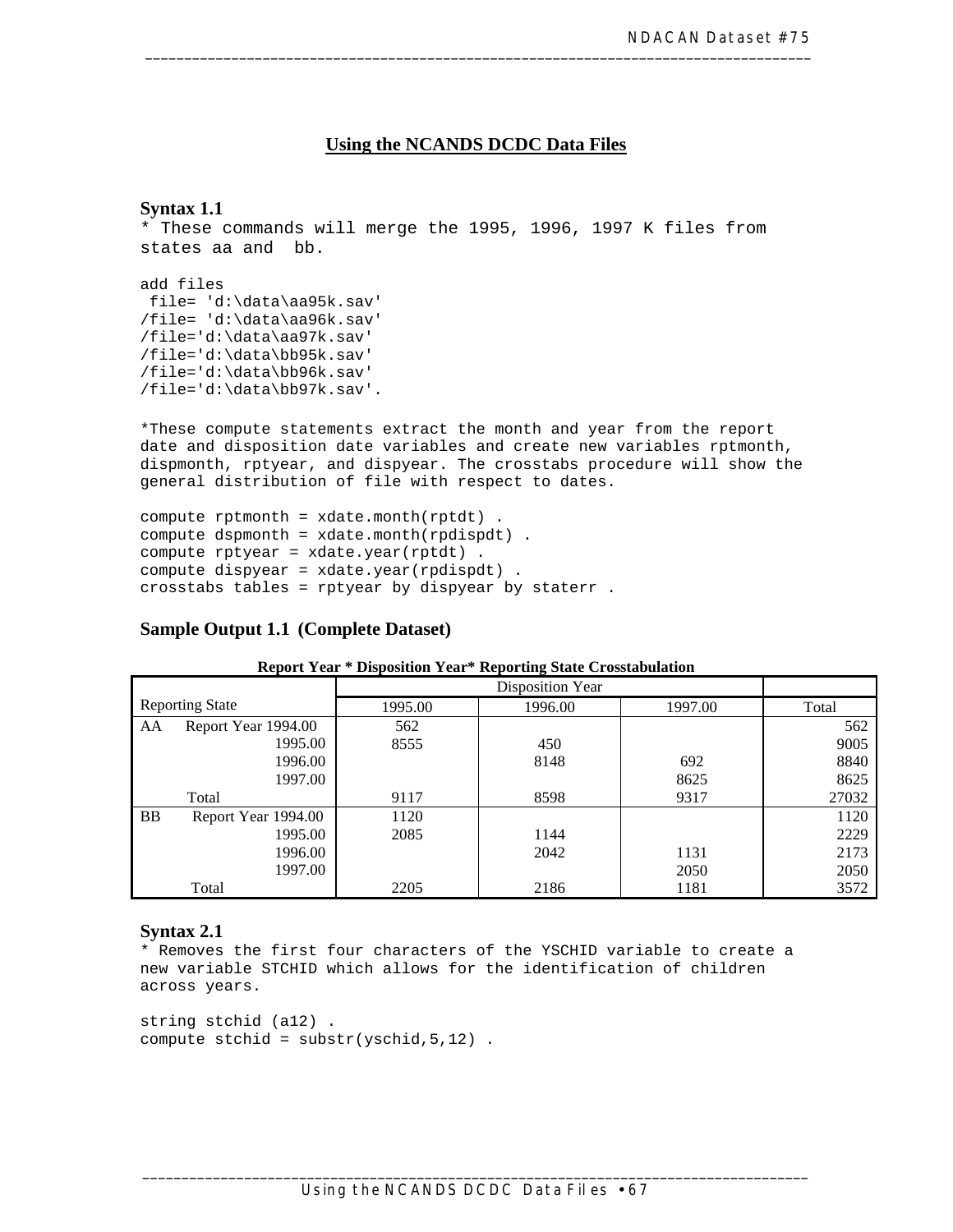#### **Example 2.1**

| <b>YSCHID</b>    | <b>becomes</b> | <b>STCHID</b> |
|------------------|----------------|---------------|
| 1995AA1234567890 |                | AA1234567890  |

#### **Syntax 3.1**

**\*** The sort command brings all of the reports for a single child together and places them in chronological order. Rollup flags reports for the same child occurring within 1 day or 86400 seconds. In the event that different individuals report the same maltreatment on a given day, those multiple reports are rolled up into a single report.

sort cases by stchid rptdt . compute rollup = 1 . if ( (stchid ne lag(stchid)) or (rptdt - lag(rptdt) gt 86400) ) rollup  $= 0$ . crosstabs tables = staterr by rollup .

| <b>Before</b>  |               |              |  |                | After         |              |                |
|----------------|---------------|--------------|--|----------------|---------------|--------------|----------------|
| <b>YSRPTID</b> | <b>STCHID</b> | <b>RPTDT</b> |  | <b>YRSPTID</b> | <b>STCHID</b> | <b>RPTDT</b> | <b>ROLLUP</b>  |
| 1995AA1000     | AA100         | 12/5/94      |  | 1995AA1000     | AA100         | 12/5/94      | $\overline{0}$ |
| 1995AA1010     | AA123         | 4/16/95      |  | 1995AA1000     | AA123         | 4/16/95      | $\overline{0}$ |
| 1995AA1011     | AA123         | 4/16/95      |  | 1995AA1001     | AA123         | 4/16/95      |                |
| 1995AA2002     | AA123         | 6/25/95      |  | 1995AA2002     | AA123         | 6/25/95      | $\theta$       |
| 1995AA3030     | AA789         | 10/2/95      |  | 1995AA3000     | AA789         | 10/2/95      | $\overline{0}$ |
| 1995AA3031     | AA789         | 10/2/95      |  | 1995AA3001     | AA789         | 10/2/95      |                |
| 1995BB4000     | <b>BB456</b>  | 4/1/95       |  | 1995BB4000     | <b>BB456</b>  | 4/1/95       | $\theta$       |
| 1995BB5020     | <b>BB456</b>  | 6/20/95      |  | 1995BB4040     | <b>BB456</b>  | 6/20/95      | $\overline{0}$ |
| 1995BB5053     | <b>BB456</b>  | 8/12/95      |  | 1995BB5020     | <b>BB456</b>  | 8/12/95      | $\theta$       |

#### **Example 3.1 (Selected Cases)**

#### **Sample Output 3.1 (Selected Cases)**

#### **Reporting State \* Rollup Crosstabulation**

|                |       |     | <b>ROLLUP</b> |       |  |
|----------------|-------|-----|---------------|-------|--|
|                |       | .UU | 00.1          | Total |  |
| <b>STATERR</b> | AA    |     |               |       |  |
|                | BB    |     |               |       |  |
|                | Total |     |               |       |  |

#### **Syntax 4.1**

\*Here, the cases where a second report was filed on a child on the same day as the first report have been removed from the file. Compare this example to the example above. The resulting file now has 7 cases rather than 9. Then, compute report position, first report coded as rptposit=1.

```
select if (rollup eq 0) . 
compute rptposit = 1 . 
if (stchid eq lag(stchid)) rptposit = lag(rptposit) + 1.
freq rptposit .
```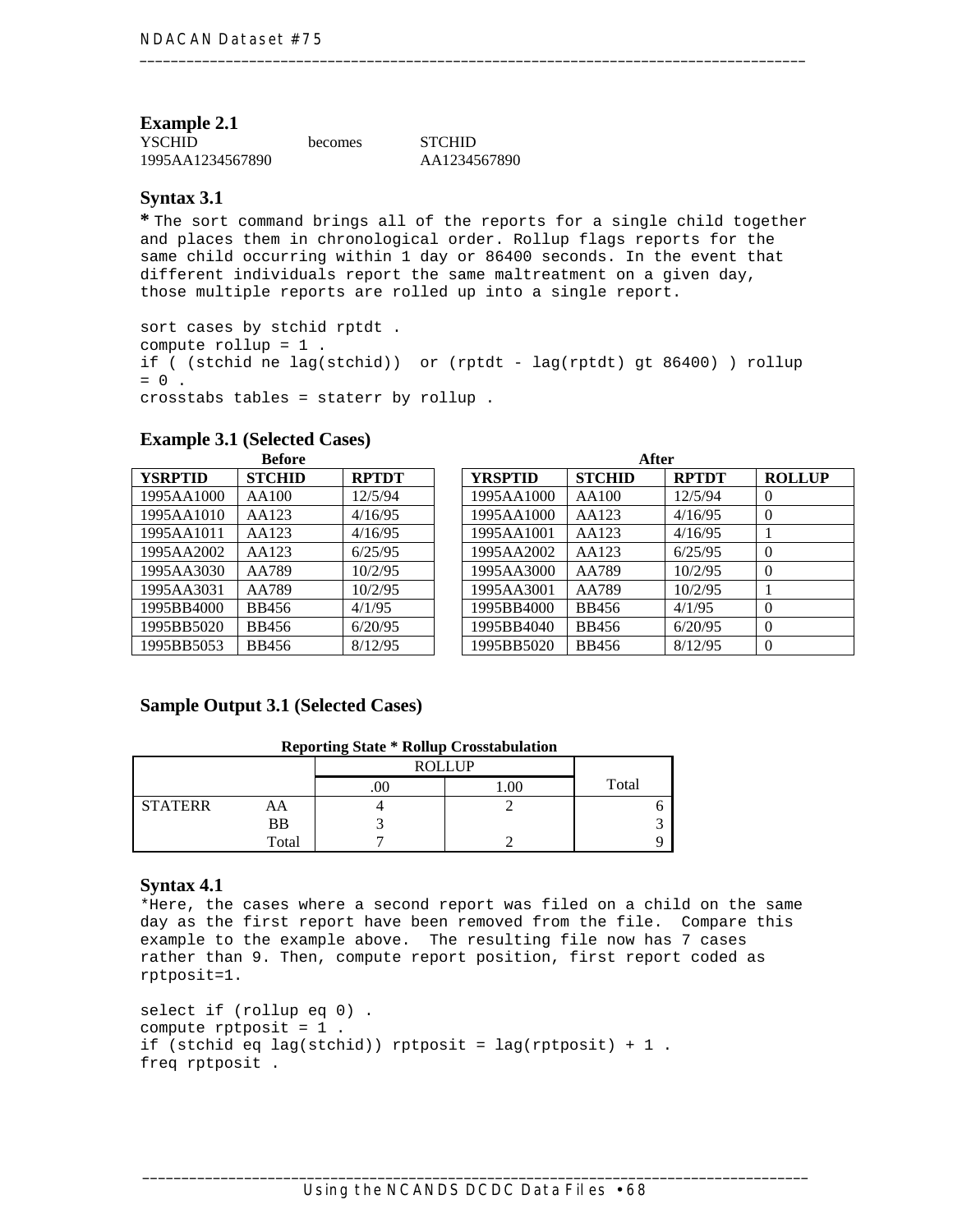| <b>YRSPTID</b> | <b>STCHID</b> | <b>RPTDT</b> | <b>ROLLUP</b>     | <b>RPTPOSIT</b> |
|----------------|---------------|--------------|-------------------|-----------------|
| 1995AA1000     | AA100         | 12/5/94      | $\mathbf{\Omega}$ |                 |
| 1995AA1010     | AA123         | 4/16/95      |                   |                 |
| 1995AA2002     | AA789         | 10/2/95      | 0                 |                 |
| 1995AA3030     | AA789         | 10/2/95      | 0                 |                 |
| 1995BB4000     | <b>BB456</b>  | 4/1/95       | 0                 |                 |
| 1995BB5020     | <b>BB456</b>  | 6/20/95      | 0                 |                 |
| 1995BB5053     | <b>BB456</b>  | 8/12/95      | 0                 |                 |
|                |               |              |                   |                 |
|                |               |              |                   |                 |

#### **Example 4.1 (Selected Cases)**

#### **Sample Output 4.1 (Complete Dataset)**

|       | <b>Report Position</b> |           |         |                      |                           |  |  |  |  |  |
|-------|------------------------|-----------|---------|----------------------|---------------------------|--|--|--|--|--|
|       |                        | Frequency | Percent | <b>Valid Percent</b> | <b>Cumulative Percent</b> |  |  |  |  |  |
| Valid | 1.00                   | 25278     | 83.2    | 83.2                 | 83.2                      |  |  |  |  |  |
|       | 2.00                   | 3908      | 12.9    | 12.9                 | 96.1                      |  |  |  |  |  |
|       | 3.00                   | 876       | 2.9     | 2.9                  | 99.0                      |  |  |  |  |  |
|       | 4.00                   | 241       | .8      | .8                   | 99.7                      |  |  |  |  |  |
|       | 5.00                   | 60        |         | .2                   | 99.9                      |  |  |  |  |  |
|       | 6.00                   | 15        | .0      | .0                   | 100.0                     |  |  |  |  |  |
|       | 7.00                   |           | .0      | .0                   | 100.0                     |  |  |  |  |  |
|       | Total                  | 30379     | 100.0   | 100.0                |                           |  |  |  |  |  |

#### **Syntax 5.1**

\*aggregate to find the total number of reports per child and create new variables: first report date, last report date; first disposition date; last disposition date.

```
aggregate outfile = 'c:\windows\desktop\example1.sav' /break = stchid 
 /numrepts = n(stchid) 
 /firstdat = first(rptdt) 
 /lastdat = last(rptdt) 
 /firstdsp = first(rpdispdt) 
  /lastdsp = last(rpdispdt) . 
match files file = * /table = 'c:\windows\desktop\example1.sav' /by =
stchid. 
crosstabs tables = numrepts by rptposit .
```

| <b>Example U.1</b> (Delected Cabel) |               |              |               |                 |                |                 |                |  |
|-------------------------------------|---------------|--------------|---------------|-----------------|----------------|-----------------|----------------|--|
| <b>YRSPTID</b>                      | <b>STCHID</b> | <b>RPTDT</b> | <b>ROLLUP</b> | <b>RPTPOSIT</b> | <b>NUMRPTS</b> | <b>FIRSTDAT</b> | <b>LASTDAT</b> |  |
| 1995AA1000                          | AA100         | 12/5/94      |               |                 |                | 12/5/94         | 12/5/94        |  |
| 1995AA1010                          | AA123         | 4/16/95      |               |                 |                | 4/16/95         | 6/25/95        |  |
| 1995AA2002                          | AA789         | 10/2/95      | $\Omega$      |                 |                | 4/16/95         | 6/25/95        |  |
| 1995AA3030                          | AA789         | 10/2/95      | $\Omega$      |                 |                | 10/2/95         | 10/2/95        |  |
| 1995BB4000                          | BB456         | 4/1/95       | $\Omega$      |                 |                | 4/1/95          | 8/12/95        |  |
| 1995BB5020                          | <b>BB456</b>  | 6/20/95      | $\Omega$      |                 |                | 4/1/95          | 8/12/95        |  |
| 1995BB5053                          | <b>BB456</b>  | 8/12/95      | $\Omega$      |                 |                | 4/1/95          | 8/12/95        |  |
|                                     |               |              |               |                 |                |                 |                |  |
|                                     |               |              |               |                 |                |                 |                |  |

#### **Example 5.1 (Selected Cases)**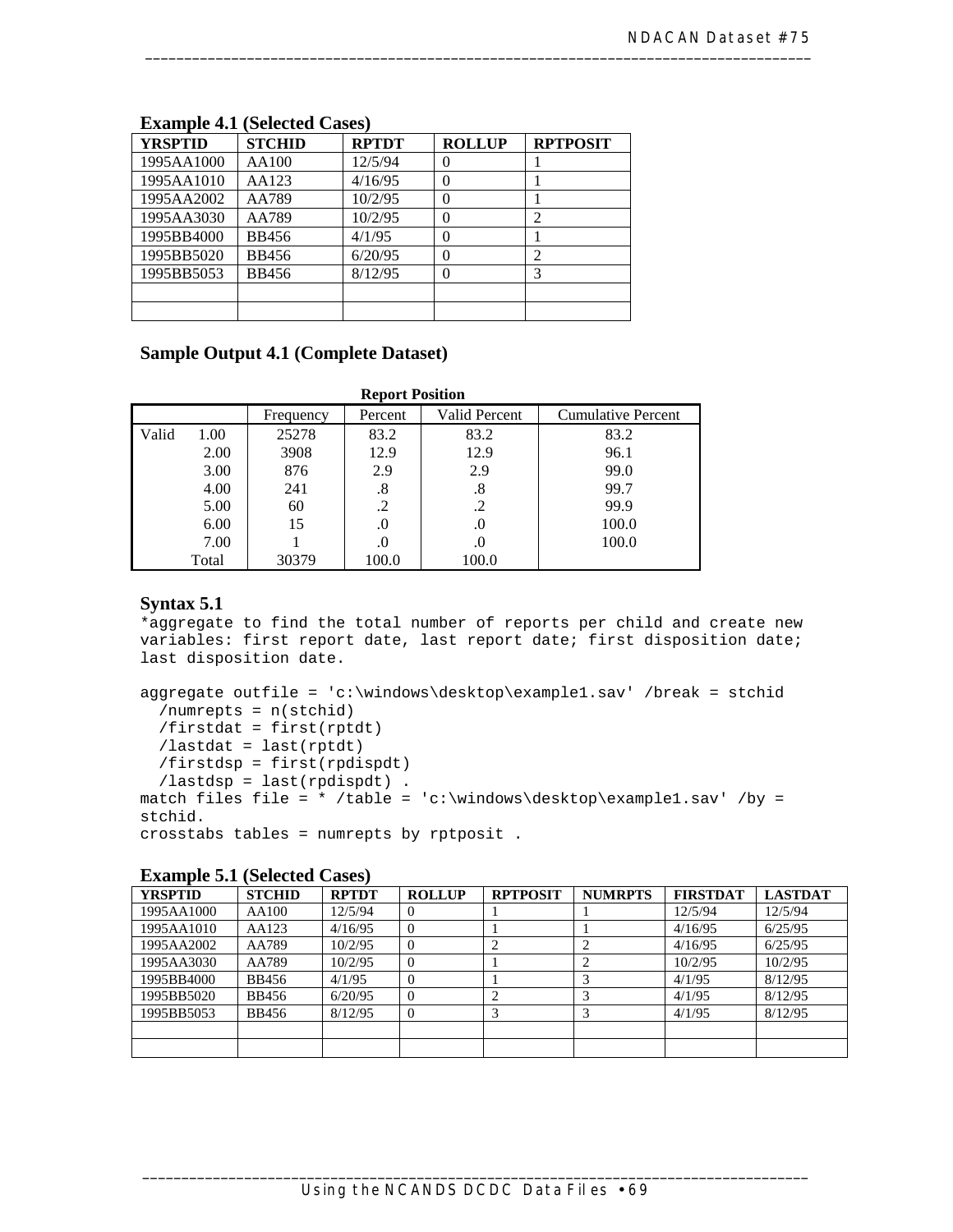#### **Sample Output 5.1 (Complete Dataset)**

| $\ldots$<br>1.0001010101<br><u>oi voormommendin</u> |       |                        |      |      |      |      |      |       |  |
|-----------------------------------------------------|-------|------------------------|------|------|------|------|------|-------|--|
|                                                     |       | <b>Report Position</b> |      |      |      |      |      |       |  |
|                                                     | 1.00  | 2.00                   | 3.00 | 4.00 | 5.00 | 6.00 | 7.00 | Total |  |
| NUMREPTS 1                                          | 21370 |                        |      |      |      |      |      | 21370 |  |
|                                                     | 3032  | 3032                   |      |      |      |      |      | 6064  |  |
|                                                     | 635   | 635                    | 635  |      |      |      |      | 1905  |  |
|                                                     | 181   | 181                    | 181  | 181  |      |      |      | 724   |  |
|                                                     | 45    | 45                     | 45   | 45   | 45   |      |      | 225   |  |
| 6                                                   | 14    | 14                     | 14   | 14   | 14   | 14   |      | 84    |  |
|                                                     |       |                        |      |      |      |      |      |       |  |
| Total                                               | 25278 | 3908                   | 876  | 241  | 60   | 15   |      | 30379 |  |

#### **Number of Reports \* Report Position Crosstabulation**

#### **Syntax 6.1**

\*now check to make sure ID is consistently used across years .

compute lastyear = xdate.year(lastdsp) . compute frstyear = xdate.year(firstdsp) . crosstabs tables = lastyear by frstyear .

#### **Sample Output 6.1 (Complete Dataset)**

#### **Last Year \* First Year Crosstabulation**

|                  |         |         | <b>FIRSTYEAR</b> |         |       |  |  |
|------------------|---------|---------|------------------|---------|-------|--|--|
|                  |         | 1995.00 | 1996.00          | 1997.00 | Total |  |  |
| <b>LAST YEAR</b> | 1995.00 | 8470    |                  |         | 8470  |  |  |
|                  | 1996.00 | 1895    | 7736             | 8       | 9639  |  |  |
|                  | 1997.00 | 1807    | 1726             | 8727    | 12260 |  |  |
| Total            |         | 12172   | 9462             | 8735    | 30369 |  |  |

#### **Syntax 6.2**

crosstabs tables = lastyear by frstyear by staterr.

#### **Sample Output 6.2 (Complete Dataset)**

#### **Last Year \* First Year \* Reporting State Crosstabulation**

|           |                 |         | <b>FIRSTYEAR</b> |         |         |       |
|-----------|-----------------|---------|------------------|---------|---------|-------|
|           |                 |         | 1995.00          | 1996.00 | 1997.00 | Total |
| AA        | <b>LASTYEAR</b> | 1995.00 | 7423             | 10      |         | 7433  |
|           |                 | 1996.00 | 1719             | 6735    | 8       | 8462  |
|           |                 | 1997.00 | 1730             | 1597    | 7669    | 10996 |
| Total     |                 |         | 10872            | 8342    | 7677    | 26891 |
| <b>BB</b> | <b>LASTYEAR</b> | 1995.00 | 1047             |         |         | 1047  |
|           |                 | 1996.00 | 176              | 1001    |         | 1177  |
|           |                 | 1997.00 | 77               | 129     | 1058    | 1264  |
| Total     |                 |         | 1300             | 1130    | 1058    | 3488  |

#### **Syntax 6.3**

```
compute lastyr = xdate.year(lastdat) . 
compute frstyr = xdate.year(firstdat) . 
crosstabs tables = lastyr by frstyr by staterr .
```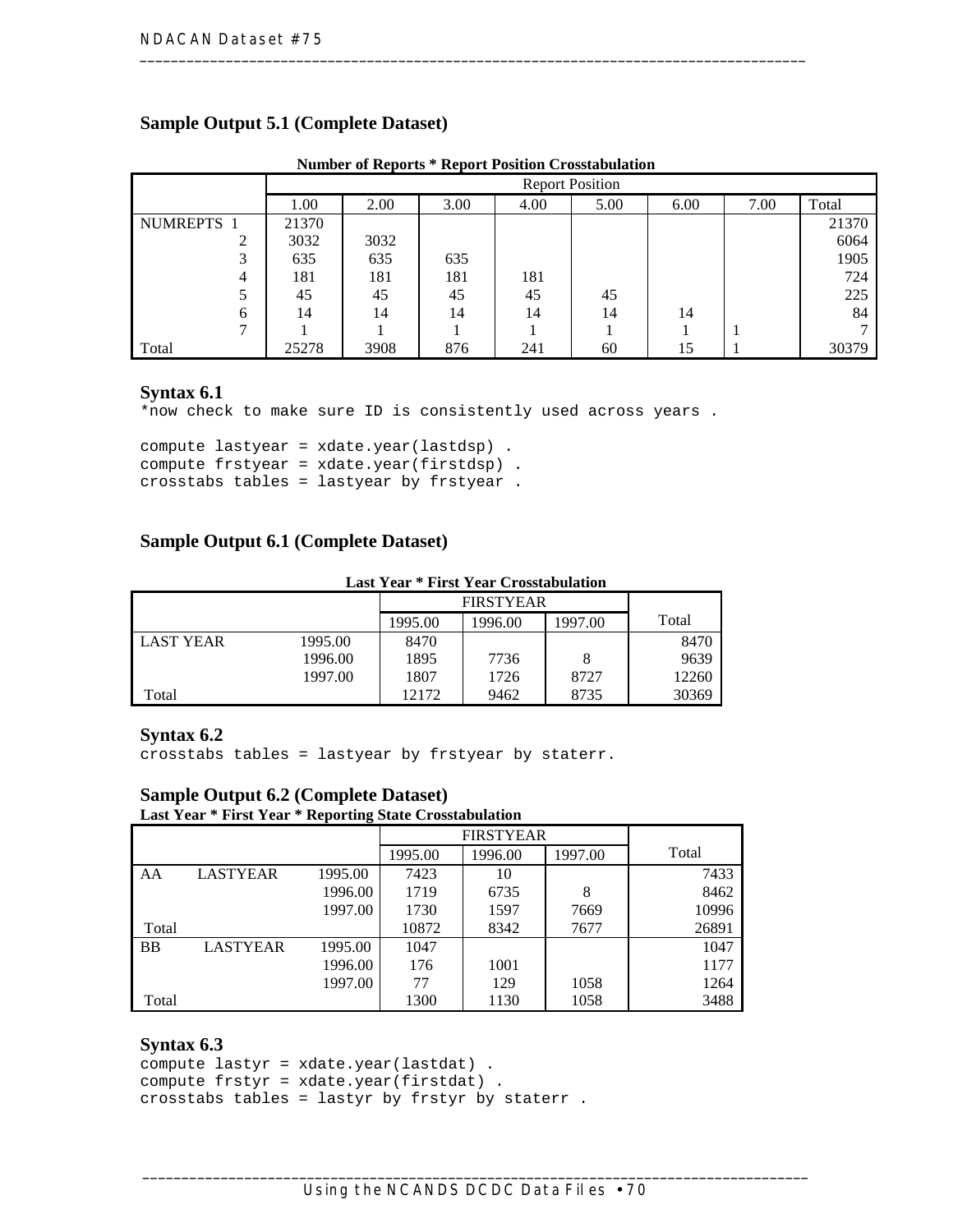|                        |               | паэс теат | тиэг теат | Reporting blatt Crosstabulation |         |       |       |
|------------------------|---------------|-----------|-----------|---------------------------------|---------|-------|-------|
|                        |               |           |           |                                 |         |       |       |
| <b>Reporting State</b> |               | 1994.00   | 1995.00   | 1996.00                         | 1997.00 | Total |       |
| AA                     | <b>LASTYR</b> | 1994.00   | 412       |                                 |         |       | 412   |
|                        |               | 1995.00   | 137       | 7268                            |         |       | 7405  |
|                        |               | 1996.00   | 149       | 1652                            | 6981    |       | 8782  |
|                        |               | 1997.00   | 91        | 1622                            | 1516    | 7063  | 10292 |
|                        | Total         |           | 789       | 10542                           | 8497    | 7063  | 26891 |
| <b>BB</b>              | <b>LASTYR</b> | 1994.00   | 95        |                                 |         |       | 98    |
|                        |               | 1995.00   | 14        | 1067                            |         |       | 1081  |
|                        |               | 1996.00   | 16        | 150                             | 1004    |       | 1170  |
|                        |               | 1997.00   | 17        | 74                              | 109     | 939   | 1139  |
|                        | Total         |           | 145       | 1291                            | 1113    | 939   | 3488  |

#### **Sample Output 6.3 (Complete Dataset)**

**Last Year \* First Year \* Reporting State Crosstabulation** 

#### **Syntax 7.1**

\*select only if initial date is within initial report period. Here, only children with an initial report in 1995 are included. Note that in the resulting selected cases dataset, the first case with a report date in 1994 has been removed from the file.

compute inityear = xdate.year(firstdat) . select if (inityear eq 1995) . crosstabs tables = staterr by inityear .

| <b>Example 7.1 (Selected Cases)</b> |               |              |               |                 |                |                 |                |
|-------------------------------------|---------------|--------------|---------------|-----------------|----------------|-----------------|----------------|
| <b>YRSPTID</b>                      | <b>STCHID</b> | <b>RPTDT</b> | <b>ROLLUP</b> | <b>RPTPOSIT</b> | <b>NUMRPTS</b> | <b>FIRSTDAT</b> | <b>LASTDAT</b> |
| 1995AA1010                          | AA123         | 4/16/95      |               |                 |                | 4/16/95         | 6/25/95        |
| 1995AA2002                          | AA789         | 10/2/95      | $\theta$      |                 |                | 4/16/95         | 6/25/95        |
| 1995AA3030                          | AA789         | 10/2/95      | 0             |                 |                | 10/2/95         | 10/2/95        |
| 1995BB4000                          | <b>BB456</b>  | 4/1/95       | $\Omega$      |                 |                | 4/1/95          | 8/12/95        |
| 1995BB5020                          | <b>BB456</b>  | 6/20/95      | 0             |                 |                | 4/1/95          | 8/12/95        |
| 1995BB5053                          | <b>BB456</b>  | 8/12/95      | $\Omega$      |                 |                | 4/1/95          | 8/12/95        |
|                                     |               |              |               |                 |                |                 |                |
|                                     |               |              |               |                 |                |                 |                |
|                                     |               |              |               |                 |                |                 |                |

#### **Example 7.1 (Selected Cases)**

#### **Sample Output 7.1 (Complete Dataset)**

#### **Reporting State\* Initial Report Year Crosstabulation**

|              |    | <b>INITYEAR</b> |       |
|--------------|----|-----------------|-------|
|              |    | 1995.00         | Total |
| Reporting    | AA | 10542           | 10542 |
| <b>State</b> | BB | 1291            | 1291  |
| Total        |    | 11833           | 11833 |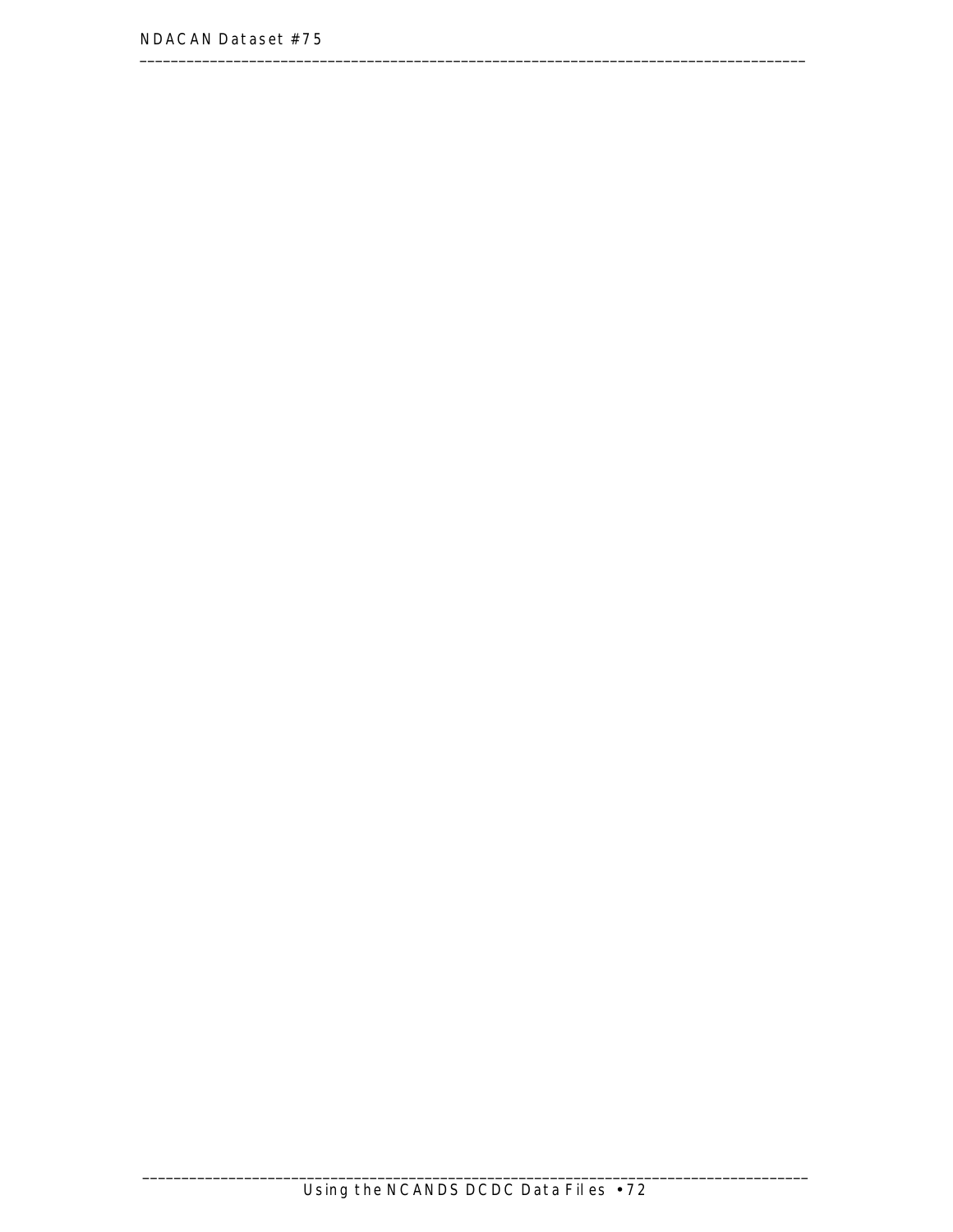### **APPENDIX H**

\_\_\_\_\_\_\_\_\_\_\_\_\_\_\_\_\_\_\_\_\_\_\_\_\_\_\_\_\_\_\_\_\_\_\_\_\_\_\_\_\_\_\_\_\_\_\_\_\_\_\_\_\_\_\_\_\_\_\_\_\_\_\_\_\_\_\_\_\_\_\_\_\_\_\_\_\_\_\_\_\_\_\_\_\_

**Glossary of NCANDS Terms**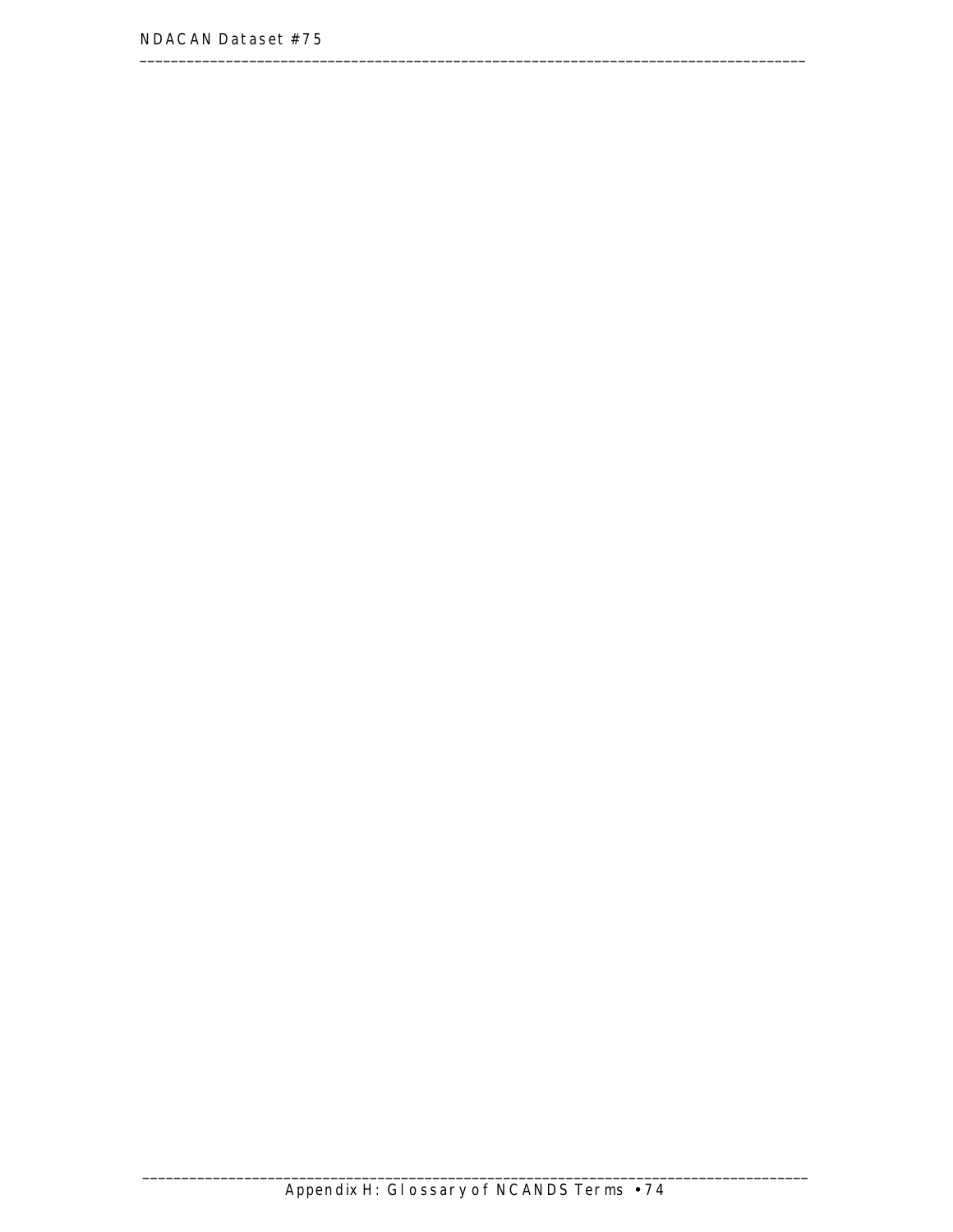#### **NCANDS Detailed Case Data Component Glossary**

\_\_\_\_\_\_\_\_\_\_\_\_\_\_\_\_\_\_\_\_\_\_\_\_\_\_\_\_\_\_\_\_\_\_\_\_\_\_\_\_\_\_\_\_\_\_\_\_\_\_\_\_\_\_\_\_\_\_\_\_\_\_\_\_\_\_\_\_\_\_\_\_\_\_\_\_\_\_\_\_\_\_\_\_\_

**ADOPTION SERVICES:** Services or activities provided to assist in bringing about the adoption of a child.

**ADOPTIVE PARENT:** A person with the legal relation of parent to a child not related by birth, with the same mutual rights and obligations that exist between children and their birth parents.

**AGE:** Age calculated in years at the time of the report of abuse or neglect.

**ALCOHOL ABUSE-CARETAKER(S):** The principal caretaker(s)' compulsive use of alcohol that is not of a temporary nature.

 disabilities due to the use of alcohol during pregnancy. **ALCOHOL ABUSE-CHILD:** A compulsive use of or need for alcohol. This element should include infants addicted at birth, or who are victims of Fetal Alcohol Syndrome, or who may suffer other

**ALLEGED PERPETRATOR REPORT SOURCE:** An individual who reports an alleged incident of child abuse or neglect in which he/she caused or knowingly allowed the maltreatment of a child.

**ALLEGED VICTIM:** A child named in an allegation of child maltreatment prior to disposition.

**ALLEGED VICTIM REPORT SOURCE:** A child who alleges to have been a victim of child maltreatment and who makes a report of the allegation.

**AMERICAN INDIAN/ALASKAN NATIVE:** A person whose ancestry is North American, and who maintains Tribal affiliation or is so recognized in the community.

**ANONYMOUS REPORT SOURCE:** An individual who reports a suspected incident of child maltreatment without identifying himself/herself.

**ASIAN/PACIFIC ISLANDER:** A person whose origin is the Far East, Southeast Asia, the Indian sub-continent, or the Pacific Islands. This includes, for example, Cambodia, China, Guam, India, Japan, Korea, the Philippine Islands, Samoa, and Vietnam.

**BEHAVIOR PROBLEM-CHILD:** Behavior in the school and/or community that adversely affects socialization, learning, growth, and moral development. These may include adjudicated or nonadjudicated child behavior problems. This would include the child's running away from home or a placement.

**BIOLOGICAL PARENT:** The birth mother or father of the child rather than the adoptive or foster parent or the step-parent.

**BLACK/AFRICAN-AMERICAN:** A person whose ancestry is any of the Black racial groups of Africa.

**CARETAKER:** A person responsible for the care and supervision of the child who was reported.

 monitoring of services to meet the needs of children and their families. **CASE MANAGEMENT SERVICES:** Services or activities for the arrangement, coordination, and

**CHILD:** A person less than 18 years of age or considered to be a minor under State law (and is 21 years or younger).

**CHILD AGE AT REPORT:** Age, calculated in years, as of the date of the report of alleged child maltreatment.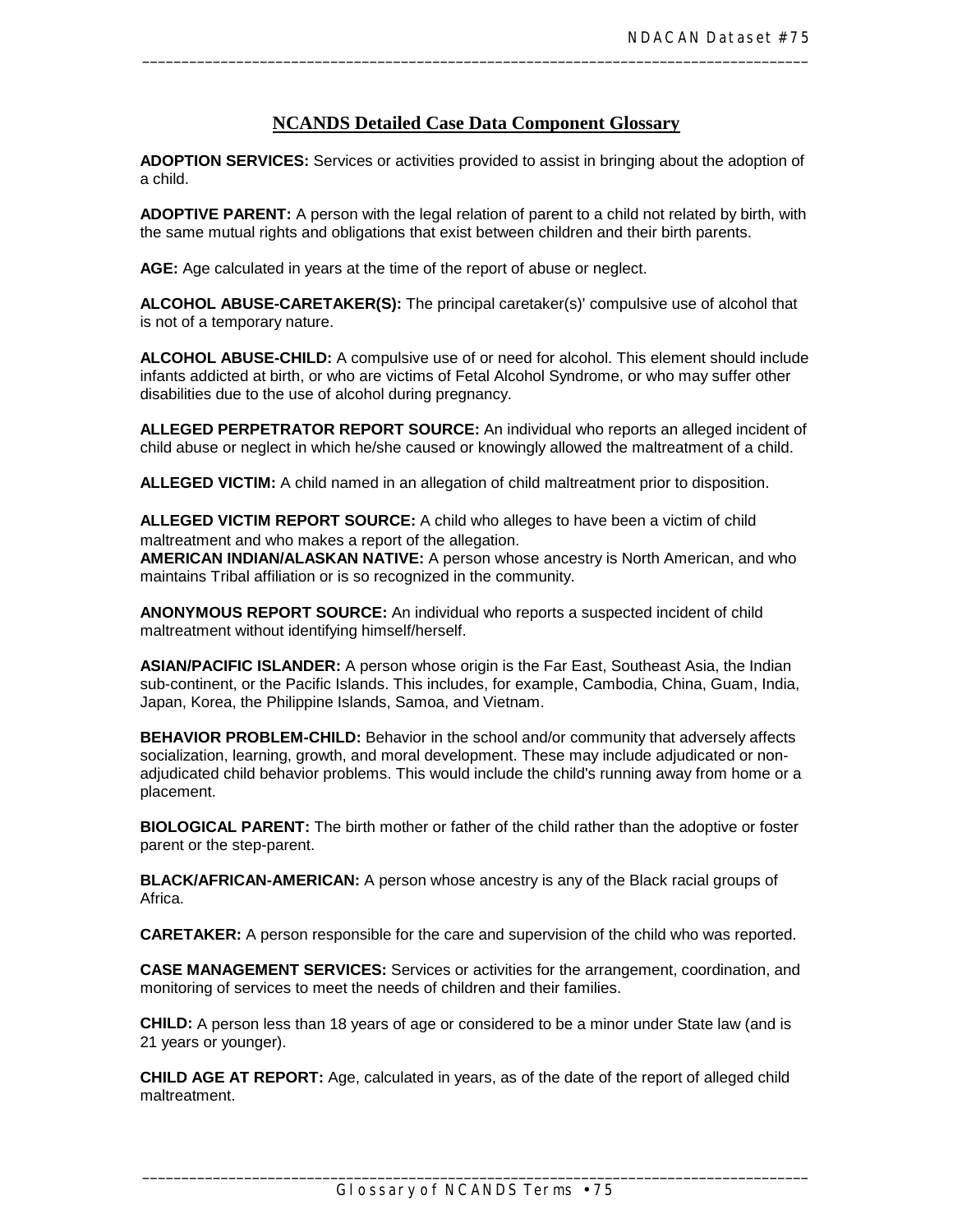INCIDENT/FAMILY-BASED REPORT.) **CHILD-BASED REPORT:** A system of receiving and counting reports of child abuse and neglect that counts as a report each child who is alleged to be a victim of maltreatment. (See also

**CHILD DATE OF BIRTH:** The month, day and year of the child's birth. If the child is abandoned or the date of birth **is** otherwise unknown, enter an approximate date of birth.

 member, family day care provider, or babysitter). **CHILD DAY CARE PROVIDER:** A person who works in a setting providing day care-child services and who has temporary caretaker responsibility for the child (e.g., a day care center staff

**CHILD ID:** A unique identification assigned to each child. This identification is not the State child identification but is an encrypted identification assigned by the State for the purposes of the NCANDS DCDC data collection.

 were not received within required time limits. **CLOSED-NO FINDING:** A type of investigation disposition that does not conclude with a specific finding because the investigation could not be completed for such reasons as: the family moved out of the jurisdiction; the family could not be located; or necessary diagnostic or other reports

**COUNSELING SERVICES:** Services or activities that apply the therapeutic processes to personal, family, situational or occupational problems in order to bring about a positive resolution of the problem or improved individual or family functioning or circumstances.

**COUNTY OF REPORT:** The geopolitical substate jurisdiction from which the report of child maltreatment originated. The unique identification number assigned to the county under the Federal Information Processing Standards (FIPS) guidelines is preferred.

**COUNTY OF RESIDENCE:** The geopolitical substate jurisdiction in which the child subject of **a**  report was residing at the time of the report. The unique identification number assigned to the county under the Federal Information Processing Standards (FIPS) guidelines is preferred.

**DAY CARE SERVICES-CHILD:** Services or activities provided in a setting that meets applicable standards of State and local law, in a center or in a home, for a portion of a 24-hour day.

**DOMESTIC VIOLENCE:** Incidents of inter-spousal physical or emotional abuse perpetrated by one of the spouses or parent figures upon the other spouse or parent figure in the child victim's home environment.

**DRUG ABUSE-CARETAKER(S):** The principal caretaker(s)' compulsive use of drugs that is not of a temporary nature.

**DRUG ABUSE-CHILD:** The compulsive use of or need for narcotics. This element should include infants addicted at birth.

**DUPLICATED COUNT/NUMBER:** The counting of a child or perpetrator each time that the child or perpetrator may be included in a particular category during the reporting period. This includes counting the child or perpetrator for subsequent appearances or reports.

**EDUCATIONAL AND TRAINING SERVICES.** Services provided to improve knowledge or daily living skills and to enhance cultural opportunities.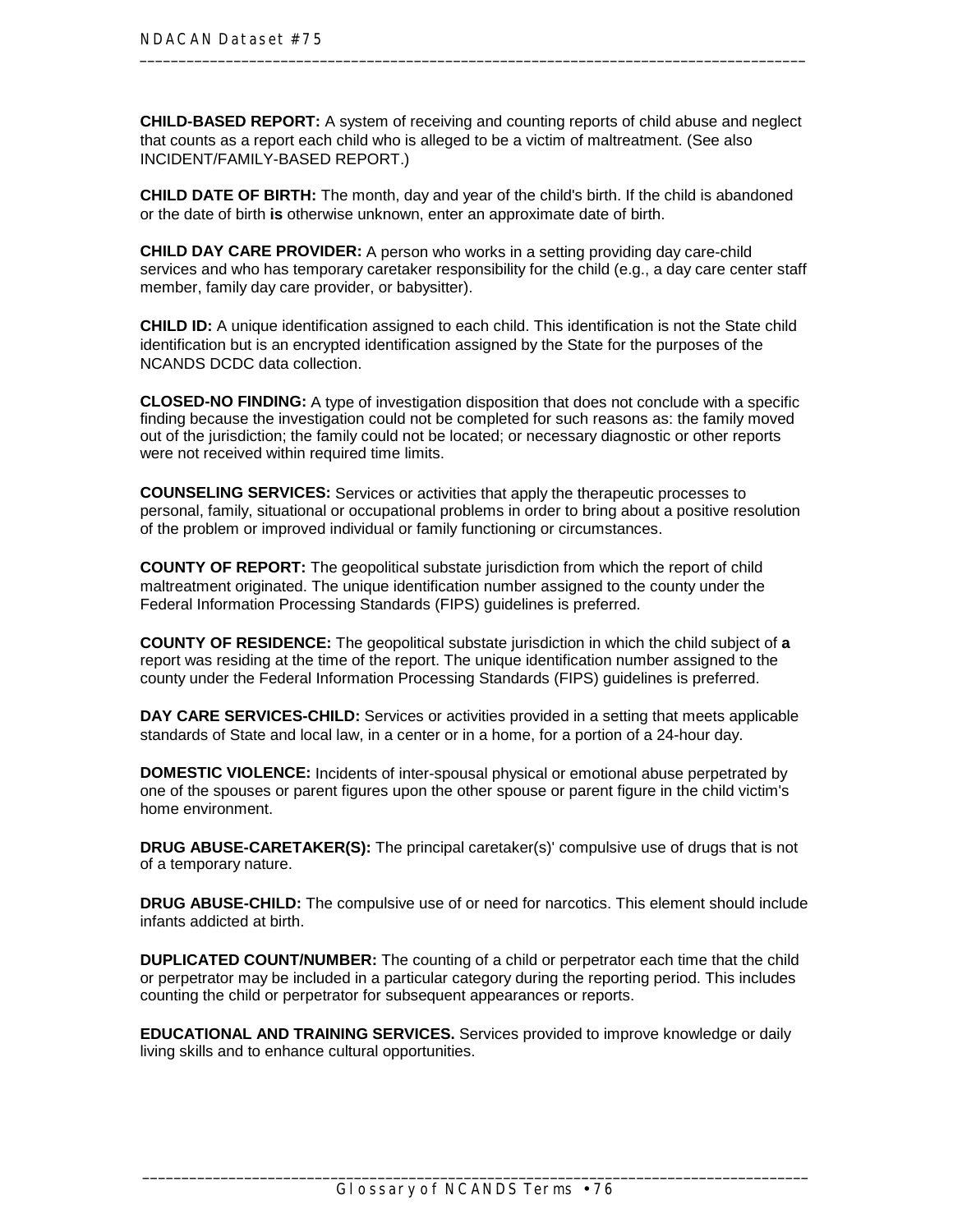**EDUCATIONAL PERSONNEL:** An employee of a public or private educational institution or program including teachers, teacher assistants, administrators and others directly associated with the delivery of educational services.

\_\_\_\_\_\_\_\_\_\_\_\_\_\_\_\_\_\_\_\_\_\_\_\_\_\_\_\_\_\_\_\_\_\_\_\_\_\_\_\_\_\_\_\_\_\_\_\_\_\_\_\_\_\_\_\_\_\_\_\_\_\_\_\_\_\_\_\_\_\_\_\_\_\_\_\_\_\_\_\_\_\_\_\_\_

**EMOTIONALLY DISTURBED-CARETAKER(S):** A condition exhibiting one or more of the following characteristics over a long period of time and to a marked degree: an inability to build or maintain satisfactory interpersonal relationships; inappropriate types of behavior or feelings under normal circumstances; a general pervasive mood of unhappiness or depression; or a tendency to develop physical symptoms or fears associated with personal problems. The term includes persons who are schizophrenic or autistic. The term does not include persons who are socially maladjusted, unless it is determined that they are also seriously emotionally disturbed. This condition must be clinically diagnosed. The diagnosis is based on the *Diagnostic and Statistical Manual of Mental Disorders (the most recent edition of DSM).* 

**EMOTIONALLY DISTURBED-CHILD:** A condition exhibiting one or more of the following characteristics over a long period of time and to a marked degree: an inability to build or maintain satisfactory interpersonal relationships; inappropriate types of behavior or feelings under normal circumstances; a general pervasive mood of unhappiness or depression; or a tendency to develop physical symptoms or fears associated with personal problems. The term includes persons who are schizophrenic or autistic. The term does not include persons who are socially maladjusted, unless it is determined that they are also seriously emotionally disturbed. This condition must be clinically diagnosed. The diagnosis is based on *the Diagnostic and Statistical Manual of Mental Disorders (the most recent edition of DSM).* 

**EMPLOYMENT SERVICES:** Services or activities provided to assist individuals in securing employment or acquiring of learning skills that promote opportunities for employment.

**ENCRYPTED:** The encoding of an identifier (e.g., Child ID, Perpetrator ID) so that it is not identifiable to persons outside of the State's authorized personnel.

**FAMILY:** A group of two or more persons related by birth, marriage, adoption, or emotional ties.

**FAMILY CHARACTERISTICS:** Family, caretaker or environmental conditions present in the child victim's home or living environment.

**FAMILY PLANNING SERVICES:** Educational, comprehensive medical or social services or activities which enable individuals, including minors, to determine freely the number and spacing of their children and to select the means by which this may be achieved.

 services are not appropriate.) **FAMILY PRESERVATION SERVICES:** Family preservation services typically are services designed to help families alleviate crises that might lead to out-of-home placement of children; maintain the safety of children in their own homes; support families preparing to reunify or adopt; and assist families in obtaining services and other supports necessary to address their multiple needs in a culturally sensitive manner. (If a child cannot be protected from harm without placement or the family does not have adequate strengths on which to build, family preservation

 increased social isolation and vulnerability of families. **FAMILY SUPPORT SERVICES:** Family support services are primarily community-based preventative activities designed to alleviate stress and promote parental competencies and behaviors that will increase the ability of families to successfully nurture their children; enable families to use other resources and opportunities available in the community, and create supportive networks to enhance child-rearing abilities of parents and help compensate for the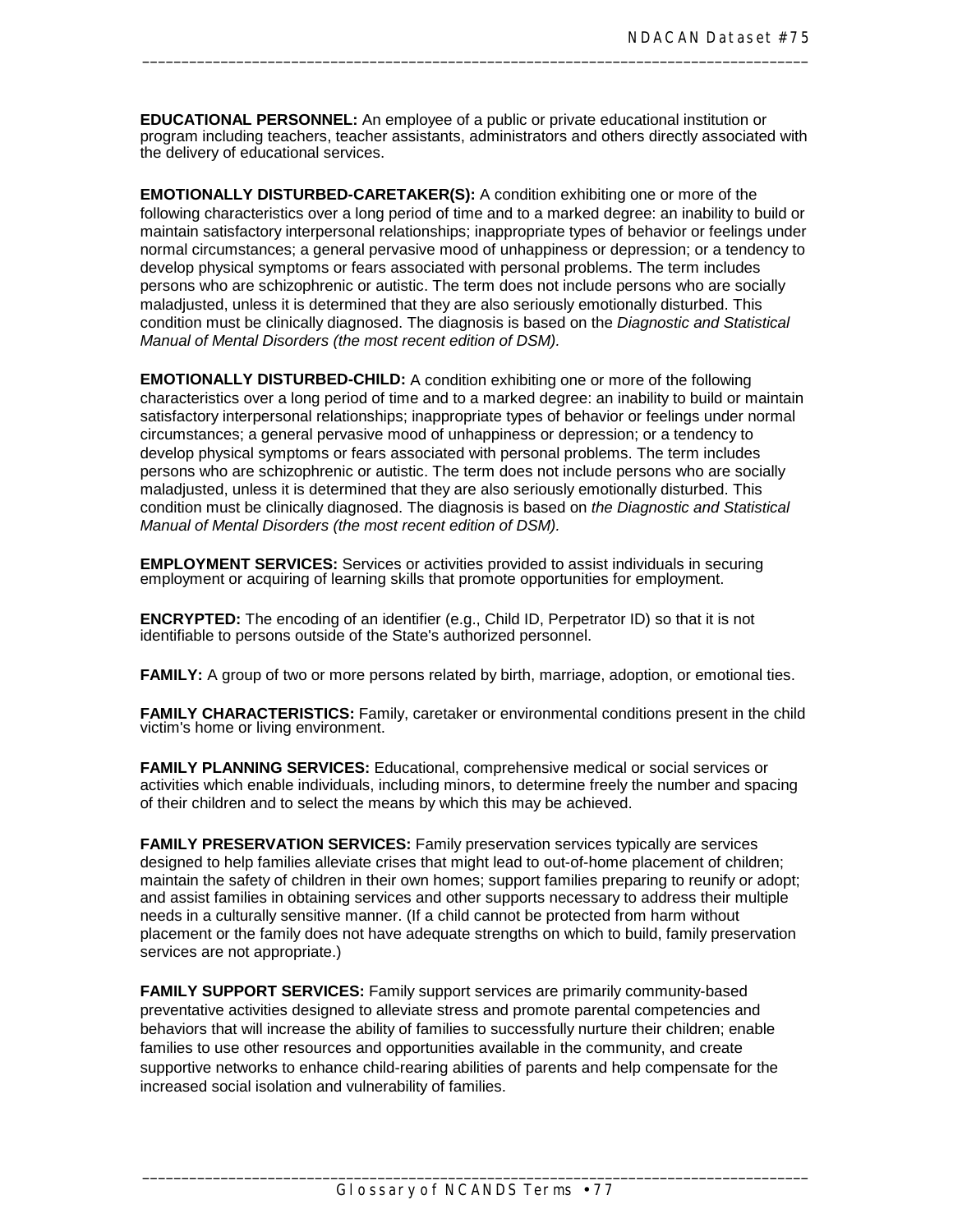**FINANCIAL PROBLEM: A** risk factor related to the family's inability to provide sufficient financial resources to meet minimum needs.

 placement and care responsibility. **FOSTER CARE SERVICES:** Services or activities associated with 24 hour substitute care for all children placed away from their parents or guardians and for whom the State agency has

**FOSTER PARENT:** An individual who is licensed to provide a home for orphaned, abused, neglected, delinquent or disabled children, usually with the approval of the government or a social service agency. This individual can be a relative or a non-relative.

 clergy, or youth group workers (e.g., Scouts, Little League Coaches), etc. **FRIEND:** A non-relative acquainted with the child, the parent, or caretaker including: landlords,

**HEALTH-RELATED AND HOME HEALTH SERVICES:** Services to attain and maintain a favorable condition of health.

**HISPANIC ETHNICITY:** A Mexican, Puerto Rican, Cuban, Central or South American person, or person of other Spanish cultural origin, regardless of race. Whether or not a person is Hispanic is determined by how others define them or by how they define themselves. In the case of young children, parents determine the race of the child.

**HOME-BASED SERVICES:** In-home services or activities provided to individuals or families to assist with household or personal care activities that improve or maintain adequate family wellbeing. Includes homemaker services, chore services, home maintenance services and household management services.

**HOUSING SERVICES:** Services or activities designed to assist individuals or families in locating, obtaining or retaining suitable housing.

 otherwise inadequate housing conditions, including homelessness. **INADEQUATE HOUSING:** A risk factor related to substandard, overcrowded, unsafe, or

 children involved in the incidents. (See also CHILD-BASED REPORT.) **INCIDENT OR FAMILY-BASED REPORT:** A system of receiving and counting reports of child abuse and neglect that is based on the number of reported incidents, regardless of the number of

**INDEPENDENT AND TRANSITIONAL LIVING SERVICES:** Services and activities designed to help older youth in foster care or homeless youth make the transition to independent living.

**INDICATED OR REASON TO SUSPECT:** A type of investigation disposition that concludes that maltreatment could not be substantiated under State law or policy, but there was reason to suspect that the child may have been maltreated or was at-risk of maltreatment.

 these community resources. **INFORMATION AND REFERRAL SERVICES:** Services or activities designed to provide information about services provided by public and private service providers and a brief assessment of client needs (but not a diagnosis and evaluation) to facilitate appropriate referral to

**INVESTIGATION:** The gathering and assessment of objective information to determine if the child has been or is at-risk of being maltreated.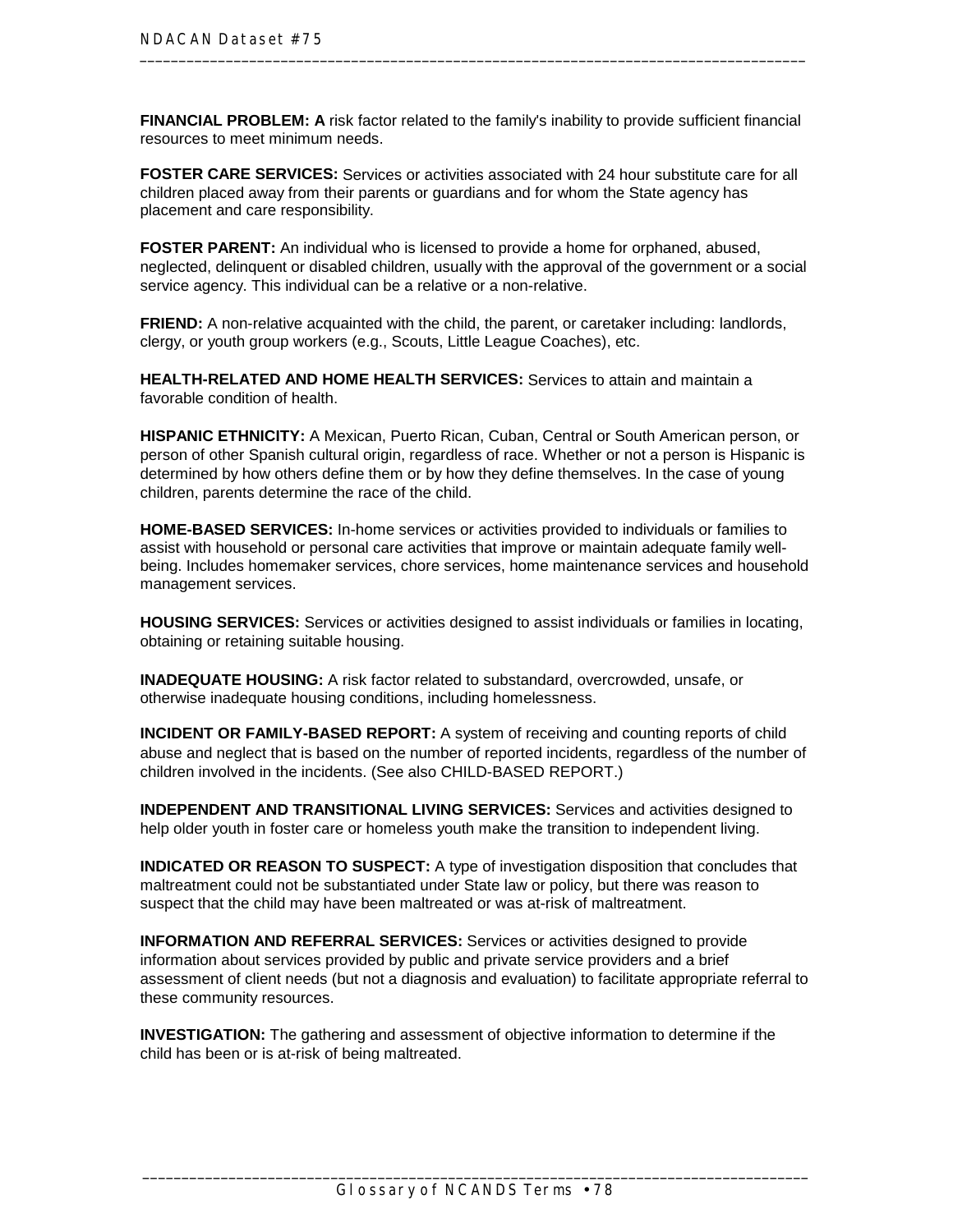State law permits, that the child is at-risk of being maltreated-**INVESTIGATION DISPOSITION:** The determination by the social service agency that the evidence is, or is not, sufficient under State law to conclude that maltreatment occurred or, where

\_\_\_\_\_\_\_\_\_\_\_\_\_\_\_\_\_\_\_\_\_\_\_\_\_\_\_\_\_\_\_\_\_\_\_\_\_\_\_\_\_\_\_\_\_\_\_\_\_\_\_\_\_\_\_\_\_\_\_\_\_\_\_\_\_\_\_\_\_\_\_\_\_\_\_\_\_\_\_\_\_\_\_\_\_

**JUVENILE COURT PETITION:** A legal document filed with the court of original jurisdiction overseeing matters affecting children, requesting that the court take action regarding the child's status as a result of the investigation; usually a petition requesting the child be declared a dependent or delinquent child, or that the child be placed in an out-of-home setting.

**LEARNING DISAEMUTY-CARETAKER(S):** A disorder in one or more of the principal caretaker(s)'s basic psychological processes involved in understanding or using language, spoken or written, that may manifest itself in an imperfect ability to listen, think, speak, read, write, spell or to use mathematical calculations. The term includes conditions such as perceptual disability, brain injury, minimal brain dysfunction, dyslexia, and developmental aphasia.

**LEARNING DISAEMUTY-CHILD:** A disorder in one or more of the child's basic psychological processes involved in understanding or using language, spoken or written, that may manifest itself in an imperfect ability to listen, think, speak, read, write, spell or to use mathematical calculations. The term includes conditions such as perceptual disability, brain injury, minimal brain dysfunction, dyslexia, and developmental aphasia.

**LEGAL, LAW ENFORCEMENT, OR CRIMINAL JUSTICE PERSONNEL-** A person employed by a local, State, Tribal or Federal justice agency including law enforcement; courts; district attorney's office; probation or other community corrections agency, or correctional facilities, etc.; or attorneys or guardian ad-litem.

**LEGAL SERVICES:** Services or activities provided by a lawyer, or other person(s) under the supervision of a lawyer, to assist individuals in seeking or obtaining legal help in civil matters such as housing, divorce, child support, guardianship, paternity and legal separation.

 may also have the authority to conduct an investigation of those facilities under their auspices. **LICENSING AGENCY:** The agency responsible for evaluating the adequacy of services available in a facility; for providing official approval of a service facility or provider which signifies meeting of State standards or standards set by other regulatory authorities, etc. State licensing agencies

 report. 'Other' living arrangement includes substitute care homes/facilities. **LIVING ARRANGEMENT:** The environment in which the child was residing at the time of the

**MALTREATMENT:** An action or failure to act by a parent, caretaker, or other person as defined under State law, having caused or allowed to cause physical abuse, neglect, medical neglect, sexual abuse, or emotional abuse harm, or risk of harm to a child.

**MALTREATMENT DEATH:** The child died as a result of abuse or neglect, because either: (a) an injury resulting from the abuse or neglect was the cause of death; or (b) abuse and/or neglect were contributing factors to the cause of death.

**MALTREATMENT DISPOSITION LEVEL** The disposition of each alleged maltreatment. The disposition level may be substantiated, indicated or reason to suspect, unsubstantiated, closedno finding, other, or unknown.

 forms included in State law. **MALTREATMENT TYPE:** A particular form of child maltreatment that is determined by investigation to be substantiated or indicated under State law such as physical abuse, neglect or deprivation of necessities, sexual abuse, psychological or emotional maltreatment, and other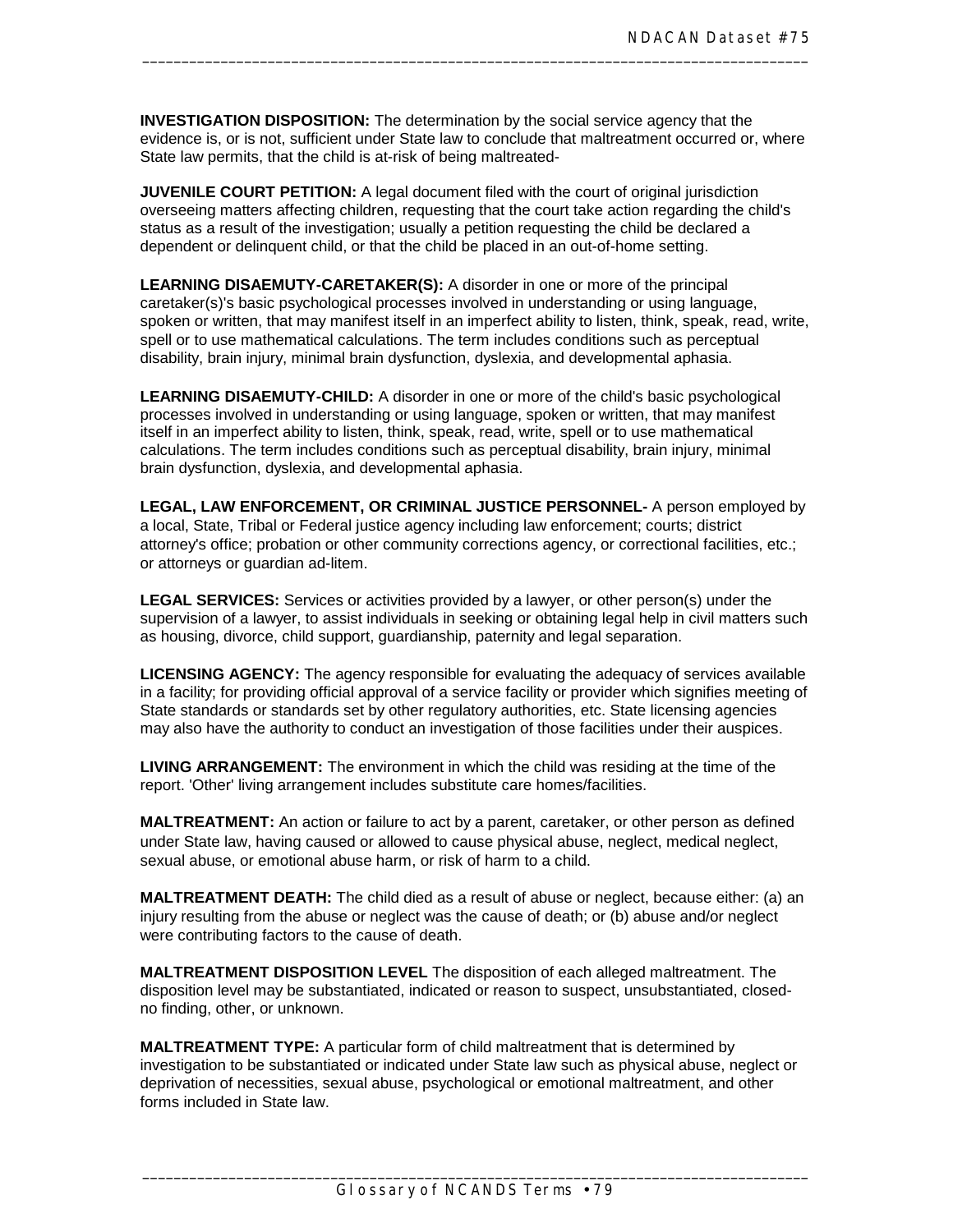**MEDICAL NEGLECT:** The harm by a caretaker to a child's health due to failure to provide for appropriate health care of the child, although financially able to do so, or offered financial or other means to do so.

 assistants and technicians, chiropractors and coroners. **MEDICAL PERSONNEL:** A person employed by a medical facility or practice, including physicians, physician assistants, nurses, emergency medical technicians, dentists, dental

 including psychologists, psychiatrists, therapists, etc. **MENTAL HEALTH PERSONNEL-** A person employed by a mental health facility or practice,

 intensive case management and assessment). **MENTAL HEALTH SERVICES:** Services to overcome issues involving emotional disturbance or maladaptive behavior adversely affecting socialization, learning, or development. Usually provided by public or private mental health agencies and includes residential services (inpatient hospitalization, residential treatment, and supported independent living) and non-residential services (partial day treatment, outpatient services, home-based services, emergency services,

**MENTAL RETARDATION-CARETAKER(S):** Significantly subaverage general cognitive and motor functioning existing concurrently with deficits in adaptive behavior that adversely affect socialization and learning. This condition must be clinically diagnosed.

**MENTALRETARDATION-CHILD:** Significantly subaverage general cognitive and motor functioning existing concurrently with deficits in adaptive behavior manifested during the developmental period that adversely affect a child's/youth's socialization and learning. This condition must be clinically diagnosed.

 duty in the Armed Services of the United States. (See also MILITARY MEMBER.) **MILITARY FAMILY MEMBER:** A person who is the legal dependent of an individual on active

 of the Inactive Reserve or National Guard or retired military members. **MILITARY MEMBER:** A person on active duty in the Armed Services of the United States. This term includes active duty in the Army, Navy, Air Force, or Marine Corps**.** Excluded are members

 financial or other means to do so. **NEGLECT OR DEPRIVATION OF NECESSITIES:** A type of maltreatment that refers to the failure to provide needed, age-appropriate care although financially able to do so, or offered

**NEIGHBOR:** A person living in close geographical proximity to the child or family.

**NON-CARETAKER:** A person who is not responsible for the care and supervision of the child.

**NOTIFICATIONS:** Mandated or courtesy contacting of other agencies with overlapping or potentially overlapping jurisdiction concerning a report of child maltreatment.

**OTHER-** The State coding for this field is something other than the codes in the NCANDS DCDC record layout.

**OTHER MEDICALCONDITION-CARETAKER(S):** A medical condition other than mental retardation, visual or hearing impairment, physical disability, or being emotionally disturbed, that significantly affects the functioning or development of the primary caretaker(s) and their ability to provide a suitable child care environment.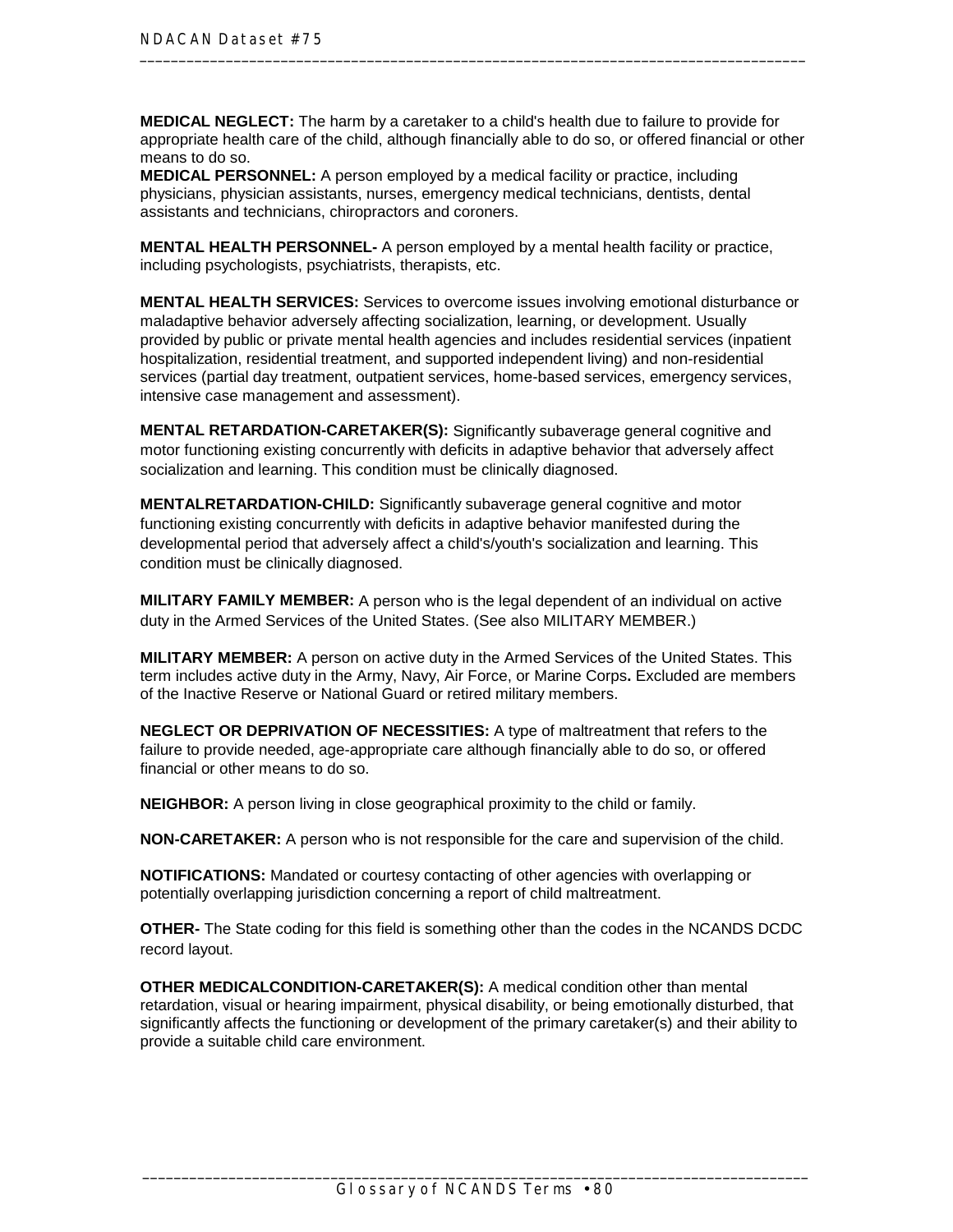**OTHER MEDICALCONDITION-CHILD:** A medical condition other than mental retardation, visual or hearing impairment, physical disability, or being emotionally disturbed, that significantly affects the functioning or development of the child or requires special medical care such as chronic illnesses. Included are children diagnosed as HIV positive or with AIDS.

\_\_\_\_\_\_\_\_\_\_\_\_\_\_\_\_\_\_\_\_\_\_\_\_\_\_\_\_\_\_\_\_\_\_\_\_\_\_\_\_\_\_\_\_\_\_\_\_\_\_\_\_\_\_\_\_\_\_\_\_\_\_\_\_\_\_\_\_\_\_\_\_\_\_\_\_\_\_\_\_\_\_\_\_\_

**OTHER RELATIVE PERPETRATOR:** A person who is related by marriage, blood or adoption, but is not the parent.

**OTHER RELATIVE REPORT SOURCE.-** A person who is related by marriage, blood or adoption, but is not the parent, and who alleges that an incident of child maltreatment has occurred. Includes siblings, grandparents, aunts, uncles, and cousins, etc.

**OTHER REPORT DISPOSITION.** A report disposition that does not match those listed in the NCANDS DCDC report disposition code values.

**OTHER REPORT SOURCE:** A reporter of alleged child maltreatment whose role/relationship to the alleged victim does not match those listed in the NCANDS DCDC report source code values.

**OTHER SERVICES:** Services or activities that have been provided to the child victim or family of the child victim, but which are not included in the services listed in the NCANDS DCDC record layout.

**PARENT:** The birth mother/father, adoptive mother/father, or step mother/father of the child.

**PERPETRATOR:** The person who has been determined to have caused or knowingly allowed the maltreatment of the child.

**PERPETRATOR AGE AT REPORT:** Age of an individual determined to have caused or knowingly allowed the maltreatment of a child. Age is calculated in years at the time of the report of child maltreatment.

**PERPETRATOR AS A CARETAKER:** The person who has been determined to have caused or knowingly allowed the maltreatment of the child while also being responsible for the care and supervision of the child at the time of the maltreatment.

**PERPETRATOR ID:** A unique identification assigned to each perpetrator. This identification is not the actual State perpetrator identification but is an encrypted identification assigned by the State for purposes of the NCANDS DODC data collection.

 TYPE.) **PERPETRATOR MALTREATMENT:** The perpetrator was involved in the corresponding maltreatment type on the record for a specific child, and this maltreatment was determined by investigation to be substantiated or indicated under State law. (See also MALTREATMENT

**PERPETRATOR MIUTARY MEMBER:** See MILITARY MEMBER.

 substantiated or indicated incidents of child maltreatment by the perpetrator. **PERPETRATOR PRIOR ABUSER:** The recording in the State information system of previous

**PERPETRATOR RELATIONSHIP:** Refers to the primary role of the perpetrator with the child victim of maltreatment.

**PETITION DATE:** The month, day, and year that the juvenile court petition was filed.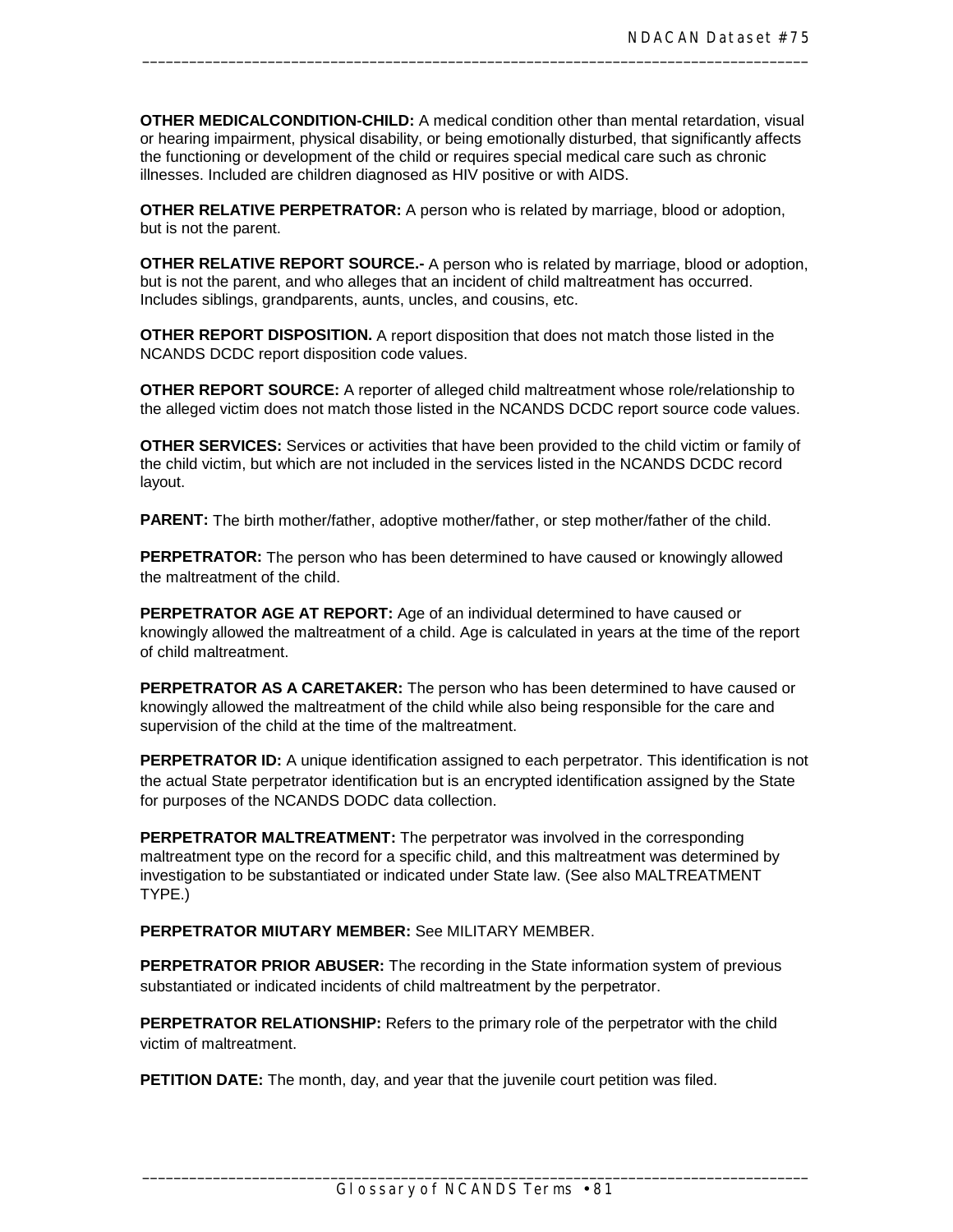**PHYSICAL ABUSE:** A type of maltreatment that refers to physical acts that caused or could have caused physical injury to the child.

 orthopedic impairments, and other physical disabilities. **PHYSICALLY DISABLED-CARETAKER(S):** A physical condition that adversely affects the caretaker(s)' day-to-day motor functioning, such as cerebral palsy, spina bifida, multiple sclerosis,

 impairments, and other physical disabilities. **PHYSICALLY DISABLED-CHILD:** A physical condition that adversely affects the child's day-today motor functioning, such as cerebral palsy, spina bifida, multiple sclerosis, orthopedic

**POLICE/PROSECUTOR:** Police refers to the department of government charged with prevention, detection, and prosecution of public nuisances and comes such as child maltreatment. Prosecutor refers to a legally trained person with responsibility to represent the State in court proceedings.

**POST INVESTIGATION SERVICES:** The child protective services agency, social services agency, and/or the child welfare agency provides or arranges post investigation services for the child/family as a result of needs discovered during the course of the investigation. If services were being provided prior to or as a result of the report of alleged child maltreatment, the continuation of the service provisions after the disposition of the investigation would constitute post investigation services. Post investigation services are delivered within the first 90 days after the disposition of the report and would include: Family Preservation, Family Support, Foster Care and other services listed in the NCANDS DCOC record layout.

**PREGNANCY AND PARENTING SERVICES FOR YOUNG PARENTS:** Services or activities for married or unmarried adolescent parents and their families to assist them in coping with social, emotional, and economic problems related to pregnancy and in planning for the future.

**PRIOR VICTIM:** The existence of previous substantiated or indicated incidents of maltreatment of the child victim.

 abuse, mental injury, etc. **PSYCHOLOGICAL OR EMOTIONAL MALTREATMENT:** A type of maltreatment that refers to acts or omissions, other than physical abuse or sexual abuse, that caused, or could have caused, conduct, cognitive, affective, or other mental disorders; such as emotional neglect, psychological

 programs: AFDC, General Assistance, Medicaid, SSI, Food Stamps, etc. **PUBLIC ASSISTANCE:** Any one or combination of the following welfare or social services

**RACE:** The p6mary racial group of which the individual identifies himself or herself as a member, or of which the parent identifies the child as a member.

**REMOVAL DATE:** The month, day, and year that the child was removed from the care and supervision of his or her parents or parental substitutes, during or as a result of the investigation, by the child protective services or social services agency. If a child has been removed more than once, the removal date is the first removal in concert with the investigation.

**REPORT:** The notification of suspected child maltreatment that either initiated an investigation or became part of an ongoing investigation by the child protective services agency. A State report can include one or multiple children.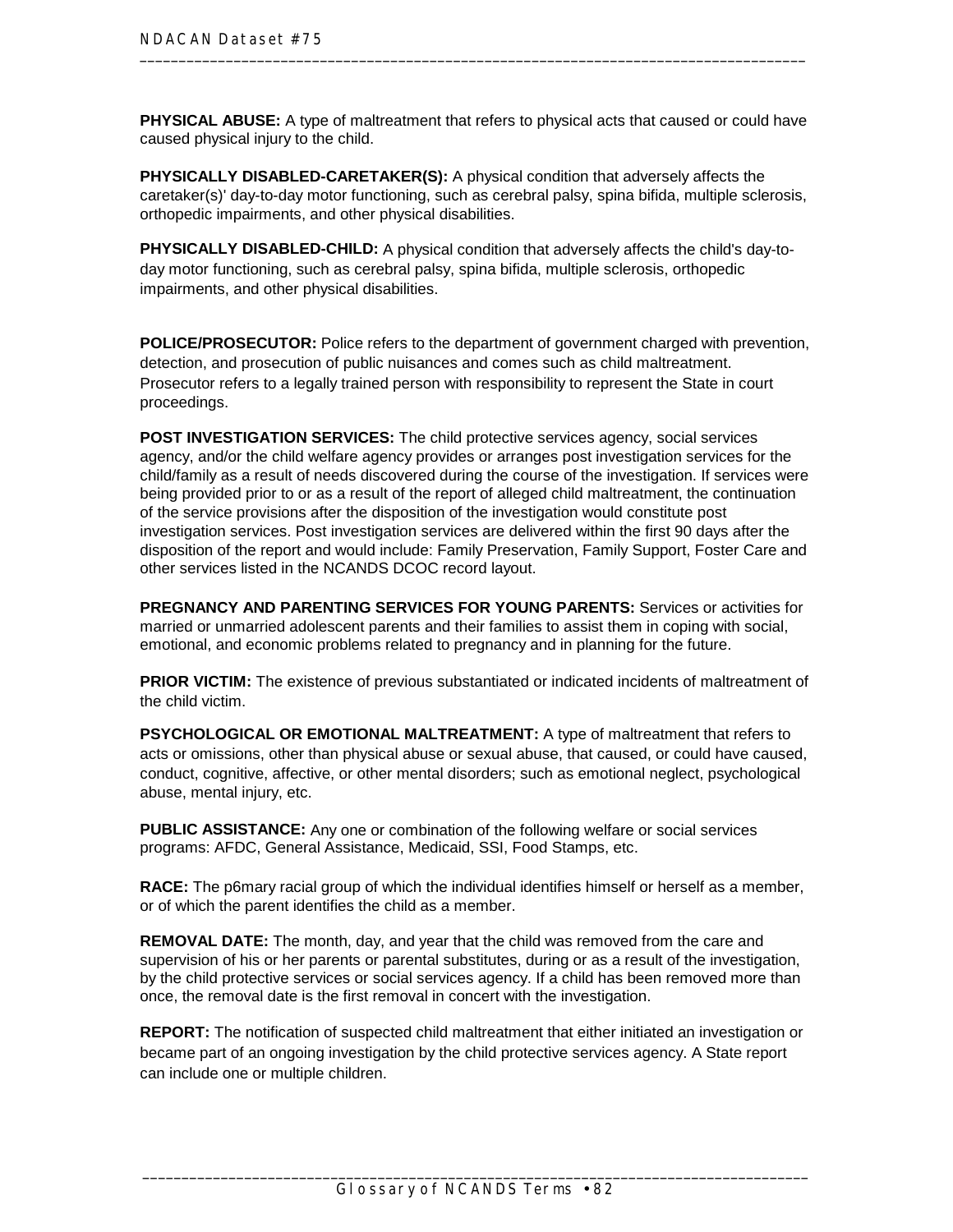**REPORT DATE:** The month, day, and year that the responsible agency was notified of the suspected child maltreatment.

**REPORT DISPOSITION:** The conclusion reached by the responsible agency regarding the report of maltreatment pertaining to the child in the DCDC record.

\_\_\_\_\_\_\_\_\_\_\_\_\_\_\_\_\_\_\_\_\_\_\_\_\_\_\_\_\_\_\_\_\_\_\_\_\_\_\_\_\_\_\_\_\_\_\_\_\_\_\_\_\_\_\_\_\_\_\_\_\_\_\_\_\_\_\_\_\_\_\_\_\_\_\_\_\_\_\_\_\_\_\_\_\_

**REPORT DISPOSITION DATE:** The month, day**,** and year that a decision was made by the child protective services agency or court regarding the disposition of a report or investigation of alleged child maltreatment.

**REPORT ID,** A unique identification assigned to each report of child maltreatment. This identification is not the actual State report identification but is an encrypted identification assigned by the State for the purposes of the NCANDS DCDC data collection.

**REPORT SOURCE:** The category or role of the person who makes **a** report of alleged maltreatment.

**REPORTING PERIOD:** The twelve month period for which data are submitted (see submission year) to the NCANDS. Generally refers to the calendar year.

**RESIDENTIAL FACILITY STAFF:** An employee of a public or private group residential facility, including emergency shelters, group homes, and institutions.

**RESPITE CARE SERVICES:** Services involving temporary care of the child(ren) to provide relief to the caretaker. May involve care of the children outside of their own home for a brief period of time, such as overnight or for a weekend. Not considered by the State to be foster care or other placement.

**SERVICE DATE:** The service date for post investigation services provided as a result of needs discovered during the course of the investigation should be the date of the report disposition or a date decided by the State to be more appropriate than the report disposition date. The service date for cases for which services were continued (or changed) as a result of the investigation disposition should be the date of the most recent case opening prior to the receipt of the report of alleged child maltreatment.

**SERVICES:** The public or private services provided to the child or the family during or as a result of an investigation of child maltreatment and known to the child protective services agency. In general, such services have been planned to occur within 90 days of the report.

**SEX:** The gender of a person at the time of the report.

**SEXUAL ABUSE**. A type of maltreatment that refers to the involvement of the child in sexual activity to provide sexual gratification or financial benefit to the perpetrator, including contacts for sexual purposes, prostitution, pornography, exposure, or other sexually exploitative activities.

 services. **SOCIAL SERVICES PERSONNEL-** An employee of a public or private social services or social welfare agency, or other persons such as social workers, counselors, etc. who provide similar

**SPECIAL SERVICES-DISABLED:** Services for persons with developmental or physical disabilities, or persons with visual or auditory, impairments, or services or activities to maximize the potential of persons with disabilities, help alleviate the effects of physical, mental or emotional disabilities, and to enable these persons to live in the least restrictive environment possible.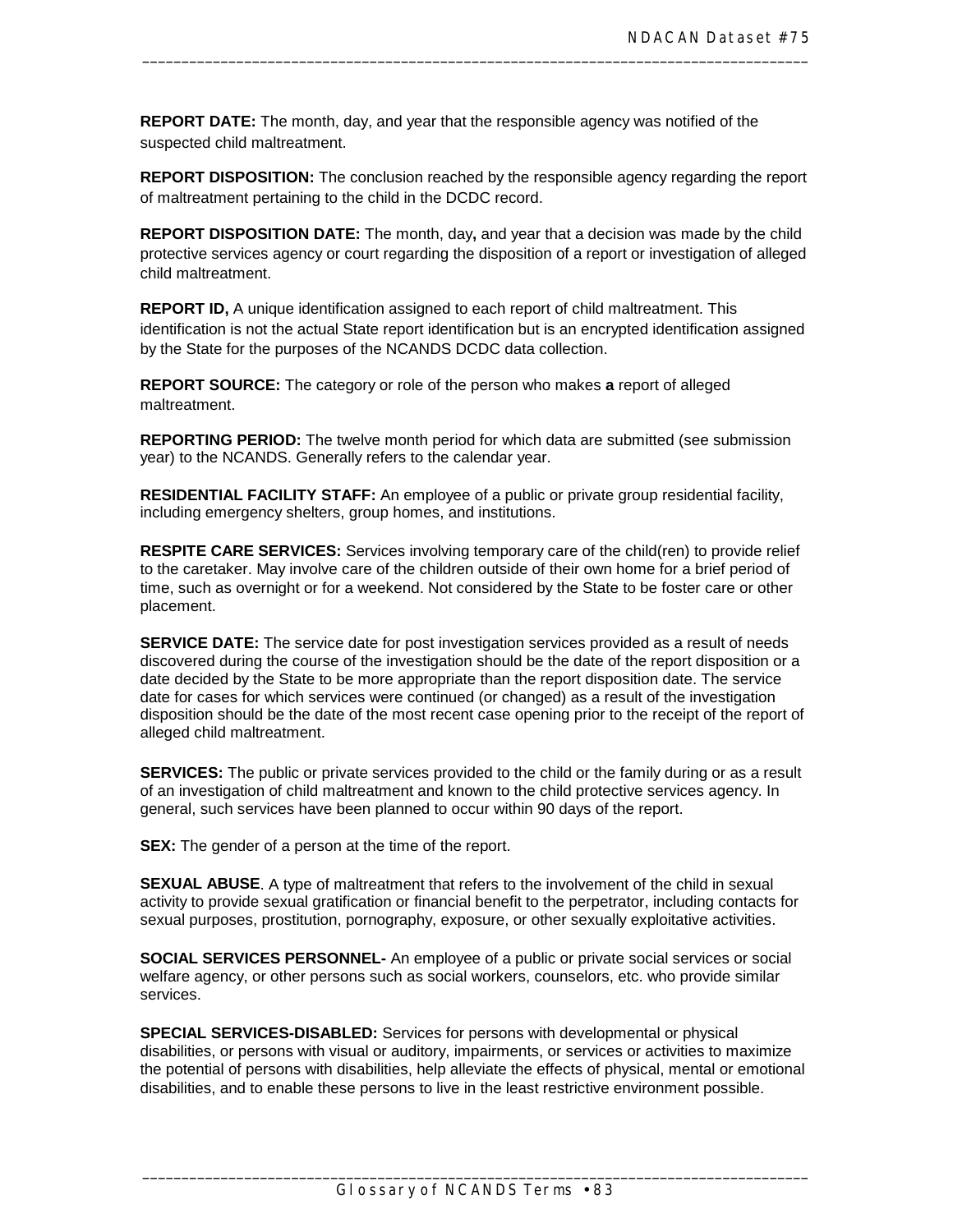**SPECIAL SERVICES-JUVENILE DEUNQUENT:** Services or activities for youth (and their families) who are, or who may become, involved with the juvenile justice system.

**STATEITERRITORY:** The State/Territory submitting child abuse and neglect data for the NCANDS DCDC. The U.S. Postal Service two-character abbreviation should be used to indicate the State/Territory.

**STEP-PARENT:** The husband or wife, by a subsequent marriage, of the child victim's mother or father.

**SUBMISSION YEAR:** The submission year is defined as including all reports whose dispositions occurred within the specified year. Reports received, but whose dispositions did not occur during the specified year, should not be included in the NCANDS DCDC data submission. Reports received in a prior year, but whose disposition was made within the reporting year, should be included in the NCANDS DCDC data submission.

 substance abuse or chemical dependency. **SUBSTANCE ABUSE SERVICES:** Services or activities designed to deter, reduce, or eliminate

 maltreatment or risk of maltreatment was supported or founded by State law or State policy. **SUBSTANTIATED:** A type of investigation disposition that is used when the allegation of

**TRANSPORTATION SERVICES:** Services or activities that provide or arrange for travel, including travel costs of individuals, in order to access services, or obtain medical care or employment.

**TYPE I ERROR:** The following procedures will be used in processing fields with Type I Errors: the field and record will be flagged; the error will be logged; the field will be blanked; and the remaining fields on the record will be processed.

**TYPE 2 ERROR:** The following procedures will be used in processing fields with Type 2 Errors: the field and record will be flagged; the error will be logged; and the record will be dropped from the data set and written to the error file after the remaining fields are processed.

**TYPE 3 ERROR:** The following procedures will be used in processing fields *with* Type 3 Errors: the field, record and report will be flagged; the error will be logged**;** and every record with the same report ID will be dropped from the data set and written to the error file after the remaining fields are processed.

**UNDUPUCATED COUNTINUMBER-** The counting of a child or family in a specific category once during the reporting period, for statistical purposes. The child or family is not counted for subsequent appearances or reports in the same category during the reporting period.

**UNKNOWN:** The State collects data for this field, but the data for this particular report (or child) were not captured or are missing.

**UNKNOWN/UNABLE TO DETERMINE (HISPANIC ETHNICITY).** The State collects data for this field, but the Hispanic Ethnicity for this child is not captured or is missing. "Unable to be determined' means the specific Hispanic Ethnicity is 'unable to determine' because the child is very young or is severely disabled and no person is available to identify the child's Hispanic Ethnicity.

**UNKNOWN/UNABLE TO DETERMINE (LIVING ARRANGEMENT):** The child has been abandoned or the child's caretaker(s) is/are otherwise unknown.